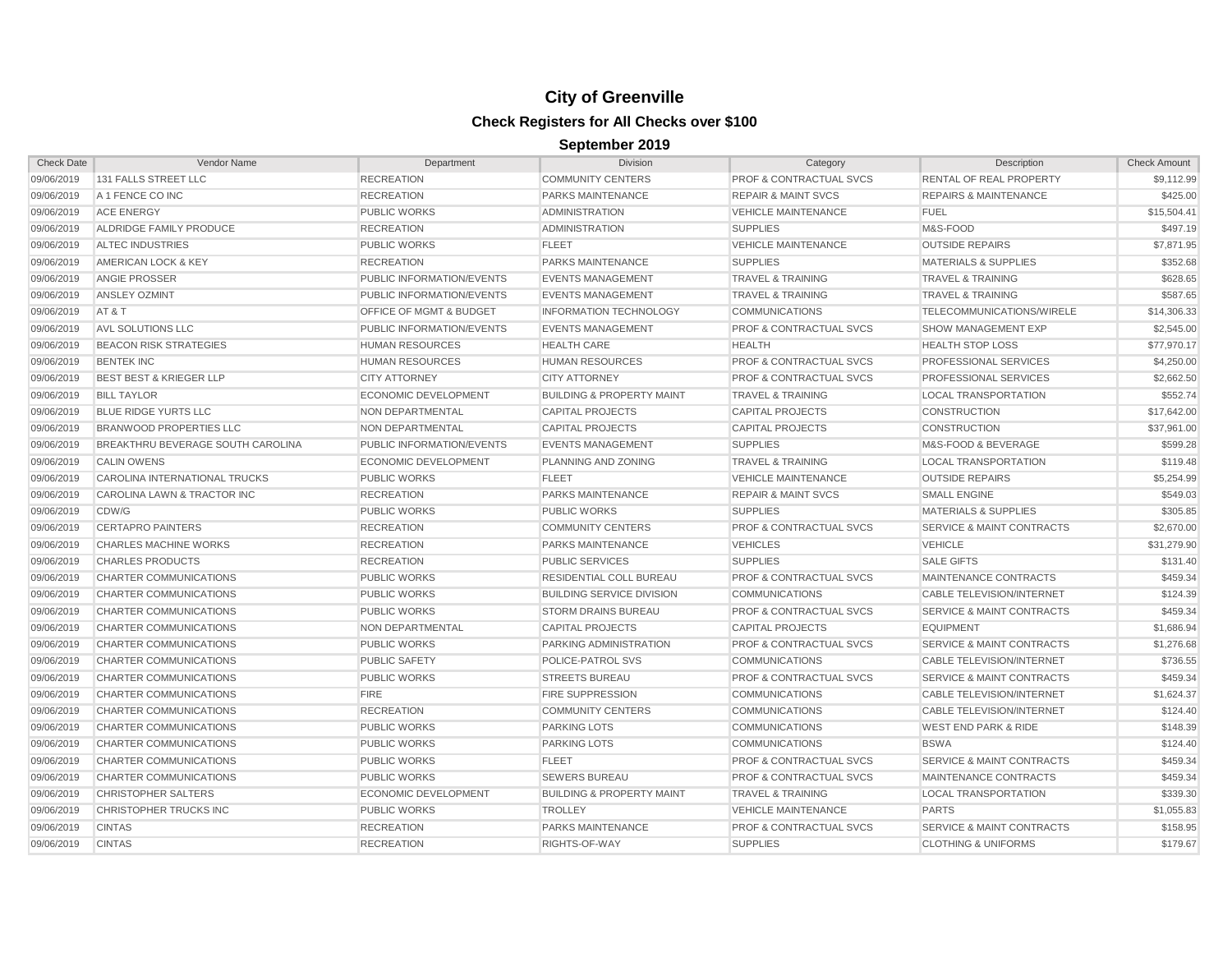| <b>Check Date</b> | Vendor Name                            | Department                         | <b>Division</b>               | Category                           | Description                          | <b>Check Amount</b> |
|-------------------|----------------------------------------|------------------------------------|-------------------------------|------------------------------------|--------------------------------------|---------------------|
| 09/06/2019        | <b>CINTAS</b>                          | <b>RECREATION</b>                  | PARKS MAINTENANCE             | <b>SUPPLIES</b>                    | <b>CLOTHING &amp; UNIFORMS</b>       | \$180.20            |
| 09/06/2019        | CINTAS FIRE PROTECTION 636525          | <b>RECREATION</b>                  | RIGHTS-OF-WAY                 | <b>PROF &amp; CONTRACTUAL SVCS</b> | <b>SERVICE &amp; MAINT CONTRACTS</b> | \$4,550.00          |
| 09/06/2019        | <b>CITY OF GREENVILLE</b>              | <b>OFFICE OF MGMT &amp; BUDGET</b> | NON-DEPARTMENTAL              | <b>TAX LIABILITIES</b>             | <b>HOSPITALITY TAXES</b>             | \$129.38            |
| 09/06/2019        | <b>CLEMSON UNIVERSITY</b>              | <b>ECONOMIC DEVELOPMENT</b>        | ECONOMIC DEVELOPMENT          | <b>PROF &amp; CONTRACTUAL SVCS</b> | TEMP PERSONNEL SVCS                  | \$1,506.25          |
| 09/06/2019        | <b>CLEMSON UNIVERSITY</b>              | NON DEPARTMENTAL                   | <b>CAPITAL PROJECTS</b>       | <b>CAPITAL PROJECTS</b>            | PLANNING/DESIGN                      | \$1,506.25          |
| 09/06/2019        | CORNELL UNIVERSITY ANIMAL HEALTH       | <b>RECREATION</b>                  | <b>ADMINISTRATION</b>         | <b>PROF &amp; CONTRACTUAL SVCS</b> | PROFESSIONAL SERVICES                | \$142.00            |
| 09/06/2019        | <b>CROMER'S P-NUTS LLC</b>             | <b>RECREATION</b>                  | <b>PUBLIC SERVICES</b>        | <b>SUPPLIES</b>                    | SALE CONCESSIONS                     | \$387.58            |
| 09/06/2019        | CZB LLC                                | NON DEPARTMENTAL                   | <b>CAPITAL PROJECTS</b>       | <b>CAPITAL PROJECTS</b>            | PLANNING/DESIGN                      | \$32,625.00         |
| 09/06/2019        | DEBORAH K LEPOROWSKI PSY. D. LLC       | <b>HUMAN RESOURCES</b>             | <b>HUMAN RESOURCES</b>        | <b>PROF &amp; CONTRACTUAL SVCS</b> | PROFESSIONAL SERVICES                | \$850.00            |
| 09/06/2019        | <b>DELL MARKETING LP</b>               | OFFICE OF MGMT & BUDGET            | <b>INFORMATION TECHNOLOGY</b> | <b>MIS PROJECTS</b>                | <b>PCS/UPGRADES</b>                  | \$6,898.59          |
| 09/06/2019        | <b>DIANA BROCK</b>                     | MUNICIPAL COURT                    | <b>MUNICIPAL COURT</b>        | <b>TRAVEL &amp; TRAINING</b>       | <b>TRAVEL &amp; TRAINING</b>         | \$424.76            |
| 09/06/2019        | <b>DISYS SOLUTIONS INC</b>             | <b>NON DEPARTMENTAL</b>            | <b>CAPITAL PROJECTS</b>       | <b>CAPITAL PROJECTS</b>            | <b>EQUIPMENT</b>                     | \$141,441.49        |
| 09/06/2019        | DOWNTOWN YOGA GREENVILLE               | <b>HUMAN RESOURCES</b>             | <b>HEALTH CARE</b>            | <b>SUNDRY</b>                      | <b>WELLNESS ACTIVITIES</b>           | \$160.00            |
| 09/06/2019        | <b>DUKE ENERGY</b>                     | <b>FIRE</b>                        | <b>FIRE SERVICES</b>          | <b>UTILITIES</b>                   | <b>ELECTRICITY</b>                   | \$4,214.30          |
| 09/06/2019        | <b>DUKE ENERGY</b>                     | <b>PUBLIC WORKS</b>                | <b>SEWERS BUREAU</b>          | <b>UTILITIES</b>                   | <b>ELECTRICITY</b>                   | \$422.41            |
| 09/06/2019        | <b>DUKE ENERGY</b>                     | <b>PUBLIC WORKS</b>                | <b>TRAFFIC ENGINEERING</b>    | <b>UTILITIES</b>                   | <b>ELECTRICITY</b>                   | \$1,485.16          |
| 09/06/2019        | <b>DUKE ENERGY</b>                     | <b>RECREATION</b>                  | <b>COMMUNITY CENTERS</b>      | <b>UTILITIES</b>                   | <b>ELECTRICITY</b>                   | \$1,664.92          |
| 09/06/2019        | <b>DUKE ENERGY</b>                     | <b>PUBLIC SAFETY</b>               | POLICE-PATROL SVS             | <b>UTILITIES</b>                   | <b>ELECTRICITY</b>                   | \$575.83            |
| 09/06/2019        | <b>DUKE ENERGY</b>                     | <b>RECREATION</b>                  | PARKS MAINTENANCE             | <b>UTILITIES</b>                   | <b>ELECTRICITY</b>                   | \$3,099.93          |
| 09/06/2019        | <b>ECMC</b>                            | <b>OFFICE OF MGMT &amp; BUDGET</b> | NON-DEPARTMENTAL              | PR-WH                              | <b>GARNISHMENTS</b>                  | \$118.36            |
| 09/06/2019        | <b>EMPLOYMENT SCREENING RESOURCES</b>  | <b>HUMAN RESOURCES</b>             | <b>HUMAN RESOURCES</b>        | <b>PROF &amp; CONTRACTUAL SVCS</b> | PROFESSIONAL SERVICES                | \$322.25            |
| 09/06/2019        | <b>FAIRWAY FORD INC</b>                | <b>PUBLIC WORKS</b>                | <b>FLEET</b>                  | <b>VEHICLE MAINTENANCE</b>         | <b>OUTSIDE REPAIRS</b>               | \$316.97            |
| 09/06/2019        | <b>FGP INTERNATIONAL</b>               | <b>ECONOMIC DEVELOPMENT</b>        | PLANNING AND ZONING           | <b>PROF &amp; CONTRACTUAL SVCS</b> | <b>TEMP PERSONNEL SVCS</b>           | \$768.67            |
| 09/06/2019        | <b>FGP INTERNATIONAL</b>               | OFFICE OF MGMT & BUDGET            | <b>REVENUE</b>                | <b>PROF &amp; CONTRACTUAL SVCS</b> | <b>TEMP PERSONNEL SVCS</b>           | \$391.19            |
| 09/06/2019        | <b>FGP INTERNATIONAL</b>               | <b>OFFICE OF MGMT &amp; BUDGET</b> | <b>ACCOUNTING</b>             | <b>PROF &amp; CONTRACTUAL SVCS</b> | <b>TEMP PERSONNEL SVCS</b>           | \$1,331.37          |
| 09/06/2019        | <b>FGP INTERNATIONAL</b>               | <b>PUBLIC WORKS</b>                | <b>ENGINEERING</b>            | <b>PROF &amp; CONTRACTUAL SVCS</b> | <b>TEMP PERSONNEL SVCS</b>           | \$304.06            |
| 09/06/2019        | <b>GILLIG LLC</b>                      | <b>PUBLIC WORKS</b>                | <b>VEHICLE MAINTENANCE</b>    | <b>VEHICLE MAINTENANCE</b>         | <b>PARTS</b>                         | \$739.82            |
| 09/06/2019        | <b>GILLIG LLC</b>                      | <b>PUBLIC WORKS</b>                | <b>VEHICLE MAINTENANCE</b>    | <b>VEHICLE MAINTENANCE</b>         | <b>SMALL PARTS</b>                   | \$164.16            |
| 09/06/2019        | <b>GREENVILLE NEWS SUBSCRIPTIONS</b>   | <b>FIRE</b>                        | <b>FIRE SERVICES</b>          | <b>SUNDRY</b>                      | DUES.SUBSCRIPTN.PUBLICATN            | \$228.19            |
| 09/06/2019        | <b>GREENVILLE OFFICE SUPPLY CO INC</b> | <b>RECREATION</b>                  | <b>PARKS MAINTENANCE</b>      | <b>SUPPLIES</b>                    | <b>OFFICE SUPPLIES&amp;MATERIALS</b> | \$159.39            |
| 09/06/2019        | GREENVILLE OFFICE SUPPLY CO INC        | <b>RECREATION</b>                  | <b>PARKS AND RECREATION</b>   | <b>SUPPLIES</b>                    | OFFICE SUPPLIES&MATERIALS            | \$364.77            |
| 09/06/2019        | <b>GREENWORKS RECYLING INC</b>         | <b>RECREATION</b>                  | TREE MAINTENANCE BUREAU       | PROF & CONTRACTUAL SVCS            | PROFESSIONAL SERVICES                | \$1,800.00          |
| 09/06/2019        | <b>GREG GARCIA</b>                     | <b>RECREATION</b>                  | <b>ADMINISTRATION</b>         | <b>TRAVEL &amp; TRAINING</b>       | <b>TRAVEL &amp; TRAINING</b>         | \$135.00            |
| 09/06/2019        | <b>HAWKINS TOWING</b>                  | <b>PUBLIC WORKS</b>                | <b>FLEET</b>                  | <b>VEHICLE MAINTENANCE</b>         | <b>OUTSIDE REPAIRS</b>               | \$900.00            |
| 09/06/2019        | HAYES INSTRUMENT CO INC                | <b>RECREATION</b>                  | TREE MAINTENANCE BUREAU       | <b>SUPPLIES</b>                    | <b>MATERIALS &amp; SUPPLIES</b>      | \$1,515.80          |
| 09/06/2019        | <b>HESC</b>                            | <b>OFFICE OF MGMT &amp; BUDGET</b> | NON-DEPARTMENTAL              | PR-WH                              | <b>GARNISHMENTS</b>                  | \$191.78            |
| 09/06/2019        | HOME DEPOT CREDIT SERVICE 4123         | <b>PUBLIC WORKS</b>                | <b>STREETS BUREAU</b>         | <b>SUPPLIES</b>                    | <b>MATERIALS &amp; SUPPLIES</b>      | \$198.86            |
| 09/06/2019        | HOME DEPOT CREDIT SERVICE 4123         | <b>PUBLIC WORKS</b>                | <b>STORM DRAINS BUREAU</b>    | <b>SUPPLIES</b>                    | <b>MATERIALS &amp; SUPPLIES</b>      | \$720.90            |
| 09/06/2019        | HOME DEPOT CREDIT SERVICE 5914         | <b>RECREATION</b>                  | <b>PUBLIC SERVICES</b>        | <b>SUPPLIES</b>                    | <b>SPECIAL EVENTS</b>                | \$387.02            |
| 09/06/2019        | HOME DEPOT CREDIT SERVICE 5914         | <b>RECREATION</b>                  | <b>ADMINISTRATION</b>         | <b>SUPPLIES</b>                    | M&S-MAINTENANCE                      | \$505.40            |
| 09/06/2019        | HOME DEPOT CREDIT SERVICE 5922         | <b>RECREATION</b>                  | <b>PARKS MAINTENANCE</b>      | <b>SUPPLIES</b>                    | <b>MATERIALS &amp; SUPPLIES</b>      | \$211.78            |
|                   |                                        |                                    |                               |                                    |                                      |                     |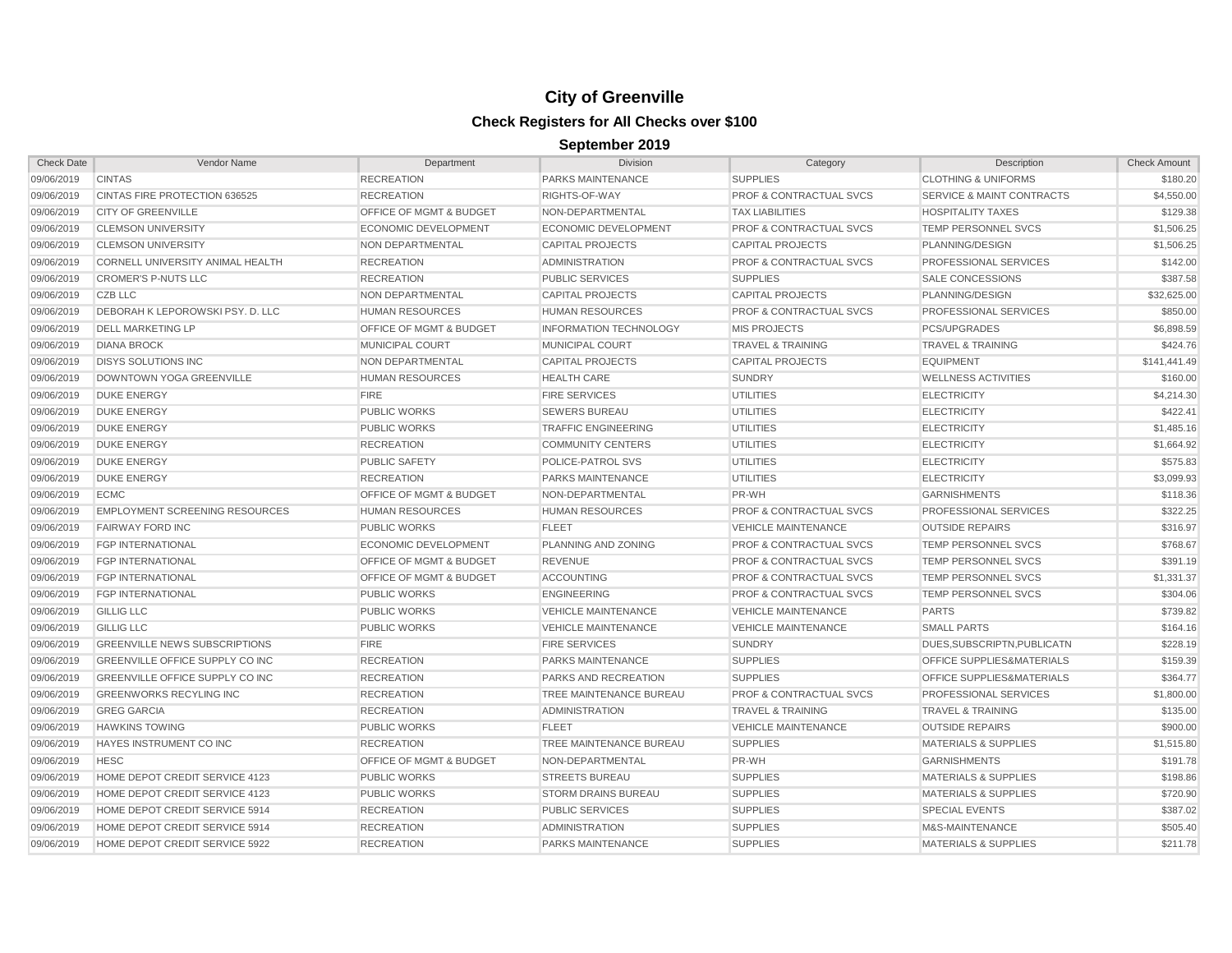| <b>Check Date</b> | <b>Vendor Name</b>                    | Department                         | <b>Division</b>                      | Category                           | Description                          | <b>Check Amount</b> |
|-------------------|---------------------------------------|------------------------------------|--------------------------------------|------------------------------------|--------------------------------------|---------------------|
| 09/06/2019        | HOME DEPOT CREDIT SERVICE 5922        | <b>RECREATION</b>                  | <b>TOURISM DISTRICT</b>              | <b>SUPPLIES</b>                    | <b>MATERIALS &amp; SUPPLIES</b>      | \$307.08            |
| 09/06/2019        | <b>HOMES OF HOPE</b>                  | <b>HOME</b>                        | <b>HOME PROJECTS</b>                 | <b>CD PROJECTS</b>                 | <b>ACTIVITIES SP SUBRECIPIEN</b>     | \$40.211.33         |
| 09/06/2019        | <b>IMSA</b>                           | <b>PUBLIC WORKS</b>                | <b>TRAFFIC ENGINEERING</b>           | <b>SUNDRY</b>                      | DUES.SUBSCRIPTN.PUBLICATN            | \$100.00            |
| 09/06/2019        | IMSA SOUTHEASTERN SECTION             | <b>PUBLIC WORKS</b>                | <b>TRAFFIC ENGINEERING</b>           | <b>TRAVEL &amp; TRAINING</b>       | <b>TRAVEL &amp; TRAINING</b>         | \$700.00            |
| 09/06/2019        | <b>INNOVYZE INC</b>                   | <b>PUBLIC WORKS</b>                | STORMWATER MANAGEMENT                | <b>TRAVEL &amp; TRAINING</b>       | <b>TRAVEL &amp; TRAINING</b>         | \$3,250.00          |
| 09/06/2019        | <b>INTERNAL REVENUE SERVICE</b>       | <b>OFFICE OF MGMT &amp; BUDGET</b> | NON-DEPARTMENTAL                     | PR-WH                              | <b>GARNISHMENTS</b>                  | \$150.00            |
| 09/06/2019        | INTERNATIONAL ASSOC OF ADMINISTRATI   | <b>RECREATION</b>                  | PARKS AND RECREATION                 | <b>SUNDRY</b>                      | DUES, SUBSCRIPTN, PUBLICATN          | \$150.00            |
| 09/06/2019        | <b>JAMES PATRICK TIMMS</b>            | <b>ECONOMIC DEVELOPMENT</b>        | <b>BUILDING &amp; PROPERTY MAINT</b> | <b>TRAVEL &amp; TRAINING</b>       | <b>LOCAL TRANSPORTATION</b>          | \$484.30            |
| 09/06/2019        | <b>JENNIFER STAHL</b>                 | <b>RECREATION</b>                  | <b>ADMINISTRATION</b>                | <b>TRAVEL &amp; TRAINING</b>       | <b>TRAVEL &amp; TRAINING</b>         | \$1,908.15          |
| 09/06/2019        | <b>JOEL PATTERSON</b>                 | <b>ECONOMIC DEVELOPMENT</b>        | <b>BUILDING &amp; PROPERTY MAINT</b> | <b>TRAVEL &amp; TRAINING</b>       | <b>LOCAL TRANSPORTATION</b>          | \$512.72            |
| 09/06/2019        | JOHNSON CONTROLS FIRE PROTECTION LP   | <b>PUBLIC WORKS</b>                | NON VEHICLE MAINTENANCE              | <b>PROF &amp; CONTRACTUAL SVCS</b> | <b>SERVICE &amp; MAINT CONTRACTS</b> | \$528.28            |
| 09/06/2019        | <b>KEVIN HUGHES</b>                   | <b>ECONOMIC DEVELOPMENT</b>        | <b>BUILDING &amp; PROPERTY MAINT</b> | <b>TRAVEL &amp; TRAINING</b>       | <b>LOCAL TRANSPORTATION</b>          | \$539.98            |
| 09/06/2019        | <b>KW BEVERAGE</b>                    | PUBLIC INFORMATION/EVENTS          | <b>EVENTS MANAGEMENT</b>             | <b>SUPPLIES</b>                    | M&S-FOOD & BEVERAGE                  | \$2,011.90          |
| 09/06/2019        | <b>LAMAR ADVERTISING</b>              | <b>RECREATION</b>                  | <b>PUBLIC SERVICES</b>               | <b>SUPPLIES</b>                    | SUPPLIES PROMOTIONS                  | \$1,500.00          |
| 09/06/2019        | LANDSCAPERS SUPPLY                    | <b>RECREATION</b>                  | <b>TOURISM DISTRICT</b>              | <b>SUPPLIES</b>                    | <b>MATERIALS &amp; SUPPLIES</b>      | \$964.98            |
| 09/06/2019        | LARK & ASSOCIATES POLYGRAPH SERVICE   | <b>HUMAN RESOURCES</b>             | <b>HUMAN RESOURCES</b>               | <b>PROF &amp; CONTRACTUAL SVCS</b> | PROFESSIONAL SERVICES                | \$720.00            |
| 09/06/2019        | LILLIAN B. FLEMMING                   | <b>COUNCIL</b>                     | <b>CITY COUNCIL</b>                  | <b>TRAVEL &amp; TRAINING</b>       | <b>LOCAL TRANSPORTATION</b>          | \$167.04            |
| 09/06/2019        | LUMINATOR MASS TRANSIT LLC            | <b>PUBLIC WORKS</b>                | <b>VEHICLE MAINTENANCE</b>           | <b>VEHICLE MAINTENANCE</b>         | <b>PARTS</b>                         | \$427.03            |
| 09/06/2019        | <b>MARATHON STAFFING INC</b>          | PUBLIC INFORMATION/EVENTS          | <b>EVENTS MANAGEMENT</b>             | <b>PROF &amp; CONTRACTUAL SVCS</b> | TEMP PERSONNEL SVCS                  | \$1,048.95          |
| 09/06/2019        | <b>MARATHON STAFFING INC</b>          | <b>PUBLIC SAFETY</b>               | POLICE-DISPATCH BUREAU               | <b>PROF &amp; CONTRACTUAL SVCS</b> | TEMP PERSONNEL SVCS                  | \$5,605.66          |
| 09/06/2019        | MCCALL CAPITAL LLC                    | NON DEPARTMENTAL                   | <b>CAPITAL PROJECTS</b>              | <b>CAPITAL PROJECTS</b>            | <b>CONSTRUCTION</b>                  | \$12,641.83         |
| 09/06/2019        | <b>MEGAN YOUNG</b>                    | <b>RECREATION</b>                  | PARKS AND RECREATION                 | <b>TRAVEL &amp; TRAINING</b>       | <b>TRAVEL &amp; TRAINING</b>         | \$630.82            |
| 09/06/2019        | MERUS REFRESHMENT SERVICES INC        | <b>PUBLIC WORKS</b>                | <b>FLEET</b>                         | <b>SUPPLIES</b>                    | <b>MATERIALS &amp; SUPPLIES</b>      | \$134.19            |
| 09/06/2019        | NATIONJOB INC                         | <b>HUMAN RESOURCES</b>             | <b>HUMAN RESOURCES</b>               | <b>SUNDRY</b>                      | <b>RECRUITMENT ADS</b>               | \$5,000.00          |
| 09/06/2019        | NIQUITTA WRIGHT                       | <b>RECREATION</b>                  | <b>PUBLIC SERVICES</b>               | <b>COMMUNITY CENTERS</b>           | <b>REFUND SEARS AFTERSCHOOL</b>      | \$140.00            |
| 09/06/2019        | NORRIS SUPPLY CO                      | <b>RECREATION</b>                  | <b>ADMINISTRATION</b>                | <b>SUPPLIES</b>                    | M&S-GROUNDS                          | \$181.79            |
| 09/06/2019        | NORRIS SUPPLY CO                      | <b>RECREATION</b>                  | <b>BEAUTIFICATION BUREAU</b>         | <b>SUPPLIES</b>                    | <b>MATERIALS &amp; SUPPLIES</b>      | \$260.18            |
| 09/06/2019        | NORRIS SUPPLY CO                      | <b>PUBLIC WORKS</b>                | <b>STORM DRAINS BUREAU</b>           | <b>SUPPLIES</b>                    | <b>CONSTRUCTION &amp; REPAIR</b>     | \$843.76            |
| 09/06/2019        | NORTHERN SAFETY CO INC                | <b>RECREATION</b>                  | <b>TOURISM DISTRICT</b>              | <b>SUPPLIES</b>                    | <b>MATERIALS &amp; SUPPLIES</b>      | \$137.67            |
| 09/06/2019        | NORTHERN SAFETY CO INC                | <b>RECREATION</b>                  | <b>PARKS MAINTENANCE</b>             | <b>SUPPLIES</b>                    | <b>MATERIALS &amp; SUPPLIES</b>      | \$115.90            |
| 09/06/2019        | OGLETREE DEAKINS NASH SMOAK & STEWA   | <b>HUMAN RESOURCES</b>             | <b>HUMAN RESOURCES</b>               | <b>PROF &amp; CONTRACTUAL SVCS</b> | PROFESSIONAL SERVICES                | \$400.00            |
| 09/06/2019        | PETERBILT STORE OF GREENVILLE. THE    | <b>PUBLIC WORKS</b>                | <b>VEHICLE MAINTENANCE</b>           | <b>VEHICLE MAINTENANCE</b>         | <b>PARTS</b>                         | \$2,520.18          |
| 09/06/2019        | <b>PROFORMA</b>                       | NON DEPARTMENTAL                   | <b>CAPITAL PROJECTS</b>              | <b>CAPITAL PROJECTS</b>            | <b>CONSTRUCTION</b>                  | \$595.97            |
| 09/06/2019        | <b>PROFORMA</b>                       | <b>RECREATION</b>                  | <b>COMMUNITY CENTERS</b>             | <b>SUPPLIES</b>                    | <b>MATERIALS &amp; SUPPLIES</b>      | \$379.00            |
| 09/06/2019        | <b>PROFORMA</b>                       | <b>RECREATION</b>                  | PARKS AND RECREATION                 | <b>SUPPLIES</b>                    | <b>MATERIALS &amp; SUPPLIES</b>      | \$400.00            |
| 09/06/2019        | <b>REID ELECTRIC</b>                  | <b>RECREATION</b>                  | PARKS MAINTENANCE                    | <b>PROF &amp; CONTRACTUAL SVCS</b> | <b>SERVICE &amp; MAINT CONTRACTS</b> | \$300.00            |
| 09/06/2019        | <b>S C DEPARTMENT OF REVENUE</b>      | <b>RECREATION</b>                  | <b>PUBLIC SERVICES</b>               | <b>TAX LIABILITIES</b>             | <b>ADMISSION TAXES</b>               | \$6,257.09          |
| 09/06/2019        | <b>S C DEPARTMENT OF REVENUE</b>      | <b>RECREATION</b>                  | <b>PUBLIC SERVICES</b>               | <b>TAX LIABILITIES</b>             | <b>SALES TAXES</b>                   | \$3,395.42          |
| 09/06/2019        | <b>S C FIRE ACADEMY</b>               | <b>FIRE</b>                        | <b>FIRE SUPPRESSION</b>              | <b>TRAVEL &amp; TRAINING</b>       | <b>TRAVEL &amp; TRAINING</b>         | \$100.00            |
| 09/06/2019        | <b>S C RETIREMENT SYSTEM</b>          | <b>OFFICE OF MGMT &amp; BUDGET</b> | <b>ACCOUNTING</b>                    | PR-WH                              | RETIREMENT SVS PURCHASE              | \$1,395.87          |
| 09/06/2019        | <b>S C STATE ASSOC OF FIRE CHIEFS</b> | <b>FIRE</b>                        | <b>FIRE SERVICES</b>                 | <b>SUNDRY</b>                      | DUES, SUBSCRIPTN, PUBLICATN          | \$120.00            |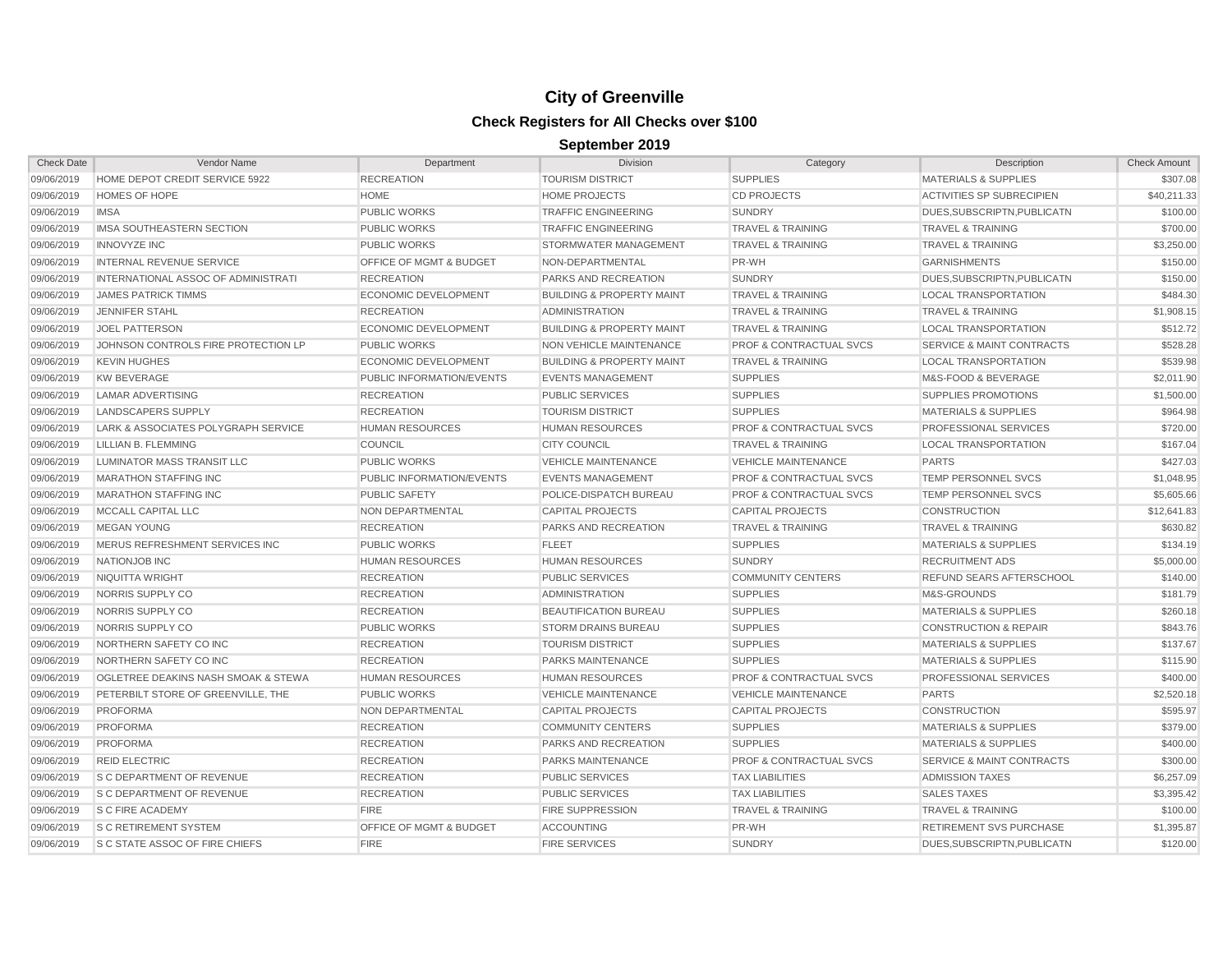| <b>Check Date</b> | Vendor Name                               | Department                         | <b>Division</b>                      | Category                           | Description                          | <b>Check Amount</b> |
|-------------------|-------------------------------------------|------------------------------------|--------------------------------------|------------------------------------|--------------------------------------|---------------------|
| 09/06/2019        | <b>S C STATE ASSOC OF FIRE CHIEFS</b>     | <b>FIRE</b>                        | <b>FIRE SUPPRESSION</b>              | <b>SUNDRY</b>                      | DUES, SUBSCRIPTN, PUBLICATN          | \$240.00            |
| 09/06/2019        | <b>S C STATE FIREFIGHTERS ASSOCIATION</b> | <b>FIRE</b>                        | <b>FIRE PREVENTION</b>               | <b>TRAVEL &amp; TRAINING</b>       | <b>TRAVEL &amp; TRAINING</b>         | \$125.00            |
| 09/06/2019        | <b>SAM'S CLUB</b>                         | <b>RECREATION</b>                  | <b>PUBLIC SERVICES</b>               | <b>SUPPLIES</b>                    | <b>SALE CONCESSIONS</b>              | \$186.71            |
| 09/06/2019        | SANDRA TEMPLETON PETTY CASH               | <b>CITY ATTORNEY</b>               | <b>CITY ATTORNEY</b>                 | <b>SUNDRY</b>                      | <b>COURT COSTS</b>                   | \$165.00            |
| 09/06/2019        | <b>SC DHEC</b>                            | <b>RECREATION</b>                  | <b>TOURISM DISTRICT</b>              | <b>PROF &amp; CONTRACTUAL SVCS</b> | <b>SERVICE &amp; MAINT CONTRACTS</b> | \$100.00            |
| 09/06/2019        | <b>SC STATE DISBURSEMENT UNIT</b>         | <b>OFFICE OF MGMT &amp; BUDGET</b> | NON-DEPARTMENTAL                     | PR-WH                              | <b>GARNISHMENTS</b>                  | \$3,312.18          |
| 09/06/2019        | <b>SEJ SERVICES LLC</b>                   | <b>RECREATION</b>                  | <b>TOURISM DISTRICT</b>              | <b>PROF &amp; CONTRACTUAL SVCS</b> | <b>SERVICE &amp; MAINT CONTRACTS</b> | \$5,334.60          |
| 09/06/2019        | <b>SEJ SERVICES LLC</b>                   | <b>PUBLIC WORKS</b>                | PARKING ADMINISTRATION               | <b>PROF &amp; CONTRACTUAL SVCS</b> | <b>SERVICE &amp; MAINT CONTRACTS</b> | \$600.00            |
| 09/06/2019        | <b>SEJ SERVICES LLC</b>                   | <b>PUBLIC WORKS</b>                | NON VEHICLE MAINTENANCE              | <b>PROF &amp; CONTRACTUAL SVCS</b> | <b>SERVICE &amp; MAINT CONTRACTS</b> | \$429.00            |
| 09/06/2019        | <b>SESITE LLC</b>                         | <b>CITY ATTORNEY</b>               | <b>CITY ATTORNEY</b>                 | <b>PROF &amp; CONTRACTUAL SVCS</b> | PROFESSIONAL SERVICES                | \$4,612.63          |
| 09/06/2019        | SITEONE LANDSCAPE SUPPLY LLC              | <b>RECREATION</b>                  | <b>PARKS MAINTENANCE</b>             | <b>SUPPLIES</b>                    | <b>MATERIALS &amp; SUPPLIES</b>      | \$1,567.10          |
| 09/06/2019        | SNIDER FLEET SOLUTIONS                    | <b>PUBLIC WORKS</b>                | <b>FLEET</b>                         | <b>VEHICLE MAINTENANCE</b>         | <b>OUTSIDE REPAIRS</b>               | \$3,087.72          |
| 09/06/2019        | <b>SOFTWAREONE INC</b>                    | <b>OFFICE OF MGMT &amp; BUDGET</b> | <b>INFORMATION TECHNOLOGY</b>        | <b>SUPPLIES</b>                    | <b>MATERIALS &amp; SUPPLIES</b>      | \$443.04            |
| 09/06/2019        | SOUTHEASTERN PAPER GROUP                  | <b>RECREATION</b>                  | <b>TOURISM DISTRICT</b>              | <b>SUPPLIES</b>                    | <b>JANITORIAL SUPPLIES</b>           | \$482.42            |
| 09/06/2019        | <b>SPECIAL SYSTEMS INC</b>                | <b>RECREATION</b>                  | <b>TOURISM DISTRICT</b>              | <b>PROF &amp; CONTRACTUAL SVCS</b> | <b>SERVICE &amp; MAINT CONTRACTS</b> | \$800.00            |
| 09/06/2019        | <b>SPX GENFARE</b>                        | <b>PUBLIC WORKS</b>                | <b>VEHICLE MAINTENANCE</b>           | <b>VEHICLE MAINTENANCE</b>         | <b>PARTS</b>                         | \$496.02            |
| 09/06/2019        | <b>SUPERION LLC</b>                       | OFFICE OF MGMT & BUDGET            | <b>INFORMATION TECHNOLOGY</b>        | <b>PROF &amp; CONTRACTUAL SVCS</b> | SERVICE & MAINT CONTRACTS            | \$14,083.02         |
| 09/06/2019        | <b>SWANK MOTION PICTURES INC</b>          | PUBLIC INFORMATION/EVENTS          | <b>SPECIAL EVENTS</b>                | <b>PROF &amp; CONTRACTUAL SVCS</b> | PROFESSIONAL SERVICES                | \$628.58            |
| 09/06/2019        | <b>TALENT MANAGEMENT SOLUTIONS</b>        | <b>PUBLIC WORKS</b>                | <b>SEWERS BUREAU</b>                 | <b>PROF &amp; CONTRACTUAL SVCS</b> | TEMP PERSONNEL SVCS                  | \$2,059.20          |
| 09/06/2019        | <b>TALENT MANAGEMENT SOLUTIONS</b>        | <b>PUBLIC WORKS</b>                | STORMWATER MANAGEMENT                | <b>PROF &amp; CONTRACTUAL SVCS</b> | <b>TEMP PERSONNEL SVCS</b>           | \$1,023.36          |
| 09/06/2019        | TALENT MANAGEMENT SOLUTIONS               | <b>HUMAN RESOURCES</b>             | <b>HUMAN RESOURCES</b>               | <b>PROF &amp; CONTRACTUAL SVCS</b> | TEMP PERSONNEL SVCS                  | \$297.00            |
| 09/06/2019        | <b>TALENT MANAGEMENT SOLUTIONS</b>        | <b>PUBLIC WORKS</b>                | <b>FIXED ROUTE</b>                   | <b>PROF &amp; CONTRACTUAL SVCS</b> | TEMP PERSONNEL SVCS                  | \$2,851.04          |
| 09/06/2019        | <b>TALENT MANAGEMENT SOLUTIONS</b>        | <b>PUBLIC WORKS</b>                | <b>STORM DRAINS BUREAU</b>           | PROF & CONTRACTUAL SVCS            | TEMP PERSONNEL SVCS                  | \$1,277.64          |
| 09/06/2019        | <b>TALENT MANAGEMENT SOLUTIONS</b>        | <b>RECREATION</b>                  | <b>COMMUNITY CENTERS</b>             | <b>PROF &amp; CONTRACTUAL SVCS</b> | <b>TEMP PERSONNEL SVCS</b>           | \$402.60            |
| 09/06/2019        | <b>TALENT MANAGEMENT SOLUTIONS</b>        | <b>RECREATION</b>                  | <b>TOURISM DISTRICT</b>              | <b>PROF &amp; CONTRACTUAL SVCS</b> | <b>TEMP PERSONNEL SVCS</b>           | \$679.60            |
| 09/06/2019        | <b>TALENT MANAGEMENT SOLUTIONS</b>        | <b>RECREATION</b>                  | <b>PUBLIC SERVICES</b>               | <b>PROF &amp; CONTRACTUAL SVCS</b> | TEMP PERSONNEL SVCS                  | \$586.80            |
| 09/06/2019        | <b>TALENT MANAGEMENT SOLUTIONS</b>        | <b>PUBLIC SAFETY</b>               | POLICE-ADMIN SVCS                    | <b>PROF &amp; CONTRACTUAL SVCS</b> | TEMP PERSONNEL SVCS                  | \$699.60            |
| 09/06/2019        | <b>TALENT MANAGEMENT SOLUTIONS</b>        | <b>RECREATION</b>                  | <b>PARKS MAINTENANCE</b>             | <b>PROF &amp; CONTRACTUAL SVCS</b> | <b>TEMP PERSONNEL SVCS</b>           | \$2,718.40          |
| 09/06/2019        | <b>TALENT MANAGEMENT SOLUTIONS</b>        | <b>RECREATION</b>                  | <b>ADMINISTRATION</b>                | <b>PROF &amp; CONTRACTUAL SVCS</b> | <b>TEMP PERSONNEL SVCS</b>           | \$977.04            |
| 09/06/2019        | TEC UTILITIES SUPPLY INC                  | <b>PUBLIC WORKS</b>                | <b>SEWERS BUREAU</b>                 | <b>SUPPLIES</b>                    | <b>MATERIALS &amp; SUPPLIES</b>      | \$812.49            |
| 09/06/2019        | THERMO KING OF GREENVILLE                 | <b>PUBLIC WORKS</b>                | <b>VEHICLE MAINTENANCE</b>           | <b>VEHICLE MAINTENANCE</b>         | <b>PARTS</b>                         | \$445.61            |
| 09/06/2019        | <b>TIM COGGINS</b>                        | <b>ECONOMIC DEVELOPMENT</b>        | <b>BUILDING &amp; PROPERTY MAINT</b> | <b>TRAVEL &amp; TRAINING</b>       | <b>LOCAL TRANSPORTATION</b>          | \$380.48            |
| 09/06/2019        | TRAVELERS REST FEED & SEED INC            | <b>RECREATION</b>                  | <b>ADMINISTRATION</b>                | <b>SUPPLIES</b>                    | M&S-FOOD                             | \$3,015.70          |
| 09/06/2019        | <b>TRAVIS SUMMEY</b>                      | <b>OFFICE OF MGMT &amp; BUDGET</b> | <b>REVENUE</b>                       | <b>TRAVEL &amp; TRAINING</b>       | <b>LOCAL TRANSPORTATION</b>          | \$225.04            |
| 09/06/2019        | <b>TRUCK SITE</b>                         | <b>PUBLIC WORKS</b>                | RESIDENTIAL COLL BUREAU              | <b>VEHICLES</b>                    | <b>VEHICLE</b>                       | \$119,980.00        |
| 09/06/2019        | U S BANK                                  | <b>PUBLIC WORKS</b>                | <b>SEWERS BUREAU</b>                 | <b>FISCAL AGENT</b>                | <b>FISCAL AGENT FEES</b>             | \$2,262.75          |
| 09/06/2019        | U S BANK                                  | OFFICE OF MGMT & BUDGET            | <b>GENERAL DEBT SERVICE</b>          | <b>FISCAL AGENT</b>                | <b>FISCAL AGENT FEES</b>             | \$302.00            |
| 09/06/2019        | U S DEPARTMENT OF EDUCATION               | OFFICE OF MGMT & BUDGET            | NON-DEPARTMENTAL                     | PR-WH                              | <b>GARNISHMENTS</b>                  | \$169.31            |
| 09/06/2019        | U S DEPARTMENT OF EDUCATION AWG           | <b>OFFICE OF MGMT &amp; BUDGET</b> | NON-DEPARTMENTAL                     | PR-WH                              | <b>GARNISHMENTS</b>                  | \$104.69            |
| 09/06/2019        | UNITED CHEMICAL & SUPPLY CO INC           | <b>RECREATION</b>                  | <b>TOURISM DISTRICT</b>              | <b>SUPPLIES</b>                    | <b>MATERIALS &amp; SUPPLIES</b>      | \$1,018.18          |
| 09/06/2019        | UNITED WAY OF GREENVILLE COUNTY           | <b>OFFICE OF MGMT &amp; BUDGET</b> | NON-DEPARTMENTAL                     | PR-WH                              | UNITED WAY                           | \$2,037.11          |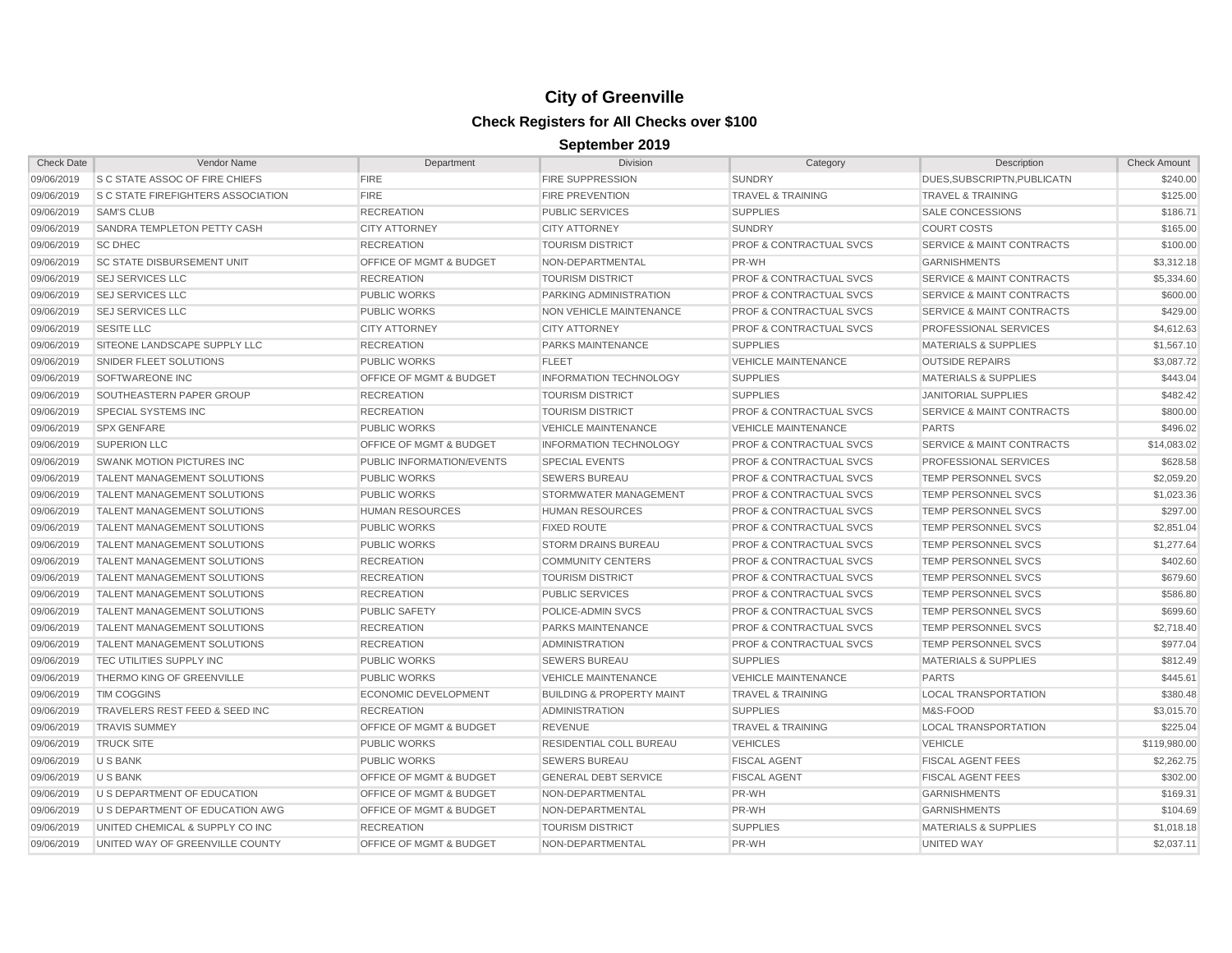| <b>Check Date</b> | Vendor Name                              | Department                         | <b>Division</b>                      | Category                           | Description                          | <b>Check Amount</b> |
|-------------------|------------------------------------------|------------------------------------|--------------------------------------|------------------------------------|--------------------------------------|---------------------|
| 09/06/2019        | UPPER SAVANNAH CARE SERVICES             | C.D. DIVISION                      | <b>HOPWA</b>                         | <b>CD PROJECTS</b>                 | S-T RENT, MORT, UTIL UP SAV          | \$1,009.15          |
| 09/06/2019        | UPPER SAVANNAH CARE SERVICES             | C.D. DIVISION                      | <b>HOPWA</b>                         | <b>CD PROJECTS</b>                 | <b>TENANT RENT ASSIST-SAVANN</b>     | \$269.58            |
| 09/06/2019        | UPPER SAVANNAH CARE SERVICES             | C. D. DIVISION                     | <b>HOPWA</b>                         | <b>CD PROJECTS</b>                 | SUPPORTIVE SVC-UPPER SAVA            | \$1,703.16          |
| 09/06/2019        | UPPER SAVANNAH CARE SERVICES             | C.D. DIVISION                      | <b>HOPWA</b>                         | <b>CD PROJECTS</b>                 | HOUSING PLACEMENT-SAV CAR            | \$113.78            |
| 09/06/2019        | UTAH'S HOGLE ZOO                         | <b>RECREATION</b>                  | <b>PUBLIC SERVICES</b>               | <b>SUNDRY</b>                      | <b>RESEARCH CONSERVATION EXP</b>     | \$2,000.00          |
| 09/06/2019        | <b>VERIZON WIRELESS</b>                  | <b>PUBLIC WORKS</b>                | <b>FIXED ROUTE</b>                   | <b>COMMUNICATIONS</b>              | <b>CABLE TELEVISION/INTERNET</b>     | \$1,179.64          |
| 09/06/2019        | VIC BAILEY FORD INC                      | <b>RECREATION</b>                  | <b>BEAUTIFICATION BUREAU</b>         | <b>VEHICLES</b>                    | <b>VEHICLE</b>                       | \$42,108.00         |
| 09/06/2019        | <b>VICTORIA IRIEL</b>                    | PUBLIC INFORMATION/EVENTS          | <b>EVENTS MANAGEMENT</b>             | <b>TRAVEL &amp; TRAINING</b>       | <b>TRAVEL &amp; TRAINING</b>         | \$314.53            |
| 09/06/2019        | <b>VULCAN CONSTRUCTION MATERIALS LLC</b> | <b>PUBLIC WORKS</b>                | <b>SEWERS BUREAU</b>                 | <b>SUPPLIES</b>                    | <b>MATERIALS &amp; SUPPLIES</b>      | \$2,485.07          |
| 09/06/2019        | VULCAN CONSTRUCTION MATERIALS LLC        | <b>PUBLIC WORKS</b>                | <b>STORM DRAINS BUREAU</b>           | <b>SUPPLIES</b>                    | <b>MATERIALS &amp; SUPPLIES</b>      | \$1,491.04          |
| 09/06/2019        | VULCAN CONSTRUCTION MATERIALS LLC        | <b>PUBLIC WORKS</b>                | <b>STREETS BUREAU</b>                | <b>SUPPLIES</b>                    | <b>MATERIALS &amp; SUPPLIES</b>      | \$994.02            |
| 09/06/2019        | <b>WELLS FARGO &amp; CO</b>              | <b>RECREATION</b>                  | <b>TOURISM DISTRICT</b>              | <b>PROF &amp; CONTRACTUAL SVCS</b> | PROFESSIONAL SERVICES                | \$100.00            |
| 09/06/2019        | WEST END CO-OP                           | PUBLIC INFORMATION/EVENTS          | <b>EVENTS MANAGEMENT</b>             | <b>SUPPLIES</b>                    | <b>SALE GIFTS</b>                    | \$302.00            |
| 09/06/2019        | WHITE HORSE PACKAGING CO                 | <b>RECREATION</b>                  | <b>ADMINISTRATION</b>                | <b>SUPPLIES</b>                    | M&S-FOOD                             | \$135.69            |
| 09/06/2019        | WHITE HORSE PACKAGING CO                 | <b>RECREATION</b>                  | <b>ADMINISTRATION</b>                | <b>SUPPLIES</b>                    | <b>JANITORIAL SUPPLIES</b>           | \$654.49            |
| 09/06/2019        | <b>WILLIAM BOWEN</b>                     | <b>ECONOMIC DEVELOPMENT</b>        | <b>BUILDING &amp; PROPERTY MAINT</b> | <b>TRAVEL &amp; TRAINING</b>       | <b>LOCAL TRANSPORTATION</b>          | \$416.44            |
| 09/06/2019        | <b>WILSON'S 5 TO \$1 STORES INC</b>      | <b>RECREATION</b>                  | <b>PUBLIC SERVICES</b>               | <b>SUPPLIES</b>                    | OTHER BOO IN THE ZOO                 | \$2,273.70          |
| 09/06/2019        | WYOMING CHILD SUPPORT ENFORCEMENT        | <b>OFFICE OF MGMT &amp; BUDGET</b> | NON-DEPARTMENTAL                     | PR-WH                              | <b>GARNISHMENTS</b>                  | \$154.61            |
| 09/06/2019        | <b>ZYNNOVATION LLC</b>                   | <b>RECREATION</b>                  | <b>BEAUTIFICATION BUREAU</b>         | <b>SUPPLIES</b>                    | <b>MATERIALS &amp; SUPPLIES</b>      | \$1,469.30          |
| 09/13/2019        | 13TH CIRCUIT ASSET FORFEITURES           | LAW ENFORCEMENT                    | <b>LAW ENFORCEMENT</b>               | COURT LIAB-CLAIMS/JUDGMNT          | LEC-CONFISCATED MONIES               | \$126.96            |
| 09/13/2019        | 1411 LAURENS LLC                         | NON DEPARTMENTAL                   | <b>CAPITAL PROJECTS</b>              | <b>CAPITAL PROJECTS</b>            | <b>CONSTRUCTION</b>                  | \$10,000.00         |
| 09/13/2019        | A SERVICES GROUP LLC                     | <b>RECREATION</b>                  | <b>ADMINISTRATION</b>                | <b>PROF &amp; CONTRACTUAL SVCS</b> | <b>SERVICE &amp; MAINT CONTRACTS</b> | \$2,761.77          |
| 09/13/2019        | A. THOMAS PICKETT                        | <b>MUNICIPAL COURT</b>             | MUNICIPAL COURT                      | <b>COURT LIABILITY</b>             | <b>COURT-RESTITUTION</b>             | \$200.00            |
| 09/13/2019        | ADDISON SAFETY GROUP INC                 | <b>PUBLIC WORKS</b>                | <b>RIVER STREET GARAGE</b>           | <b>REPAIR &amp; MAINT SVCS</b>     | <b>REPAIRS &amp; MAINTENANCE</b>     | \$393.10            |
| 09/13/2019        | ADT SECURITY SERVICES                    | <b>PUBLIC WORKS</b>                | <b>BUILDING SERVICE DIVISION</b>     | <b>REPAIR &amp; MAINT SVCS</b>     | <b>REPAIRS &amp; MAINTENANCE</b>     | \$732.60            |
| 09/13/2019        | ADT SECURITY SERVICES                    | <b>RECREATION</b>                  | <b>COMMUNITY CENTERS</b>             | <b>PROF &amp; CONTRACTUAL SVCS</b> | <b>SERVICE &amp; MAINT CONTRACTS</b> | \$197.94            |
| 09/13/2019        | <b>ADW ARCHITECTS PA</b>                 | NON DEPARTMENTAL                   | <b>CAPITAL PROJECTS</b>              | <b>CAPITAL PROJECTS</b>            | PLANNING/DESIGN                      | \$15,276.23         |
| 09/13/2019        | AID UPSTATE INC                          | C.D. DIVISION                      | <b>HOPWA</b>                         | <b>CD PROJECTS</b>                 | HOUSING PLACEMNT-AID UPST            | \$7,379.15          |
| 09/13/2019        | AID UPSTATE INC                          | C.D. DIVISION                      | <b>HOPWA</b>                         | <b>CD PROJECTS</b>                 | TENANT RENT ASSIST-AID UP            | \$4,445.22          |
| 09/13/2019        | AID UPSTATE INC                          | C.D. DIVISION                      | <b>HOPWA</b>                         | <b>CD PROJECTS</b>                 | SUPPORTING SVC-AID UPSTAT            | \$5,470.54          |
| 09/13/2019        | AID UPSTATE INC                          | C.D. DIVISION                      | <b>HOPWA</b>                         | <b>CD PROJECTS</b>                 | S-T RENT.MORT.UTIL-AID UP            | \$30.424.17         |
| 09/13/2019        | ALDRIDGE FAMILY PRODUCE                  | <b>RECREATION</b>                  | <b>ADMINISTRATION</b>                | <b>SUPPLIES</b>                    | M&S-FOOD                             | \$613.31            |
| 09/13/2019        | ALTEC INDUSTRIES                         | <b>PUBLIC WORKS</b>                | <b>FLEET</b>                         | <b>VEHICLE MAINTENANCE</b>         | <b>OUTSIDE REPAIRS</b>               | \$2,394.38          |
| 09/13/2019        | <b>AMTECK LLC</b>                        | <b>PUBLIC WORKS</b>                | ONE GARAGE                           | <b>PROF &amp; CONTRACTUAL SVCS</b> | <b>SERVICE &amp; MAINT CONTRACTS</b> | \$190.00            |
| 09/13/2019        | <b>AMTECK LLC</b>                        | <b>PUBLIC WORKS</b>                | <b>COMMONS GARAGE</b>                | <b>PROF &amp; CONTRACTUAL SVCS</b> | <b>SERVICE &amp; MAINT CONTRACTS</b> | \$1,380.11          |
| 09/13/2019        | ANGELIA LOCKE                            | OFFICE OF MGMT & BUDGET            | <b>REVENUE</b>                       | <b>TRAVEL &amp; TRAINING</b>       | <b>LOCAL TRANSPORTATION</b>          | \$179.80            |
| 09/13/2019        | ANSWERLIVE LLC GREENVILLE                | <b>PUBLIC WORKS</b>                | PARKING ADMINISTRATION               | <b>PROF &amp; CONTRACTUAL SVCS</b> | <b>SERVICE &amp; MAINT CONTRACTS</b> | \$300.83            |
| 09/13/2019        | <b>ANTHONY E BAPTIST</b>                 | MUNICIPAL COURT                    | MUNICIPAL COURT                      | <b>COURT LIABILITY</b>             | <b>COURT-RESTITUTION</b>             | \$100.00            |
| 09/13/2019        | AURORA WORLD INC                         | <b>RECREATION</b>                  | <b>PUBLIC SERVICES</b>               | <b>SUPPLIES</b>                    | <b>SALE GIFTS</b>                    | \$252.32            |
| 09/13/2019        | AXON ENTERPRISE INC                      | <b>PUBLIC SAFETY</b>               | POLICE-PATROL SVS                    | <b>SUPPLIES</b>                    | <b>MATERIALS &amp; SUPPLIES</b>      | \$1,590.00          |
| 09/13/2019        | <b>BEACON RISK STRATEGIES</b>            | <b>HUMAN RESOURCES</b>             | <b>HEALTH CARE</b>                   | <b>HEALTH</b>                      | <b>HEALTH STOP LOSS</b>              | \$78,577.58         |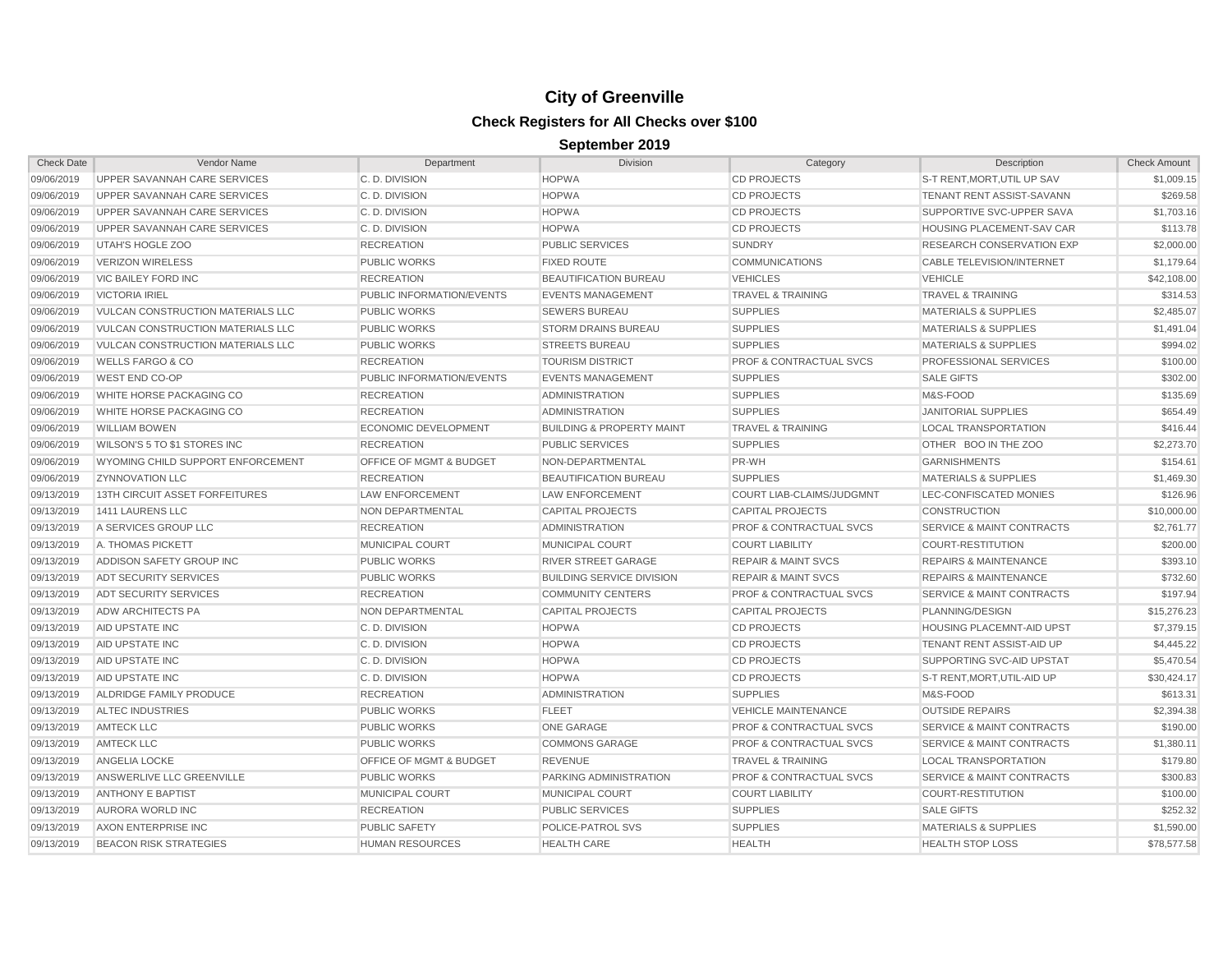| <b>Check Date</b> | <b>Vendor Name</b>                     | Department                         | <b>Division</b>                      | Category                           | Description                          | <b>Check Amount</b> |
|-------------------|----------------------------------------|------------------------------------|--------------------------------------|------------------------------------|--------------------------------------|---------------------|
| 09/13/2019        | BENNETT EQUIPMENT SUPPLY CO. INC.      | <b>PUBLIC WORKS</b>                | <b>SEWERS BUREAU</b>                 | PROF & CONTRACTUAL SVCS            | <b>EQUIPMENT RENTAL</b>              | \$223.65            |
| 09/13/2019        | <b>BLACK ELECTRICAL SUPPLY INC</b>     | NON DEPARTMENTAL                   | <b>CAPITAL PROJECTS</b>              | <b>CAPITAL PROJECTS</b>            | <b>EQUIPMENT</b>                     | \$476.67            |
| 09/13/2019        | <b>BLANCHARD MACHINERY CO</b>          | <b>PUBLIC WORKS</b>                | <b>STORM DRAINS BUREAU</b>           | <b>PROF &amp; CONTRACTUAL SVCS</b> | <b>EQUIPMENT RENTAL</b>              | \$4,829.16          |
| 09/13/2019        | <b>BLUE RIDGE YURTS LLC</b>            | NON DEPARTMENTAL                   | <b>CAPITAL PROJECTS</b>              | <b>CAPITAL PROJECTS</b>            | <b>CONSTRUCTION</b>                  | \$750.00            |
| 09/13/2019        | <b>BOB GAMBLE COUNSELING</b>           | <b>PUBLIC SAFETY</b>               | POLICE-PATROL SVS                    | <b>TRAVEL &amp; TRAINING</b>       | TRAVEL & TRAINING                    | \$1,500.00          |
| 09/13/2019        | BOB JONES UNIVERSITY MUSEUM & GALLER   | <b>OFFICE OF MGMT &amp; BUDGET</b> | NON-DEPARTMENTAL                     | ACCOUNTS PAYABLE(MANUAL)           | <b>SPECIAL PROJECTS</b>              | \$5,000.00          |
| 09/13/2019        | <b>BOOM BOOM BEAUTY</b>                | MUNICIPAL COURT                    | <b>MUNICIPAL COURT</b>               | <b>COURT LIABILITY</b>             | <b>COURT-RESTITUTION</b>             | \$420.00            |
| 09/13/2019        | <b>BOOT BARN</b>                       | <b>PUBLIC WORKS</b>                | <b>FLEET</b>                         | <b>SUPPLIES</b>                    | <b>CLOTHING &amp; UNIFORMS</b>       | \$200.00            |
| 09/13/2019        | BORDER STATES INDUSTRIES INC           | <b>PUBLIC WORKS</b>                | <b>TRAFFIC ENGINEERING</b>           | <b>SUPPLIES</b>                    | M&S-SIGNALS                          | \$758.07            |
| 09/13/2019        | <b>BRAGG WASTE SERVICES INC</b>        | <b>RECREATION</b>                  | PARKS MAINTENANCE                    | <b>PROF &amp; CONTRACTUAL SVCS</b> | <b>SERVICE &amp; MAINT CONTRACTS</b> | \$330.85            |
| 09/13/2019        | <b>BRAVO1 PROTECTION</b>               | <b>PUBLIC WORKS</b>                | PARKING ADMINISTRATION               | <b>PROF &amp; CONTRACTUAL SVCS</b> | <b>SERVICE &amp; MAINT CONTRACTS</b> | \$1,768.38          |
| 09/13/2019        | BREAKTHRU BEVERAGE SOUTH CAROLINA      | PUBLIC INFORMATION/EVENTS          | <b>EVENTS MANAGEMENT</b>             | <b>SUPPLIES</b>                    | M&S-FOOD & BEVERAGE                  | \$108.00            |
| 09/13/2019        | <b>BREATHING AIR SYSTEMS</b>           | <b>FIRE</b>                        | <b>FIRE SUPPRESSION</b>              | <b>VEHICLE MAINTENANCE</b>         | <b>PARTS</b>                         | \$112.48            |
| 09/13/2019        | <b>BWI COMPANIES INC</b>               | <b>RECREATION</b>                  | PARKS MAINTENANCE                    | <b>SUPPLIES</b>                    | <b>MATERIALS &amp; SUPPLIES</b>      | \$6,218.20          |
| 09/13/2019        | <b>BWI COMPANIES INC</b>               | <b>RECREATION</b>                  | RIGHTS-OF-WAY                        | <b>SUPPLIES</b>                    | <b>MATERIALS &amp; SUPPLIES</b>      | \$1,120.56          |
| 09/13/2019        | <b>CAMELOT CINEMAS</b>                 | <b>RECREATION</b>                  | <b>COMMUNITY CENTERS</b>             | <b>RECREATION DEPOSITS</b>         | PROGRAM EXPENSE                      | \$2,020.00          |
| 09/13/2019        | CAMPBELL OIL COMPANY                   | PUBLIC WORKS                       | <b>FLEET</b>                         | <b>VEHICLE MAINTENANCE</b>         | <b>FUEL</b>                          | \$13,784.96         |
| 09/13/2019        | CAROLINA CONCRETE COMPANY INC          | <b>PUBLIC WORKS</b>                | <b>STREETS BUREAU</b>                | <b>SUPPLIES</b>                    | <b>MATERIALS &amp; SUPPLIES</b>      | \$3,036.37          |
| 09/13/2019        | CAROLINA INTERNATIONAL TRUCKS          | <b>PUBLIC WORKS</b>                | <b>FLEET</b>                         | <b>VEHICLE MAINTENANCE</b>         | <b>OUTSIDE REPAIRS</b>               | \$1,285.53          |
| 09/13/2019        | <b>CC&amp;I SERVICES LLC</b>           | ECONOMIC DEVELOPMENT               | <b>BUILDING &amp; PROPERTY MAINT</b> | <b>PROF &amp; CONTRACTUAL SVCS</b> | PROFESSIONAL SERVICES                | \$870.00            |
| 09/13/2019        | CDW/G                                  | <b>OFFICE OF MGMT &amp; BUDGET</b> | <b>REVENUE</b>                       | <b>SUPPLIES</b>                    | <b>OFFICE SUPPLIES&amp;MATERIALS</b> | \$158.42            |
| 09/13/2019        | CHEMSTATION OF SC                      | <b>PUBLIC WORKS</b>                | <b>VEHICLE MAINTENANCE</b>           | <b>SUPPLIES</b>                    | <b>BUS WASHING SUPPLIES</b>          | \$1,278.00          |
| 09/13/2019        | CHICK-FIL-A                            | <b>RECREATION</b>                  | <b>COMMUNITY CENTERS</b>             | <b>RECREATION DEPOSITS</b>         | <b>PROGRAM EXPENSE</b>               | \$640.80            |
| 09/13/2019        | CHICK-FIL-A                            | <b>RECREATION</b>                  | <b>COMMUNITY CENTERS</b>             | <b>SUPPLIES</b>                    | <b>MATERIALS &amp; SUPPLIES</b>      | \$205.69            |
| 09/13/2019        | CHILDS ARCHITECTURE LLC                | NON DEPARTMENTAL                   | <b>CAPITAL PROJECTS</b>              | <b>CAPITAL PROJECTS</b>            | CONSTRUCTION                         | \$525.00            |
| 09/13/2019        | <b>CHUCK E CHEESE'S</b>                | <b>RECREATION</b>                  | <b>COMMUNITY CENTERS</b>             | <b>RECREATION DEPOSITS</b>         | PROGRAM EXPENSE                      | \$228.30            |
| 09/13/2019        | <b>CICI'S PIZZA</b>                    | <b>RECREATION</b>                  | <b>COMMUNITY CENTERS</b>             | <b>RECREATION DEPOSITS</b>         | PROGRAM EXPENSE                      | \$953.75            |
| 09/13/2019        | <b>CINCINNATI SYSTEMS INC</b>          | <b>PUBLIC WORKS</b>                | RIVERPLACE GARAGE                    | <b>REPAIR &amp; MAINT SVCS</b>     | <b>REPAIRS &amp; MAINTENANCE</b>     | \$213.75            |
| 09/13/2019        | <b>CINCINNATI SYSTEMS INC</b>          | <b>PUBLIC WORKS</b>                | <b>COMMONS GARAGE</b>                | <b>REPAIR &amp; MAINT SVCS</b>     | <b>REPAIRS &amp; MAINTENANCE</b>     | \$180.00            |
| 09/13/2019        | <b>CINCINNATI SYSTEMS INC</b>          | <b>PUBLIC WORKS</b>                | S. SPRING STREET GARAGE              | <b>REPAIR &amp; MAINT SVCS</b>     | <b>REPAIRS &amp; MAINTENANCE</b>     | \$213.75            |
| 09/13/2019        | <b>CINCINNATI SYSTEMS INC</b>          | PUBLIC WORKS                       | POINSETT GARAGE                      | <b>REPAIR &amp; MAINT SVCS</b>     | <b>REPAIRS &amp; MAINTENANCE</b>     | \$247.50            |
| 09/13/2019        | <b>CINCINNATI SYSTEMS INC</b>          | <b>PUBLIC WORKS</b>                | LIBERTY SQUARE GARAGE                | <b>REPAIR &amp; MAINT SVCS</b>     | <b>REPAIRS &amp; MAINTENANCE</b>     | \$315.00            |
| 09/13/2019        | <b>CINCINNATI SYSTEMS INC</b>          | <b>PUBLIC WORKS</b>                | <b>PARKING ADMINISTRATION</b>        | <b>SUPPLIES</b>                    | <b>MATERIALS &amp; SUPPLIES</b>      | \$470.48            |
| 09/13/2019        | <b>CINTAS</b>                          | <b>PUBLIC WORKS</b>                | <b>FLEET</b>                         | <b>SUPPLIES</b>                    | <b>CLOTHING &amp; UNIFORMS</b>       | \$467.58            |
| 09/13/2019        | CINTAS FIRE PROTECTION 636525          | <b>PUBLIC WORKS</b>                | <b>TRAFFIC ENGINEERING</b>           | <b>REPAIR &amp; MAINT SVCS</b>     | <b>REPAIRS &amp; MAINTENANCE</b>     | \$443.32            |
| 09/13/2019        | CINTAS FIRE PROTECTION 636525          | <b>PUBLIC WORKS</b>                | <b>BUILDING SERVICE DIVISION</b>     | <b>PROF &amp; CONTRACTUAL SVCS</b> | SERVICE & MAINT CONTRACTS            | \$5,461.57          |
| 09/13/2019        | <b>CITY OF GREENVILLE</b>              | NON DEPARTMENTAL                   | <b>CAPITAL PROJECTS</b>              | <b>CAPITAL PROJECTS</b>            | PLANNING/DESIGN                      | \$10,000.00         |
| 09/13/2019        | <b>CITY WELDING SERVICE</b>            | <b>PUBLIC WORKS</b>                | <b>CHURCH STREET GARAGE</b>          | <b>REPAIR &amp; MAINT SVCS</b>     | <b>REPAIRS &amp; MAINTENANCE</b>     | \$989.50            |
| 09/13/2019        | <b>CIVICPLUS INC</b>                   | PUBLIC INFORMATION/EVENTS          | PUBLIC INFORMATION                   | <b>SUNDRY</b>                      | <b>MISCELLANEOUS</b>                 | \$150.00            |
| 09/13/2019        | <b>CLINE HOSE &amp; HYDRAULICS LLC</b> | <b>PUBLIC WORKS</b>                | <b>SEWERS BUREAU</b>                 | <b>SUPPLIES</b>                    | <b>MATERIALS &amp; SUPPLIES</b>      | \$333.29            |
| 09/13/2019        | CNT/THE TOOL SHED                      | <b>PUBLIC WORKS</b>                | <b>BUILDING SERVICE DIVISION</b>     | <b>SUPPLIES</b>                    | <b>MATERIALS &amp; SUPPLIES</b>      | \$115.39            |
|                   |                                        |                                    |                                      |                                    |                                      |                     |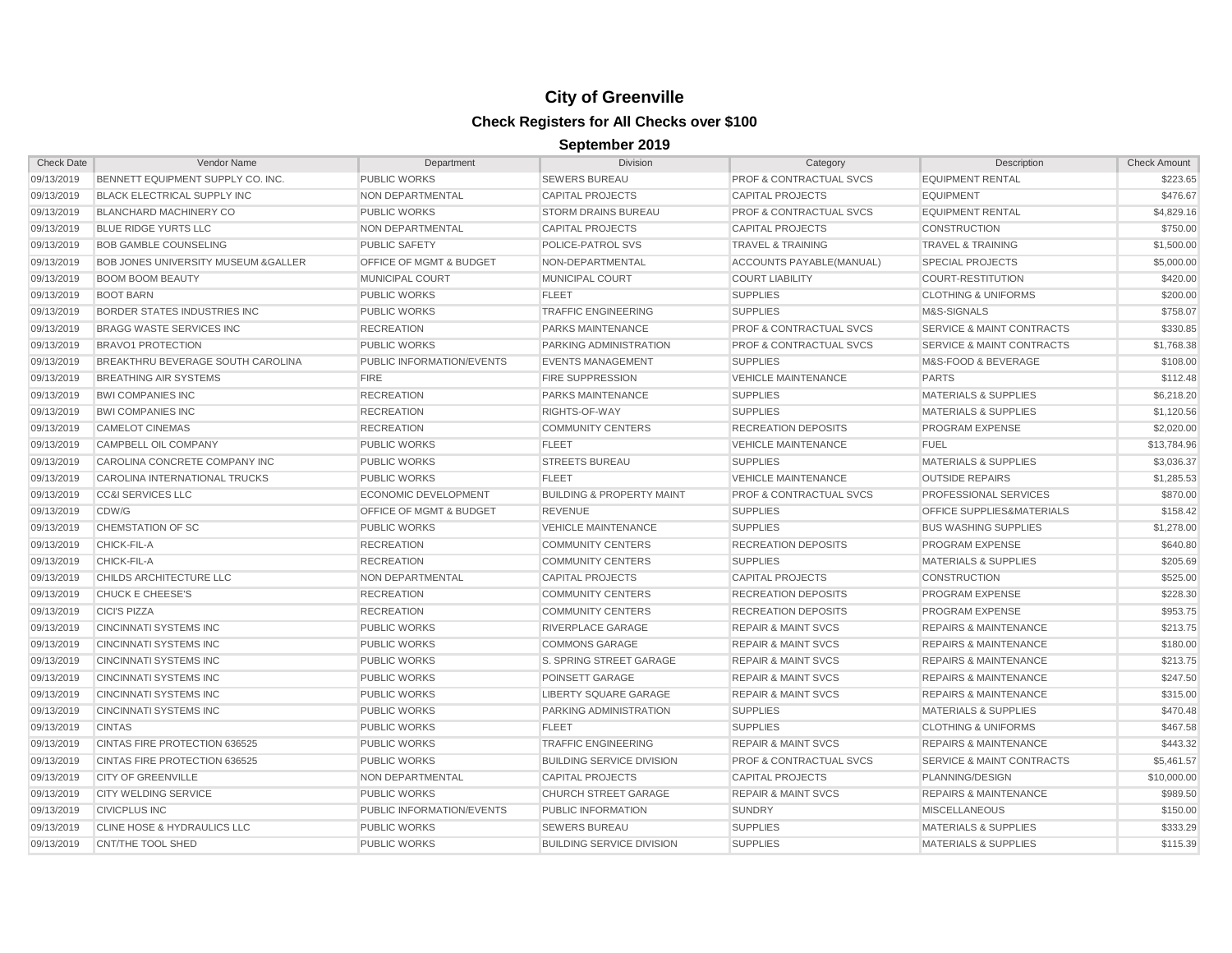| <b>Check Date</b> | <b>Vendor Name</b>                      | Department                         | Division                         | Category                           | Description                          | <b>Check Amount</b> |
|-------------------|-----------------------------------------|------------------------------------|----------------------------------|------------------------------------|--------------------------------------|---------------------|
| 09/13/2019        | <b>COLD FIRE TACTICAL</b>               | <b>PUBLIC SAFETY</b>               | POLICE-PATROL SVS                | <b>SUPPLIES</b>                    | <b>MATERIALS &amp; SUPPLIES</b>      | \$2,168.00          |
| 09/13/2019        | <b>COMMERCE CLUB</b>                    | <b>CITY MANAGER</b>                | <b>CITY MANAGER</b>              | <b>SUNDRY</b>                      | <b>MISCELLANEOUS</b>                 | \$116.00            |
| 09/13/2019        | COMMUNICATION SERVICE CENTER INC        | <b>PUBLIC WORKS</b>                | PARKING ADMINISTRATION           | <b>PROF &amp; CONTRACTUAL SVCS</b> | <b>SERVICE &amp; MAINT CONTRACTS</b> | \$114.48            |
| 09/13/2019        | <b>COMMUNICATION SERVICE CENTER INC</b> | <b>PUBLIC WORKS</b>                | <b>BUILDING SERVICE DIVISION</b> | <b>COMMUNICATIONS</b>              | <b>OTHER</b>                         | \$152.64            |
| 09/13/2019        | <b>COMPADRES GRILL</b>                  | <b>MUNICIPAL COURT</b>             | <b>MUNICIPAL COURT</b>           | <b>COURT LIABILITY</b>             | <b>COURT-RESTITUTION</b>             | \$200.00            |
| 09/13/2019        | CONCRETE SUPPLY COMPANY LLC             | <b>PUBLIC WORKS</b>                | <b>STREETS BUREAU</b>            | <b>SUPPLIES</b>                    | <b>MATERIALS &amp; SUPPLIES</b>      | \$2,288.28          |
| 09/13/2019        | CONSOLIDATED PIPE & SUPPLY CO INC       | <b>PUBLIC WORKS</b>                | <b>SEWERS BUREAU</b>             | <b>SUPPLIES</b>                    | <b>MATERIALS &amp; SUPPLIES</b>      | \$154.99            |
| 09/13/2019        | COOK AND BOARDMAN GROUP LLC             | <b>PUBLIC WORKS</b>                | S. SPRING STREET GARAGE          | <b>SUPPLIES</b>                    | <b>MATERIALS &amp; SUPPLIES</b>      | \$144.01            |
| 09/13/2019        | <b>COVETRUS NORTH AMERICA</b>           | <b>RECREATION</b>                  | <b>ADMINISTRATION</b>            | <b>SUPPLIES</b>                    | M&S-VETERINARY                       | \$308.83            |
| 09/13/2019        | <b>CROMER'S P-NUTS LLC</b>              | <b>RECREATION</b>                  | <b>PUBLIC SERVICES</b>           | <b>SUPPLIES</b>                    | SALE CONCESSIONS                     | \$244.98            |
| 09/13/2019        | DANA SAFETY SUPPLY INC                  | <b>FIRE</b>                        | <b>FIRE SUPPRESSION</b>          | <b>VEHICLE MAINTENANCE</b>         | <b>PARTS</b>                         | \$1,776.26          |
| 09/13/2019        | DARROHN ENGINEERING LLC                 | NON DEPARTMENTAL                   | CAPITAL PROJECTS                 | <b>CAPITAL PROJECTS</b>            | <b>CONSTRUCTION</b>                  | \$3,900.00          |
| 09/13/2019        | <b>DELL MARKETING LP</b>                | OFFICE OF MGMT & BUDGET            | <b>INFORMATION TECHNOLOGY</b>    | <b>MIS PROJECTS</b>                | PCS/UPGRADES                         | \$321.57            |
| 09/13/2019        | <b>DESIGNLAB INC</b>                    | <b>PUBLIC SAFETY</b>               | POLICE-PATROL SVS                | <b>SUPPLIES</b>                    | <b>CLOTHING &amp; UNIFORMS</b>       | \$2,067.99          |
| 09/13/2019        | <b>DESIGNLAB INC</b>                    | <b>PUBLIC SAFETY</b>               | POLICE-PATROL SVS                | <b>SUPPLIES</b>                    | <b>MATERIALS &amp; SUPPLIES</b>      | \$3,804.16          |
| 09/13/2019        | DEVSOFT SOLUTIONS LLC                   | <b>OFFICE OF MGMT &amp; BUDGET</b> | <b>INFORMATION TECHNOLOGY</b>    | <b>PROF &amp; CONTRACTUAL SVCS</b> | PROFESSIONAL SERVICES                | \$465.00            |
| 09/13/2019        | <b>DIRECTV</b>                          | <b>FIRE</b>                        | <b>FIRE SERVICES</b>             | <b>PROF &amp; CONTRACTUAL SVCS</b> | <b>SERVICE &amp; MAINT CONTRACTS</b> | \$313.70            |
| 09/13/2019        | <b>DISCOUNT SCHOOL SUPPLY</b>           | <b>RECREATION</b>                  | <b>COMMUNITY CENTERS</b>         | <b>SUPPLIES</b>                    | <b>MATERIALS &amp; SUPPLIES</b>      | \$322.71            |
| 09/13/2019        | <b>DISYS SOLUTIONS INC</b>              | <b>NON DEPARTMENTAL</b>            | <b>CAPITAL PROJECTS</b>          | <b>CAPITAL PROJECTS</b>            | <b>EQUIPMENT</b>                     | \$6,332.44          |
| 09/13/2019        | <b>DISYS SOLUTIONS INC</b>              | OFFICE OF MGMT & BUDGET            | <b>INFORMATION TECHNOLOGY</b>    | <b>PROF &amp; CONTRACTUAL SVCS</b> | <b>SERVICE &amp; MAINT CONTRACTS</b> | \$1,414.04          |
| 09/13/2019        | DIVERSIFIED ELECTRONICS INC             | <b>PUBLIC SAFETY</b>               | <b>POLICE-PATROL SVS</b>         | <b>SUNDRY</b>                      | <b>MISCELLANEOUS</b>                 | \$2,500.00          |
| 09/13/2019        | <b>DONNIE WHITMIRE</b>                  | <b>CITY MANAGER</b>                | <b>CITY MANAGER</b>              | <b>SUNDRY</b>                      | <b>MISCELLANEOUS</b>                 | \$500.00            |
| 09/13/2019        | <b>DUKE ENERGY</b>                      | <b>RECREATION</b>                  | <b>COMMUNITY CENTERS</b>         | UTILITIES                          | <b>ELECTRICITY</b>                   | \$1,854.96          |
| 09/13/2019        | <b>DUKE ENERGY</b>                      | <b>PUBLIC WORKS</b>                | <b>BUILDING SERVICE DIVISION</b> | <b>UTILITIES</b>                   | <b>ELECTRICITY</b>                   | \$23.354.51         |
| 09/13/2019        | <b>DUKE ENERGY</b>                      | <b>RECREATION</b>                  | <b>ADMINISTRATION</b>            | <b>UTILITIES</b>                   | <b>ELECTRICITY</b>                   | \$4,664.96          |
| 09/13/2019        | <b>DUKE ENERGY</b>                      | <b>RECREATION</b>                  | <b>PARKS MAINTENANCE</b>         | <b>UTILITIES</b>                   | <b>ELECTRICITY</b>                   | \$5,620.50          |
| 09/13/2019        | <b>DUKE ENERGY</b>                      | <b>FIRE</b>                        | <b>FIRE SERVICES</b>             | <b>UTILITIES</b>                   | <b>ELECTRICITY</b>                   | \$1,539.67          |
| 09/13/2019        | <b>DUKE ENERGY</b>                      | <b>PUBLIC WORKS</b>                | RIVERPLACE GARAGE                | <b>UTILITIES</b>                   | <b>ELECTRICITY</b>                   | \$8,698.71          |
| 09/13/2019        | <b>DUKE ENERGY</b>                      | <b>PUBLIC WORKS</b>                | <b>CHURCH STREET GARAGE</b>      | UTILITIES                          | <b>ELECTRICITY</b>                   | \$2,665.47          |
| 09/13/2019        | DUKE'S ROOT CONTROL INC                 | <b>PUBLIC WORKS</b>                | <b>SEWERS BUREAU</b>             | <b>REPAIR &amp; MAINT SVCS</b>     | <b>REPAIRS &amp; MAINTENANCE</b>     | \$27,292.39         |
| 09/13/2019        | <b>ECHOLS OIL COMPANY INC</b>           | <b>PUBLIC WORKS</b>                | <b>FIXED ROUTE</b>               | <b>VEHICLE MAINTENANCE</b>         | <b>LUBRICANTS</b>                    | \$247.07            |
| 09/13/2019        | <b>ECHOLS OIL COMPANY INC</b>           | <b>PUBLIC WORKS</b>                | <b>FLEET</b>                     | <b>VEHICLE MAINTENANCE</b>         | <b>FUEL</b>                          | \$1,387.31          |
| 09/13/2019        | <b>ELEVATOR INSPECTION LLC</b>          | <b>PUBLIC WORKS</b>                | POINSETT GARAGE                  | <b>PROF &amp; CONTRACTUAL SVCS</b> | SERVICE & MAINT CONTRACTS            | \$285.00            |
| 09/13/2019        | <b>ELEVATOR INSPECTION LLC</b>          | <b>PUBLIC WORKS</b>                | LIBERTY SQUARE GARAGE            | <b>PROF &amp; CONTRACTUAL SVCS</b> | SERVICE & MAINT CONTRACTS            | \$190.00            |
| 09/13/2019        | <b>ELEVATOR INSPECTION LLC</b>          | <b>PUBLIC WORKS</b>                | <b>BUILDING SERVICE DIVISION</b> | <b>PROF &amp; CONTRACTUAL SVCS</b> | SERVICE & MAINT CONTRACTS            | \$380.00            |
| 09/13/2019        | <b>ELEVATOR INSPECTION LLC</b>          | <b>PUBLIC WORKS</b>                | <b>RIVERPLACE GARAGE</b>         | <b>PROF &amp; CONTRACTUAL SVCS</b> | SERVICE & MAINT CONTRACTS            | \$380.00            |
| 09/13/2019        | <b>ELEVATOR INSPECTION LLC</b>          | <b>PUBLIC WORKS</b>                | <b>S. SPRING STREET GARAGE</b>   | <b>PROF &amp; CONTRACTUAL SVCS</b> | <b>SERVICE &amp; MAINT CONTRACTS</b> | \$380.00            |
| 09/13/2019        | <b>ELEVATOR INSPECTION LLC</b>          | <b>PUBLIC WORKS</b>                | RICHARDSON STREET GARAGE         | <b>PROF &amp; CONTRACTUAL SVCS</b> | SERVICE & MAINT CONTRACTS            | \$190.00            |
| 09/13/2019        | <b>ELEVATOR INSPECTION LLC</b>          | <b>PUBLIC WORKS</b>                | <b>RIVER STREET GARAGE</b>       | <b>PROF &amp; CONTRACTUAL SVCS</b> | <b>SERVICE &amp; MAINT CONTRACTS</b> | \$190.00            |
| 09/13/2019        | <b>ELEVATOR INSPECTION LLC</b>          | <b>PUBLIC WORKS</b>                | <b>CHURCH STREET GARAGE</b>      | <b>PROF &amp; CONTRACTUAL SVCS</b> | SERVICE & MAINT CONTRACTS            | \$190.00            |
| 09/13/2019        | <b>FAIRWAY FORD INC</b>                 | <b>PUBLIC WORKS</b>                | <b>FLEET</b>                     | <b>VEHICLE MAINTENANCE</b>         | <b>OUTSIDE REPAIRS</b>               | \$479.19            |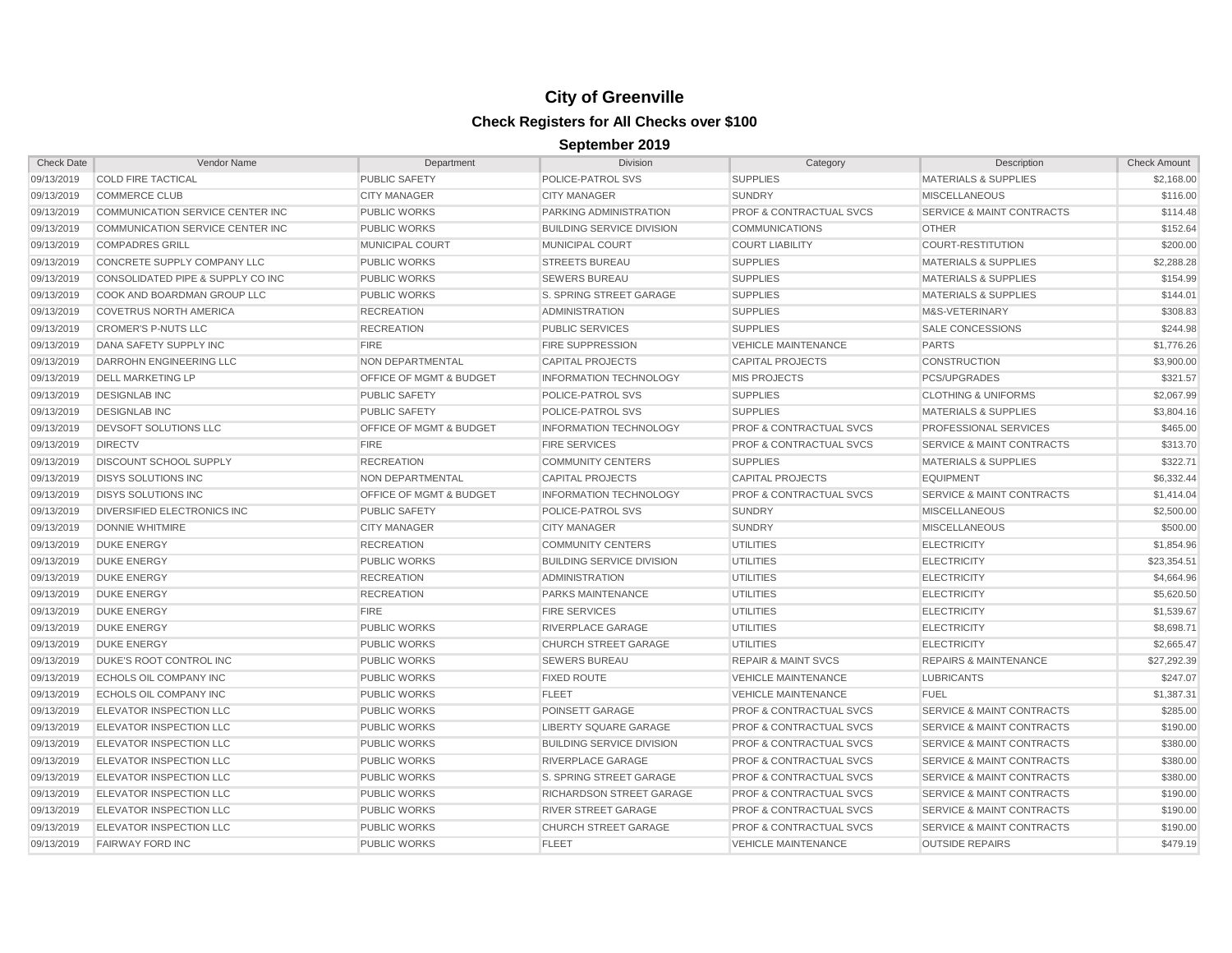| <b>Check Date</b> | Vendor Name                                | Department                         | <b>Division</b>                      | Category                           | Description                     | <b>Check Amount</b> |
|-------------------|--------------------------------------------|------------------------------------|--------------------------------------|------------------------------------|---------------------------------|---------------------|
| 09/13/2019        | <b>FAIRWAY FORD INC</b>                    | <b>FIRE</b>                        | <b>FIRE SUPPRESSION</b>              | <b>VEHICLE MAINTENANCE</b>         | <b>OUTSIDE REPAIRS</b>          | \$560.59            |
| 09/13/2019        | <b>FGP INTERNATIONAL</b>                   | <b>OFFICE OF MGMT &amp; BUDGET</b> | <b>REVENUE</b>                       | <b>PROF &amp; CONTRACTUAL SVCS</b> | TEMP PERSONNEL SVCS             | \$391.19            |
| 09/13/2019        | <b>FGP INTERNATIONAL</b>                   | <b>PUBLIC WORKS</b>                | <b>ENGINEERING</b>                   | <b>PROF &amp; CONTRACTUAL SVCS</b> | TEMP PERSONNEL SVCS             | \$456.08            |
| 09/13/2019        | <b>FGP INTERNATIONAL</b>                   | <b>OFFICE OF MGMT &amp; BUDGET</b> | <b>ACCOUNTING</b>                    | <b>PROF &amp; CONTRACTUAL SVCS</b> | TEMP PERSONNEL SVCS             | \$1,306.86          |
| 09/13/2019        | <b>FGP INTERNATIONAL</b>                   | <b>ECONOMIC DEVELOPMENT</b>        | PLANNING AND ZONING                  | <b>PROF &amp; CONTRACTUAL SVCS</b> | <b>TEMP PERSONNEL SVCS</b>      | \$854.08            |
| 09/13/2019        | <b>FIRST SUN EAP</b>                       | <b>HUMAN RESOURCES</b>             | <b>OCCUPATIONAL HEALTH</b>           | <b>PROF &amp; CONTRACTUAL SVCS</b> | PROFESSIONAL SERVICES           | \$1,554.00          |
| 09/13/2019        | FOOTHILLS VETERINARY HOSPITAL              | <b>PUBLIC SAFETY</b>               | POLICE-PATROL SVS                    | <b>SUNDRY</b>                      | <b>MISCELLANEOUS</b>            | \$163.56            |
| 09/13/2019        | <b>FORTILINE</b>                           | <b>PUBLIC WORKS</b>                | <b>SEWERS BUREAU</b>                 | <b>SUPPLIES</b>                    | <b>MATERIALS &amp; SUPPLIES</b> | \$4,058.77          |
| 09/13/2019        | <b>GAVEL &amp; DORN ENGINEERING PLLC</b>   | <b>PUBLIC WORKS</b>                | <b>SEWERS BUREAU</b>                 | <b>PROF &amp; CONTRACTUAL SVCS</b> | PROFESSIONAL SERVICES           | \$1,499.00          |
| 09/13/2019        | <b>GEIGER</b>                              | <b>PUBLIC WORKS</b>                | <b>CONSTRUCTION &amp; INSPECTION</b> | <b>SUPPLIES</b>                    | <b>CLOTHING &amp; UNIFORMS</b>  | \$676.34            |
| 09/13/2019        | <b>GFOASC</b>                              | <b>OFFICE OF MGMT &amp; BUDGET</b> | <b>ACCOUNTING</b>                    | <b>TRAVEL &amp; TRAINING</b>       | <b>TRAVEL &amp; TRAINING</b>    | \$230.00            |
| 09/13/2019        | <b>GILLIG LLC</b>                          | <b>PUBLIC WORKS</b>                | <b>VEHICLE MAINTENANCE</b>           | <b>VEHICLE MAINTENANCE</b>         | <b>PARTS</b>                    | \$1,008.41          |
| 09/13/2019        | <b>GILLIG LLC</b>                          | <b>PUBLIC WORKS</b>                | <b>VEHICLE MAINTENANCE</b>           | <b>VEHICLE MAINTENANCE</b>         | <b>SMALL PARTS</b>              | \$151.92            |
| 09/13/2019        | GIMME-A-SIGN CO INC                        | <b>PUBLIC WORKS</b>                | RIVERPLACE GARAGE                    | <b>SUPPLIES</b>                    | <b>MATERIALS &amp; SUPPLIES</b> | \$203.52            |
| 09/13/2019        | GIMME-A-SIGN CO INC                        | <b>PUBLIC WORKS</b>                | <b>FLEET</b>                         | <b>VEHICLE MAINTENANCE</b>         | <b>OUTSIDE REPAIRS</b>          | \$251.75            |
| 09/13/2019        | <b>GOLDEN LANES / GOLDEN SKATE</b>         | <b>RECREATION</b>                  | <b>COMMUNITY CENTERS</b>             | <b>RECREATION DEPOSITS</b>         | PROGRAM EXPENSE                 | \$412.00            |
| 09/13/2019        | <b>GOODWILL INDUSTRIES</b>                 | <b>MUNICIPAL COURT</b>             | MUNICIPAL COURT                      | <b>COURT LIABILITY</b>             | <b>COURT-RESTITUTION</b>        | \$500.00            |
| 09/13/2019        | <b>GOODYEAR COMMERCIAL TIRE</b>            | <b>FIRE</b>                        | <b>FIRE SUPPRESSION</b>              | <b>VEHICLE MAINTENANCE</b>         | <b>PARTS</b>                    | \$1,132.76          |
| 09/13/2019        | GRAINGER 803858620                         | <b>PUBLIC WORKS</b>                | <b>VEHICLE MAINTENANCE</b>           | <b>SUPPLIES</b>                    | <b>MATERIALS &amp; SUPPLIES</b> | \$173.44            |
| 09/13/2019        | GRAINGER 803858935                         | <b>PUBLIC WORKS</b>                | <b>SEWERS BUREAU</b>                 | <b>SUPPLIES</b>                    | <b>MATERIALS &amp; SUPPLIES</b> | \$966.95            |
| 09/13/2019        | GRAINGER 803858935                         | <b>PUBLIC WORKS</b>                | POINSETT GARAGE                      | <b>SUPPLIES</b>                    | <b>MATERIALS &amp; SUPPLIES</b> | \$532.48            |
| 09/13/2019        | GRAINGER 803858935                         | <b>PUBLIC WORKS</b>                | <b>BROAD STREET GARAGE</b>           | <b>SUPPLIES</b>                    | <b>MATERIALS &amp; SUPPLIES</b> | \$164.01            |
| 09/13/2019        | GRAINGER 803858935                         | <b>PUBLIC WORKS</b>                | <b>TRAFFIC ENGINEERING</b>           | <b>SUPPLIES</b>                    | M&S-SIGNALS                     | \$121.26            |
| 09/13/2019        | GRAINGER 803858935                         | <b>PUBLIC WORKS</b>                | <b>FLEET</b>                         | <b>SUPPLIES</b>                    | <b>MATERIALS &amp; SUPPLIES</b> | \$522.35            |
| 09/13/2019        | GRAINGER 803858935                         | <b>PUBLIC WORKS</b>                | <b>CBD TIF CREW</b>                  | <b>SUPPLIES</b>                    | <b>MATERIALS &amp; SUPPLIES</b> | \$1,192.01          |
| 09/13/2019        | GRAINGER 803858935                         | <b>PUBLIC WORKS</b>                | <b>RIVER STREET GARAGE</b>           | <b>SUPPLIES</b>                    | <b>MATERIALS &amp; SUPPLIES</b> | \$344.50            |
| 09/13/2019        | GRAINGER 803858935                         | <b>PUBLIC WORKS</b>                | RESIDENTIAL COLL BUREAU              | <b>SUPPLIES</b>                    | <b>MATERIALS &amp; SUPPLIES</b> | \$522.37            |
| 09/13/2019        | GRAINGER 803858935                         | <b>PUBLIC WORKS</b>                | <b>BUILDING SERVICE DIVISION</b>     | <b>SUPPLIES</b>                    | <b>MATERIALS &amp; SUPPLIES</b> | \$923.29            |
| 09/13/2019        | GRAINGER 803858935                         | <b>PUBLIC WORKS</b>                | <b>STORM DRAINS BUREAU</b>           | <b>SUPPLIES</b>                    | <b>MATERIALS &amp; SUPPLIES</b> | \$1,084.20          |
| 09/13/2019        | GRAINGER 803858935                         | <b>PUBLIC WORKS</b>                | <b>STREETS BUREAU</b>                | <b>SUPPLIES</b>                    | <b>MATERIALS &amp; SUPPLIES</b> | \$581.03            |
| 09/13/2019        | <b>GREENVILLE COUNTY</b>                   | <b>LAW ENFORCEMENT</b>             | <b>LAW ENFORCEMENT</b>               | COURT LIAB-CLAIMS/JUDGMNT          | LEC-CONFISCATED MONIES          | \$3,487.00          |
| 09/13/2019        | <b>GREENVILLE COUNTY MULTI-JURISDICTIO</b> | <b>PUBLIC SAFETY</b>               | NARCOTICS FUNDS                      | <b>SUPPLIES</b>                    | <b>MATERIALS &amp; SUPPLIES</b> | \$25,000.00         |
| 09/13/2019        | <b>GREENVILLE COUNTY REC</b>               | <b>RECREATION</b>                  | <b>COMMUNITY CENTERS</b>             | PROF & CONTRACTUAL SVCS            | PROFESSIONAL SERVICES           | \$1,741.55          |
| 09/13/2019        | <b>GREENVILLE FENCE SALES INC</b>          | <b>PUBLIC SAFETY</b>               | POLICE-PATROL SVS                    | <b>SUNDRY</b>                      | <b>MISCELLANEOUS</b>            | \$167.00            |
| 09/13/2019        | GREENVILLE OFFICE SUPPLY CO INC            | <b>PUBLIC WORKS</b>                | RESIDENTIAL COLL BUREAU              | <b>SUPPLIES</b>                    | <b>MATERIALS &amp; SUPPLIES</b> | \$109.16            |
| 09/13/2019        | <b>GREENVILLE OFFICE SUPPLY CO INC</b>     | OFFICE OF MGMT & BUDGET            | <b>REVENUE</b>                       | <b>SUPPLIES</b>                    | OFFICE SUPPLIES&MATERIALS       | \$223.17            |
| 09/13/2019        | GREENVILLE OFFICE SUPPLY CO INC            | ECONOMIC DEVELOPMENT               | <b>BUILDING &amp; PROPERTY MAINT</b> | <b>SUPPLIES</b>                    | OFFICE SUPPLIES&MATERIALS       | \$351.02            |
| 09/13/2019        | <b>GREENVILLE OFFICE SUPPLY CO INC</b>     | <b>RECREATION</b>                  | <b>PARKS AND RECREATION</b>          | <b>SUPPLIES</b>                    | OFFICE SUPPLIES&MATERIALS       | \$112.32            |
| 09/13/2019        | GREENVILLE OFFICE SUPPLY CO INC            | PUBLIC INFORMATION/EVENTS          | <b>EVENTS MANAGEMENT</b>             | <b>SUPPLIES</b>                    | OFFICE SUPPLIES&MATERIALS       | \$140.53            |
| 09/13/2019        | <b>GREENVILLE OFFICE SUPPLY CO INC</b>     | <b>ECONOMIC DEVELOPMENT</b>        | ECONOMIC DEVELOPMENT                 | <b>SUPPLIES</b>                    | <b>MATERIALS &amp; SUPPLIES</b> | \$190.75            |
| 09/13/2019        | <b>GREENVILLE WATER</b>                    | <b>PUBLIC WORKS</b>                | <b>BUILDING SERVICE DIVISION</b>     | <b>UTILITIES</b>                   | <b>OTHER</b>                    | \$5,677.55          |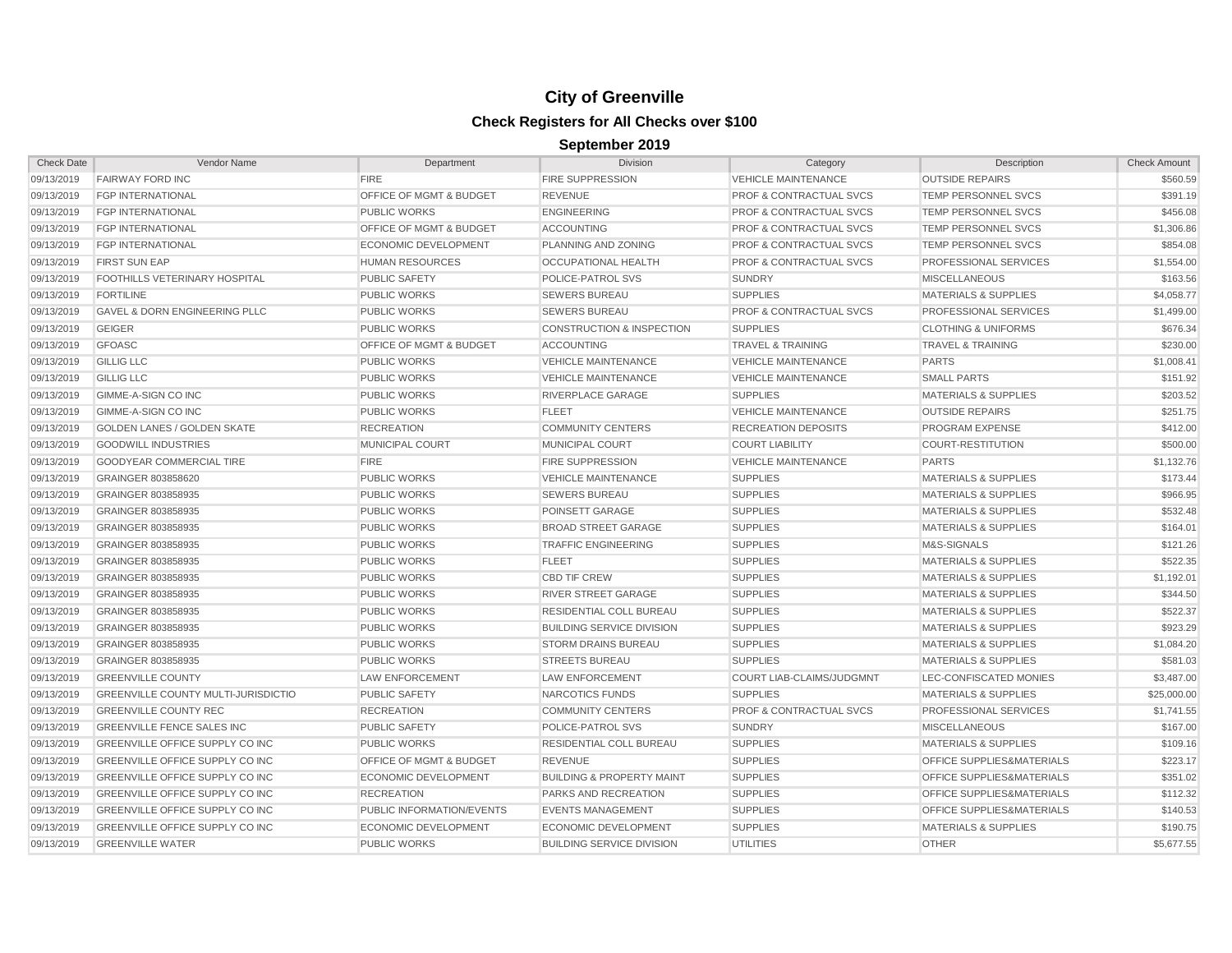| <b>Check Date</b> | Vendor Name                         | Department                         | <b>Division</b>                      | Category                           | Description                          | <b>Check Amount</b> |
|-------------------|-------------------------------------|------------------------------------|--------------------------------------|------------------------------------|--------------------------------------|---------------------|
| 09/13/2019        | <b>GREENVILLE WATER</b>             | C.D. DIVISION                      | <b>CDBG PROJECTS</b>                 | <b>CD PROJECTS</b>                 | PUBLIC SERVICES (GENERAL)            | \$330.00            |
| 09/13/2019        | <b>GREENVILLE WATER</b>             | <b>PUBLIC WORKS</b>                | <b>NON VEHICLE MAINTENANCE</b>       | <b>UTILITIES</b>                   | WATER/WASTEWATER                     | \$309.21            |
| 09/13/2019        | <b>GREENVILLE WATER</b>             | <b>RECREATION</b>                  | <b>TOURISM DISTRICT</b>              | <b>UTILITIES</b>                   | <b>OTHER</b>                         | \$774.23            |
| 09/13/2019        | <b>GREENVILLE ZOO PETTY CASH</b>    | <b>RECREATION</b>                  | <b>ADMINISTRATION</b>                | <b>SUPPLIES</b>                    | M&S-FOOD                             | \$117.39            |
| 09/13/2019        | <b>GREENVILLE ZOO PETTY CASH</b>    | <b>RECREATION</b>                  | <b>PUBLIC SERVICES</b>               | <b>SUPPLIES</b>                    | <b>CLOTHING &amp; UNIFORMS</b>       | \$112.61            |
| 09/13/2019        | <b>GREGORY PEST SOLUTIONS</b>       | <b>PUBLIC WORKS</b>                | <b>BUILDING SERVICE DIVISION</b>     | <b>PROF &amp; CONTRACTUAL SVCS</b> | <b>SERVICE &amp; MAINT CONTRACTS</b> | \$140.00            |
| 09/13/2019        | <b>GREY LITTLE</b>                  | <b>MUNICIPAL COURT</b>             | MUNICIPAL COURT                      | <b>COURT LIABILITY</b>             | <b>COURT-RESTITUTION</b>             | \$100.00            |
| 09/13/2019        | HEAVY DUTY LIFT & EQUIPMENT INC     | <b>PUBLIC WORKS</b>                | <b>VEHICLE MAINTENANCE</b>           | <b>SUPPLIES</b>                    | <b>MATERIALS &amp; SUPPLIES</b>      | \$153.37            |
| 09/13/2019        | HOLDER ELECTRIC SUPPLY INC          | <b>PUBLIC WORKS</b>                | <b>BUILDING SERVICE DIVISION</b>     | <b>SUPPLIES</b>                    | <b>MATERIALS &amp; SUPPLIES</b>      | \$111.95            |
| 09/13/2019        | HOME DEPOT CREDIT SERVICE 0978      | <b>PUBLIC WORKS</b>                | NON VEHICLE MAINTENANCE              | <b>SUPPLIES</b>                    | <b>MATERIALS &amp; SUPPLIES</b>      | \$351.75            |
| 09/13/2019        | HOME DEPOT CREDIT SERVICE 3104      | <b>PUBLIC WORKS</b>                | <b>MAINTENANCE</b>                   | <b>SUPPLIES</b>                    | <b>MATERIALS &amp; SUPPLIES</b>      | \$172.70            |
| 09/13/2019        | HOME DEPOT CREDIT SERVICE 4123      | <b>PUBLIC WORKS</b>                | <b>STREETS BUREAU</b>                | <b>SUPPLIES</b>                    | <b>MATERIALS &amp; SUPPLIES</b>      | \$156.28            |
| 09/13/2019        | HOME DEPOT CREDIT SERVICE 4123      | <b>PUBLIC WORKS</b>                | <b>TRAFFIC ENGINEERING</b>           | <b>SUPPLIES</b>                    | M&S-SIGNALS                          | \$166.67            |
| 09/13/2019        | HOME DEPOT CREDIT SERVICE 5906      | <b>PUBLIC WORKS</b>                | <b>BUILDING SERVICE DIVISION</b>     | <b>SUPPLIES</b>                    | <b>MATERIALS &amp; SUPPLIES</b>      | \$392.94            |
| 09/13/2019        | HOME DEPOT CREDIT SERVICE 5914      | <b>RECREATION</b>                  | <b>PUBLIC SERVICES</b>               | <b>SUPPLIES</b>                    | OTHER BOO IN THE ZOO                 | \$877.00            |
| 09/13/2019        | HOME DEPOT PRO                      | <b>PUBLIC WORKS</b>                | <b>VEHICLE MAINTENANCE</b>           | <b>SUPPLIES</b>                    | <b>JANITORIAL SUPPLIES</b>           | \$157.68            |
| 09/13/2019        | <b>HUSK</b>                         | <b>PARKING</b>                     | PARKING ADMINISTRATION               | <b>PARKING DEPOSITS</b>            | REFUND PKG DEP-WEST END              | \$465.00            |
| 09/13/2019        | <b>IAN MULLINS</b>                  | <b>RECREATION</b>                  | TREE MAINTENANCE BUREAU              | <b>TRAVEL &amp; TRAINING</b>       | <b>TRAVEL &amp; TRAINING</b>         | \$183.00            |
| 09/13/2019        | <b>IDEXX LABORATORIES</b>           | <b>RECREATION</b>                  | <b>ADMINISTRATION</b>                | <b>PROF &amp; CONTRACTUAL SVCS</b> | PROFESSIONAL SERVICES                | \$1,204.53          |
| 09/13/2019        | JACQUELINE B SPURGEON               | <b>MUNICIPAL COURT</b>             | MUNICIPAL COURT                      | <b>COURT LIABILITY</b>             | <b>COURT-RESTITUTION</b>             | \$241.41            |
| 09/13/2019        | JEFFREY A BOWMAN                    | <b>OFFICE OF MGMT &amp; BUDGET</b> | <b>REVENUE</b>                       | <b>TRAVEL &amp; TRAINING</b>       | <b>LOCAL TRANSPORTATION</b>          | \$172.84            |
| 09/13/2019        | JENEEN GRAHAM PETTY CASH            | <b>PUBLIC SAFETY</b>               | POLICE-PATROL SVS                    | <b>SUPPLIES</b>                    | <b>MATERIALS &amp; SUPPLIES</b>      | \$121.94            |
| 09/13/2019        | <b>JENNA YOUNGS</b>                 | <b>PUBLIC SAFETY</b>               | POLICE-PATROL SVS                    | <b>TRAVEL &amp; TRAINING</b>       | <b>TRAVEL &amp; TRAINING</b>         | \$355.00            |
| 09/13/2019        | JET-VAC SEWER EQUIPMENT CO          | <b>PUBLIC WORKS</b>                | <b>SEWERS BUREAU</b>                 | <b>REPAIR &amp; MAINT SVCS</b>     | <b>REPAIRS &amp; MAINTENANCE</b>     | \$2,013.19          |
| 09/13/2019        | <b>JILLIAN ARBORE</b>               | <b>MUNICIPAL COURT</b>             | <b>MUNICIPAL COURT</b>               | <b>COURT LIABILITY</b>             | <b>COURT-RESTITUTION</b>             | \$166.16            |
| 09/13/2019        | JOHNSON CONTROLS SECURITY SOLUTIONS | <b>PUBLIC WORKS</b>                | <b>RIVER STREET GARAGE</b>           | <b>PROF &amp; CONTRACTUAL SVCS</b> | <b>SERVICE &amp; MAINT CONTRACTS</b> | \$374.00            |
| 09/13/2019        | JOHNSTONE SUPPLY OF GREENVILLE      | <b>PUBLIC WORKS</b>                | <b>COMMONS GARAGE</b>                | <b>REPAIR &amp; MAINT SVCS</b>     | <b>REPAIRS &amp; MAINTENANCE</b>     | \$179.44            |
| 09/13/2019        | JOSHUA CABRERA                      | <b>PUBLIC WORKS</b>                | RESIDENTIAL COLL BUREAU              | <b>SUPPLIES</b>                    | <b>MATERIALS &amp; SUPPLIES</b>      | \$120.10            |
| 09/13/2019        | <b>JOSHUA CABRERA</b>               | <b>PUBLIC WORKS</b>                | <b>SEWERS BUREAU</b>                 | <b>SUPPLIES</b>                    | <b>MATERIALS &amp; SUPPLIES</b>      | \$120.10            |
| 09/13/2019        | <b>JOSHUA CABRERA</b>               | <b>PUBLIC WORKS</b>                | <b>STORM DRAINS BUREAU</b>           | <b>SUPPLIES</b>                    | <b>MATERIALS &amp; SUPPLIES</b>      | \$120.10            |
| 09/13/2019        | <b>JOSHUA CABRERA</b>               | <b>PUBLIC WORKS</b>                | <b>STREETS BUREAU</b>                | <b>SUPPLIES</b>                    | <b>MATERIALS &amp; SUPPLIES</b>      | \$120.10            |
| 09/13/2019        | <b>KMIT SOLUTIONS LLC</b>           | <b>RECREATION</b>                  | <b>PUBLIC SERVICES</b>               | <b>MIS PROJECTS</b>                | NEW TECHNOLOGY EQUIPMENT             | \$73,980.00         |
| 09/13/2019        | <b>KW BEVERAGE</b>                  | PUBLIC INFORMATION/EVENTS          | <b>EVENTS MANAGEMENT</b>             | <b>SUPPLIES</b>                    | M&S-FOOD & BEVERAGE                  | \$1,999.50          |
| 09/13/2019        | LABORATORY CORPORATION OF AMERICA   | <b>HUMAN RESOURCES</b>             | OCCUPATIONAL HEALTH                  | <b>PROF &amp; CONTRACTUAL SVCS</b> | PROFESSIONAL SERVICES                | \$1,807.75          |
| 09/13/2019        | LARK & ASSOCIATES POLYGRAPH SERVICE | <b>HUMAN RESOURCES</b>             | <b>HUMAN RESOURCES</b>               | <b>PROF &amp; CONTRACTUAL SVCS</b> | PROFESSIONAL SERVICES                | \$180.00            |
| 09/13/2019        | LAWMEN'S SAFETY SUPPLY              | <b>PUBLIC SAFETY</b>               | POLICE-PATROL SVS                    | <b>SUPPLIES</b>                    | <b>CLOTHING &amp; UNIFORMS</b>       | \$349.16            |
| 09/13/2019        | LAWN & ORDER LLC                    | <b>PUBLIC WORKS</b>                | PARKING ADMINISTRATION               | <b>PROF &amp; CONTRACTUAL SVCS</b> | <b>SERVICE &amp; MAINT CONTRACTS</b> | \$325.00            |
| 09/13/2019        | LEXISNEXIS 1239194                  | <b>PUBLIC SAFETY</b>               | <b>POLICE-PATROL SVS</b>             | <b>PROF &amp; CONTRACTUAL SVCS</b> | PROFESSIONAL SERVICES                | \$318.00            |
| 09/13/2019        | <b>LEXISNEXIS 1403290</b>           | <b>ECONOMIC DEVELOPMENT</b>        | <b>BUILDING &amp; PROPERTY MAINT</b> | <b>PROF &amp; CONTRACTUAL SVCS</b> | PROFESSIONAL SERVICES                | \$156.35            |
| 09/13/2019        | MANSFIELD OIL COMPANY OF GAINESVILL | <b>PUBLIC WORKS</b>                | <b>FLEET</b>                         | <b>VEHICLE MAINTENANCE</b>         | <b>FUEL CARD</b>                     | \$39,715.46         |
| 09/13/2019        | <b>MARATHON STAFFING INC</b>        | <b>PUBLIC SAFETY</b>               | POLICE-DISPATCH BUREAU               | <b>PROF &amp; CONTRACTUAL SVCS</b> | TEMP PERSONNEL SVCS                  | \$5,579.80          |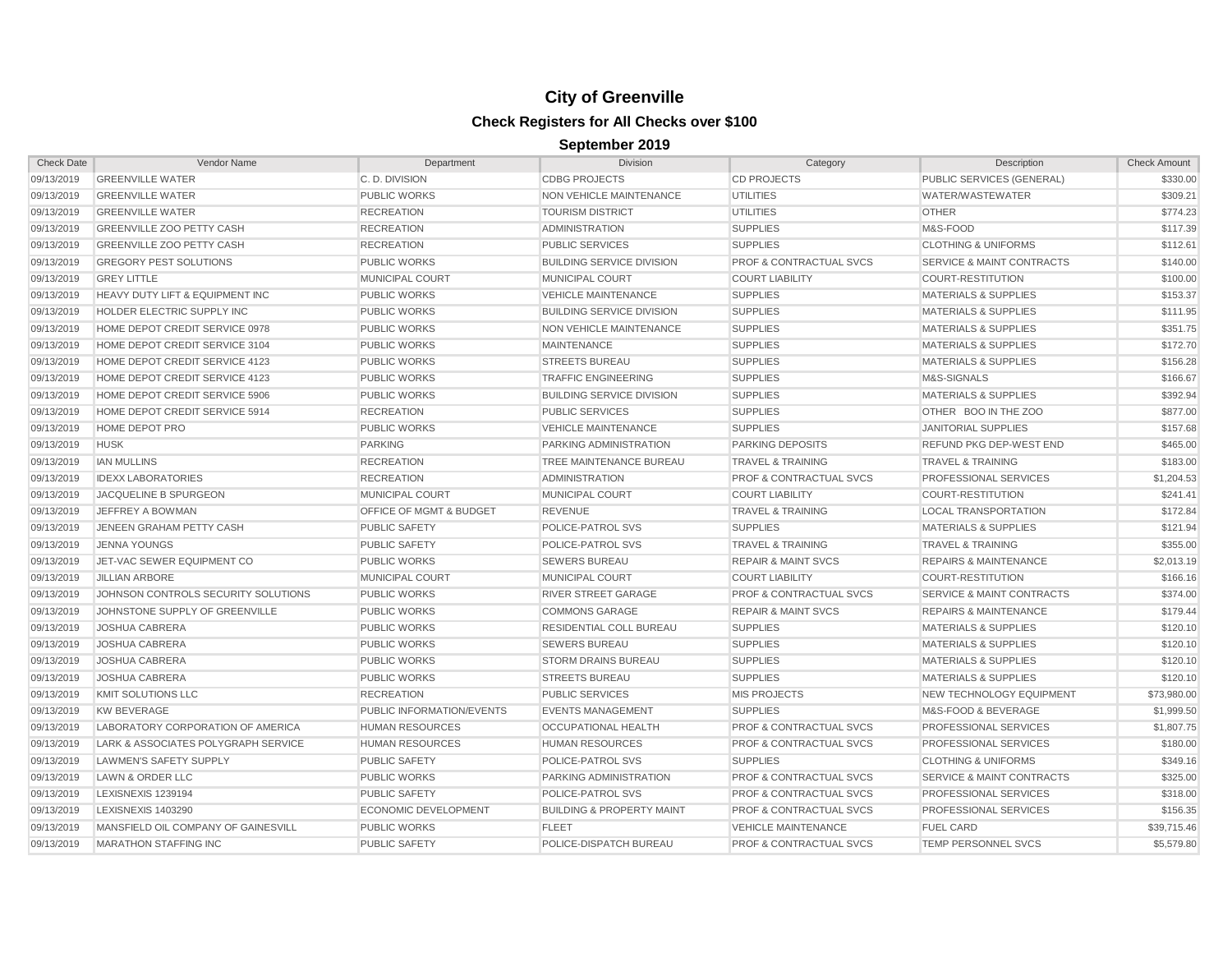| <b>Check Date</b> | Vendor Name                                | Department                | <b>Division</b>                  | Category                           | Description                          | <b>Check Amount</b> |
|-------------------|--------------------------------------------|---------------------------|----------------------------------|------------------------------------|--------------------------------------|---------------------|
| 09/13/2019        | <b>MARATHON STAFFING INC</b>               | PUBLIC INFORMATION/EVENTS | <b>EVENTS MANAGEMENT</b>         | <b>PROF &amp; CONTRACTUAL SVCS</b> | <b>TEMP PERSONNEL SVCS</b>           | \$918.21            |
| 09/13/2019        | <b>MEGAN CHURCH</b>                        | <b>MUNICIPAL COURT</b>    | <b>MUNICIPAL COURT</b>           | <b>COURT LIABILITY</b>             | <b>COURT-RESTITUTION</b>             | \$415.00            |
| 09/13/2019        | <b>METAL WORKS</b>                         | <b>PUBLIC WORKS</b>       | <b>RICHARDSON STREET GARAGE</b>  | <b>SUPPLIES</b>                    | <b>MATERIALS &amp; SUPPLIES</b>      | \$140.00            |
| 09/13/2019        | MIKE WILLIMON TOWING & RECOVERY INC        | <b>PUBLIC WORKS</b>       | <b>FLEET</b>                     | <b>VEHICLE MAINTENANCE</b>         | <b>OUTSIDE REPAIRS</b>               | \$300.00            |
| 09/13/2019        | MIKE'S BODY SHOP & TOWING INC              | <b>PUBLIC WORKS</b>       | <b>FLEET</b>                     | <b>VEHICLE MAINTENANCE</b>         | <b>OUTSIDE REPAIRS</b>               | \$855.00            |
| 09/13/2019        | <b>MKSK</b>                                | NON DEPARTMENTAL          | <b>CAPITAL PROJECTS</b>          | <b>CAPITAL PROJECTS</b>            | PLANNING/DESIGN                      | \$23,247.49         |
| 09/13/2019        | MOTOROLA SOLUTIONS INC                     | NON DEPARTMENTAL          | <b>CAPITAL PROJECTS</b>          | <b>CAPITAL PROJECTS</b>            | <b>EQUIPMENT</b>                     | \$10,000.00         |
| 09/13/2019        | <b>NAPA</b>                                | <b>PUBLIC WORKS</b>       | <b>FLEET</b>                     | <b>VEHICLE MAINTENANCE</b>         | <b>PARTS</b>                         | \$48,619.24         |
| 09/13/2019        | <b>NAPA</b>                                | <b>PUBLIC WORKS</b>       | <b>FLEET</b>                     | <b>VEHICLE MAINTENANCE</b>         | <b>PARTS MANAGEMENT FEES</b>         | \$12,787.95         |
| 09/13/2019        | NAPA AUTO PARTS                            | <b>FIRE</b>               | <b>FIRE SERVICES</b>             | <b>SUPPLIES</b>                    | <b>MATERIALS &amp; SUPPLIES</b>      | \$262.51            |
| 09/13/2019        | NAPA AUTO PARTS                            | <b>FIRE</b>               | <b>FIRE SUPPRESSION</b>          | <b>VEHICLE MAINTENANCE</b>         | <b>PARTS</b>                         | \$709.42            |
| 09/13/2019        | NORTH STATE ENVIRONMENTAL INC              | <b>NON DEPARTMENTAL</b>   | <b>CAPITAL PROJECTS</b>          | <b>CAPITAL PROJECTS</b>            | <b>CONSTRUCTION</b>                  | \$135,955.76        |
| 09/13/2019        | <b>OFFICE DEPOT BSD</b>                    | <b>PUBLIC SAFETY</b>      | POLICE-PATROL SVS                | <b>SUPPLIES</b>                    | <b>MATERIALS &amp; SUPPLIES</b>      | \$107.71            |
| 09/13/2019        | OVERHEAD DOOR COMPANY OF GREENVILLE        | <b>PUBLIC WORKS</b>       | <b>BUILDING SERVICE DIVISION</b> | <b>REPAIR &amp; MAINT SVCS</b>     | <b>REPAIRS &amp; MAINTENANCE</b>     | \$1,763.00          |
| 09/13/2019        | PALMETTO UTILITY PROTECTION INC            | <b>PUBLIC WORKS</b>       | <b>SEWERS BUREAU</b>             | <b>PROF &amp; CONTRACTUAL SVCS</b> | PROFESSIONAL SERVICES                | \$1,667.42          |
| 09/13/2019        | PANAGAKOS ASPHALT PAVING INC               | <b>PUBLIC WORKS</b>       | <b>SEWERS BUREAU</b>             | <b>SUPPLIES</b>                    | <b>MATERIALS &amp; SUPPLIES</b>      | \$204.20            |
| 09/13/2019        | PANAGAKOS ASPHALT PAVING INC               | <b>PUBLIC WORKS</b>       | <b>STORM DRAINS BUREAU</b>       | <b>SUPPLIES</b>                    | <b>MATERIALS &amp; SUPPLIES</b>      | \$204.20            |
| 09/13/2019        | PANAGAKOS ASPHALT PAVING INC               | <b>PUBLIC WORKS</b>       | <b>STREETS BUREAU</b>            | <b>SUPPLIES</b>                    | <b>MATERIALS &amp; SUPPLIES</b>      | \$408.39            |
| 09/13/2019        | PEPSI-COLA BOTTLING CO                     | <b>RECREATION</b>         | <b>PUBLIC SERVICES</b>           | <b>SUPPLIES</b>                    | <b>SALE CONCESSIONS</b>              | \$1,656.59          |
| 09/13/2019        | PEPSI-COLA BOTTLING CO                     | PUBLIC INFORMATION/EVENTS | <b>EVENTS MANAGEMENT</b>         | <b>SUPPLIES</b>                    | M&S-FOOD & BEVERAGE                  | \$573.60            |
| 09/13/2019        | <b>PERFECT DELIVERY INC</b>                | <b>RECREATION</b>         | <b>COMMUNITY CENTERS</b>         | <b>SUPPLIES</b>                    | <b>MATERIALS &amp; SUPPLIES</b>      | \$350.54            |
| 09/13/2019        | PETERBILT STORE OF GREENVILLE, THE         | <b>PUBLIC WORKS</b>       | <b>VEHICLE MAINTENANCE</b>       | <b>VEHICLE MAINTENANCE</b>         | <b>PARTS</b>                         | \$575.25            |
| 09/13/2019        | PETERBILT STORE OF GREENVILLE, THE         | <b>PUBLIC WORKS</b>       | <b>TROLLEY</b>                   | <b>VEHICLE MAINTENANCE</b>         | <b>PARTS</b>                         | \$380.38            |
| 09/13/2019        | <b>PRAXAIR DISTRIBUTION INC</b>            | <b>PUBLIC WORKS</b>       | <b>FLEET</b>                     | <b>SUPPLIES</b>                    | <b>MATERIALS &amp; SUPPLIES</b>      | \$103.51            |
| 09/13/2019        | <b>PRECISION DYNAMICS CORP</b>             | PUBLIC INFORMATION/EVENTS | <b>SPECIAL EVENTS</b>            | <b>SUPPLIES</b>                    | <b>MATERIALS &amp; SUPPLIES</b>      | \$10,761.95         |
| 09/13/2019        | PRESORT PLUS INC                           | OFFICE OF MGMT & BUDGET   | <b>PURCHASING</b>                | <b>COMMUNICATIONS</b>              | <b>POSTAGE</b>                       | \$3,176.19          |
| 09/13/2019        | <b>PRO CHEM INC</b>                        | <b>PUBLIC WORKS</b>       | <b>TRAFFIC ENGINEERING</b>       | <b>SUPPLIES</b>                    | M&S-SIGNS                            | \$162.43            |
| 09/13/2019        | <b>PROFORMA</b>                            | <b>PUBLIC WORKS</b>       | PARKING ADMINISTRATION           | PRINTING                           | <b>OTHER</b>                         | \$161.12            |
| 09/13/2019        | <b>PROFORMA</b>                            | <b>PUBLIC WORKS</b>       | <b>TRAFFIC ENGINEERING</b>       | <b>SUPPLIES</b>                    | M&S-SIGNS                            | \$186.56            |
| 09/13/2019        | <b>PUBLIC SAFETY CENTER INC</b>            | <b>PUBLIC SAFETY</b>      | POLICE-PATROL SVS                | <b>SUPPLIES</b>                    | <b>MATERIALS &amp; SUPPLIES</b>      | \$798.94            |
| 09/13/2019        | PUBLIC SAFETY CORPORATION                  | <b>PUBLIC SAFETY</b>      | POLICE-PATROL SVS                | <b>PROF &amp; CONTRACTUAL SVCS</b> | <b>SERVICE &amp; MAINT CONTRACTS</b> | \$4,543.00          |
| 09/13/2019        | PUMP IT UP                                 | <b>RECREATION</b>         | <b>COMMUNITY CENTERS</b>         | <b>RECREATION DEPOSITS</b>         | <b>PROGRAM EXPENSE</b>               | \$675.58            |
| 09/13/2019        | <b>R E MICHEL COMPANY LLC</b>              | <b>PUBLIC WORKS</b>       | <b>BUILDING SERVICE DIVISION</b> | <b>SUPPLIES</b>                    | <b>MATERIALS &amp; SUPPLIES</b>      | \$329.00            |
| 09/13/2019        | <b>REDSTONE FOODS INC</b>                  | <b>RECREATION</b>         | <b>PUBLIC SERVICES</b>           | <b>SUPPLIES</b>                    | OTHER BOO IN THE ZOO                 | \$9,017.10          |
| 09/13/2019        | <b>REID ELECTRIC</b>                       | <b>PUBLIC WORKS</b>       | <b>BUILDING SERVICE DIVISION</b> | <b>PROF &amp; CONTRACTUAL SVCS</b> | <b>SERVICE &amp; MAINT CONTRACTS</b> | \$4,989.38          |
| 09/13/2019        | <b>RENEWABLE WATER RESOURCES</b>           | OFFICE OF MGMT & BUDGET   | <b>REVENUE</b>                   | LIAB-REWA                          | <b>REWA</b>                          | \$206,625.00        |
| 09/13/2019        | <b>RILEY POPE &amp; LANEY, LLC</b>         | <b>CITY MANAGER</b>       | <b>CITY MANAGER</b>              | <b>PROF &amp; CONTRACTUAL SVCS</b> | PROFESSIONAL SERVICES                | \$3,000.00          |
| 09/13/2019        | <b>ROGERS &amp; CALLCOTT ENVIRONMENTAL</b> | PUBLIC WORKS              | <b>GARBAGE DISPOSAL BUREAU</b>   | <b>PROF &amp; CONTRACTUAL SVCS</b> | <b>PROFESSIONAL SERVICES</b>         | \$3,895.55          |
| 09/13/2019        | <b>RON'S CARPET CLEANERS</b>               | <b>FIRE</b>               | <b>FIRE SERVICES</b>             | <b>PROF &amp; CONTRACTUAL SVCS</b> | PROFESSIONAL SERVICES                | \$495.00            |
| 09/13/2019        | S & ME INC                                 | <b>PUBLIC WORKS</b>       | <b>STORMWATER MANAGEMENT</b>     | <b>PROF &amp; CONTRACTUAL SVCS</b> | <b>PROFESSIONAL SERVICES</b>         | \$4,000.00          |
| 09/13/2019        | <b>S C DEPARTMENT OF REVENUE</b>           | PUBLIC INFORMATION/EVENTS | <b>EVENTS MANAGEMENT</b>         | <b>SUNDRY</b>                      | <b>TAXES</b>                         | \$1,738.09          |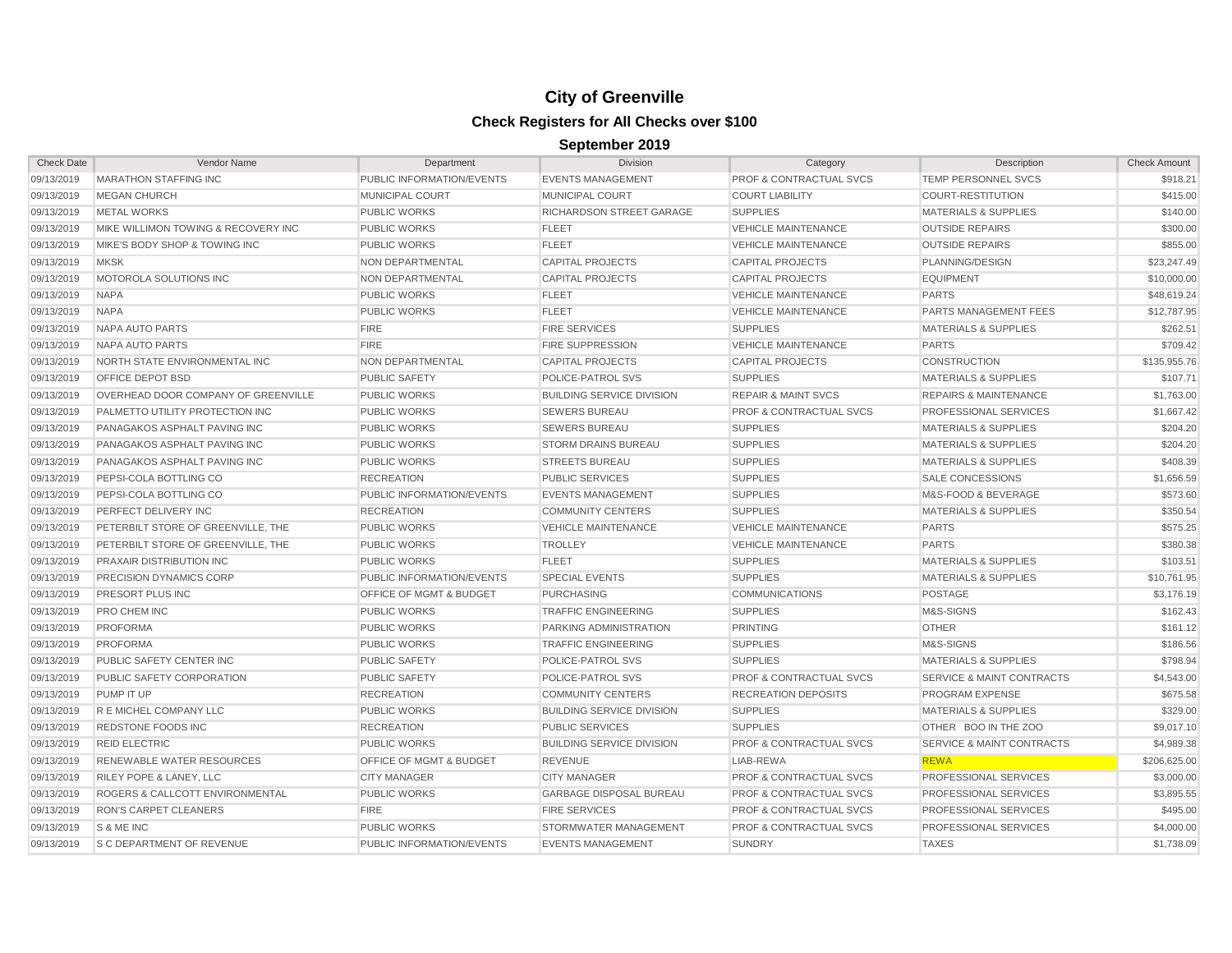| <b>Check Date</b> | Vendor Name                                   | Department                         | <b>Division</b>                  | Category                           | Description                          | <b>Check Amount</b> |
|-------------------|-----------------------------------------------|------------------------------------|----------------------------------|------------------------------------|--------------------------------------|---------------------|
| 09/13/2019        | <b>S C DEPARTMENT OF REVENUE</b>              | <b>CITY MANAGER</b>                | NON-DEPARTMENTAL                 | <b>SUNDRY</b>                      | <b>TAXES</b>                         | \$2.210.25          |
| 09/13/2019        | <b>S C WORKERS COMPENSATION COMMISSION</b>    | <b>OFFICE OF MGMT &amp; BUDGET</b> | <b>RISK MANAGEMENT</b>           | <b>RISK MANAGEMENT</b>             | <b>WC SELF INSURANCE TAX</b>         | \$11,802.63         |
| 09/13/2019        | <b>SAFE INDUSTRIES</b>                        | <b>FIRE</b>                        | <b>FIRE SUPPRESSION</b>          | <b>SUPPLIES</b>                    | <b>MATERIALS &amp; SUPPLIES</b>      | \$936.38            |
| 09/13/2019        | <b>SAM'S CLUB</b>                             | <b>FIRE</b>                        | <b>FIRE SUPPRESSION</b>          | <b>SUPPLIES</b>                    | <b>MATERIALS &amp; SUPPLIES</b>      | \$2,265.44          |
| 09/13/2019        | <b>SAM'S CLUB</b>                             | <b>RECREATION</b>                  | <b>PUBLIC SERVICES</b>           | <b>SUPPLIES</b>                    | <b>SALE CONCESSIONS</b>              | \$915.16            |
| 09/13/2019        | <b>SCCNA</b>                                  | <b>PUBLIC SAFETY</b>               | POLICE-PATROL SVS                | <b>TRAVEL &amp; TRAINING</b>       | <b>TRAVEL &amp; TRAINING</b>         | \$600.00            |
| 09/13/2019        | <b>SEEGARS FENCE COMPANY INC OF SPARTA</b>    | NON DEPARTMENTAL                   | <b>CAPITAL PROJECTS</b>          | <b>CAPITAL PROJECTS</b>            | <b>CONSTRUCTION</b>                  | \$1,670.00          |
| 09/13/2019        | <b>SEJ SERVICES LLC</b>                       | <b>FIRE</b>                        | <b>FIRE SUPPRESSION</b>          | <b>SUPPLIES</b>                    | <b>JANITORIAL SUPPLIES</b>           | \$300.00            |
| 09/13/2019        | <b>SEJ SERVICES LLC</b>                       | <b>MUNICIPAL COURT</b>             | <b>MUNICIPAL COURT</b>           | <b>PROF &amp; CONTRACTUAL SVCS</b> | <b>SERVICE &amp; MAINT CONTRACTS</b> | \$1,400.00          |
| 09/13/2019        | <b>SEJ SERVICES LLC</b>                       | <b>PUBLIC WORKS</b>                | <b>STORM DRAINS BUREAU</b>       | <b>PROF &amp; CONTRACTUAL SVCS</b> | <b>SERVICE &amp; MAINT CONTRACTS</b> | \$550.00            |
| 09/13/2019        | <b>SEJ SERVICES LLC</b>                       | <b>PUBLIC WORKS</b>                | <b>STREETS BUREAU</b>            | <b>PROF &amp; CONTRACTUAL SVCS</b> | <b>SERVICE &amp; MAINT CONTRACTS</b> | \$550.00            |
| 09/13/2019        | <b>SEJ SERVICES LLC</b>                       | <b>PUBLIC WORKS</b>                | <b>RESIDENTIAL COLL BUREAU</b>   | <b>PROF &amp; CONTRACTUAL SVCS</b> | MAINTENANCE CONTRACTS                | \$550.00            |
| 09/13/2019        | <b>SEJ SERVICES LLC</b>                       | <b>PUBLIC WORKS</b>                | <b>SEWERS BUREAU</b>             | <b>PROF &amp; CONTRACTUAL SVCS</b> | MAINTENANCE CONTRACTS                | \$550.00            |
| 09/13/2019        | <b>SEJ SERVICES LLC</b>                       | <b>PUBLIC WORKS</b>                | <b>TRAFFIC ENGINEERING</b>       | <b>PROF &amp; CONTRACTUAL SVCS</b> | <b>SERVICE &amp; MAINT CONTRACTS</b> | \$348.00            |
| 09/13/2019        | <b>SEJ SERVICES LLC</b>                       | <b>PUBLIC WORKS</b>                | <b>BUILDING SERVICE DIVISION</b> | <b>PROF &amp; CONTRACTUAL SVCS</b> | <b>SERVICE &amp; MAINT CONTRACTS</b> | \$6,000.00          |
| 09/13/2019        | <b>SEJ SERVICES LLC</b>                       | <b>PUBLIC WORKS</b>                | <b>FLEET</b>                     | <b>PROF &amp; CONTRACTUAL SVCS</b> | <b>SERVICE &amp; MAINT CONTRACTS</b> | \$550.00            |
| 09/13/2019        | <b>SEJ SERVICES LLC</b>                       | <b>FIRE</b>                        | <b>FIRE SERVICES</b>             | <b>PROF &amp; CONTRACTUAL SVCS</b> | <b>SERVICE &amp; MAINT CONTRACTS</b> | \$750.00            |
| 09/13/2019        | <b>SEJ SERVICES LLC</b>                       | <b>PUBLIC SAFETY</b>               | <b>POLICE-PATROL SVS</b>         | <b>PROF &amp; CONTRACTUAL SVCS</b> | <b>SERVICE &amp; MAINT CONTRACTS</b> | \$1,150.00          |
| 09/13/2019        | <b>SHERWIN WILLIAMS</b>                       | <b>RECREATION</b>                  | <b>ADMINISTRATION</b>            | <b>SUPPLIES</b>                    | M&S-MAINTENANCE                      | \$233.83            |
| 09/13/2019        | <b>SHERWIN WILLIAMS</b>                       | <b>RECREATION</b>                  | <b>PUBLIC SERVICES</b>           | <b>SUPPLIES</b>                    | OTHER BOO IN THE ZOO                 | \$394.10            |
| 09/13/2019        | <b>SITE DESIGN INC</b>                        | <b>NON DEPARTMENTAL</b>            | <b>CAPITAL PROJECTS</b>          | <b>CAPITAL PROJECTS</b>            | PLANNING/DESIGN                      | \$4,000.00          |
| 09/13/2019        | SKILL PATH PUBLICATIONS                       | <b>PUBLIC WORKS</b>                | PARKING ADMINISTRATION           | <b>TRAVEL &amp; TRAINING</b>       | <b>TRAVEL &amp; TRAINING</b>         | \$157.94            |
| 09/13/2019        | <b>SKY ZONE GREENVILLE</b>                    | <b>RECREATION</b>                  | <b>COMMUNITY CENTERS</b>         | <b>RECREATION DEPOSITS</b>         | PROGRAM EXPENSE                      | \$1,651.48          |
| 09/13/2019        | SNIDER FLEET SOLUTIONS                        | <b>PUBLIC WORKS</b>                | <b>FLEET</b>                     | <b>VEHICLE MAINTENANCE</b>         | <b>OUTSIDE REPAIRS</b>               | \$1,014.34          |
| 09/13/2019        | SOUND-EKLIN                                   | <b>RECREATION</b>                  | <b>ADMINISTRATION</b>            | <b>PROF &amp; CONTRACTUAL SVCS</b> | <b>SERVICE &amp; MAINT CONTRACTS</b> | \$236.30            |
| 09/13/2019        | SOUTHEASTERN PAPER GROUP                      | <b>PUBLIC WORKS</b>                | <b>BUILDING SERVICE DIVISION</b> | <b>SUPPLIES</b>                    | <b>JANITORIAL SUPPLIES</b>           | \$1,299.26          |
| 09/13/2019        | SOUTHEASTERN PAPER GROUP                      | <b>RECREATION</b>                  | <b>COMMUNITY CENTERS</b>         | <b>SUPPLIES</b>                    | <b>JANITORIAL SUPPLIES</b>           | \$1,049.54          |
| 09/13/2019        | <b>SPARE TIME ENTERTAINMENT</b>               | <b>RECREATION</b>                  | <b>COMMUNITY CENTERS</b>         | <b>RECREATION DEPOSITS</b>         | PROGRAM EXPENSE                      | \$516.22            |
| 09/13/2019        | <b>SPARTAN FIRE &amp; EMERGENCY APPARATUS</b> | <b>FIRE</b>                        | <b>FIRE SUPPRESSION</b>          | <b>VEHICLE MAINTENANCE</b>         | <b>OUTSIDE REPAIRS</b>               | \$1,130.44          |
| 09/13/2019        | <b>SPORT COURT CAROLINA INC</b>               | <b>RECREATION</b>                  | <b>COMMUNITY CENTERS</b>         | <b>SUPPLIES</b>                    | <b>MATERIALS &amp; SUPPLIES</b>      | \$602.76            |
| 09/13/2019        | <b>STACEY OWENS</b>                           | <b>PUBLIC SAFETY</b>               | POLICE-PATROL SVS                | <b>TRAVEL &amp; TRAINING</b>       | <b>TRAVEL &amp; TRAINING</b>         | \$265.00            |
| 09/13/2019        | <b>STAPLES ADVANTAGE</b>                      | <b>PUBLIC WORKS</b>                | <b>PUBLIC WORKS</b>              | <b>SUPPLIES</b>                    | <b>MATERIALS &amp; SUPPLIES</b>      | \$172.50            |
| 09/13/2019        | <b>STERLING LAND TRUST</b>                    | <b>HOME</b>                        | <b>HOME PROJECTS</b>             | <b>CD PROJECTS</b>                 | <b>ACTIVITIES SP SUBRECIPIEN</b>     | \$3,800.00          |
| 09/13/2019        | <b>SUPERION LLC</b>                           | NON DEPARTMENTAL                   | <b>CAPITAL PROJECTS</b>          | <b>CAPITAL PROJECTS</b>            | <b>EQUIPMENT</b>                     | \$1,356.80          |
| 09/13/2019        | <b>SUPERION LLC</b>                           | <b>HUMAN RESOURCES</b>             | <b>HUMAN RESOURCES</b>           | <b>PROF &amp; CONTRACTUAL SVCS</b> | PROFESSIONAL SERVICES                | \$8,739.44          |
| 09/13/2019        | <b>SWANK MOTION PICTURES INC</b>              | PUBLIC INFORMATION/EVENTS          | <b>SPECIAL EVENTS</b>            | <b>PROF &amp; CONTRACTUAL SVCS</b> | PROFESSIONAL SERVICES                | \$559.68            |
| 09/13/2019        | <b>SYLVESTER GOLDEN</b>                       | MUNICIPAL COURT                    | MUNICIPAL COURT                  | <b>COURT LIABILITY</b>             | <b>COURT-RESTITUTION</b>             | \$550.00            |
| 09/13/2019        | <b>SYN-TECH SYSTEMS INC</b>                   | <b>PUBLIC WORKS</b>                | <b>FLEET</b>                     | <b>MIS PROJECTS</b>                | <b>SOFTWARE</b>                      | \$2,975.00          |
| 09/13/2019        | <b>SYN-TECH SYSTEMS INC</b>                   | <b>FIRE</b>                        | <b>FIRE SERVICES</b>             | <b>MIS PROJECTS</b>                | <b>SOFTWARE</b>                      | \$550.00            |
| 09/13/2019        | <b>T2 SYSTEMS</b>                             | <b>PUBLIC WORKS</b>                | <b>ENFORCEMENT</b>               | <b>PROF &amp; CONTRACTUAL SVCS</b> | <b>SERVICE &amp; MAINT CONTRACTS</b> | \$24,080.92         |
| 09/13/2019        | <b>TALENT MANAGEMENT SOLUTIONS</b>            | <b>RECREATION</b>                  | <b>ADMINISTRATION</b>            | <b>PROF &amp; CONTRACTUAL SVCS</b> | TEMP PERSONNEL SVCS                  | \$679.60            |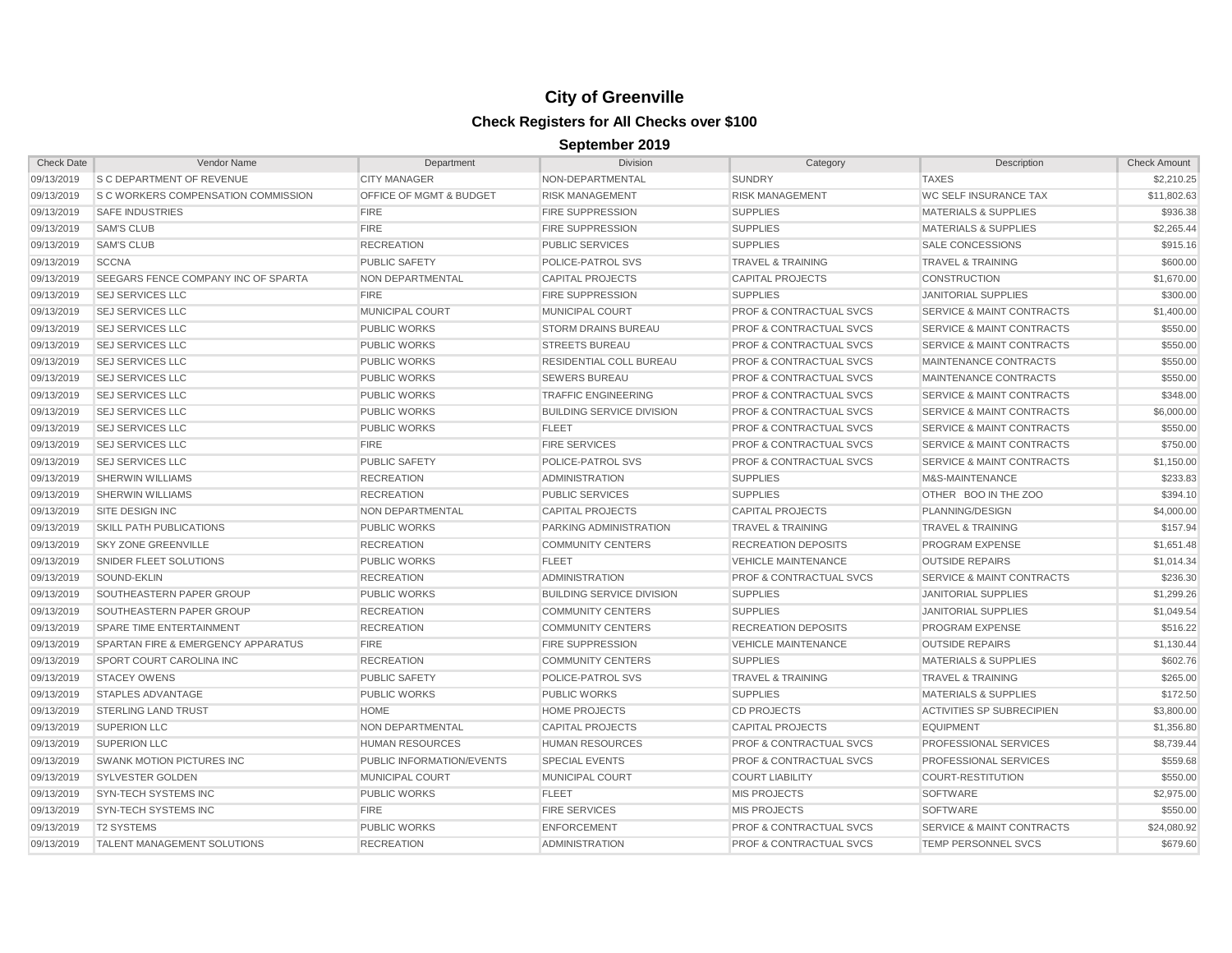| <b>Check Date</b> | Vendor Name                                    | Department                  | <b>Division</b>                  | Category                           | Description                          | <b>Check Amount</b> |
|-------------------|------------------------------------------------|-----------------------------|----------------------------------|------------------------------------|--------------------------------------|---------------------|
| 09/13/2019        | <b>TALENT MANAGEMENT SOLUTIONS</b>             | <b>PUBLIC WORKS</b>         | <b>STORMWATER MANAGEMENT</b>     | <b>PROF &amp; CONTRACTUAL SVCS</b> | <b>TEMP PERSONNEL SVCS</b>           | \$959.40            |
| 09/13/2019        | <b>TALENT MANAGEMENT SOLUTIONS</b>             | <b>PUBLIC WORKS</b>         | <b>STORM DRAINS BUREAU</b>       | <b>PROF &amp; CONTRACTUAL SVCS</b> | <b>TEMP PERSONNEL SVCS</b>           | \$1,467.60          |
| 09/13/2019        | <b>TALENT MANAGEMENT SOLUTIONS</b>             | <b>RECREATION</b>           | <b>TOURISM DISTRICT</b>          | <b>PROF &amp; CONTRACTUAL SVCS</b> | <b>TEMP PERSONNEL SVCS</b>           | \$654.12            |
| 09/13/2019        | <b>TALENT MANAGEMENT SOLUTIONS</b>             | <b>RECREATION</b>           | <b>PUBLIC SERVICES</b>           | <b>PROF &amp; CONTRACTUAL SVCS</b> | TEMP PERSONNEL SVCS                  | \$586.80            |
| 09/13/2019        | <b>TALENT MANAGEMENT SOLUTIONS</b>             | <b>PUBLIC WORKS</b>         | <b>FIXED ROUTE</b>               | <b>PROF &amp; CONTRACTUAL SVCS</b> | TEMP PERSONNEL SVCS                  | \$2,800.87          |
| 09/13/2019        | <b>TALENT MANAGEMENT SOLUTIONS</b>             | <b>PUBLIC WORKS</b>         | <b>SEWERS BUREAU</b>             | <b>PROF &amp; CONTRACTUAL SVCS</b> | TEMP PERSONNEL SVCS                  | \$2,288.52          |
| 09/13/2019        | <b>TALENT MANAGEMENT SOLUTIONS</b>             | <b>PUBLIC SAFETY</b>        | POLICE-ADMIN SVCS                | <b>PROF &amp; CONTRACTUAL SVCS</b> | TEMP PERSONNEL SVCS                  | \$580.80            |
| 09/13/2019        | <b>TALENT MANAGEMENT SOLUTIONS</b>             | <b>RECREATION</b>           | PARKS MAINTENANCE                | <b>PROF &amp; CONTRACTUAL SVCS</b> | <b>TEMP PERSONNEL SVCS</b>           | \$2,582.48          |
| 09/13/2019        | <b>TALENT MANAGEMENT SOLUTIONS</b>             | <b>RECREATION</b>           | <b>COMMUNITY CENTERS</b>         | <b>PROF &amp; CONTRACTUAL SVCS</b> | <b>TEMP PERSONNEL SVCS</b>           | \$241.78            |
| 09/13/2019        | <b>TEC UTILITIES SUPPLY INC</b>                | <b>PUBLIC WORKS</b>         | <b>SEWERS BUREAU</b>             | <b>SUPPLIES</b>                    | <b>MATERIALS &amp; SUPPLIES</b>      | \$142.04            |
| 09/13/2019        | THE RESERVE AT CAVALIER APARTMENTS             | MUNICIPAL COURT             | <b>MUNICIPAL COURT</b>           | <b>COURT LIABILITY</b>             | <b>COURT-RESTITUTION</b>             | \$255.00            |
| 09/13/2019        | <b>THERMO KING OF GREENVILLE</b>               | <b>PUBLIC WORKS</b>         | <b>VEHICLE MAINTENANCE</b>       | <b>VEHICLE MAINTENANCE</b>         | <b>PARTS</b>                         | \$494.88            |
| 09/13/2019        | TMS SOUTH INC                                  | <b>PUBLIC WORKS</b>         | <b>BUILDING SERVICE DIVISION</b> | <b>SUPPLIES</b>                    | <b>MATERIALS &amp; SUPPLIES</b>      | \$313.06            |
| 09/13/2019        | <b>TRANSITTALENT.COM LLC</b>                   | <b>HUMAN RESOURCES</b>      | <b>HUMAN RESOURCES</b>           | <b>SUNDRY</b>                      | <b>RECRUITMENT ADS</b>               | \$220.00            |
| 09/13/2019        | <b>TRUCKPRO LLC</b>                            | <b>FIRE</b>                 | <b>FIRE SUPPRESSION</b>          | <b>VEHICLE MAINTENANCE</b>         | <b>PARTS</b>                         | \$1,003.81          |
| 09/13/2019        | <b>TRUCKPRO LLC</b>                            | <b>PUBLIC WORKS</b>         | <b>VEHICLE MAINTENANCE</b>       | <b>VEHICLE MAINTENANCE</b>         | <b>SMALL PARTS</b>                   | \$361.07            |
| 09/13/2019        | <b>TRUCOLOR</b>                                | <b>PUBLIC WORKS</b>         | <b>TRAFFIC ENGINEERING</b>       | <b>PRINTING</b>                    | <b>OTHER</b>                         | \$407.72            |
| 09/13/2019        | ULI URBAN LAND INSTITUTE                       | <b>ECONOMIC DEVELOPMENT</b> | <b>ECONOMIC DEVELOPMENT</b>      | <b>SUNDRY</b>                      | DUES.SUBSCRIPTN.PUBLICATN            | \$720.00            |
| 09/13/2019        | <b>UNIFIRST</b>                                | <b>PUBLIC WORKS</b>         | <b>VEHICLE MAINTENANCE</b>       | <b>SUPPLIES</b>                    | <b>CLOTHING &amp; UNIFORMS</b>       | \$224.13            |
| 09/13/2019        | UNITED RENTALS (NORTH AMERICA) INC             | <b>PUBLIC WORKS</b>         | <b>SEWERS BUREAU</b>             | <b>PROF &amp; CONTRACTUAL SVCS</b> | <b>EQUIPMENT RENTAL</b>              | \$473.58            |
| 09/13/2019        | UNIVERSITY OF GEORGIA - VET MED                | <b>RECREATION</b>           | <b>ADMINISTRATION</b>            | <b>PROF &amp; CONTRACTUAL SVCS</b> | <b>PROFESSIONAL SERVICES</b>         | \$200.00            |
| 09/13/2019        | <b>UPCOUNTRY HISTORY MUSEUM</b>                | <b>RECREATION</b>           | <b>COMMUNITY CENTERS</b>         | <b>RECREATION DEPOSITS</b>         | <b>PROGRAM EXPENSE</b>               | \$216.00            |
| 09/13/2019        | UPSTATE INTERNATIONAL                          | OFFICE OF MGMT & BUDGET     | NON-DEPARTMENTAL                 | ACCOUNTS PAYABLE(MANUAL)           | <b>SPECIAL PROJECTS</b>              | \$1,000.00          |
| 09/13/2019        | UPSTATE VET SPECIALIST                         | <b>PUBLIC SAFETY</b>        | POLICE-PATROL SVS                | <b>SUPPLIES</b>                    | <b>MATERIALS &amp; SUPPLIES</b>      | \$500.00            |
| 09/13/2019        | URBAN DESIGN ASSOCIATES LTD                    | NON DEPARTMENTAL            | <b>CAPITAL PROJECTS</b>          | <b>CAPITAL PROJECTS</b>            | PLANNING/DESIGN                      | \$727.40            |
| 09/13/2019        | VAUGHN AND MELTON                              | <b>CITY MANAGER</b>         | UTILITY UNDERGROUNDING FU        | <b>SUNDRY</b>                      | UNDERGROUNDING COMMERCIAL            | \$1,800.00          |
| 09/13/2019        | WALMART COMMUNITY/RFCSLLC                      | <b>RECREATION</b>           | <b>COMMUNITY CENTERS</b>         | <b>SUPPLIES</b>                    | <b>MATERIALS &amp; SUPPLIES</b>      | \$1,031.95          |
| 09/13/2019        | <b>WALMART COMMUNITY/RFCSLLC</b>               | <b>PUBLIC SAFETY</b>        | <b>POLICE-PATROL SVS</b>         | <b>SUPPLIES</b>                    | <b>MATERIALS &amp; SUPPLIES</b>      | \$201.38            |
| 09/13/2019        | WHITE HORSE PACKAGING CO                       | <b>PUBLIC WORKS</b>         | RICHARDSON STREET GARAGE         | <b>SUPPLIES</b>                    | <b>MATERIALS &amp; SUPPLIES</b>      | \$553.62            |
| 09/13/2019        | <b>WILDLANDS ENGINEERING INC</b>               | <b>NON DEPARTMENTAL</b>     | <b>CAPITAL PROJECTS</b>          | <b>CAPITAL PROJECTS</b>            | PLANNING/DESIGN                      | \$7,353.50          |
| 09/13/2019        | <b>WOOLPERT INC</b>                            | NON DEPARTMENTAL            | <b>CAPITAL PROJECTS</b>          | <b>CAPITAL PROJECTS</b>            | <b>CONSTRUCTION</b>                  | \$9,846.28          |
| 09/13/2019        | <b>WOOLPERT INC</b>                            | NON DEPARTMENTAL            | <b>CAPITAL PROJECTS</b>          | <b>CAPITAL PROJECTS</b>            | PLANNING/DESIGN                      | \$9,717.34          |
| 09/13/2019        | <b>WORKWELL OCCUPATIONAL HEALTH CENTER</b>     | <b>HUMAN RESOURCES</b>      | <b>HEALTH CARE</b>               | <b>SUNDRY</b>                      | <b>WELLNESS ACTIVITIES</b>           | \$2,060.00          |
| 09/13/2019        | <b>WP LAW INC</b>                              | <b>RECREATION</b>           | PARKS MAINTENANCE                | <b>REPAIR &amp; MAINT SVCS</b>     | <b>FOUNTAIN REPAIR</b>               | \$4,985.00          |
| 09/13/2019        | <b>WP LAW INC</b>                              | <b>RECREATION</b>           | <b>TOURISM DISTRICT</b>          | <b>REPAIR &amp; MAINT SVCS</b>     | <b>FOUNTAIN REPAIR</b>               | \$4,400.00          |
| 09/16/2019        | <b>MARIE MIRE</b>                              | <b>FIRE</b>                 | <b>FIRE PREVENTION</b>           | <b>TRAVEL &amp; TRAINING</b>       | <b>TRAVEL &amp; TRAINING</b>         | \$136.00            |
| 09/16/2019        | <b>SC DHEC-BUREAU OF BUDGETS &amp; FINANCE</b> | <b>NON DEPARTMENTAL</b>     | <b>CAPITAL PROJECTS</b>          | <b>CAPITAL PROJECTS</b>            | <b>CONSTRUCTION</b>                  | \$150.00            |
| 09/20/2019        | A SERVICES GROUP LLC                           | <b>RECREATION</b>           | <b>ADMINISTRATION</b>            | <b>PROF &amp; CONTRACTUAL SVCS</b> | <b>SERVICE &amp; MAINT CONTRACTS</b> | \$1,485.14          |
| 09/20/2019        | <b>ACE ENERGY</b>                              | <b>PUBLIC WORKS</b>         | <b>ADMINISTRATION</b>            | <b>VEHICLE MAINTENANCE</b>         | <b>FUEL</b>                          | \$16.957.20         |
| 09/20/2019        | <b>ACE ENERGY</b>                              | <b>PUBLIC WORKS</b>         | <b>FLEET</b>                     | <b>VEHICLE MAINTENANCE</b>         | <b>FUEL</b>                          | \$15,913.68         |
| 09/20/2019        | <b>ADVANCE AUTO PARTS</b>                      | <b>PUBLIC WORKS</b>         | <b>VEHICLE MAINTENANCE</b>       | <b>VEHICLE MAINTENANCE</b>         | <b>PARTS</b>                         | \$442.67            |
|                   |                                                |                             |                                  |                                    |                                      |                     |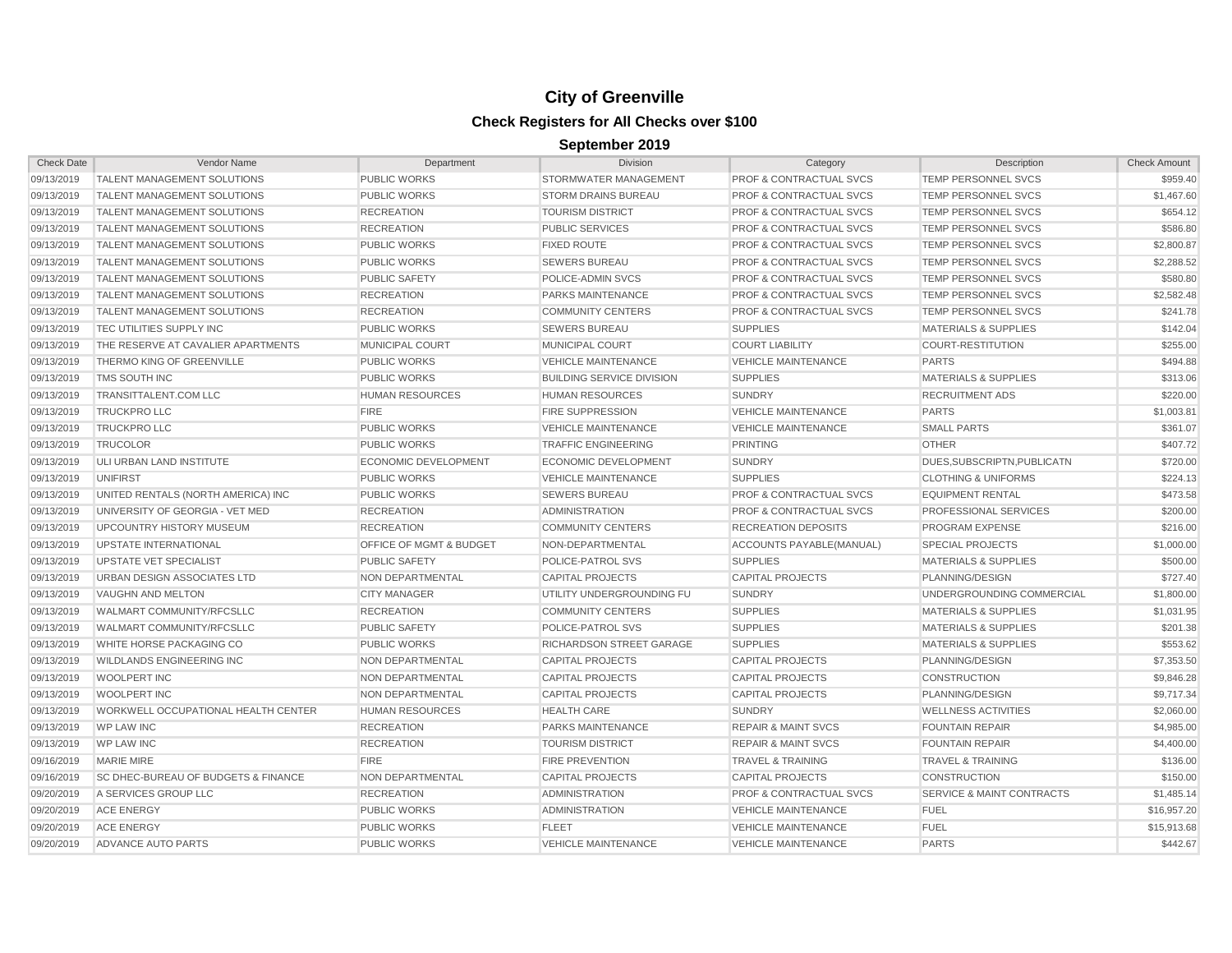| <b>Check Date</b> | Vendor Name                         | Department                         | <b>Division</b>                      | Category                           | Description                          | <b>Check Amount</b> |
|-------------------|-------------------------------------|------------------------------------|--------------------------------------|------------------------------------|--------------------------------------|---------------------|
| 09/20/2019        | AFLAC                               | <b>OFFICE OF MGMT &amp; BUDGET</b> | <b>ACCOUNTING</b>                    | PR-WH                              | INSURANCE-CANCER                     | \$11,638,30         |
| 09/20/2019        | ALDRIDGE FAMILY PRODUCE             | <b>RECREATION</b>                  | <b>ADMINISTRATION</b>                | <b>SUPPLIES</b>                    | M&S-FOOD                             | \$354.29            |
| 09/20/2019        | AMANDA HAWKINS WORKING CASH         | <b>PARKING</b>                     | PARKING ADMINISTRATION               | <b>WORKING CASH</b>                | WORKING CASH - SPECIAL EVENTS        | \$15,000.00         |
| 09/20/2019        | AMTEC                               | NON DEPARTMENTAL                   | <b>HOSPITALITY TAX</b>               | <b>FISCAL AGENT</b>                | <b>FISCAL AGENT FEES</b>             | \$800.00            |
| 09/20/2019        | <b>AMTECK LLC</b>                   | <b>PUBLIC WORKS</b>                | S. SPRING STREET GARAGE              | <b>SUPPLIES</b>                    | <b>MATERIALS &amp; SUPPLIES</b>      | \$446.21            |
| 09/20/2019        | <b>AMTECK LLC</b>                   | <b>PUBLIC WORKS</b>                | <b>COMMONS GARAGE</b>                | <b>SUPPLIES</b>                    | <b>MATERIALS &amp; SUPPLIES</b>      | \$870.00            |
| 09/20/2019        | ASE AUTOMOTIVE SERV EXCELLENCE      | <b>PUBLIC WORKS</b>                | <b>FLEET</b>                         | <b>TRAVEL &amp; TRAINING</b>       | <b>TRAVEL &amp; TRAINING</b>         | \$174.90            |
| 09/20/2019        | ASHLEY & GARETH ABLES               | <b>PUBLIC WORKS</b>                | <b>SEWERS BUREAU</b>                 | <b>REPAIR &amp; MAINT SVCS</b>     | <b>REPAIRS &amp; MAINTENANCE</b>     | \$150.00            |
| 09/20/2019        | ASSA ABLOY ENTRANCE SYSTEMS GREENVI | <b>PUBLIC WORKS</b>                | <b>BUILDING SERVICE DIVISION</b>     | <b>REPAIR &amp; MAINT SVCS</b>     | <b>REPAIRS &amp; MAINTENANCE</b>     | \$813.09            |
| 09/20/2019        | AT&T                                | OFFICE OF MGMT & BUDGET            | <b>INFORMATION TECHNOLOGY</b>        | <b>COMMUNICATIONS</b>              | TELECOMMUNICATIONS/WIRELE            | \$123.95            |
| 09/20/2019        | AT & T MOBILITY                     | <b>PUBLIC SAFETY</b>               | POLICE-PATROL SVS                    | <b>COMMUNICATIONS</b>              | <b>TELEPHONE</b>                     | \$159.96            |
| 09/20/2019        | <b>B C CANNON CO INC</b>            | <b>PUBLIC WORKS</b>                | <b>STORM DRAINS BUREAU</b>           | <b>SUPPLIES</b>                    | <b>MATERIALS &amp; SUPPLIES</b>      | \$669.92            |
| 09/20/2019        | <b>BAGWELL FENCE COMPANY INC</b>    | <b>PUBLIC WORKS</b>                | RIVERPLACE GARAGE                    | <b>SUPPLIES</b>                    | <b>MATERIALS &amp; SUPPLIES</b>      | \$1,455.00          |
| 09/20/2019        | <b>BAKER DISTRIBUTING CO</b>        | <b>RECREATION</b>                  | PARKS MAINTENANCE                    | <b>REPAIR &amp; MAINT SVCS</b>     | <b>REPAIRS &amp; MAINTENANCE</b>     | \$3,780.76          |
| 09/20/2019        | BATTERY SPECIALISTS INC             | <b>PUBLIC WORKS</b>                | <b>VEHICLE MAINTENANCE</b>           | <b>VEHICLE MAINTENANCE</b>         | <b>PARTS</b>                         | \$1,005.48          |
| 09/20/2019        | BATTERY SPECIALISTS INC             | <b>RECREATION</b>                  | <b>PARKS MAINTENANCE</b>             | <b>SUPPLIES</b>                    | <b>MATERIALS &amp; SUPPLIES</b>      | \$371.00            |
| 09/20/2019        | BENNETTS' FRAME & ART GALLERY INC   | <b>PUBLIC SAFETY</b>               | POLICE-PATROL SVS                    | <b>SUPPLIES</b>                    | <b>MATERIALS &amp; SUPPLIES</b>      | \$472.68            |
| 09/20/2019        | BLANCHARD MACHINERY CO              | <b>PUBLIC WORKS</b>                | <b>STORM DRAINS BUREAU</b>           | <b>PROF &amp; CONTRACTUAL SVCS</b> | <b>EQUIPMENT RENTAL</b>              | \$1,494.98          |
| 09/20/2019        | <b>BLANCHARD MACHINERY CO</b>       | <b>PUBLIC WORKS</b>                | <b>FLEET</b>                         | <b>VEHICLE MAINTENANCE</b>         | <b>OUTSIDE REPAIRS</b>               | \$291.35            |
| 09/20/2019        | <b>BLUE BEACON TRUCK WASHES</b>     | <b>PUBLIC WORKS</b>                | RESIDENTIAL COLL BUREAU              | <b>SUPPLIES</b>                    | <b>MATERIALS &amp; SUPPLIES</b>      | \$116.00            |
| 09/20/2019        | <b>BLUE EAGLE RENTALS INC</b>       | <b>PUBLIC WORKS</b>                | <b>MAINTENANCE</b>                   | <b>SUPPLIES</b>                    | <b>MATERIALS &amp; SUPPLIES</b>      | \$361.10            |
| 09/20/2019        | <b>BOARDMAN GROUP</b>               | OFFICE OF MGMT & BUDGET            | <b>REVENUE</b>                       | LIAB-REWA                          | <b>REWA</b>                          | \$2,500.00          |
| 09/20/2019        | BORDER STATES INDUSTRIES INC        | <b>PUBLIC WORKS</b>                | <b>BUILDING SERVICE DIVISION</b>     | <b>SUPPLIES</b>                    | <b>MATERIALS &amp; SUPPLIES</b>      | \$209.67            |
| 09/20/2019        | <b>BRAGG WASTE SERVICES INC</b>     | <b>RECREATION</b>                  | PARKS MAINTENANCE                    | <b>PROF &amp; CONTRACTUAL SVCS</b> | <b>SERVICE &amp; MAINT CONTRACTS</b> | \$264.68            |
| 09/20/2019        | <b>BRAVO1 PROTECTION</b>            | <b>PUBLIC WORKS</b>                | PARKING ADMINISTRATION               | <b>PROF &amp; CONTRACTUAL SVCS</b> | SERVICE & MAINT CONTRACTS            | \$1,709.26          |
| 09/20/2019        | <b>BUDDY SKINNER</b>                | ECONOMIC DEVELOPMENT               | <b>BUILDING &amp; PROPERTY MAINT</b> | <b>SUPPLIES</b>                    | <b>OFFICE SUPPLIES&amp;MATERIALS</b> | \$323.00            |
| 09/20/2019        | <b>BURL WALKER MARKETING LLC</b>    | <b>RECREATION</b>                  | <b>COMMUNITY CENTERS</b>             | <b>RECREATION DEPOSITS</b>         | PROFESSIONAL SERVICES                | \$540.00            |
| 09/20/2019        | <b>BURNETT ATHLETICS INC</b>        | <b>RECREATION</b>                  | <b>PARKS MAINTENANCE</b>             | <b>SUPPLIES</b>                    | <b>MATERIALS &amp; SUPPLIES</b>      | \$1,461.48          |
| 09/20/2019        | <b>BWI COMPANIES INC</b>            | <b>RECREATION</b>                  | <b>BEAUTIFICATION BUREAU</b>         | <b>SUPPLIES</b>                    | <b>MATERIALS &amp; SUPPLIES</b>      | \$353.30            |
| 09/20/2019        | <b>C.A. CARTER INC</b>              | <b>PUBLIC WORKS</b>                | <b>STORM DRAINS BUREAU</b>           | <b>SUPPLIES</b>                    | <b>MATERIALS &amp; SUPPLIES</b>      | \$360.40            |
| 09/20/2019        | <b>CALIN OWENS</b>                  | <b>RECREATION</b>                  | PARKS AND RECREATION                 | <b>TRAVEL &amp; TRAINING</b>       | <b>TRAVEL &amp; TRAINING</b>         | \$191.99            |
| 09/20/2019        | <b>CALL ONE INC</b>                 | <b>PUBLIC SAFETY</b>               | POLICE-PATROL SVS                    | <b>SUNDRY</b>                      | <b>MISCELLANEOUS</b>                 | \$161.12            |
| 09/20/2019        | CAMPBELL-BROWN INC                  | <b>PUBLIC WORKS</b>                | <b>VEHICLE MAINTENANCE</b>           | <b>VEHICLE MAINTENANCE</b>         | <b>SMALL PARTS</b>                   | \$311.73            |
| 09/20/2019        | <b>CAROLINA BUSINESS INTERIORS</b>  | ECONOMIC DEVELOPMENT               | <b>ECONOMIC DEVELOPMENT</b>          | MACHINERY AND EQUIPMENT            | <b>FURNITURE</b>                     | \$7,982.86          |
| 09/20/2019        | CAROLINA CONCRETE COMPANY INC       | <b>PUBLIC WORKS</b>                | <b>STREETS BUREAU</b>                | <b>SUPPLIES</b>                    | <b>MATERIALS &amp; SUPPLIES</b>      | \$660.38            |
| 09/20/2019        | CAROLINA LAWN & TRACTOR INC         | <b>RECREATION</b>                  | PARKS MAINTENANCE                    | <b>REPAIR &amp; MAINT SVCS</b>     | <b>SMALL ENGINE</b>                  | \$188.80            |
| 09/20/2019        | CDW/G                               | <b>PUBLIC SAFETY</b>               | POLICE-PATROL SVS                    | <b>SUPPLIES</b>                    | <b>MATERIALS &amp; SUPPLIES</b>      | \$102.37            |
| 09/20/2019        | CDW/G                               | <b>OFFICE OF MGMT &amp; BUDGET</b> | <b>INFORMATION TECHNOLOGY</b>        | <b>PROF &amp; CONTRACTUAL SVCS</b> | <b>SERVICE &amp; MAINT CONTRACTS</b> | \$4,110.68          |
| 09/20/2019        | CENTERPLATE                         | <b>CITY MANAGER</b>                | <b>CITY MANAGER</b>                  | <b>SUNDRY</b>                      | <b>MISCELLANEOUS</b>                 | \$308.44            |
| 09/20/2019        | <b>CHARTER COMMUNICATIONS</b>       | <b>RECREATION</b>                  | <b>COMMUNITY CENTERS</b>             | <b>COMMUNICATIONS</b>              | CABLE TELEVISION/INTERNET            | \$437.51            |
| 09/20/2019        | <b>CHARTER COMMUNICATIONS</b>       | <b>PUBLIC WORKS</b>                | <b>BUILDING SERVICE DIVISION</b>     | <b>COMMUNICATIONS</b>              | <b>OTHER</b>                         | \$103.08            |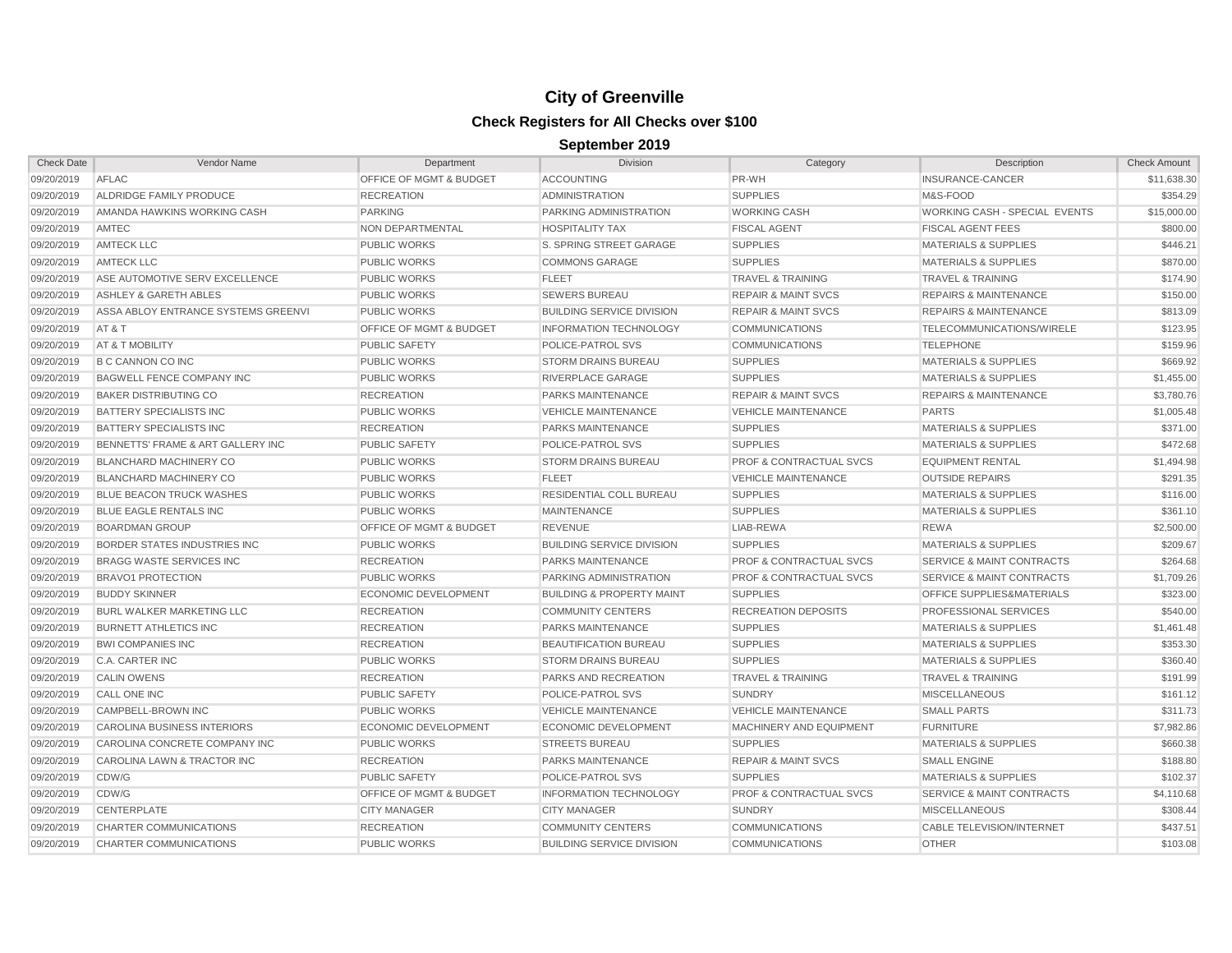| <b>Check Date</b> | Vendor Name                         | Department              | <b>Division</b>                  | Category                           | Description                          | <b>Check Amount</b> |
|-------------------|-------------------------------------|-------------------------|----------------------------------|------------------------------------|--------------------------------------|---------------------|
| 09/20/2019        | CHARTER COMMUNICATIONS              | <b>PUBLIC SAFETY</b>    | POLICE-PATROL SVS                | <b>COMMUNICATIONS</b>              | <b>OTHER</b>                         | \$382.28            |
| 09/20/2019        | CHARTER COMMUNICATIONS              | <b>PUBLIC WORKS</b>     | <b>PUBLIC WORKS</b>              | <b>PROF &amp; CONTRACTUAL SVCS</b> | PROFESSIONAL SERVICES                | \$201.74            |
| 09/20/2019        | <b>CHRISTOPHER CANTRELL</b>         | <b>RECREATION</b>       | <b>PUBLIC SERVICES</b>           | <b>SUPPLIES</b>                    | OTHER BOO IN THE ZOO                 | \$810.00            |
| 09/20/2019        | CHRISTOPHER TRUCKS INC              | <b>PUBLIC WORKS</b>     | <b>FLEET</b>                     | <b>VEHICLE MAINTENANCE</b>         | <b>OUTSIDE REPAIRS</b>               | \$863.87            |
| 09/20/2019        | <b>CINCINNATI SYSTEMS INC</b>       | <b>PUBLIC WORKS</b>     | PARKING ADMINISTRATION           | <b>REPAIR &amp; MAINT SVCS</b>     | <b>REPAIRS &amp; MAINTENANCE</b>     | \$135.00            |
| 09/20/2019        | <b>CINCINNATI SYSTEMS INC</b>       | <b>PUBLIC WORKS</b>     | S. SPRING STREET GARAGE          | <b>REPAIR &amp; MAINT SVCS</b>     | <b>REPAIRS &amp; MAINTENANCE</b>     | \$348.75            |
| 09/20/2019        | <b>CINTAS</b>                       | <b>PUBLIC SAFETY</b>    | POLICE-PATROL SVS                | <b>SUNDRY</b>                      | <b>MISCELLANEOUS</b>                 | \$218.36            |
| 09/20/2019        | <b>CINTAS</b>                       | <b>RECREATION</b>       | PARKS MAINTENANCE                | <b>SUPPLIES</b>                    | <b>MATERIALS &amp; SUPPLIES</b>      | \$198.22            |
| 09/20/2019        | CINTAS FIRE PROTECTION 636525       | <b>PUBLIC WORKS</b>     | <b>LIBERTY SQUARE GARAGE</b>     | <b>SUPPLIES</b>                    | <b>MATERIALS &amp; SUPPLIES</b>      | \$136.53            |
| 09/20/2019        | CINTAS FIRE PROTECTION 636525       | <b>PUBLIC WORKS</b>     | <b>BUILDING SERVICE DIVISION</b> | <b>REPAIR &amp; MAINT SVCS</b>     | <b>REPAIRS &amp; MAINTENANCE</b>     | \$292.50            |
| 09/20/2019        | CINTAS FIRE PROTECTION 636525       | <b>RECREATION</b>       | RIGHTS-OF-WAY                    | <b>PROF &amp; CONTRACTUAL SVCS</b> | <b>SERVICE &amp; MAINT CONTRACTS</b> | \$5,772.48          |
| 09/20/2019        | CONCRETE SUPPLY COMPANY LLC         | <b>PUBLIC WORKS</b>     | <b>STREETS BUREAU</b>            | <b>SUPPLIES</b>                    | <b>MATERIALS &amp; SUPPLIES</b>      | \$706.23            |
| 09/20/2019        | CONESTEE FOUNDATION INC             | NON DEPARTMENTAL        | <b>HOSPITALITY TAX</b>           | <b>PROF &amp; CONTRACTUAL SVCS</b> | <b>SPECIAL PROJECTS</b>              | \$38,125.00         |
| 09/20/2019        | <b>CONVERGENT PROPERTY GROUP</b>    | C.D. DIVISION           | <b>CDBG PROJECTS</b>             | <b>CD PROJECTS</b>                 | <b>LAND ACQUISITION</b>              | \$607.20            |
| 09/20/2019        | CORBIN TURF & ORNAMENTAL SUPPLY INC | <b>RECREATION</b>       | BEAUTIFICATION BUREAU            | <b>SUPPLIES</b>                    | <b>MATERIALS &amp; SUPPLIES</b>      | \$985.81            |
| 09/20/2019        | CRESCENT SUPPLY CO INC              | <b>PUBLIC WORKS</b>     | <b>CHURCH STREET GARAGE</b>      | <b>SUPPLIES</b>                    | <b>MATERIALS &amp; SUPPLIES</b>      | \$167.52            |
| 09/20/2019        | <b>CSX TRANSPORTATION</b>           | <b>RECREATION</b>       | PARKS MAINTENANCE                | <b>PROF &amp; CONTRACTUAL SVCS</b> | RENTAL OF REAL PROPERTY              | \$934.40            |
| 09/20/2019        | DANA SAFETY SUPPLY INC              | <b>FIRE</b>             | <b>FIRE SUPPRESSION</b>          | <b>VEHICLE MAINTENANCE</b>         | <b>PARTS</b>                         | \$1,025.86          |
| 09/20/2019        | <b>DAVE DERRICK</b>                 | <b>PUBLIC WORKS</b>     | <b>PUBLIC WORKS</b>              | <b>TRAVEL &amp; TRAINING</b>       | <b>TRAVEL &amp; TRAINING</b>         | \$177.00            |
| 09/20/2019        | <b>DAVID KERN</b>                   | <b>PUBLIC SAFETY</b>    | POLICE-PATROL SVS                | <b>SUPPLIES</b>                    | <b>MATERIALS &amp; SUPPLIES</b>      | \$1,382.57          |
| 09/20/2019        | <b>DELL MARKETING LP</b>            | OFFICE OF MGMT & BUDGET | <b>INFORMATION TECHNOLOGY</b>    | <b>MIS PROJECTS</b>                | <b>PCS/UPGRADES</b>                  | \$788.02            |
| 09/20/2019        | <b>DESIGN DEVELOPMENT LLC</b>       | <b>RECREATION</b>       | <b>COMMUNITY CENTERS</b>         | <b>PROF &amp; CONTRACTUAL SVCS</b> | RENTAL OF REAL PROPERTY              | \$3,577.04          |
| 09/20/2019        | <b>DESIGNLAB INC</b>                | <b>PUBLIC SAFETY</b>    | POLICE-PATROL SVS                | <b>SUPPLIES</b>                    | <b>CLOTHING &amp; UNIFORMS</b>       | \$1,285.04          |
| 09/20/2019        | <b>DESTINATION TRAVEL NETWORK</b>   | <b>RECREATION</b>       | <b>PUBLIC SERVICES</b>           | <b>SUPPLIES</b>                    | <b>SUPPLIES PROMOTIONS</b>           | \$125.00            |
| 09/20/2019        | <b>DISYS SOLUTIONS INC</b>          | OFFICE OF MGMT & BUDGET | <b>INFORMATION TECHNOLOGY</b>    | <b>PROF &amp; CONTRACTUAL SVCS</b> | <b>SERVICE &amp; MAINT CONTRACTS</b> | \$5,787.60          |
| 09/20/2019        | <b>DP3 ARCHITECTS LTD</b>           | NON DEPARTMENTAL        | <b>CAPITAL PROJECTS</b>          | <b>CAPITAL PROJECTS</b>            | PLANNING/DESIGN                      | \$475.00            |
| 09/20/2019        | <b>DUKE ENERGY</b>                  | C.D. DIVISION           | <b>CDBG PROJECTS</b>             | <b>CD PROJECTS</b>                 | PUBLIC SERVICES (GENERAL)            | \$352.43            |
| 09/20/2019        | <b>DUKE ENERGY</b>                  | <b>PUBLIC WORKS</b>     | <b>COMMONS GARAGE</b>            | <b>UTILITIES</b>                   | <b>ELECTRICITY</b>                   | \$2,129.84          |
| 09/20/2019        | <b>DUKE ENERGY</b>                  | <b>PUBLIC WORKS</b>     | <b>RIVER STREET GARAGE</b>       | <b>UTILITIES</b>                   | <b>ELECTRICITY</b>                   | \$1,648.40          |
| 09/20/2019        | <b>DUKE ENERGY</b>                  | <b>PUBLIC WORKS</b>     | <b>PUBLIC WORKS</b>              | <b>UTILITIES</b>                   | <b>ELECTRICITY</b>                   | \$146.68            |
| 09/20/2019        | <b>DUKE ENERGY</b>                  | <b>PUBLIC WORKS</b>     | POINSETT GARAGE                  | <b>UTILITIES</b>                   | <b>ELECTRICITY</b>                   | \$3,055.98          |
| 09/20/2019        | <b>DUKE ENERGY</b>                  | <b>FIRE</b>             | <b>FIRE SERVICES</b>             | <b>UTILITIES</b>                   | <b>ELECTRICITY</b>                   | \$1,180.01          |
| 09/20/2019        | <b>DUKE ENERGY</b>                  | <b>PUBLIC WORKS</b>     | PARKING ADMINISTRATION           | <b>UTILITIES</b>                   | <b>ELECTRICITY</b>                   | \$999.12            |
| 09/20/2019        | <b>DUKE ENERGY</b>                  | <b>PUBLIC WORKS</b>     | <b>BUILDING SERVICE DIVISION</b> | <b>UTILITIES</b>                   | <b>ELECTRICITY</b>                   | \$707.59            |
| 09/20/2019        | <b>DUKE ENERGY</b>                  | <b>PUBLIC WORKS</b>     | NON VEHICLE MAINTENANCE          | <b>UTILITIES</b>                   | <b>ELECTRICITY</b>                   | \$5,104.18          |
| 09/20/2019        | <b>DUKE ENERGY</b>                  | <b>PUBLIC WORKS</b>     | <b>FIXED ROUTE</b>               | <b>UTILITIES</b>                   | <b>ELECTRICITY</b>                   | \$2,839.26          |
| 09/20/2019        | <b>DUKE ENERGY</b>                  | <b>PUBLIC WORKS</b>     | ONE GARAGE                       | <b>UTILITIES</b>                   | <b>ELECTRICITY</b>                   | \$2,443.55          |
| 09/20/2019        | <b>DUKE ENERGY</b>                  | <b>RECREATION</b>       | PARKS MAINTENANCE                | <b>UTILITIES</b>                   | <b>ELECTRICITY</b>                   | \$19,845.58         |
| 09/20/2019        | <b>DUKE ENERGY</b>                  | <b>PUBLIC WORKS</b>     | <b>LIBERTY SQUARE GARAGE</b>     | <b>UTILITIES</b>                   | <b>ELECTRICITY</b>                   | \$2,694.66          |
| 09/20/2019        | <b>DUKE ENERGY</b>                  | <b>RECREATION</b>       | <b>COMMUNITY CENTERS</b>         | <b>UTILITIES</b>                   | <b>ELECTRICITY</b>                   | \$3,030.05          |
| 09/20/2019        | <b>DUKE ENERGY</b>                  | <b>PUBLIC WORKS</b>     | RICHARDSON STREET GARAGE         | <b>UTILITIES</b>                   | <b>ELECTRICITY</b>                   | \$4,676.52          |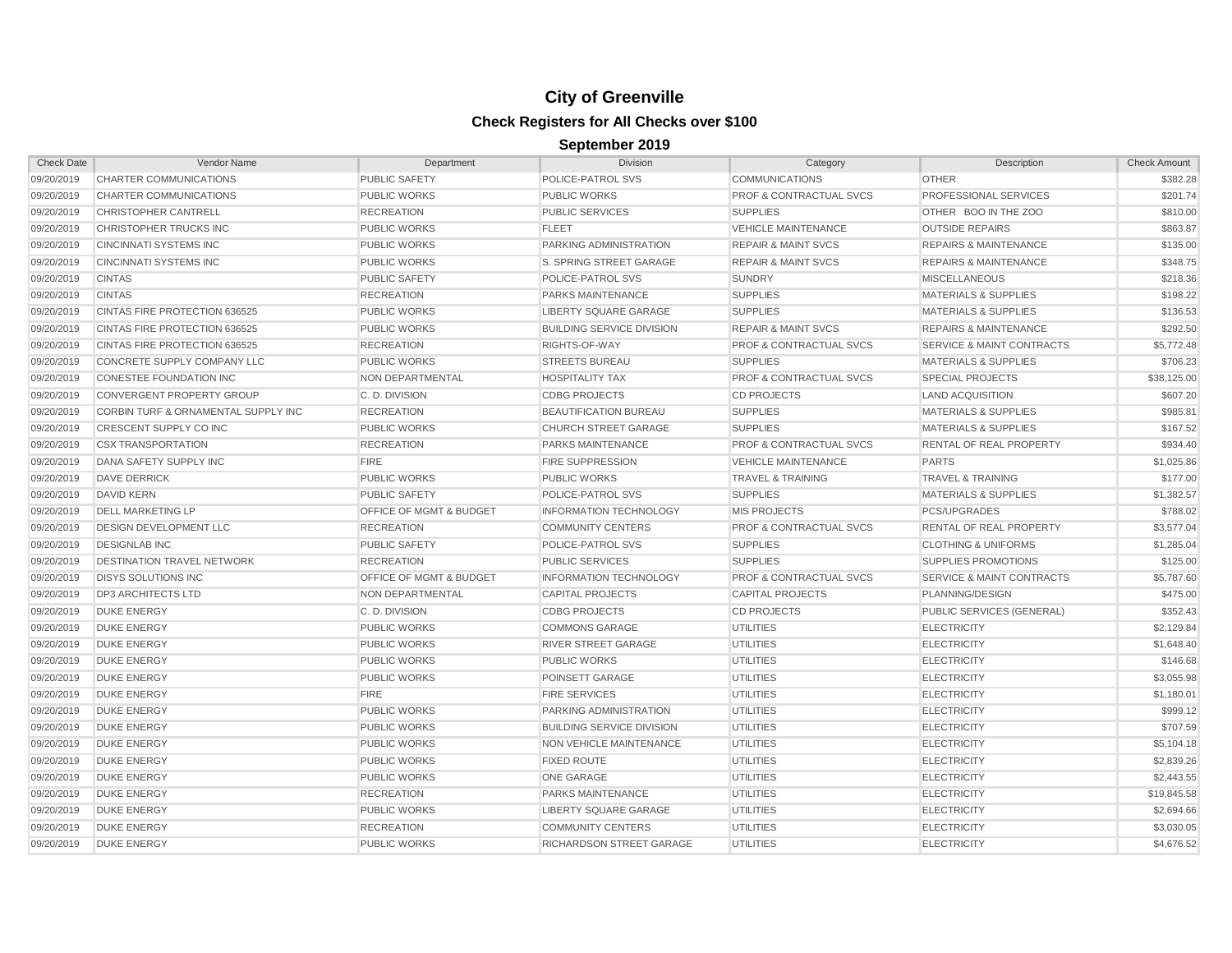| <b>Check Date</b> | Vendor Name                                | Department                         | <b>Division</b>                      | Category                           | Description                          | <b>Check Amount</b> |
|-------------------|--------------------------------------------|------------------------------------|--------------------------------------|------------------------------------|--------------------------------------|---------------------|
| 09/20/2019        | <b>DUKE ENERGY</b>                         | <b>PUBLIC WORKS</b>                | <b>BROAD STREET GARAGE</b>           | UTILITIES                          | <b>ELECTRICITY</b>                   | \$746.95            |
| 09/20/2019        | <b>DUKE ENERGY</b>                         | MUNICIPAL COURT                    | <b>MUNICIPAL COURT</b>               | UTILITIES                          | <b>ELECTRICITY</b>                   | \$3,250.91          |
| 09/20/2019        | <b>DUKE ENERGY</b>                         | <b>PUBLIC WORKS</b>                | <b>TRAFFIC ENGINEERING</b>           | UTILITIES                          | <b>ELECTRICITY</b>                   | \$105,943.93        |
| 09/20/2019        | <b>DUKE ENERGY</b>                         | <b>PUBLIC WORKS</b>                | N LAURENS ST GARAGE                  | <b>UTILITIES</b>                   | <b>ELECTRICITY</b>                   | \$603.94            |
| 09/20/2019        | <b>DUKE ENERGY</b>                         | <b>PUBLIC WORKS</b>                | S. SPRING STREET GARAGE              | <b>UTILITIES</b>                   | <b>ELECTRICITY</b>                   | \$3,854.02          |
| 09/20/2019        | <b>ECHOLS OIL COMPANY INC</b>              | <b>PUBLIC WORKS</b>                | <b>FLEET</b>                         | <b>VEHICLE MAINTENANCE</b>         | <b>FUEL</b>                          | \$4,086.09          |
| 09/20/2019        | ECHOLS OIL COMPANY INC                     | <b>PUBLIC WORKS</b>                | <b>FIXED ROUTE</b>                   | <b>VEHICLE MAINTENANCE</b>         | <b>LUBRICANTS</b>                    | \$153.38            |
| 09/20/2019        | <b>EMERGENCYMD LLC</b>                     | <b>HUMAN RESOURCES</b>             | OCCUPATIONAL HEALTH                  | <b>PROF &amp; CONTRACTUAL SVCS</b> | <b>PROFESSIONAL SERVICES</b>         | \$2,885.00          |
| 09/20/2019        | ENGINEERED CONTROL SOLUTIONS INC           | <b>PUBLIC WORKS</b>                | <b>SEWERS BUREAU</b>                 | <b>REPAIR &amp; MAINT SVCS</b>     | <b>REPAIRS &amp; MAINTENANCE</b>     | \$3,530.00          |
| 09/20/2019        | <b>ENVIRO-MASTER SERVICES OF GREENVILL</b> | <b>RECREATION</b>                  | <b>ADMINISTRATION</b>                | <b>PROF &amp; CONTRACTUAL SVCS</b> | <b>SERVICE &amp; MAINT CONTRACTS</b> | \$198.00            |
| 09/20/2019        | FAIRFOREST OF GREENVILLE LLC               | <b>PUBLIC SAFETY</b>               | <b>POLICE-PATROL SVS</b>             | <b>PROF &amp; CONTRACTUAL SVCS</b> | <b>RENTAL OF REAL PROPERTY</b>       | \$3,600.00          |
| 09/20/2019        | <b>FAIRWAY FORD INC</b>                    | <b>PUBLIC WORKS</b>                | <b>FLEET</b>                         | <b>VEHICLE MAINTENANCE</b>         | <b>OUTSIDE REPAIRS</b>               | \$118.00            |
| 09/20/2019        | <b>FERGUSON FACILITIES SUPPLY</b>          | <b>RECREATION</b>                  | <b>ADMINISTRATION</b>                | <b>SUPPLIES</b>                    | <b>JANITORIAL SUPPLIES</b>           | \$465.56            |
| 09/20/2019        | <b>FGP INTERNATIONAL</b>                   | OFFICE OF MGMT & BUDGET            | <b>ACCOUNTING</b>                    | <b>PROF &amp; CONTRACTUAL SVCS</b> | TEMP PERSONNEL SVCS                  | \$1,061.83          |
| 09/20/2019        | FGP INTERNATIONAL                          | <b>OFFICE OF MGMT &amp; BUDGET</b> | <b>REVENUE</b>                       | <b>PROF &amp; CONTRACTUAL SVCS</b> | TEMP PERSONNEL SVCS                  | \$283.62            |
| 09/20/2019        | <b>FGP INTERNATIONAL</b>                   | <b>PUBLIC WORKS</b>                | <b>ENGINEERING</b>                   | <b>PROF &amp; CONTRACTUAL SVCS</b> | TEMP PERSONNEL SVCS                  | \$608.11            |
| 09/20/2019        | <b>FIESTA</b>                              | <b>RECREATION</b>                  | <b>PUBLIC SERVICES</b>               | <b>SUPPLIES</b>                    | <b>SALE GIFTS</b>                    | \$707.19            |
| 09/20/2019        | <b>FIREFOLD</b>                            | <b>OFFICE OF MGMT &amp; BUDGET</b> | <b>INFORMATION TECHNOLOGY</b>        | <b>SUPPLIES</b>                    | <b>MATERIALS &amp; SUPPLIES</b>      | \$117.77            |
| 09/20/2019        | <b>FLORES &amp; ASSOCIATES LLC</b>         | <b>HUMAN RESOURCES</b>             | <b>HEALTH CARE</b>                   | <b>HEALTH</b>                      | <b>FSA ADMIN FEES</b>                | \$970.00            |
| 09/20/2019        | <b>FORTILINE</b>                           | <b>PUBLIC WORKS</b>                | <b>STORM DRAINS BUREAU</b>           | <b>SUPPLIES</b>                    | <b>CONSTRUCTION &amp; REPAIR</b>     | \$968.59            |
| 09/20/2019        | <b>FORTILINE</b>                           | <b>PUBLIC WORKS</b>                | <b>SEWERS BUREAU</b>                 | <b>SUPPLIES</b>                    | <b>MATERIALS &amp; SUPPLIES</b>      | \$2,116.82          |
| 09/20/2019        | GEORGE COLEMAN FORD INC                    | <b>PUBLIC WORKS</b>                | <b>VEHICLE MAINTENANCE</b>           | <b>VEHICLE MAINTENANCE</b>         | <b>OUTSIDE REPAIRS</b>               | \$1,222.73          |
| 09/20/2019        | GGVMA-GREATER GREENVILLE VETERINARY        | <b>RECREATION</b>                  | <b>ADMINISTRATION</b>                | <b>SUNDRY</b>                      | DUES.SUBSCRIPTN.PUBLICATN            | \$100.00            |
| 09/20/2019        | <b>GILLIG LLC</b>                          | <b>PUBLIC WORKS</b>                | <b>VEHICLE MAINTENANCE</b>           | <b>VEHICLE MAINTENANCE</b>         | <b>PARTS</b>                         | \$431.73            |
| 09/20/2019        | <b>GILLIG LLC</b>                          | <b>PUBLIC WORKS</b>                | <b>VEHICLE MAINTENANCE</b>           | <b>VEHICLE MAINTENANCE</b>         | <b>SMALL PARTS</b>                   | \$698.20            |
| 09/20/2019        | GIMME-A-SIGN CO INC                        | NON DEPARTMENTAL                   | <b>MISC GRANTS</b>                   | <b>SUNDRY</b>                      | <b>MISCELLANEOUS</b>                 | \$155.01            |
| 09/20/2019        | GRAINGER 803858935                         | <b>PUBLIC WORKS</b>                | <b>BUILDING SERVICE DIVISION</b>     | <b>SUPPLIES</b>                    | <b>MATERIALS &amp; SUPPLIES</b>      | \$379.47            |
| 09/20/2019        | <b>GRAYSHIFT</b>                           | <b>PUBLIC SAFETY</b>               | NARCOTICS FUNDS                      | <b>SUPPLIES</b>                    | <b>MATERIALS &amp; SUPPLIES</b>      | \$18,075.00         |
| 09/20/2019        | <b>GREENVILLE COUNTY ROD OFFICE</b>        | <b>ECONOMIC DEVELOPMENT</b>        | <b>BUILDING &amp; PROPERTY MAINT</b> | <b>PROF &amp; CONTRACTUAL SVCS</b> | <b>PROFESSIONAL SERVICES</b>         | \$285.00            |
| 09/20/2019        | <b>GREENVILLE NEWS</b>                     | OFFICE OF MGMT & BUDGET            | <b>PURCHASING</b>                    | <b>PROF &amp; CONTRACTUAL SVCS</b> | ADVERTISING EXPENSE                  | \$452.10            |
| 09/20/2019        | GREENVILLE OFFICE SUPPLY CO INC            | <b>CITY MANAGER</b>                | <b>CITY MANAGER</b>                  | <b>SUNDRY</b>                      | <b>MISCELLANEOUS</b>                 | \$178.48            |
| 09/20/2019        | GREENVILLE OFFICE SUPPLY CO INC            | <b>PUBLIC WORKS</b>                | <b>CONSTRUCTION &amp; INSPECTION</b> | <b>SUPPLIES</b>                    | OFFICE SUPPLIES&MATERIALS            | \$138.18            |
| 09/20/2019        | GREENVILLE OFFICE SUPPLY CO INC            | <b>PUBLIC SAFETY</b>               | POLICE-PATROL SVS                    | <b>PRINTING</b>                    | PRINTING & BINDING                   | \$1,356.38          |
| 09/20/2019        | GREENVILLE OFFICE SUPPLY CO INC            | <b>ECONOMIC DEVELOPMENT</b>        | ECONOMIC DEVELOPMENT                 | <b>SUPPLIES</b>                    | <b>MATERIALS &amp; SUPPLIES</b>      | \$114.46            |
| 09/20/2019        | GREENVILLE OFFICE SUPPLY CO INC            | <b>RECREATION</b>                  | PARKS MAINTENANCE                    | <b>SUPPLIES</b>                    | OFFICE SUPPLIES&MATERIALS            | \$100.37            |
| 09/20/2019        | <b>GREENVILLE WATER</b>                    | <b>PUBLIC WORKS</b>                | <b>BUILDING SERVICE DIVISION</b>     | <b>UTILITIES</b>                   | <b>OTHER</b>                         | \$2,165.36          |
| 09/20/2019        | HANDI CLEAN PRODUCTS INC                   | <b>FIRE</b>                        | <b>FIRE SUPPRESSION</b>              | <b>SUPPLIES</b>                    | <b>JANITORIAL SUPPLIES</b>           | \$1,182.91          |
| 09/20/2019        | <b>HARRISON'S WORKWEAR</b>                 | <b>RECREATION</b>                  | BEAUTIFICATION BUREAU                | <b>SUPPLIES</b>                    | <b>CLOTHING &amp; UNIFORMS</b>       | \$280.00            |
| 09/20/2019        | <b>HARRISON'S WORKWEAR</b>                 | <b>RECREATION</b>                  | PARKS MAINTENANCE                    | <b>SUPPLIES</b>                    | <b>CLOTHING &amp; UNIFORMS</b>       | \$140.00            |
| 09/20/2019        | <b>HARRISON'S WORKWEAR</b>                 | <b>RECREATION</b>                  | RIGHTS-OF-WAY                        | <b>SUPPLIES</b>                    | <b>CLOTHING &amp; UNIFORMS</b>       | \$370.38            |
| 09/20/2019        | HDR INC                                    | NON DEPARTMENTAL                   | <b>CAPITAL PROJECTS</b>              | <b>CAPITAL PROJECTS</b>            | PLANNING/DESIGN                      | \$38,381.34         |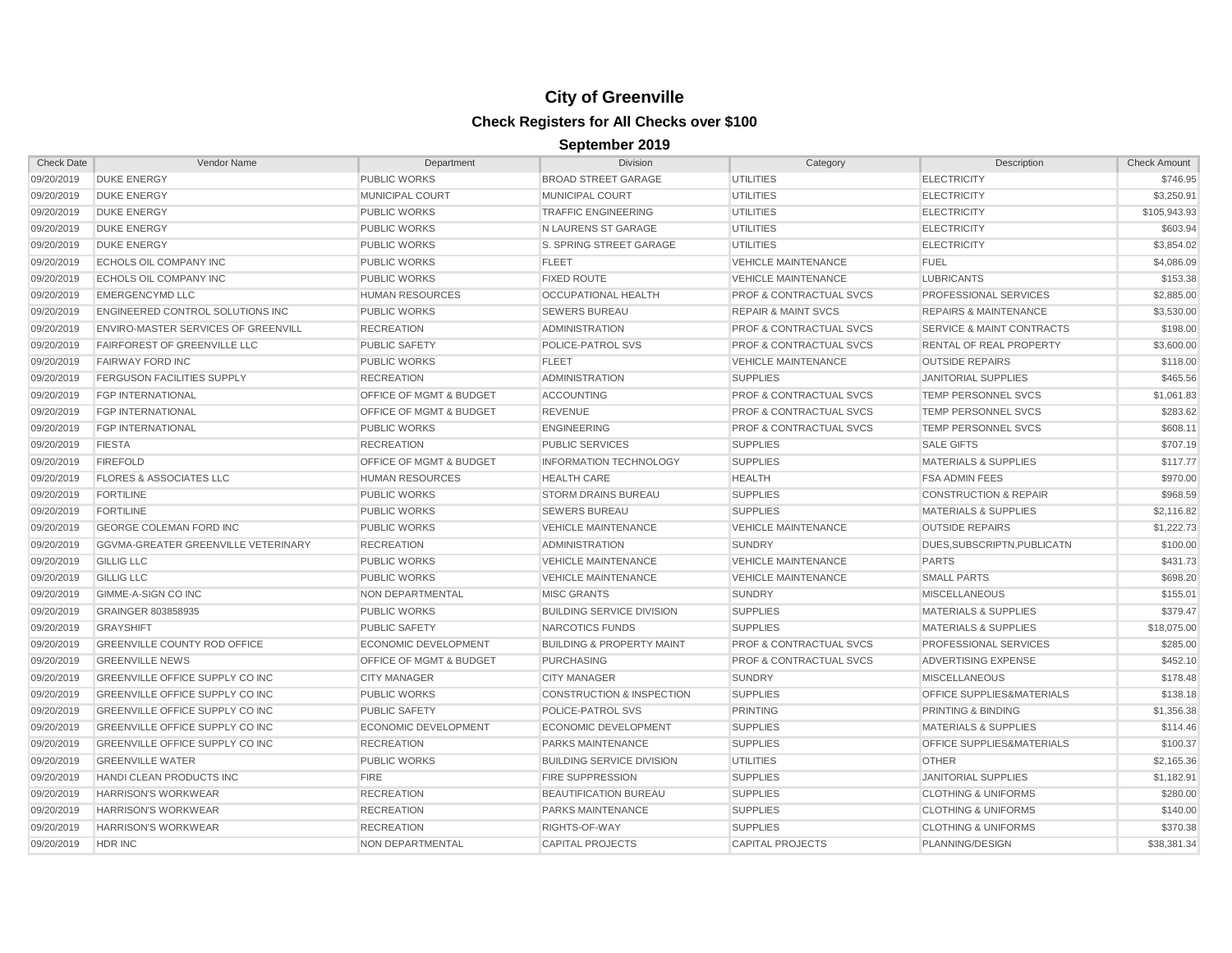| <b>Check Date</b> | Vendor Name                                | Department                         | Division                      | Category                           | Description                          | <b>Check Amount</b> |
|-------------------|--------------------------------------------|------------------------------------|-------------------------------|------------------------------------|--------------------------------------|---------------------|
| 09/20/2019        | <b>HEIRLOOM STAIR &amp; IRON INC</b>       | NON DEPARTMENTAL                   | <b>CAPITAL PROJECTS</b>       | <b>CAPITAL PROJECTS</b>            | <b>CONSTRUCTION</b>                  | \$14,325.00         |
| 09/20/2019        | <b>HERSHEY CREAMERY COMPANY</b>            | <b>RECREATION</b>                  | PUBLIC SERVICES               | <b>SUPPLIES</b>                    | <b>SALE GIFTS</b>                    | \$322.22            |
| 09/20/2019        | <b>HESC</b>                                | OFFICE OF MGMT & BUDGET            | NON-DEPARTMENTAL              | PR-WH                              | <b>GARNISHMENTS</b>                  | \$191.78            |
| 09/20/2019        | <b>HOGAN CONSTRUCTION GROUP LLC</b>        | NON DEPARTMENTAL                   | <b>CAPITAL PROJECTS</b>       | <b>CAPITAL PROJECTS</b>            | <b>CONSTRUCTION</b>                  | \$113,765.40        |
| 09/20/2019        | HOME DEPOT CREDIT SERVICE 4123             | <b>PUBLIC WORKS</b>                | <b>STORM DRAINS BUREAU</b>    | <b>SUPPLIES</b>                    | <b>MATERIALS &amp; SUPPLIES</b>      | \$413.61            |
| 09/20/2019        | HOME DEPOT CREDIT SERVICE 5898             | <b>FIRE</b>                        | <b>FIRE SUPPRESSION</b>       | <b>SUPPLIES</b>                    | <b>MATERIALS &amp; SUPPLIES</b>      | \$1,023.87          |
| 09/20/2019        | HOME DEPOT CREDIT SERVICE 5914             | <b>RECREATION</b>                  | <b>ADMINISTRATION</b>         | <b>SUPPLIES</b>                    | M&S-MAINTENANCE                      | \$105.94            |
| 09/20/2019        | HOME DEPOT CREDIT SERVICE 5922             | <b>RECREATION</b>                  | PARKS MAINTENANCE             | <b>SUPPLIES</b>                    | <b>MATERIALS &amp; SUPPLIES</b>      | \$710.67            |
| 09/20/2019        | HOME DEPOT CREDIT SERVICE 5922             | <b>RECREATION</b>                  | <b>BEAUTIFICATION BUREAU</b>  | <b>SUPPLIES</b>                    | <b>MATERIALS &amp; SUPPLIES</b>      | \$103.04            |
| 09/20/2019        | HOME DEPOT CREDIT SERVICE 5922             | <b>RECREATION</b>                  | <b>PARKS MAINTENANCE</b>      | <b>REPAIR &amp; MAINT SVCS</b>     | PLAYGROUNDS                          | \$216.38            |
| 09/20/2019        | <b>HOME DEPOT PRO</b>                      | <b>PUBLIC WORKS</b>                | NON VEHICLE MAINTENANCE       | <b>SUPPLIES</b>                    | JANITORIAL SUPPLIES                  | \$225.49            |
| 09/20/2019        | <b>HOME DEPOT PRO</b>                      | <b>PUBLIC WORKS</b>                | <b>VEHICLE MAINTENANCE</b>    | <b>SUPPLIES</b>                    | <b>BUS WASHING SUPPLIES</b>          | \$150.40            |
| 09/20/2019        | <b>IDEAL SURPLUS LLC</b>                   | <b>FIRE</b>                        | <b>FIRE SUPPRESSION</b>       | <b>SUPPLIES</b>                    | <b>MATERIALS &amp; SUPPLIES</b>      | \$457.92            |
| 09/20/2019        | <b>INTERNAL REVENUE SERVICE</b>            | OFFICE OF MGMT & BUDGET            | NON-DEPARTMENTAL              | PR-WH                              | <b>GARNISHMENTS</b>                  | \$150.00            |
| 09/20/2019        | <b>INTERNATIONAL MOUNTAIN BICYCLING AS</b> | <b>NON DEPARTMENTAL</b>            | <b>CAPITAL PROJECTS</b>       | <b>CAPITAL PROJECTS</b>            | PLANNING/DESIGN                      | \$3,833.75          |
| 09/20/2019        | <b>IRON MOUNTAIN 27128</b>                 | <b>MUNICIPAL COURT</b>             | MUNICIPAL COURT               | <b>PROF &amp; CONTRACTUAL SVCS</b> | PROFESSIONAL SERVICES                | \$112.29            |
| 09/20/2019        | <b>IRON MOUNTAIN 27129</b>                 | <b>OFFICE OF MGMT &amp; BUDGET</b> | <b>INFORMATION TECHNOLOGY</b> | <b>PROF &amp; CONTRACTUAL SVCS</b> | SERVICE & MAINT CONTRACTS            | \$610.34            |
| 09/20/2019        | <b>ISGETT DISTRIBUTORS, INC.</b>           | FIRE                               | <b>FIRE SUPPRESSION</b>       | <b>VEHICLE MAINTENANCE</b>         | <b>PARTS</b>                         | \$722.41            |
| 09/20/2019        | <b>IVEY COMMUNICATIONS INC</b>             | <b>PUBLIC WORKS</b>                | <b>FLEET</b>                  | <b>SUPPLIES</b>                    | <b>MATERIALS &amp; SUPPLIES</b>      | \$1,386.93          |
| 09/20/2019        | <b>IVEY COMMUNICATIONS INC</b>             | <b>PUBLIC WORKS</b>                | <b>SEWERS BUREAU</b>          | <b>SUPPLIES</b>                    | <b>MATERIALS &amp; SUPPLIES</b>      | \$1,386.93          |
| 09/20/2019        | <b>IVEY COMMUNICATIONS INC</b>             | <b>PUBLIC WORKS</b>                | RESIDENTIAL COLL BUREAU       | <b>SUPPLIES</b>                    | <b>MATERIALS &amp; SUPPLIES</b>      | \$1,386.91          |
| 09/20/2019        | <b>IVEY COMMUNICATIONS INC</b>             | <b>PUBLIC WORKS</b>                | <b>STREETS BUREAU</b>         | <b>SUPPLIES</b>                    | <b>MATERIALS &amp; SUPPLIES</b>      | \$1,386.93          |
| 09/20/2019        | <b>IVEY COMMUNICATIONS INC</b>             | <b>PUBLIC WORKS</b>                | <b>STORM DRAINS BUREAU</b>    | <b>SUPPLIES</b>                    | <b>MATERIALS &amp; SUPPLIES</b>      | \$1,386.93          |
| 09/20/2019        | <b>IVEY COMMUNICATIONS INC</b>             | <b>NON DEPARTMENTAL</b>            | <b>CAPITAL PROJECTS</b>       | <b>PROF &amp; CONTRACTUAL SVCS</b> | <b>SERVICE &amp; MAINT CONTRACTS</b> | \$9,164.96          |
| 09/20/2019        | JARED FLEEMIN                              | <b>PUBLIC WORKS</b>                | PARKING ADMINISTRATION        | <b>TRAVEL &amp; TRAINING</b>       | <b>TRAVEL &amp; TRAINING</b>         | \$575.45            |
| 09/20/2019        | JET-VAC SEWER EQUIPMENT CO                 | <b>PUBLIC WORKS</b>                | <b>STREETS BUREAU</b>         | <b>SUPPLIES</b>                    | <b>MATERIALS &amp; SUPPLIES</b>      | \$1,981.16          |
| 09/20/2019        | <b>JOHN THOMPSON</b>                       | <b>PUBLIC SAFETY</b>               | POLICE-PATROL SVS             | <b>SUPPLIES</b>                    | <b>MATERIALS &amp; SUPPLIES</b>      | \$173.26            |
| 09/20/2019        | JOHNSON CONTROLS SECURITY SOLUTIONS        | <b>FIRE</b>                        | <b>FIRE SERVICES</b>          | <b>PROF &amp; CONTRACTUAL SVCS</b> | <b>SERVICE &amp; MAINT CONTRACTS</b> | \$738.60            |
| 09/20/2019        | JOHNSON CONTROLS SECURITY SOLUTIONS        | <b>RECREATION</b>                  | PARKS MAINTENANCE             | <b>PROF &amp; CONTRACTUAL SVCS</b> | SERVICE & MAINT CONTRACTS            | \$178.39            |
| 09/20/2019        | JOHNSON CONTROLS SECURITY SOLUTIONS        | <b>RECREATION</b>                  | <b>TOURISM DISTRICT</b>       | <b>PROF &amp; CONTRACTUAL SVCS</b> | <b>PROFESSIONAL SERVICES</b>         | \$252.33            |
| 09/20/2019        | <b>KNOX WHITE</b>                          | <b>MAYOR</b>                       | <b>MAYOR</b>                  | <b>TRAVEL &amp; TRAINING</b>       | TRAVEL & TRAINING                    | \$878.50            |
| 09/20/2019        | KW BEVERAGE                                | <b>PUBLIC INFORMATION/EVENTS</b>   | <b>EVENTS MANAGEMENT</b>      | <b>SUPPLIES</b>                    | M&S-FOOD & BEVERAGE                  | \$2,432.76          |
| 09/20/2019        | LANDS' END BUSINESS OUTFITTERS             | <b>RECREATION</b>                  | <b>EDUCATION</b>              | <b>SUPPLIES</b>                    | <b>CLOTHING &amp; UNIFORMS</b>       | \$106.62            |
| 09/20/2019        | <b>LANDSCAPERS SUPPLY</b>                  | <b>NON DEPARTMENTAL</b>            | <b>CAPITAL PROJECTS</b>       | <b>CAPITAL PROJECTS</b>            | <b>CONSTRUCTION</b>                  | \$270.30            |
| 09/20/2019        | <b>LANDSCAPERS SUPPLY</b>                  | <b>PUBLIC WORKS</b>                | RICHARDSON STREET GARAGE      | <b>SUPPLIES</b>                    | <b>MATERIALS &amp; SUPPLIES</b>      | \$127.00            |
| 09/20/2019        | <b>LANDSCAPERS SUPPLY</b>                  | <b>PUBLIC WORKS</b>                | <b>COMMONS GARAGE</b>         | <b>SUPPLIES</b>                    | MATERIALS & SUPPLIES                 | \$127.20            |
| 09/20/2019        | LANDSCAPERS SUPPLY                         | <b>PUBLIC WORKS</b>                | S. SPRING STREET GARAGE       | <b>SUPPLIES</b>                    | <b>MATERIALS &amp; SUPPLIES</b>      | \$127.20            |
| 09/20/2019        | <b>LANDSCAPERS SUPPLY</b>                  | <b>PUBLIC WORKS</b>                | <b>CHURCH STREET GARAGE</b>   | <b>SUPPLIES</b>                    | <b>MATERIALS &amp; SUPPLIES</b>      | \$127.20            |
| 09/20/2019        | LANDSCAPERS SUPPLY                         | <b>PUBLIC WORKS</b>                | LIBERTY SQUARE GARAGE         | <b>SUPPLIES</b>                    | <b>MATERIALS &amp; SUPPLIES</b>      | \$127.20            |
| 09/20/2019        | <b>LANDSCAPERS SUPPLY</b>                  | <b>PUBLIC WORKS</b>                | <b>RIVER STREET GARAGE</b>    | <b>SUPPLIES</b>                    | <b>MATERIALS &amp; SUPPLIES</b>      | \$127.00            |
| 09/20/2019        | LANDSCAPERS SUPPLY                         | <b>RECREATION</b>                  | <b>BEAUTIFICATION BUREAU</b>  | <b>SUPPLIES</b>                    | <b>MATERIALS &amp; SUPPLIES</b>      | \$201.10            |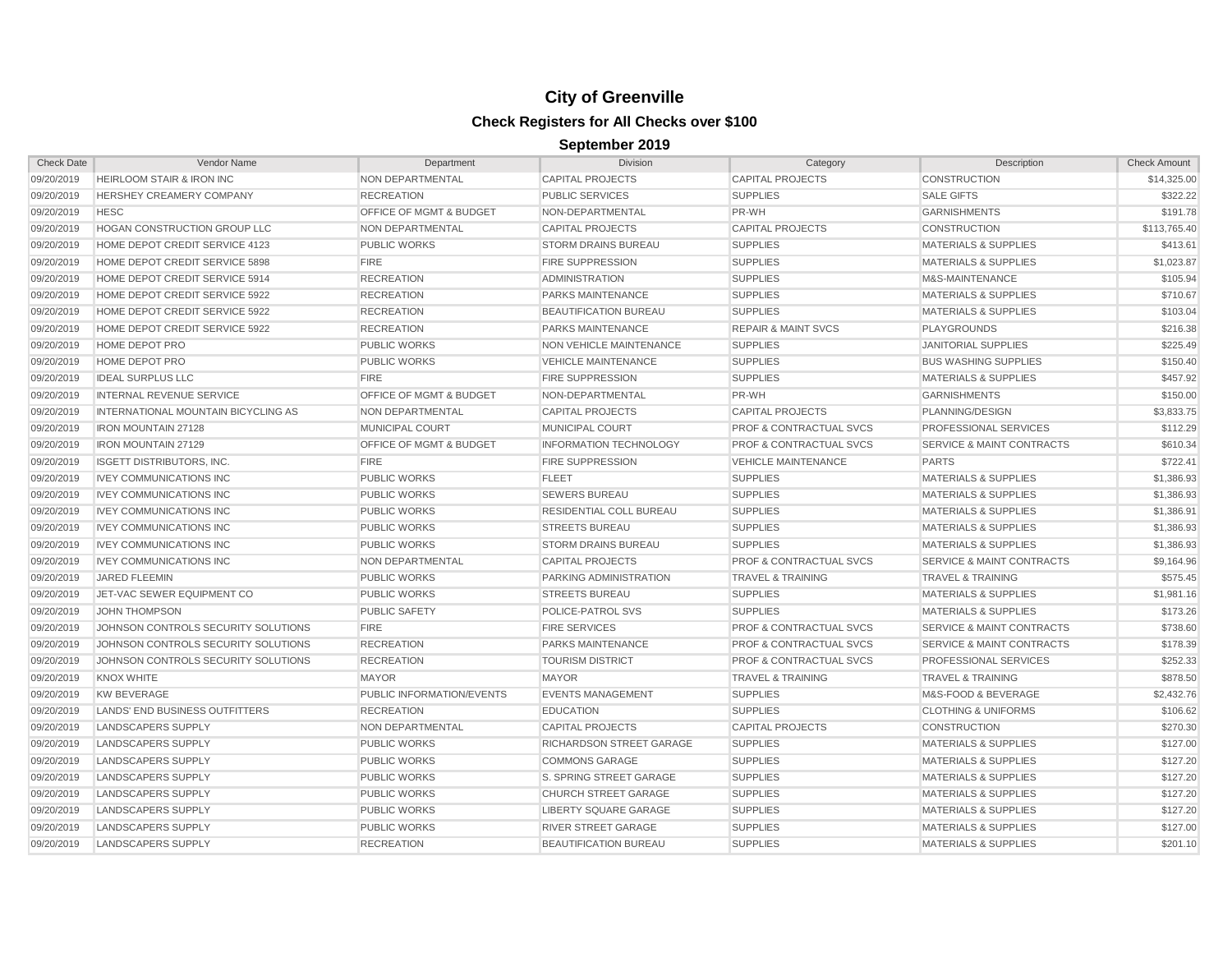| <b>Check Date</b> | Vendor Name                          | Department                         | <b>Division</b>                  | Category                           | Description                          | <b>Check Amount</b> |
|-------------------|--------------------------------------|------------------------------------|----------------------------------|------------------------------------|--------------------------------------|---------------------|
| 09/20/2019        | <b>LANDSCAPERS SUPPLY</b>            | <b>PUBLIC WORKS</b>                | <b>RIVERPLACE GARAGE</b>         | <b>SUPPLIES</b>                    | <b>MATERIALS &amp; SUPPLIES</b>      | \$127.00            |
| 09/20/2019        | LANDSCAPERS SUPPLY                   | <b>PUBLIC WORKS</b>                | <b>ONE GARAGE</b>                | <b>SUPPLIES</b>                    | <b>MATERIALS &amp; SUPPLIES</b>      | \$128.00            |
| 09/20/2019        | <b>LANDSCAPERS SUPPLY</b>            | <b>PUBLIC WORKS</b>                | N LAURENS ST GARAGE              | <b>SUPPLIES</b>                    | <b>MATERIALS &amp; SUPPLIES</b>      | \$127.19            |
| 09/20/2019        | <b>LANDSCAPERS SUPPLY</b>            | <b>RECREATION</b>                  | <b>TOURISM DISTRICT</b>          | <b>SUPPLIES</b>                    | <b>MATERIALS &amp; SUPPLIES</b>      | \$344.42            |
| 09/20/2019        | <b>LANDSCAPERS SUPPLY</b>            | <b>PUBLIC WORKS</b>                | POINSETT GARAGE                  | <b>SUPPLIES</b>                    | <b>MATERIALS &amp; SUPPLIES</b>      | \$127.00            |
| 09/20/2019        | LARK & ASSOCIATES POLYGRAPH SERVICE  | <b>HUMAN RESOURCES</b>             | <b>HUMAN RESOURCES</b>           | <b>PROF &amp; CONTRACTUAL SVCS</b> | PROFESSIONAL SERVICES                | \$270.00            |
| 09/20/2019        | LAWMEN'S SAFETY SUPPLY               | <b>PUBLIC SAFETY</b>               | <b>POLICE-PATROL SVS</b>         | <b>SUPPLIES</b>                    | <b>CLOTHING &amp; UNIFORMS</b>       | \$1,369.41          |
| 09/20/2019        | LOWES                                | <b>PUBLIC WORKS</b>                | <b>MAINTENANCE</b>               | <b>SUPPLIES</b>                    | <b>MATERIALS &amp; SUPPLIES</b>      | \$350.57            |
| 09/20/2019        | <b>LYNN WATKINS</b>                  | <b>RECREATION</b>                  | <b>EDUCATION</b>                 | <b>TRAVEL &amp; TRAINING</b>       | <b>TRAVEL &amp; TRAINING</b>         | \$320.00            |
| 09/20/2019        | <b>MARATHON STAFFING INC</b>         | <b>PUBLIC INFORMATION/EVENTS</b>   | <b>EVENTS MANAGEMENT</b>         | <b>PROF &amp; CONTRACTUAL SVCS</b> | <b>TEMP PERSONNEL SVCS</b>           | \$726.19            |
| 09/20/2019        | <b>MARATHON STAFFING INC</b>         | <b>PUBLIC SAFETY</b>               | POLICE-DISPATCH BUREAU           | <b>PROF &amp; CONTRACTUAL SVCS</b> | TEMP PERSONNEL SVCS                  | \$4,231.85          |
| 09/20/2019        | MCG MECHANICAL INC                   | <b>PUBLIC WORKS</b>                | <b>STORM DRAINS BUREAU</b>       | <b>SUPPLIES</b>                    | <b>CONSTRUCTION &amp; REPAIR</b>     | \$3,200.00          |
| 09/20/2019        | MCKINNEY LUMBER & HARDWARE LLC       | <b>RECREATION</b>                  | <b>ADMINISTRATION</b>            | <b>SUPPLIES</b>                    | M&S-MAINTENANCE                      | \$606.87            |
| 09/20/2019        | <b>MICHAEL PITTS</b>                 | <b>CITY ATTORNEY</b>               | <b>CITY ATTORNEY</b>             | <b>TRAVEL &amp; TRAINING</b>       | <b>LOCAL TRANSPORTATION</b>          | \$120.64            |
| 09/20/2019        | MIKE WILLIMON TOWING & RECOVERY INC  | <b>PUBLIC SAFETY</b>               | POLICE-PATROL SVS                | <b>SUNDRY</b>                      | <b>MISCELLANEOUS</b>                 | \$150.00            |
| 09/20/2019        | MIKE'S BODY SHOP & TOWING INC        | <b>PUBLIC SAFETY</b>               | POLICE-PATROL SVS                | <b>SUNDRY</b>                      | <b>MISCELLANEOUS</b>                 | \$140.00            |
| 09/20/2019        | <b>MKSK</b>                          | NON DEPARTMENTAL                   | <b>CAPITAL PROJECTS</b>          | <b>CAPITAL PROJECTS</b>            | PLANNING/DESIGN                      | \$169,591.70        |
| 09/20/2019        | MOTOROLA SOLUTIONS INC               | <b>FIRE</b>                        | <b>FIRE SERVICES</b>             | <b>REPAIR &amp; MAINT SVCS</b>     | RADIO MAINTENANCE                    | \$2,321.40          |
| 09/20/2019        | MOTOROLA SOLUTIONS INC               | <b>PUBLIC SAFETY</b>               | POLICE-DISPATCH BUREAU           | <b>REPAIR &amp; MAINT SVCS</b>     | RADIO MAINTENANCE                    | \$19,630.53         |
| 09/20/2019        | MOTOROLA-PALMETTO 800                | <b>PUBLIC WORKS</b>                | <b>FIXED ROUTE</b>               | <b>COMMUNICATIONS</b>              | <b>OTHER</b>                         | \$1,299.44          |
| 09/20/2019        | <b>NAPA AUTO PARTS</b>               | <b>FIRE</b>                        | <b>FIRE SUPPRESSION</b>          | <b>VEHICLE MAINTENANCE</b>         | <b>PARTS</b>                         | \$326.40            |
| 09/20/2019        | NETWRIX CORPORATION                  | <b>OFFICE OF MGMT &amp; BUDGET</b> | <b>INFORMATION TECHNOLOGY</b>    | <b>PROF &amp; CONTRACTUAL SVCS</b> | <b>SERVICE &amp; MAINT CONTRACTS</b> | \$2,959.00          |
| 09/20/2019        | NORTHERN SAFETY CO INC               | <b>RECREATION</b>                  | <b>ADMINISTRATION</b>            | <b>SUPPLIES</b>                    | <b>MATERIALS &amp; SUPPLIES</b>      | \$180.79            |
| 09/20/2019        | <b>NORTHERN TOOL &amp; EQUIPMENT</b> | <b>RECREATION</b>                  | <b>BEAUTIFICATION BUREAU</b>     | <b>SUPPLIES</b>                    | <b>MATERIALS &amp; SUPPLIES</b>      | \$165.19            |
| 09/20/2019        | OGLETREE DEAKINS NASH SMOAK & STEWA  | <b>HUMAN RESOURCES</b>             | <b>HUMAN RESOURCES</b>           | <b>PROF &amp; CONTRACTUAL SVCS</b> | <b>PROFESSIONAL SERVICES</b>         | \$400.00            |
| 09/20/2019        | PANAGAKOS ASPHALT PAVING INC         | <b>PUBLIC WORKS</b>                | <b>SEWERS BUREAU</b>             | <b>SUPPLIES</b>                    | <b>MATERIALS &amp; SUPPLIES</b>      | \$169.77            |
| 09/20/2019        | PANAGAKOS ASPHALT PAVING INC         | <b>PUBLIC WORKS</b>                | <b>STREETS BUREAU</b>            | <b>SUPPLIES</b>                    | <b>MATERIALS &amp; SUPPLIES</b>      | \$339.54            |
| 09/20/2019        | PANAGAKOS ASPHALT PAVING INC         | <b>PUBLIC WORKS</b>                | <b>STORM DRAINS BUREAU</b>       | <b>SUPPLIES</b>                    | <b>MATERIALS &amp; SUPPLIES</b>      | \$169.77            |
| 09/20/2019        | PERFECT DELIVERY INC                 | <b>PUBLIC SAFETY</b>               | POLICE-PATROL SVS                | <b>SUPPLIES</b>                    | <b>MATERIALS &amp; SUPPLIES</b>      | \$102.45            |
| 09/20/2019        | PIEDMONT NATURAL GAS CO INC          | <b>PUBLIC WORKS</b>                | <b>FLEET</b>                     | <b>UTILITIES</b>                   | GAS                                  | \$135.87            |
| 09/20/2019        | PIEDMONT NATURAL GAS CO INC          | <b>RECREATION</b>                  | <b>PARKS MAINTENANCE</b>         | <b>UTILITIES</b>                   | GAS                                  | \$128.45            |
| 09/20/2019        | PIEDMONT NATURAL GAS CO INC          | <b>PUBLIC WORKS</b>                | NON VEHICLE MAINTENANCE          | <b>UTILITIES</b>                   | GAS                                  | \$192.29            |
| 09/20/2019        | PIEDMONT NATURAL GAS CO INC          | <b>FIRE</b>                        | <b>FIRE SERVICES</b>             | <b>UTILITIES</b>                   | GAS                                  | \$335.96            |
| 09/20/2019        | PIEDMONT NATURAL GAS CO INC          | <b>PUBLIC WORKS</b>                | <b>BUILDING SERVICE DIVISION</b> | UTILITIES                          | GAS                                  | \$180.09            |
| 09/20/2019        | PRESORT PLUS INC                     | <b>OFFICE OF MGMT &amp; BUDGET</b> | <b>PURCHASING</b>                | <b>COMMUNICATIONS</b>              | <b>POSTAGE</b>                       | \$144.20            |
| 09/20/2019        | PRINT MEDIA INC.                     | <b>PUBLIC WORKS</b>                | PARKING ADMINISTRATION           | <b>SUPPLIES</b>                    | <b>MATERIALS &amp; SUPPLIES</b>      | \$1,000.00          |
| 09/20/2019        | PRINT MEDIA INC                      | <b>PUBLIC WORKS</b>                | PARKING ADMINISTRATION           | <b>REPAIR &amp; MAINT SVCS</b>     | <b>REPAIRS &amp; MAINTENANCE</b>     | \$1,042.31          |
| 09/20/2019        | PROSOURCE LLC                        | <b>PUBLIC WORKS</b>                | <b>BUILDING SERVICE DIVISION</b> | <b>SUPPLIES</b>                    | <b>MATERIALS &amp; SUPPLIES</b>      | \$115.65            |
| 09/20/2019        | PROSOURCE LLC                        | <b>RECREATION</b>                  | BEAUTIFICATION BUREAU            | <b>SUPPLIES</b>                    | <b>MATERIALS &amp; SUPPLIES</b>      | \$121.72            |
| 09/20/2019        | PROVIDENT LIFE & ACCIDENT INS CO     | <b>HUMAN RESOURCES</b>             | <b>HEALTH CARE</b>               | <b>OTHER INSURANCE</b>             | LIFE INSURANCE                       | \$1,328.20          |
| 09/20/2019        | PSYCHEMEDICS CORPORATION             | <b>HUMAN RESOURCES</b>             | OCCUPATIONAL HEALTH              | PROF & CONTRACTUAL SVCS            | PROFESSIONAL SERVICES                | \$2,707.00          |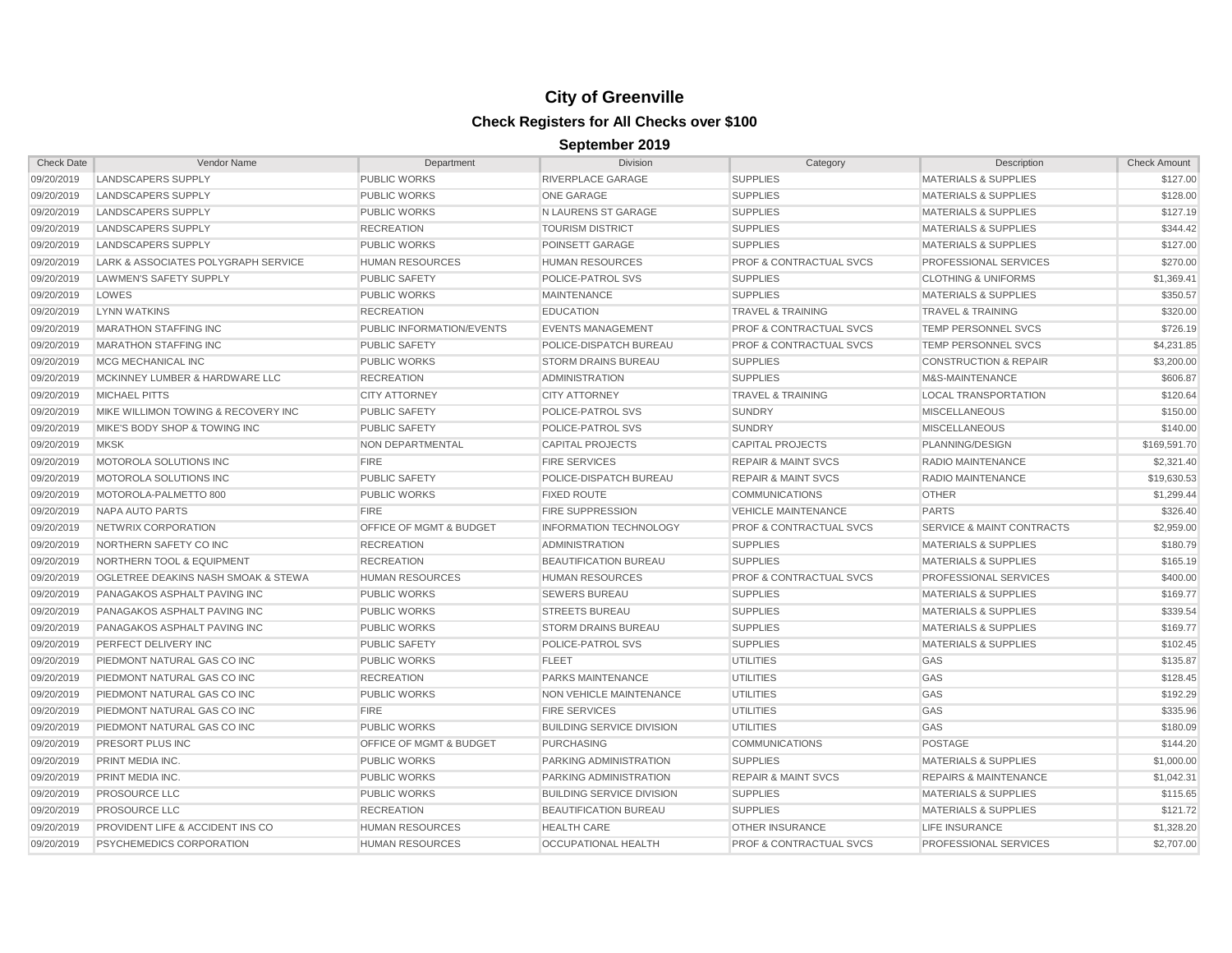| <b>Check Date</b> | Vendor Name                                 | Department                         | Division                             | Category                           | Description                          | <b>Check Amount</b> |
|-------------------|---------------------------------------------|------------------------------------|--------------------------------------|------------------------------------|--------------------------------------|---------------------|
| 09/20/2019        | R E MICHEL COMPANY LLC                      | <b>PUBLIC WORKS</b>                | <b>RIVERPLACE GARAGE</b>             | <b>REPAIR &amp; MAINT SVCS</b>     | <b>REPAIRS &amp; MAINTENANCE</b>     | \$1,807.56          |
| 09/20/2019        | <b>RED WING SHOE STORE</b>                  | <b>FIRE</b>                        | <b>FIRE SUPPRESSION</b>              | <b>SUPPLIES</b>                    | <b>CLOTHING &amp; UNIFORMS</b>       | \$140.00            |
| 09/20/2019        | <b>RED WING SHOE STORE</b>                  | <b>FIRE</b>                        | <b>FIRE PREVENTION</b>               | <b>SUPPLIES</b>                    | <b>CLOTHING &amp; UNIFORMS</b>       | \$115.00            |
| 09/20/2019        | <b>RELIANCE FOUNDRY CO LTD</b>              | NON DEPARTMENTAL                   | <b>CAPITAL PROJECTS</b>              | <b>CAPITAL PROJECTS</b>            | <b>CONSTRUCTION</b>                  | \$4,914.00          |
| 09/20/2019        | <b>ROGERS &amp; CALLCOTT ENVIRONMENTAL</b>  | <b>PUBLIC WORKS</b>                | <b>STORM DRAINS BUREAU</b>           | <b>REPAIR &amp; MAINT SVCS</b>     | <b>REPAIRS &amp; MAINTENANCE</b>     | \$151.94            |
| 09/20/2019        | <b>ROK BROTHERS INC</b>                     | <b>PUBLIC WORKS</b>                | <b>FIXED ROUTE</b>                   | <b>COMMUNICATIONS</b>              | <b>OTHER</b>                         | \$180.00            |
| 09/20/2019        | <b>RON TURLEY ASSOCIATES INC</b>            | <b>PUBLIC WORKS</b>                | <b>FLEET</b>                         | <b>PROF &amp; CONTRACTUAL SVCS</b> | <b>SERVICE &amp; MAINT CONTRACTS</b> | \$1,750.00          |
| 09/20/2019        | <b>S C DEPARTMENT OF CORRECTIONS</b>        | <b>RECREATION</b>                  | PARKS MAINTENANCE                    | <b>PROF &amp; CONTRACTUAL SVCS</b> | TEMP PERSONNEL SVCS                  | \$1,950.00          |
| 09/20/2019        | <b>S C RETIREMENT SYSTEM</b>                | <b>OFFICE OF MGMT &amp; BUDGET</b> | <b>ACCOUNTING</b>                    | PR-WH                              | <b>RETIREMENT SVS PURCHASE</b>       | \$1,395.87          |
| 09/20/2019        | <b>SAFE INDUSTRIES</b>                      | <b>FIRE</b>                        | <b>FIRE SUPPRESSION</b>              | <b>SUPPLIES</b>                    | <b>CLOTHING &amp; UNIFORMS</b>       | \$134.73            |
| 09/20/2019        | <b>SAFE INDUSTRIES</b>                      | <b>FIRE</b>                        | <b>FIRE SERVICES</b>                 | <b>PROF &amp; CONTRACTUAL SVCS</b> | SERVICE & MAINT CONTRACTS            | \$5,766.36          |
| 09/20/2019        | SAFETY PRODUCTS INC                         | <b>PUBLIC WORKS</b>                | <b>ENGINEERING</b>                   | <b>SUPPLIES</b>                    | <b>MATERIALS &amp; SUPPLIES</b>      | \$466.40            |
| 09/20/2019        | <b>SAF-GARD SAFETY SHOE COMPANY</b>         | <b>RECREATION</b>                  | PARKS MAINTENANCE                    | <b>SUPPLIES</b>                    | <b>CLOTHING &amp; UNIFORMS</b>       | \$111.29            |
| 09/20/2019        | <b>SAF-GARD SAFETY SHOE COMPANY</b>         | <b>FIRE</b>                        | <b>FIRE SERVICES</b>                 | <b>SUPPLIES</b>                    | <b>CLOTHING &amp; UNIFORMS</b>       | \$133.55            |
| 09/20/2019        | <b>SAF-GARD SAFETY SHOE COMPANY</b>         | <b>RECREATION</b>                  | <b>TREE MAINTENANCE BUREAU</b>       | <b>SUPPLIES</b>                    | <b>CLOTHING &amp; UNIFORMS</b>       | \$105.99            |
| 09/20/2019        | <b>SAF-GARD SAFETY SHOE COMPANY</b>         | <b>FIRE</b>                        | <b>FIRE SUPPRESSION</b>              | <b>SUPPLIES</b>                    | <b>CLOTHING &amp; UNIFORMS</b>       | \$460.00            |
| 09/20/2019        | <b>SAM'S CLUB</b>                           | <b>FIRE</b>                        | <b>FIRE SUPPRESSION</b>              | <b>TRAVEL &amp; TRAINING</b>       | TRAVEL & TRAINING                    | \$437.38            |
| 09/20/2019        | SANDRA TEMPLETON PETTY CASH                 | <b>CITY ATTORNEY</b>               | <b>CITY ATTORNEY</b>                 | <b>SUNDRY</b>                      | <b>COURT COSTS</b>                   | \$115.00            |
| 09/20/2019        | <b>SC STATE DISBURSEMENT UNIT</b>           | <b>OFFICE OF MGMT &amp; BUDGET</b> | NON-DEPARTMENTAL                     | PR-WH                              | <b>GARNISHMENTS</b>                  | \$2,515.80          |
| 09/20/2019        | SCHINDLER ELEVATOR CORPORATION              | <b>NON DEPARTMENTAL</b>            | NON DEPARTMENTAL                     | <b>CAPITAL PROJECTS</b>            | <b>CONSTRUCTION</b>                  | \$37,881.00         |
| 09/20/2019        | SIERRA WIRELESS AMERICA INC                 | <b>PUBLIC SAFETY</b>               | POLICE-PATROL SVS                    | <b>PROF &amp; CONTRACTUAL SVCS</b> | <b>SERVICE &amp; MAINT CONTRACTS</b> | \$3,159.25          |
| 09/20/2019        | <b>SIGNS BY TOMORROW</b>                    | <b>PUBLIC WORKS</b>                | <b>TRAFFIC ENGINEERING</b>           | <b>SUPPLIES</b>                    | M&S-SIGNS                            | \$371.00            |
| 09/20/2019        | SIMMONS IRRIGATION SUPPLY INC               | <b>PUBLIC WORKS</b>                | <b>STREETS BUREAU</b>                | <b>SUPPLIES</b>                    | <b>MATERIALS &amp; SUPPLIES</b>      | \$241.29            |
| 09/20/2019        | <b>SMITH TURF &amp; IRRIGATION</b>          | <b>RECREATION</b>                  | <b>BEAUTIFICATION BUREAU</b>         | <b>VEHICLES</b>                    | <b>VEHICLE</b>                       | \$9,297.80          |
| 09/20/2019        | SOUTHEASTERN PAPER GROUP                    | <b>RECREATION</b>                  | <b>TOURISM DISTRICT</b>              | <b>SUPPLIES</b>                    | <b>JANITORIAL SUPPLIES</b>           | \$353.87            |
| 09/20/2019        | <b>SPEARS EQUIPMENT SALES &amp; SERVICE</b> | <b>PUBLIC WORKS</b>                | <b>VEHICLE MAINTENANCE</b>           | <b>PROF &amp; CONTRACTUAL SVCS</b> | <b>SERVICE &amp; MAINT CONTRACTS</b> | \$675.50            |
| 09/20/2019        | <b>SPX GENFARE</b>                          | <b>PUBLIC WORKS</b>                | <b>VEHICLE MAINTENANCE</b>           | <b>VEHICLE MAINTENANCE</b>         | <b>PARTS</b>                         | \$4,939.91          |
| 09/20/2019        | <b>ST. CLAIR SIGNS</b>                      | OFFICE OF MGMT & BUDGET            | <b>REVENUE</b>                       | MISCELLANEOUS REVENUE              | <b>REFUND DPC FEES</b>               | \$150.00            |
| 09/20/2019        | <b>STEVEN GALLANT</b>                       | <b>ECONOMIC DEVELOPMENT</b>        | <b>BUILDING &amp; PROPERTY MAINT</b> | <b>TRAVEL &amp; TRAINING</b>       | <b>LOCAL TRANSPORTATION</b>          | \$350.90            |
| 09/20/2019        | <b>SWANK MOTION PICTURES INC</b>            | <b>PUBLIC INFORMATION/EVENTS</b>   | <b>SPECIAL EVENTS</b>                | <b>PROF &amp; CONTRACTUAL SVCS</b> | <b>PROFESSIONAL SERVICES</b>         | \$559.68            |
| 09/20/2019        | <b>T2 SYSTEMS CANADA INC</b>                | <b>PUBLIC WORKS</b>                | <b>ENFORCEMENT</b>                   | <b>PROF &amp; CONTRACTUAL SVCS</b> | <b>SERVICE &amp; MAINT CONTRACTS</b> | \$106.00            |
| 09/20/2019        | <b>TALENT MANAGEMENT SOLUTIONS</b>          | <b>PUBLIC WORKS</b>                | STORMWATER MANAGEMENT                | <b>PROF &amp; CONTRACTUAL SVCS</b> | TEMP PERSONNEL SVCS                  | \$596.96            |
| 09/20/2019        | <b>TALENT MANAGEMENT SOLUTIONS</b>          | <b>RECREATION</b>                  | <b>TOURISM DISTRICT</b>              | <b>PROF &amp; CONTRACTUAL SVCS</b> | TEMP PERSONNEL SVCS                  | \$543.68            |
| 09/20/2019        | <b>TALENT MANAGEMENT SOLUTIONS</b>          | <b>RECREATION</b>                  | ADMINISTRATION                       | <b>PROF &amp; CONTRACTUAL SVCS</b> | TEMP PERSONNEL SVCS                  | \$747.60            |
| 09/20/2019        | <b>TALENT MANAGEMENT SOLUTIONS</b>          | <b>PUBLIC SAFETY</b>               | POLICE-ADMIN SVCS                    | <b>PROF &amp; CONTRACTUAL SVCS</b> | TEMP PERSONNEL SVCS                  | \$633.60            |
| 09/20/2019        | <b>TALENT MANAGEMENT SOLUTIONS</b>          | PUBLIC WORKS                       | <b>FIXED ROUTE</b>                   | <b>PROF &amp; CONTRACTUAL SVCS</b> | TEMP PERSONNEL SVCS                  | \$2,332.23          |
| 09/20/2019        | <b>TALENT MANAGEMENT SOLUTIONS</b>          | <b>RECREATION</b>                  | <b>COMMUNITY CENTERS</b>             | <b>PROF &amp; CONTRACTUAL SVCS</b> | TEMP PERSONNEL SVCS                  | \$290.40            |
| 09/20/2019        | <b>TALENT MANAGEMENT SOLUTIONS</b>          | <b>PUBLIC WORKS</b>                | <b>SEWERS BUREAU</b>                 | <b>PROF &amp; CONTRACTUAL SVCS</b> | TEMP PERSONNEL SVCS                  | \$1,684.80          |
| 09/20/2019        | <b>TALENT MANAGEMENT SOLUTIONS</b>          | <b>RECREATION</b>                  | PUBLIC SERVICES                      | <b>PROF &amp; CONTRACTUAL SVCS</b> | TEMP PERSONNEL SVCS                  | \$645.44            |
| 09/20/2019        | <b>TALENT MANAGEMENT SOLUTIONS</b>          | <b>RECREATION</b>                  | PARKS MAINTENANCE                    | <b>PROF &amp; CONTRACTUAL SVCS</b> | TEMP PERSONNEL SVCS                  | \$2,174.72          |
| 09/20/2019        | <b>TALENT MANAGEMENT SOLUTIONS</b>          | <b>PUBLIC WORKS</b>                | <b>STORM DRAINS BUREAU</b>           | <b>PROF &amp; CONTRACTUAL SVCS</b> | <b>TEMP PERSONNEL SVCS</b>           | \$1,272.96          |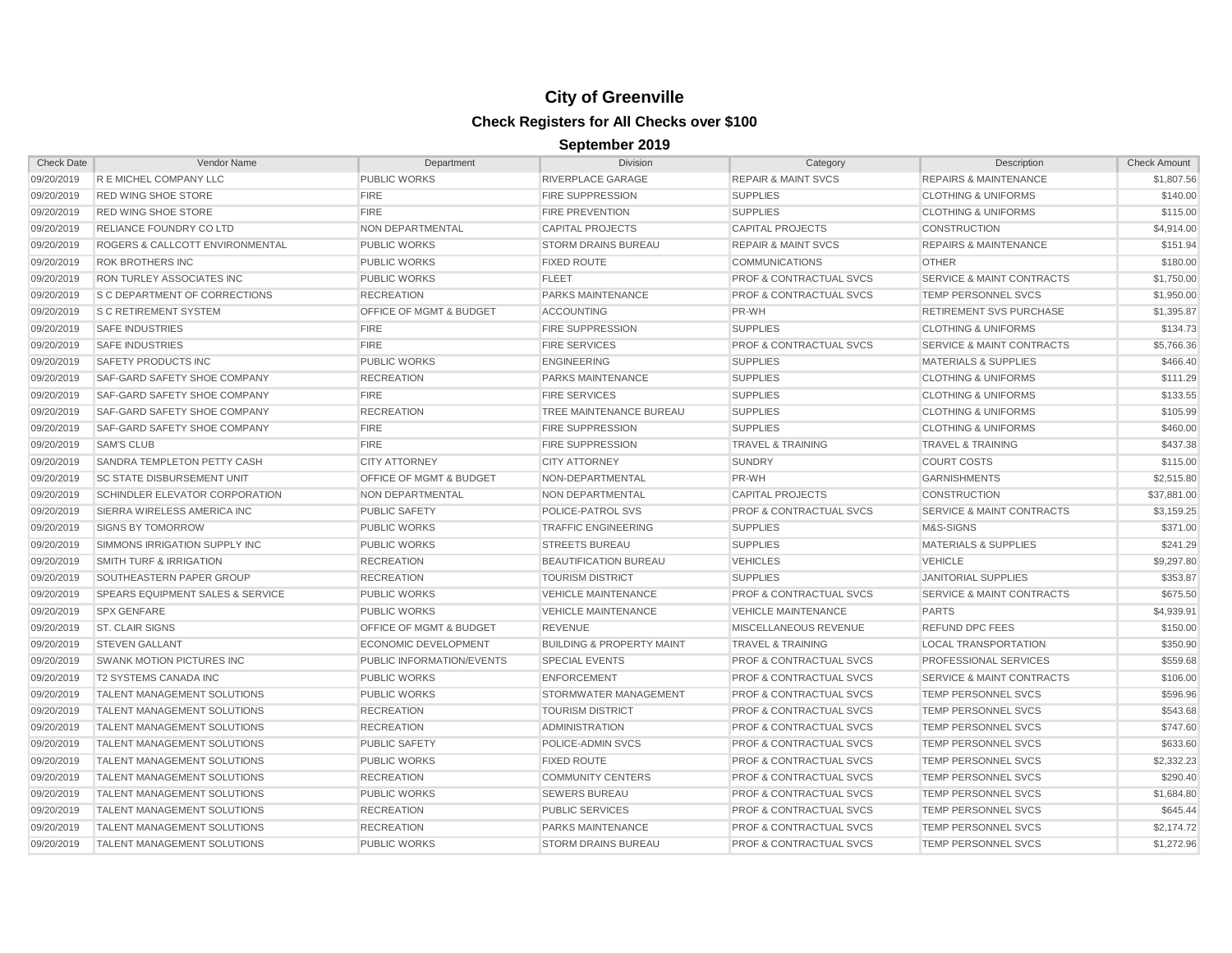| <b>Check Date</b> | Vendor Name             | Department                         | <b>Division</b>                      | Category                           | Description                          | <b>Check Amount</b> |
|-------------------|-------------------------|------------------------------------|--------------------------------------|------------------------------------|--------------------------------------|---------------------|
| 09/20/2019        | <b>TD CARD SERVICES</b> | ECONOMIC DEVELOPMENT               | ECONOMIC DEVELOPMENT                 | <b>TRAVEL &amp; TRAINING</b>       | <b>TRAVEL &amp; TRAINING</b>         | \$409.98            |
| 09/20/2019        | <b>TD CARD SERVICES</b> | <b>RECREATION</b>                  | <b>EDUCATION</b>                     | <b>SUPPLIES</b>                    | <b>SATURDAY PROGRAMS</b>             | \$269.47            |
| 09/20/2019        | <b>TD CARD SERVICES</b> | <b>RECREATION</b>                  | <b>PUBLIC SERVICES</b>               | <b>SUPPLIES</b>                    | OTHER BOO IN THE ZOO                 | \$1,394.05          |
| 09/20/2019        | <b>TD CARD SERVICES</b> | <b>PUBLIC WORKS</b>                | <b>STREETS BUREAU</b>                | <b>SUPPLIES</b>                    | <b>MATERIALS &amp; SUPPLIES</b>      | \$105.48            |
| 09/20/2019        | <b>TD CARD SERVICES</b> | OFFICE OF MGMT & BUDGET            | <b>INFORMATION TECHNOLOGY</b>        | <b>PROF &amp; CONTRACTUAL SVCS</b> | <b>SERVICE &amp; MAINT CONTRACTS</b> | \$1,721.89          |
| 09/20/2019        | <b>TD CARD SERVICES</b> | <b>PUBLIC WORKS</b>                | <b>VEHICLE MAINTENANCE</b>           | <b>VEHICLE MAINTENANCE</b>         | <b>PARTS</b>                         | \$393.33            |
| 09/20/2019        | <b>TD CARD SERVICES</b> | <b>CITY MANAGER</b>                | <b>CITY CLERK</b>                    | <b>TRAVEL &amp; TRAINING</b>       | <b>TRAVEL &amp; TRAINING</b>         | \$490.00            |
| 09/20/2019        | TD CARD SERVICES        | <b>ECONOMIC DEVELOPMENT</b>        | PLANNING AND ZONING                  | <b>SUPPLIES</b>                    | <b>MATERIALS &amp; SUPPLIES</b>      | \$307.57            |
| 09/20/2019        | TD CARD SERVICES        | <b>PUBLIC SAFETY</b>               | POLICE-PATROL SVS                    | <b>SUNDRY</b>                      | <b>RECRUITMENT ADS</b>               | \$275.00            |
| 09/20/2019        | TD CARD SERVICES        | <b>PUBLIC INFORMATION/EVENTS</b>   | PUBLIC INFORMATION                   | <b>SUNDRY</b>                      | DUES, SUBSCRIPTN, PUBLICATN          | \$334.72            |
| 09/20/2019        | TD CARD SERVICES        | <b>FIRE</b>                        | <b>FIRE SERVICES</b>                 | <b>SUPPLIES</b>                    | <b>MATERIALS &amp; SUPPLIES</b>      | \$663.36            |
| 09/20/2019        | TD CARD SERVICES        | <b>RECREATION</b>                  | <b>PARKS MAINTENANCE</b>             | <b>SUPPLIES</b>                    | <b>MATERIALS &amp; SUPPLIES</b>      | \$662.64            |
| 09/20/2019        | TD CARD SERVICES        | <b>PUBLIC WORKS</b>                | <b>FLEET</b>                         | <b>SUPPLIES</b>                    | <b>MATERIALS &amp; SUPPLIES</b>      | \$2,039.04          |
| 09/20/2019        | TD CARD SERVICES        | <b>FIRE</b>                        | <b>FIRE PREVENTION</b>               | <b>TRAVEL &amp; TRAINING</b>       | <b>TRAVEL &amp; TRAINING</b>         | \$378.17            |
| 09/20/2019        | TD CARD SERVICES        | <b>PUBLIC WORKS</b>                | <b>STORM DRAINS BUREAU</b>           | <b>SUPPLIES</b>                    | <b>MATERIALS &amp; SUPPLIES</b>      | \$105.48            |
| 09/20/2019        | TD CARD SERVICES        | <b>PUBLIC WORKS</b>                | <b>SEWERS BUREAU</b>                 | <b>TRAVEL &amp; TRAINING</b>       | <b>TRAVEL &amp; TRAINING</b>         | \$1,491.00          |
| 09/20/2019        | TD CARD SERVICES        | <b>RECREATION</b>                  | PARKS AND RECREATION                 | <b>TRAVEL &amp; TRAINING</b>       | <b>TRAVEL &amp; TRAINING</b>         | \$229.00            |
| 09/20/2019        | <b>TD CARD SERVICES</b> | <b>RECREATION</b>                  | <b>COMMUNITY CENTERS</b>             | <b>SUPPLIES</b>                    | <b>MATERIALS &amp; SUPPLIES</b>      | \$546.70            |
| 09/20/2019        | <b>TD CARD SERVICES</b> | <b>RECREATION</b>                  | <b>EDUCATION</b>                     | <b>SUPPLIES</b>                    | OFFICE SUPPLIES&MATERIALS            | \$190.76            |
| 09/20/2019        | TD CARD SERVICES        | <b>PUBLIC WORKS</b>                | RESIDENTIAL COLL BUREAU              | <b>TRAVEL &amp; TRAINING</b>       | <b>TRAVEL &amp; TRAINING</b>         | \$375.00            |
| 09/20/2019        | TD CARD SERVICES        | C.D. DIVISION                      | <b>CDBG PROJECTS</b>                 | <b>CD PROJECTS</b>                 | PUBLIC SERVICES (GENERAL)            | \$359.64            |
| 09/20/2019        | TD CARD SERVICES        | <b>OFFICE OF MGMT &amp; BUDGET</b> | <b>ACCOUNTING</b>                    | <b>PROF &amp; CONTRACTUAL SVCS</b> | <b>PROFESSIONAL SERVICES</b>         | \$291.60            |
| 09/20/2019        | TD CARD SERVICES        | <b>RECREATION</b>                  | <b>ADMINISTRATION</b>                | <b>SUPPLIES</b>                    | M&S-CURATORIAL                       | \$145.76            |
| 09/20/2019        | TD CARD SERVICES        | <b>PUBLIC WORKS</b>                | <b>FLEET</b>                         | <b>TRAVEL &amp; TRAINING</b>       | <b>TRAVEL &amp; TRAINING</b>         | \$207.24            |
| 09/20/2019        | TD CARD SERVICES        | <b>PUBLIC WORKS</b>                | RESIDENTIAL COLL BUREAU              | <b>SUPPLIES</b>                    | <b>MATERIALS &amp; SUPPLIES</b>      | \$247.10            |
| 09/20/2019        | <b>TD CARD SERVICES</b> | <b>CITY MANAGER</b>                | <b>CITY MANAGER</b>                  | <b>TRAVEL &amp; TRAINING</b>       | <b>TRAVEL &amp; TRAINING</b>         | \$759.00            |
| 09/20/2019        | <b>TD CARD SERVICES</b> | <b>FIRE</b>                        | <b>FIRE</b>                          | <b>TRAVEL &amp; TRAINING</b>       | <b>TRAVEL &amp; TRAINING</b>         | \$1,095.10          |
| 09/20/2019        | <b>TD CARD SERVICES</b> | <b>RECREATION</b>                  | <b>PARKS MAINTENANCE</b>             | <b>TRAVEL &amp; TRAINING</b>       | <b>TRAVEL &amp; TRAINING</b>         | \$419.38            |
| 09/20/2019        | TD CARD SERVICES        | <b>OFFICE OF MGMT &amp; BUDGET</b> | <b>INFORMATION TECHNOLOGY</b>        | <b>SUPPLIES</b>                    | <b>MATERIALS &amp; SUPPLIES</b>      | \$1,046.01          |
| 09/20/2019        | <b>TD CARD SERVICES</b> | <b>RECREATION</b>                  | <b>PUBLIC SERVICES</b>               | <b>SUPPLIES</b>                    | <b>OFFICE SUPPLIES&amp;MATERIALS</b> | \$711.64            |
| 09/20/2019        | TD CARD SERVICES        | <b>PUBLIC SAFETY</b>               | POLICE-PATROL SVS                    | <b>SUPPLIES</b>                    | <b>CLOTHING &amp; UNIFORMS</b>       | \$256.73            |
| 09/20/2019        | <b>TD CARD SERVICES</b> | <b>RECREATION</b>                  | <b>ADMINISTRATION</b>                | <b>SUPPLIES</b>                    | M&S-MEDICINE                         | \$269.99            |
| 09/20/2019        | <b>TD CARD SERVICES</b> | PUBLIC INFORMATION/EVENTS          | <b>EVENTS MANAGEMENT</b>             | <b>SUPPLIES</b>                    | <b>MATERIALS &amp; SUPPLIES</b>      | \$1,687.64          |
| 09/20/2019        | <b>TD CARD SERVICES</b> | <b>HUMAN RESOURCES</b>             | <b>HEALTH CARE</b>                   | <b>SUNDRY</b>                      | <b>WELLNESS ACTIVITIES</b>           | \$150.00            |
| 09/20/2019        | <b>TD CARD SERVICES</b> | <b>PUBLIC SAFETY</b>               | POLICE-PATROL SVS                    | <b>TRAVEL &amp; TRAINING</b>       | <b>TRAVEL &amp; TRAINING</b>         | \$2,340.70          |
| 09/20/2019        | <b>TD CARD SERVICES</b> | <b>PUBLIC WORKS</b>                | PARKING ADMINISTRATION               | <b>SUPPLIES</b>                    | <b>MATERIALS &amp; SUPPLIES</b>      | \$233.54            |
| 09/20/2019        | <b>TD CARD SERVICES</b> | <b>PUBLIC WORKS</b>                | <b>BUILDING SERVICE DIVISION</b>     | <b>SUPPLIES</b>                    | <b>MATERIALS &amp; SUPPLIES</b>      | \$719.94            |
| 09/20/2019        | <b>TD CARD SERVICES</b> | <b>PUBLIC WORKS</b>                | <b>ADMINISTRATION</b>                | <b>TRAVEL &amp; TRAINING</b>       | <b>TRAVEL &amp; TRAINING</b>         | \$2,938.00          |
| 09/20/2019        | <b>TD CARD SERVICES</b> | <b>ECONOMIC DEVELOPMENT</b>        | <b>BUILDING &amp; PROPERTY MAINT</b> | <b>TRAVEL &amp; TRAINING</b>       | <b>TRAVEL &amp; TRAINING</b>         | \$936.38            |
| 09/20/2019        | TD CARD SERVICES        | PUBLIC INFORMATION/EVENTS          | <b>EVENTS MANAGEMENT</b>             | <b>TRAVEL &amp; TRAINING</b>       | <b>TRAVEL &amp; TRAINING</b>         | \$117.45            |
| 09/20/2019        | <b>TD CARD SERVICES</b> | <b>FIRE</b>                        | <b>FIRE SERVICES</b>                 | <b>SUNDRY</b>                      | <b>MISCELLANEOUS</b>                 | \$396.79            |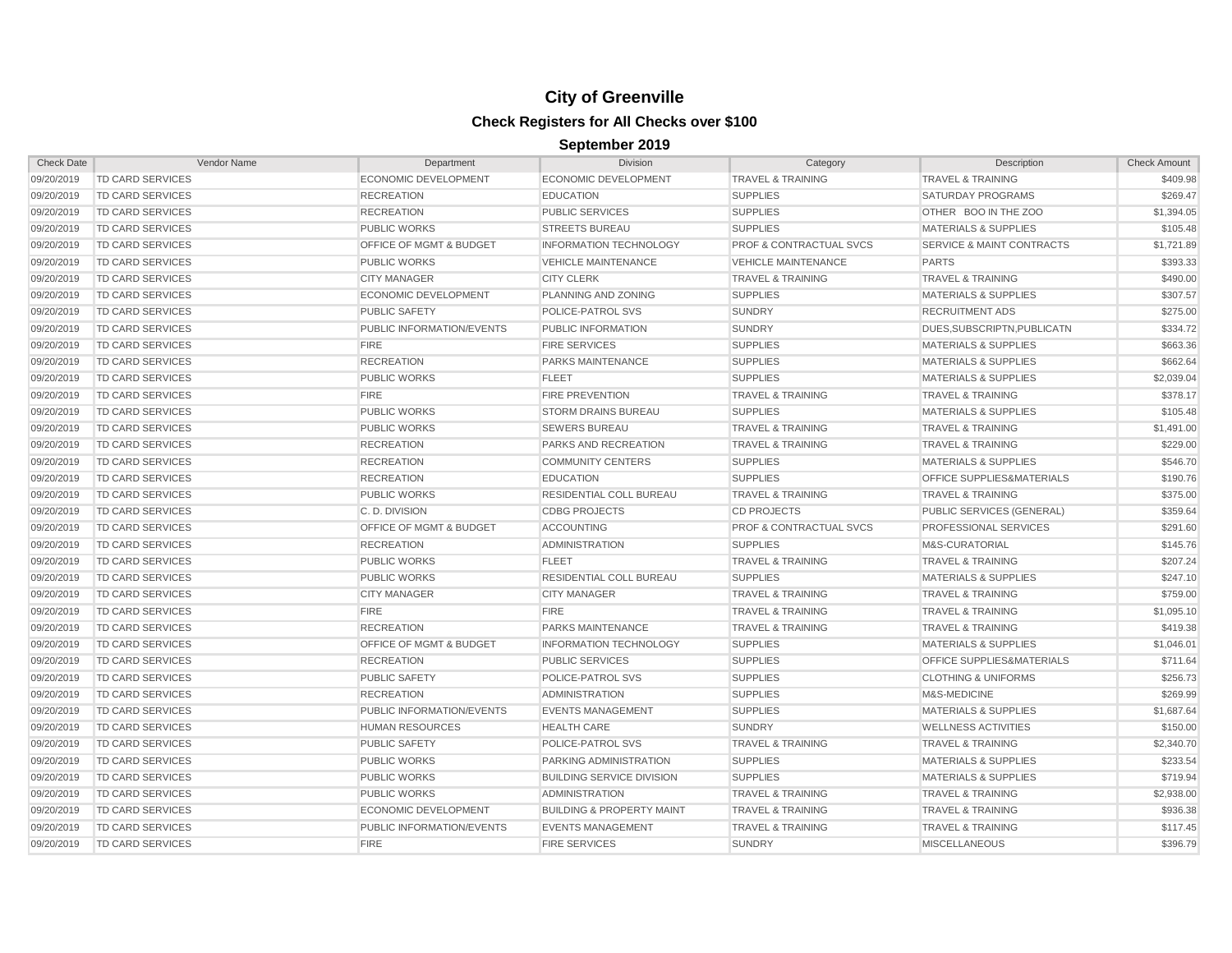| <b>Check Date</b> | Vendor Name                   | Department                         | <b>Division</b>                      | Category                           | Description                          | <b>Check Amount</b> |
|-------------------|-------------------------------|------------------------------------|--------------------------------------|------------------------------------|--------------------------------------|---------------------|
| 09/20/2019        | <b>TD CARD SERVICES</b>       | <b>FIRE</b>                        | <b>FIRE SERVICES</b>                 | <b>TRAVEL &amp; TRAINING</b>       | <b>TRAVEL &amp; TRAINING</b>         | \$1,123.50          |
| 09/20/2019        | <b>TD CARD SERVICES</b>       | <b>PUBLIC WORKS</b>                | <b>STREETS BUREAU</b>                | <b>TRAVEL &amp; TRAINING</b>       | <b>TRAVEL &amp; TRAINING</b>         | \$375.00            |
| 09/20/2019        | <b>TD CARD SERVICES</b>       | <b>FIRE</b>                        | <b>FIRE SUPPRESSION</b>              | <b>VEHICLE MAINTENANCE</b>         | <b>PARTS</b>                         | \$547.76            |
| 09/20/2019        | <b>TD CARD SERVICES</b>       | <b>PUBLIC WORKS</b>                | <b>PUBLIC WORKS</b>                  | <b>SUNDRY</b>                      | <b>MISCELLANEOUS</b>                 | \$315.48            |
| 09/20/2019        | <b>TD CARD SERVICES</b>       | <b>RECREATION</b>                  | <b>ADMINISTRATION</b>                | <b>TRAVEL &amp; TRAINING</b>       | <b>TRAVEL &amp; TRAINING</b>         | \$2,554.12          |
| 09/20/2019        | <b>TD CARD SERVICES</b>       | <b>PUBLIC WORKS</b>                | <b>FIXED ROUTE</b>                   | <b>SUPPLIES</b>                    | <b>MATERIALS &amp; SUPPLIES</b>      | \$655.53            |
| 09/20/2019        | <b>TD CARD SERVICES</b>       | <b>COUNCIL</b>                     | <b>CITY COUNCIL</b>                  | <b>SUNDRY</b>                      | <b>MISCELLANEOUS</b>                 | \$811.35            |
| 09/20/2019        | <b>TD CARD SERVICES</b>       | <b>CITY MANAGER</b>                | <b>CITY CLERK</b>                    | <b>SUNDRY</b>                      | <b>MISCELLANEOUS</b>                 | \$175.00            |
| 09/20/2019        | <b>TD CARD SERVICES</b>       | <b>RECREATION</b>                  | <b>PARKS MAINTENANCE</b>             | <b>SUNDRY</b>                      | DUES.SUBSCRIPTN.PUBLICATN            | \$105.05            |
| 09/20/2019        | <b>TD CARD SERVICES</b>       | <b>FIRE</b>                        | <b>FIRE</b>                          | <b>PROF &amp; CONTRACTUAL SVCS</b> | PROFESSIONAL SERVICES                | \$1,460.00          |
| 09/20/2019        | TD CARD SERVICES              | NON DEPARTMENTAL                   | <b>CAPITAL PROJECTS</b>              | <b>CAPITAL PROJECTS</b>            | <b>EQUIPMENT</b>                     | \$249.00            |
| 09/20/2019        | <b>TD CARD SERVICES</b>       | <b>PUBLIC SAFETY</b>               | POLICE-PATROL SVS                    | <b>SUPPLIES</b>                    | <b>MATERIALS &amp; SUPPLIES</b>      | \$5,963.38          |
| 09/20/2019        | <b>TD CARD SERVICES</b>       | <b>PUBLIC SAFETY</b>               | POLICE-PATROL SVS                    | <b>VEHICLE MAINTENANCE</b>         | <b>FUEL CARD</b>                     | \$115.54            |
| 09/20/2019        | <b>TD CARD SERVICES</b>       | <b>CITY MANAGER</b>                | <b>CITY MANAGER</b>                  | <b>SUPPLIES</b>                    | OFFICE SUPPLIES&MATERIALS            | \$293.42            |
| 09/20/2019        | <b>TD CARD SERVICES</b>       | <b>PUBLIC WORKS</b>                | <b>FIXED ROUTE</b>                   | <b>PRINTING</b>                    | <b>PRINTING &amp; BINDING</b>        | \$840.00            |
| 09/20/2019        | <b>TD CARD SERVICES</b>       | <b>COUNCIL</b>                     | <b>CITY COUNCIL</b>                  | <b>TRAVEL &amp; TRAINING</b>       | <b>TRAVEL &amp; TRAINING</b>         | \$308.33            |
| 09/20/2019        | TD CARD SERVICES              | <b>CITY MANAGER</b>                | <b>CITY MANAGER</b>                  | <b>SUNDRY</b>                      | <b>MISCELLANEOUS</b>                 | \$133.40            |
| 09/20/2019        | <b>TD CARD SERVICES</b>       | <b>MAYOR</b>                       | <b>MAYOR</b>                         | <b>SUPPLIES</b>                    | <b>OFFICE SUPPLIES&amp;MATERIALS</b> | \$144.69            |
| 09/20/2019        | <b>TD CARD SERVICES</b>       | <b>RECREATION</b>                  | <b>ADMINISTRATION</b>                | <b>SUNDRY</b>                      | <b>RESTRD DONATION EXPENSE</b>       | \$763.20            |
| 09/20/2019        | TD CARD SERVICES              | <b>OFFICE OF MGMT &amp; BUDGET</b> | <b>INFORMATION TECHNOLOGY</b>        | <b>TRAVEL &amp; TRAINING</b>       | <b>TRAVEL &amp; TRAINING</b>         | \$370.00            |
| 09/20/2019        | TD CARD SERVICES              | <b>RECREATION</b>                  | <b>ADMINISTRATION</b>                | <b>SUPPLIES</b>                    | M&S-GROUNDS                          | \$102.71            |
| 09/20/2019        | <b>TD CARD SERVICES</b>       | <b>RECREATION</b>                  | PARKS AND RECREATION                 | <b>SUPPLIES</b>                    | OFFICE SUPPLIES&MATERIALS            | \$232.24            |
| 09/20/2019        | <b>TD CARD SERVICES</b>       | <b>ECONOMIC DEVELOPMENT</b>        | <b>BUILDING &amp; PROPERTY MAINT</b> | <b>SUPPLIES</b>                    | OFFICE SUPPLIES&MATERIALS            | \$411.26            |
| 09/20/2019        | <b>TD CARD SERVICES</b>       | <b>PUBLIC SAFETY</b>               | POLICE-PATROL SVS                    | <b>SUNDRY</b>                      | <b>MISCELLANEOUS</b>                 | \$715.79            |
| 09/20/2019        | <b>TD CARD SERVICES</b>       | <b>FIRE</b>                        | <b>FIRE SUPPRESSION</b>              | <b>SUPPLIES</b>                    | <b>MATERIALS &amp; SUPPLIES</b>      | \$952.40            |
| 09/20/2019        | <b>TD CARD SERVICES</b>       | <b>OFFICE OF MGMT &amp; BUDGET</b> | <b>INFORMATION TECHNOLOGY</b>        | <b>COMMUNICATIONS</b>              | TELECOMMUNICATIONS/WIRELE            | \$483.29            |
| 09/20/2019        | <b>TD CARD SERVICES</b>       | <b>RECREATION</b>                  | <b>ADMINISTRATION</b>                | <b>SUNDRY</b>                      | <b>MISCELLANEOUS</b>                 | \$165.54            |
| 09/20/2019        | <b>TD CARD SERVICES</b>       | <b>RECREATION</b>                  | <b>ADMINISTRATION</b>                | <b>PROF &amp; CONTRACTUAL SVCS</b> | PROFESSIONAL SERVICES                | \$367.50            |
| 09/20/2019        | <b>TD CARD SERVICES</b>       | <b>PUBLIC WORKS</b>                | PARKING ADMINISTRATION               | <b>TRAVEL &amp; TRAINING</b>       | <b>TRAVEL &amp; TRAINING</b>         | \$225.00            |
| 09/20/2019        | <b>TD CARD SERVICES</b>       | <b>RECREATION</b>                  | <b>PUBLIC SERVICES</b>               | <b>SUNDRY</b>                      | RESEARCH CONSERVATION EXP            | \$677.00            |
| 09/20/2019        | <b>TD CARD SERVICES</b>       | <b>RECREATION</b>                  | <b>ADMINISTRATION</b>                | <b>SUPPLIES</b>                    | M&S-ANIMALS                          | \$166.10            |
| 09/20/2019        | <b>TD CARD SERVICES</b>       | NON DEPARTMENTAL                   | <b>CAPITAL PROJECTS</b>              | <b>CAPITAL PROJECTS</b>            | <b>CONSTRUCTION</b>                  | \$1,724.16          |
| 09/20/2019        | <b>TD CARD SERVICES</b>       | <b>RECREATION</b>                  | <b>TOURISM DISTRICT</b>              | <b>TRAVEL &amp; TRAINING</b>       | <b>TRAVEL &amp; TRAINING</b>         | \$425.00            |
| 09/20/2019        | TD CARD SERVICES              | <b>PUBLIC WORKS</b>                | <b>SEWERS BUREAU</b>                 | <b>SUPPLIES</b>                    | <b>MATERIALS &amp; SUPPLIES</b>      | \$294.59            |
| 09/20/2019        | <b>TD CARD SERVICES</b>       | <b>PUBLIC WORKS</b>                | <b>VEHICLE MAINTENANCE</b>           | <b>SUPPLIES</b>                    | <b>MATERIALS &amp; SUPPLIES</b>      | \$1,929.27          |
| 09/20/2019        | <b>TD CARD SERVICES</b>       | C.D. DIVISION                      | <b>CDBG PROJECTS</b>                 | <b>TRAVEL &amp; TRAINING</b>       | TRAVEL & TRAINING                    | \$774.50            |
| 09/20/2019        | <b>TD CARD SERVICES</b>       | <b>FIRE</b>                        | <b>FIRE SUPPRESSION</b>              | <b>SUPPLIES</b>                    | OTHER MEDICAL SUPPLIES               | \$574.60            |
| 09/20/2019        | TERRACON CONSULTANTS INC      | <b>PUBLIC WORKS</b>                | <b>BUILDING SERVICE DIVISION</b>     | <b>PROF &amp; CONTRACTUAL SVCS</b> | <b>SERVICE &amp; MAINT CONTRACTS</b> | \$800.00            |
| 09/20/2019        | TERRACON CONSULTANTS INC      | NON DEPARTMENTAL                   | <b>MISC GRANTS</b>                   | <b>CAPITAL PROJECTS</b>            | <b>PROJECT EXPENSE</b>               | \$4,137.50          |
| 09/20/2019        | <b>THOMSON REUTERS - WEST</b> | <b>CITY ATTORNEY</b>               | <b>CITY ATTORNEY</b>                 | <b>SUNDRY</b>                      | DUES, SUBSCRIPTN, PUBLICATN          | \$2,317.23          |
| 09/20/2019        | <b>TIGER MOVING LLC</b>       | <b>PUBLIC WORKS</b>                | <b>PUBLIC WORKS</b>                  | <b>PROF &amp; CONTRACTUAL SVCS</b> | PROFESSIONAL SERVICES                | \$355.35            |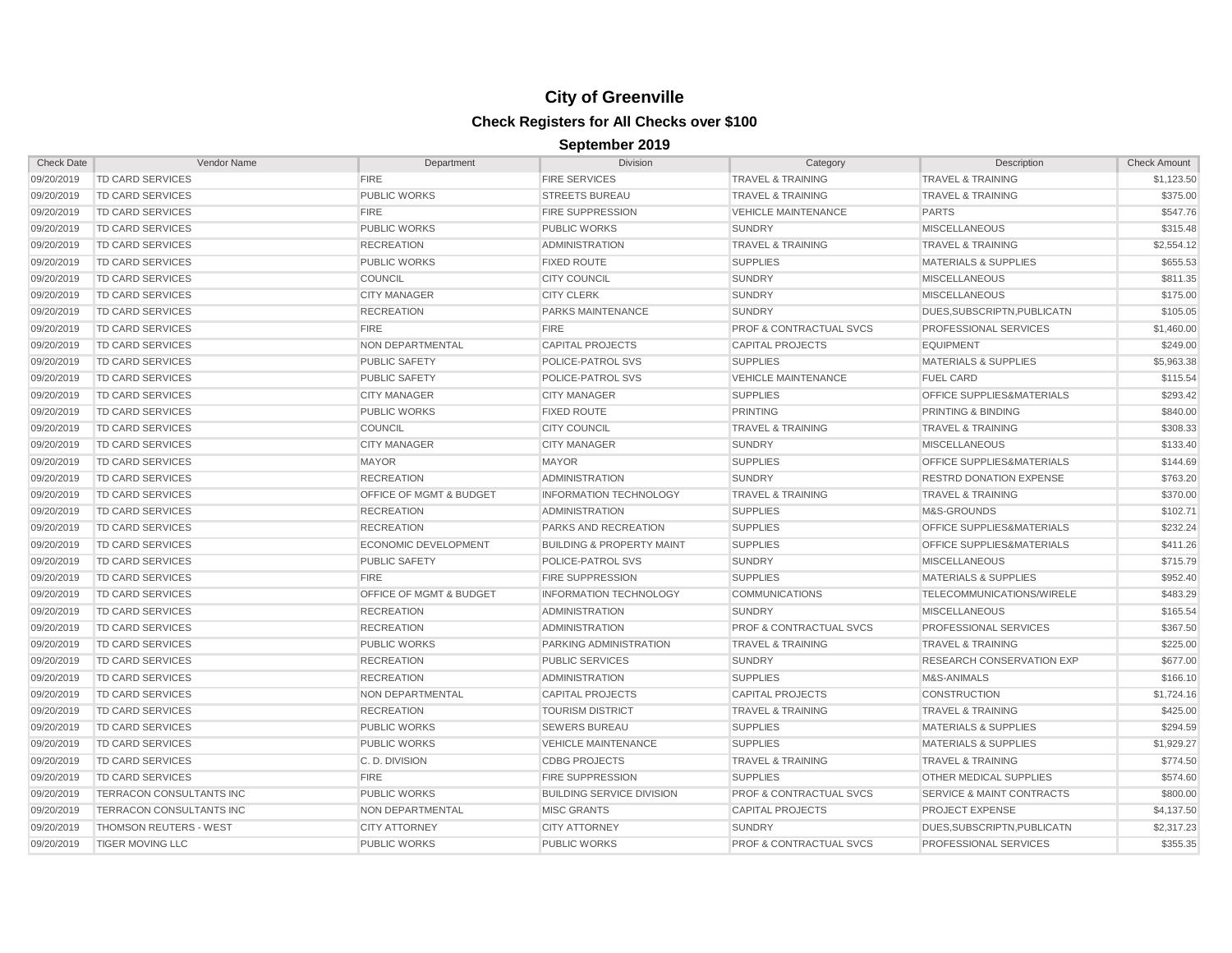| <b>Check Date</b> | Vendor Name                        | Department                         | Division                             | Category                       | Description                      | <b>Check Amount</b> |
|-------------------|------------------------------------|------------------------------------|--------------------------------------|--------------------------------|----------------------------------|---------------------|
| 09/20/2019        | TMS SOUTH INC                      | <b>PUBLIC WORKS</b>                | <b>BUILDING SERVICE DIVISION</b>     | <b>SUPPLIES</b>                | <b>MATERIALS &amp; SUPPLIES</b>  | \$319.70            |
| 09/20/2019        | TRANE                              | <b>PUBLIC WORKS</b>                | <b>SEWERS BUREAU</b>                 | <b>REPAIR &amp; MAINT SVCS</b> | <b>REPAIRS &amp; MAINTENANCE</b> | \$2,191.00          |
| 09/20/2019        | <b>TRUCKPRO LLC</b>                | <b>FIRE</b>                        | <b>FIRE SUPPRESSION</b>              | <b>VEHICLE MAINTENANCE</b>     | <b>PARTS</b>                     | \$643.11            |
| 09/20/2019        | U S DEPARTMENT OF EDUCATION        | <b>OFFICE OF MGMT &amp; BUDGET</b> | NON-DEPARTMENTAL                     | PR-WH                          | <b>GARNISHMENTS</b>              | \$169.31            |
| 09/20/2019        | U S DEPARTMENT OF EDUCATION AWG    | OFFICE OF MGMT & BUDGET            | NON-DEPARTMENTAL                     | PR-WH                          | <b>GARNISHMENTS</b>              | \$104.69            |
| 09/20/2019        | <b>UNIFIRST</b>                    | <b>PUBLIC WORKS</b>                | <b>VEHICLE MAINTENANCE</b>           | <b>SUPPLIES</b>                | <b>CLOTHING &amp; UNIFORMS</b>   | \$225.94            |
| 09/20/2019        | UNITED CHEMICAL & SUPPLY CO INC    | <b>RECREATION</b>                  | <b>BEAUTIFICATION BUREAU</b>         | <b>SUPPLIES</b>                | <b>JANITORIAL SUPPLIES</b>       | \$247.10            |
| 09/20/2019        | UNITED CHEMICAL & SUPPLY CO INC    | <b>FIRE</b>                        | <b>FIRE SUPPRESSION</b>              | <b>SUPPLIES</b>                | <b>JANITORIAL SUPPLIES</b>       | \$526.65            |
| 09/20/2019        | UNITED CHEMICAL & SUPPLY CO INC    | <b>RECREATION</b>                  | <b>PARKS MAINTENANCE</b>             | <b>SUPPLIES</b>                | <b>MATERIALS &amp; SUPPLIES</b>  | \$1,127.91          |
| 09/20/2019        | UNITED ELECTRICAL DISTRIBUTORS INC | <b>PUBLIC WORKS</b>                | <b>BUILDING SERVICE DIVISION</b>     | <b>SUPPLIES</b>                | <b>MATERIALS &amp; SUPPLIES</b>  | \$1,784.73          |
| 09/20/2019        | UNITED ELECTRICAL DISTRIBUTORS INC | <b>RECREATION</b>                  | <b>ADMINISTRATION</b>                | <b>SUPPLIES</b>                | M&S-MAINTENANCE                  | \$594.95            |
| 09/20/2019        | UNITED LABORATORIES INC            | <b>RECREATION</b>                  | <b>PARKS MAINTENANCE</b>             | <b>SUPPLIES</b>                | <b>MATERIALS &amp; SUPPLIES</b>  | \$343.36            |
| 09/20/2019        | UNITED WAY OF GREENVILLE COUNTY    | <b>OFFICE OF MGMT &amp; BUDGET</b> | NON-DEPARTMENTAL                     | PR-WH                          | UNITED WAY                       | \$2,037.11          |
| 09/20/2019        | UNITED WAY OF GREENVILLE COUNTY    | <b>CITY MANAGER</b>                | <b>CITY MANAGER</b>                  | <b>SUNDRY</b>                  | <b>MISCELLANEOUS</b>             | \$200.00            |
| 09/20/2019        | <b>UPSTATE MEDIATION CENTER</b>    | <b>PUBLIC SAFETY</b>               | POLICE-PATROL SVS                    | <b>SUNDRY</b>                  | <b>MISCELLANEOUS</b>             | \$200.00            |
| 09/20/2019        | <b>VERIZON WIRELESS</b>            | <b>PUBLIC WORKS</b>                | STORMWATER MANAGEMENT                | <b>COMMUNICATIONS</b>          | <b>TELEPHONE</b>                 | \$370.95            |
| 09/20/2019        | <b>VERIZON WIRELESS</b>            | <b>RECREATION</b>                  | <b>BEAUTIFICATION BUREAU</b>         | <b>COMMUNICATIONS</b>          | <b>OTHER</b>                     | \$557.01            |
| 09/20/2019        | <b>VERIZON WIRELESS</b>            | <b>PUBLIC WORKS</b>                | <b>SEWERS BUREAU</b>                 | <b>COMMUNICATIONS</b>          | <b>OTHER</b>                     | \$793.56            |
| 09/20/2019        | <b>VERIZON WIRELESS</b>            | <b>FIRE</b>                        | <b>FIRE</b>                          | <b>COMMUNICATIONS</b>          | <b>OTHER</b>                     | \$3,476.80          |
| 09/20/2019        | <b>VERIZON WIRELESS</b>            | <b>PUBLIC WORKS</b>                | <b>VEHICLE MAINTENANCE</b>           | <b>COMMUNICATIONS</b>          | <b>CELLULAR PHONE SERVICE</b>    | \$718.12            |
| 09/20/2019        | <b>VERIZON WIRELESS</b>            | <b>RECREATION</b>                  | <b>EDUCATION</b>                     | <b>SUNDRY</b>                  | <b>RESTRD DONATION EXPENSE</b>   | \$111.45            |
| 09/20/2019        | <b>VERIZON WIRELESS</b>            | OFFICE OF MGMT & BUDGET            | <b>REVENUE</b>                       | <b>COMMUNICATIONS</b>          | <b>OTHER</b>                     | \$114.03            |
| 09/20/2019        | <b>VERIZON WIRELESS</b>            | <b>PUBLIC WORKS</b>                | <b>STORM DRAINS BUREAU</b>           | <b>COMMUNICATIONS</b>          | <b>OTHER</b>                     | \$464.42            |
| 09/20/2019        | <b>VERIZON WIRELESS</b>            | <b>PUBLIC WORKS</b>                | <b>ENGINEERING</b>                   | <b>COMMUNICATIONS</b>          | <b>OTHER</b>                     | \$277.17            |
| 09/20/2019        | <b>VERIZON WIRELESS</b>            | <b>RECREATION</b>                  | <b>COMMUNITY CENTERS</b>             | <b>COMMUNICATIONS</b>          | <b>CABLE TELEVISION/INTERNET</b> | \$152.15            |
| 09/20/2019        | <b>VERIZON WIRELESS</b>            | PUBLIC INFORMATION/EVENTS          | <b>SPECIAL EVENTS</b>                | <b>COMMUNICATIONS</b>          | <b>OTHER</b>                     | \$133.53            |
| 09/20/2019        | <b>VERIZON WIRELESS</b>            | <b>PUBLIC WORKS</b>                | PARKING ADMINISTRATION               | <b>COMMUNICATIONS</b>          | <b>OTHER</b>                     | \$947.94            |
| 09/20/2019        | <b>VERIZON WIRELESS</b>            | <b>PUBLIC INFORMATION/EVENTS</b>   | <b>EVENTS MANAGEMENT</b>             | <b>COMMUNICATIONS</b>          | <b>OTHER</b>                     | \$114.03            |
| 09/20/2019        | <b>VERIZON WIRELESS</b>            | <b>PUBLIC SAFETY</b>               | POLICE-PATROL SVS                    | <b>COMMUNICATIONS</b>          | <b>TELEPHONE</b>                 | \$304.08            |
| 09/20/2019        | <b>VERIZON WIRELESS</b>            | <b>ECONOMIC DEVELOPMENT</b>        | <b>BUILDING &amp; PROPERTY MAINT</b> | <b>COMMUNICATIONS</b>          | <b>OTHER</b>                     | \$209.14            |
| 09/20/2019        | <b>VERIZON WIRELESS</b>            | <b>RECREATION</b>                  | PARKS AND RECREATION                 | <b>COMMUNICATIONS</b>          | <b>OTHER</b>                     | \$330.90            |
| 09/20/2019        | <b>VERIZON WIRELESS</b>            | <b>RECREATION</b>                  | <b>TOURISM DISTRICT</b>              | <b>SUPPLIES</b>                | <b>MATERIALS &amp; SUPPLIES</b>  | \$480.99            |
| 09/20/2019        | <b>VERIZON WIRELESS</b>            | <b>OFFICE OF MGMT &amp; BUDGET</b> | <b>INFORMATION TECHNOLOGY</b>        | <b>COMMUNICATIONS</b>          | TELECOMMUNICATIONS/WIRELE        | \$576.71            |
| 09/20/2019        | <b>VERIZON WIRELESS</b>            | <b>PUBLIC WORKS</b>                | <b>CONSTRUCTION &amp; INSPECTION</b> | <b>COMMUNICATIONS</b>          | <b>OTHER</b>                     | \$456.21            |
| 09/20/2019        | <b>VERIZON WIRELESS</b>            | <b>PUBLIC WORKS</b>                | <b>RESIDENTIAL COLL BUREAU</b>       | <b>COMMUNICATIONS</b>          | <b>OTHER</b>                     | \$670.52            |
| 09/20/2019        | <b>VERIZON WIRELESS</b>            | <b>PUBLIC WORKS</b>                | <b>PUBLIC WORKS</b>                  | <b>COMMUNICATIONS</b>          | <b>OTHER</b>                     | \$211.59            |
| 09/20/2019        | <b>VERIZON WIRELESS</b>            | <b>PUBLIC WORKS</b>                | <b>FLEET</b>                         | <b>COMMUNICATIONS</b>          | <b>OTHER</b>                     | \$145.27            |
| 09/20/2019        | <b>VERIZON WIRELESS</b>            | <b>RECREATION</b>                  | <b>TREE MAINTENANCE BUREAU</b>       | <b>COMMUNICATIONS</b>          | <b>OTHER</b>                     | \$288.74            |
| 09/20/2019        | <b>VERIZON WIRELESS</b>            | <b>RECREATION</b>                  | <b>PARKS MAINTENANCE</b>             | <b>COMMUNICATIONS</b>          | <b>OTHER</b>                     | \$1,058.47          |
| 09/20/2019        | <b>VERIZON WIRELESS</b>            | <b>PUBLIC SAFETY</b>               | POLICE-PATROL SVS                    | <b>COMMUNICATIONS</b>          | <b>OTHER</b>                     | \$14,479.34         |
| 09/20/2019        | <b>VERIZON WIRELESS</b>            | <b>PUBLIC WORKS</b>                | <b>BUILDING SERVICE DIVISION</b>     | <b>COMMUNICATIONS</b>          | <b>OTHER</b>                     | \$498.21            |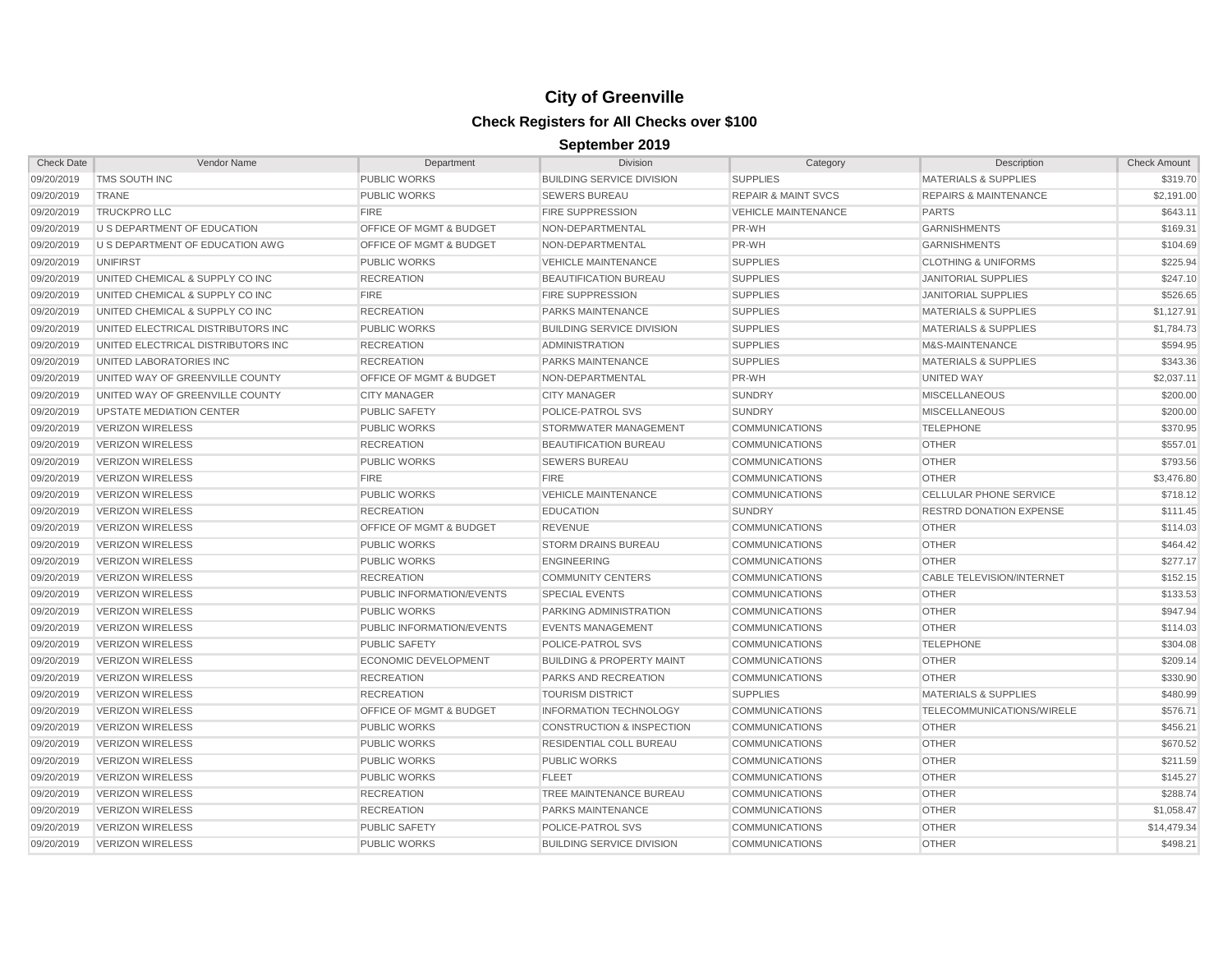| 09/20/2019<br><b>VERIZON WIRELESS</b><br><b>PUBLIC WORKS</b><br><b>TRAFFIC ENGINEERING</b><br><b>COMMUNICATIONS</b><br><b>OTHER</b><br>09/20/2019<br><b>OTHER</b><br><b>VERIZON WIRELESS</b><br><b>PUBLIC WORKS</b><br><b>STREETS BUREAU</b><br><b>COMMUNICATIONS</b><br><b>PARTS</b><br>09/20/2019<br>W N WATSON-WEST TIRE & AUTOMOTIVE<br><b>FIRE</b><br><b>FIRE SUPPRESSION</b><br><b>VEHICLE MAINTENANCE</b><br>09/20/2019<br><b>WAYNE OWENS</b><br><b>PUBLIC WORKS</b><br><b>SEWERS BUREAU</b><br><b>TRAVEL &amp; TRAINING</b><br><b>TRAVEL &amp; TRAINING</b><br>09/20/2019<br><b>WELLS FARGO &amp; CO</b><br><b>RECREATION</b><br><b>TOURISM DISTRICT</b><br><b>PROF &amp; CONTRACTUAL SVCS</b><br>PROFESSIONAL SERVICES<br>09/20/2019<br><b>WILMA'S PUMP &amp; TANK CO INC</b><br><b>PUBLIC WORKS</b><br>NON VEHICLE MAINTENANCE<br><b>SUPPLIES</b><br><b>MATERIALS &amp; SUPPLIES</b><br>09/20/2019<br><b>WISHPETS</b><br><b>RECREATION</b><br><b>PUBLIC SERVICES</b><br><b>SUPPLIES</b><br><b>SALE GIFTS</b><br>09/20/2019<br><b>WORLD WILDLIFE FUND</b><br>Z <sub>O</sub> O<br>Z <sub>O</sub> O<br>ACCOUNTS PAYABLE(MANUAL)<br><b>CONSERVATION EXPENSE</b><br>09/20/2019<br><b>WP LAW INC</b><br><b>RECREATION</b><br><b>BEAUTIFICATION BUREAU</b><br><b>REPAIR &amp; MAINT SVCS</b><br><b>REPAIRS &amp; MAINTENANCE</b><br>09/20/2019<br><b>SUPPLIES</b><br><b>WP LAW INC</b><br><b>RECREATION</b><br><b>TOURISM DISTRICT</b><br><b>MATERIALS &amp; SUPPLIES</b><br>09/20/2019<br>WYOMING CHILD SUPPORT ENFORCEMENT<br><b>OFFICE OF MGMT &amp; BUDGET</b><br>NON-DEPARTMENTAL<br>PR-WH<br><b>GARNISHMENTS</b><br>09/20/2019<br><b>RECREATION</b><br><b>PARKS AND RECREATION</b><br>MACHINERY AND EQUIPMENT<br><b>FURNITURE</b><br>YOUNG OFFICE ENVIRONMENTS<br>09/20/2019<br><b>ZEP INC</b><br><b>PUBLIC WORKS</b><br><b>VEHICLE MAINTENANCE</b><br><b>SUPPLIES</b><br><b>BUS WASHING SUPPLIES</b><br>09/27/2019<br>ADT SECURITY SERVICES<br><b>RECREATION</b><br><b>COMMUNITY CENTERS</b><br>PROF & CONTRACTUAL SVCS<br><b>SERVICE &amp; MAINT CONTRACTS</b><br>09/27/2019<br><b>PROF &amp; CONTRACTUAL SVCS</b><br>SERVICE & MAINT CONTRACTS<br>ADT SECURITY SERVICES<br><b>RECREATION</b><br><b>PARKS MAINTENANCE</b><br>09/27/2019<br>ADVANCE AUTO PARTS<br><b>PUBLIC WORKS</b><br><b>VEHICLE MAINTENANCE</b><br><b>VEHICLE MAINTENANCE</b><br><b>PARTS</b><br>09/27/2019<br>AFLAC<br>OFFICE OF MGMT & BUDGET<br><b>ACCOUNTING</b><br>PR-WH<br>INSURANCE-CANCER<br>09/27/2019<br>AIKEN BROTHERS OF THE UPSTATE<br><b>RECREATION</b><br>PARKS MAINTENANCE<br><b>REPAIR &amp; MAINT SVCS</b><br><b>SMALL ENGINE</b><br><b>SUPPLIES</b><br>09/27/2019<br>ALDRIDGE FAMILY PRODUCE<br><b>RECREATION</b><br><b>ADMINISTRATION</b><br>M&S-FOOD<br>09/27/2019<br>ALERT-ALL CORP<br><b>FIRE</b><br><b>SUPPLIES</b><br><b>MATERIALS &amp; SUPPLIES</b><br><b>FIRE SUPPRESSION</b><br>09/27/2019<br>AMERICAN LOCK & KEY<br><b>PUBLIC WORKS</b><br><b>SEWERS BUREAU</b><br><b>SUPPLIES</b><br><b>MATERIALS &amp; SUPPLIES</b><br>09/27/2019<br>ASE AUTOMOTIVE SERV EXCELLENCE<br><b>PUBLIC WORKS</b><br><b>FLEET</b><br><b>TRAVEL &amp; TRAINING</b><br><b>TRAVEL &amp; TRAINING</b><br>09/27/2019<br>AT & T MOBILITY<br><b>PUBLIC WORKS</b><br><b>FIXED ROUTE</b><br>CABLE TELEVISION/INTERNET<br><b>COMMUNICATIONS</b><br>09/27/2019<br>AVL SOLUTIONS LLC<br>NON DEPARTMENTAL<br><b>CAPITAL PROJECTS</b><br><b>CAPITAL PROJECTS</b><br><b>CONSTRUCTION</b><br>09/27/2019<br><b>BATTERY SPECIALISTS INC</b><br><b>OFFICE OF MGMT &amp; BUDGET</b><br><b>INFORMATION TECHNOLOGY</b><br><b>SUPPLIES</b><br><b>MATERIALS &amp; SUPPLIES</b><br>09/27/2019<br>BENNETT EQUIPMENT SUPPLY CO. INC.<br><b>PUBLIC WORKS</b><br><b>SEWERS BUREAU</b><br><b>SUPPLIES</b><br><b>MATERIALS &amp; SUPPLIES</b><br><b>PROF &amp; CONTRACTUAL SVCS</b><br>09/27/2019<br>BENNETT EQUIPMENT SUPPLY CO. INC.<br><b>PUBLIC WORKS</b><br><b>SEWERS BUREAU</b><br><b>EQUIPMENT RENTAL</b><br>09/27/2019<br><b>BEST BEST &amp; KRIEGER LLP</b><br><b>CITY ATTORNEY</b><br><b>CITY ATTORNEY</b><br><b>PROF &amp; CONTRACTUAL SVCS</b><br>PROFESSIONAL SERVICES<br>09/27/2019<br><b>BILL TAYLOR</b><br><b>ECONOMIC DEVELOPMENT</b><br><b>BUILDING &amp; PROPERTY MAINT</b><br><b>TRAVEL &amp; TRAINING</b><br><b>LOCAL TRANSPORTATION</b><br>09/27/2019<br><b>BOOT BARN</b><br><b>PUBLIC WORKS</b><br><b>TRAFFIC ENGINEERING</b><br><b>SUPPLIES</b><br><b>CLOTHING &amp; UNIFORMS</b><br>09/27/2019<br><b>BOUND TREE MEDICAL LLC</b><br><b>FIRE</b><br><b>FIRE SUPPRESSION</b><br><b>SUPPLIES</b><br><b>DRUG SUPPLIES</b><br>09/27/2019<br><b>BRAD CUTTINO</b><br><b>RECREATION</b><br><b>COMMUNITY CENTERS</b><br><b>TRAVEL &amp; TRAINING</b><br><b>TRAVEL &amp; TRAINING</b><br>09/27/2019<br><b>BRANDSTICKITY</b><br><b>RECREATION</b><br>PARKS MAINTENANCE<br><b>SUPPLIES</b><br><b>CLOTHING &amp; UNIFORMS</b><br>09/27/2019<br><b>BRAVO1 PROTECTION</b><br><b>PUBLIC WORKS</b><br>PARKING ADMINISTRATION<br><b>PROF &amp; CONTRACTUAL SVCS</b><br><b>SERVICE &amp; MAINT CONTRACTS</b><br>09/27/2019<br>BREAKTHRU BEVERAGE SOUTH CAROLINA<br>PUBLIC INFORMATION/EVENTS<br><b>EVENTS MANAGEMENT</b><br><b>SUPPLIES</b><br>M&S-FOOD & BEVERAGE<br>09/27/2019<br><b>BRYAN PETHEL</b><br><b>FIRE</b><br><b>FIRE SUPPRESSION</b><br><b>TRAVEL &amp; TRAINING</b><br><b>TRAVEL &amp; TRAINING</b><br>09/27/2019<br><b>BUNNELL-LAMMONS ENGINEERING</b><br><b>FIRE</b><br><b>FIRE SERVICES</b><br><b>PROF &amp; CONTRACTUAL SVCS</b><br>PROFESSIONAL SERVICES<br>09/27/2019<br>C O G RETIREE INSURANCE<br><b>HUMAN RESOURCES</b><br><b>HEALTH CARE</b><br><b>OTHER INSURANCE</b><br><b>HEALTH MEDICARE SUPPL</b><br>09/27/2019<br>CAPITOL CONSTRUCTION OF THE CAROLIN<br>NON DEPARTMENTAL<br><b>CAPITAL PROJECTS</b><br><b>CAPITAL PROJECTS</b><br><b>CONSTRUCTION</b><br>\$452,392.91<br>09/27/2019<br>CAROLINA LAWN & TRACTOR INC<br><b>RECREATION</b><br><b>PARKS MAINTENANCE</b><br><b>REPAIR &amp; MAINT SVCS</b><br><b>SMALL ENGINE</b><br>09/27/2019<br>CAROLINA LAWN & TRACTOR INC<br><b>PUBLIC WORKS</b><br><b>SEWERS BUREAU</b><br><b>SUPPLIES</b><br><b>MATERIALS &amp; SUPPLIES</b> | <b>Check Date</b> | Vendor Name | Department | <b>Division</b> | Category | Description | <b>Check Amount</b> |
|----------------------------------------------------------------------------------------------------------------------------------------------------------------------------------------------------------------------------------------------------------------------------------------------------------------------------------------------------------------------------------------------------------------------------------------------------------------------------------------------------------------------------------------------------------------------------------------------------------------------------------------------------------------------------------------------------------------------------------------------------------------------------------------------------------------------------------------------------------------------------------------------------------------------------------------------------------------------------------------------------------------------------------------------------------------------------------------------------------------------------------------------------------------------------------------------------------------------------------------------------------------------------------------------------------------------------------------------------------------------------------------------------------------------------------------------------------------------------------------------------------------------------------------------------------------------------------------------------------------------------------------------------------------------------------------------------------------------------------------------------------------------------------------------------------------------------------------------------------------------------------------------------------------------------------------------------------------------------------------------------------------------------------------------------------------------------------------------------------------------------------------------------------------------------------------------------------------------------------------------------------------------------------------------------------------------------------------------------------------------------------------------------------------------------------------------------------------------------------------------------------------------------------------------------------------------------------------------------------------------------------------------------------------------------------------------------------------------------------------------------------------------------------------------------------------------------------------------------------------------------------------------------------------------------------------------------------------------------------------------------------------------------------------------------------------------------------------------------------------------------------------------------------------------------------------------------------------------------------------------------------------------------------------------------------------------------------------------------------------------------------------------------------------------------------------------------------------------------------------------------------------------------------------------------------------------------------------------------------------------------------------------------------------------------------------------------------------------------------------------------------------------------------------------------------------------------------------------------------------------------------------------------------------------------------------------------------------------------------------------------------------------------------------------------------------------------------------------------------------------------------------------------------------------------------------------------------------------------------------------------------------------------------------------------------------------------------------------------------------------------------------------------------------------------------------------------------------------------------------------------------------------------------------------------------------------------------------------------------------------------------------------------------------------------------------------------------------------------------------------------------------------------------------------------------------------------------------------------------------------------------------------------------------------------------------------------------------------------------------------------------------------------------------------------------------------------------------------------------------------------------------------------------------------------------------------------------------------------------------------------------------------------------------------------------------------------------------------------------------------------------------------------------------------------------------------------------------------------------------------------------------------------------------------------------------------------------------------------------------------------------------------------------------------------------------------------------------------------------------------------------------------------------------------------------------------------------------------------------------------------------------------------------------------------------------------------------------------------------------------------------------------------------------------------------------------------------------------------------------------------------------------------------------------------|-------------------|-------------|------------|-----------------|----------|-------------|---------------------|
|                                                                                                                                                                                                                                                                                                                                                                                                                                                                                                                                                                                                                                                                                                                                                                                                                                                                                                                                                                                                                                                                                                                                                                                                                                                                                                                                                                                                                                                                                                                                                                                                                                                                                                                                                                                                                                                                                                                                                                                                                                                                                                                                                                                                                                                                                                                                                                                                                                                                                                                                                                                                                                                                                                                                                                                                                                                                                                                                                                                                                                                                                                                                                                                                                                                                                                                                                                                                                                                                                                                                                                                                                                                                                                                                                                                                                                                                                                                                                                                                                                                                                                                                                                                                                                                                                                                                                                                                                                                                                                                                                                                                                                                                                                                                                                                                                                                                                                                                                                                                                                                                                                                                                                                                                                                                                                                                                                                                                                                                                                                                                                                                                                                                                                                                                                                                                                                                                                                                                                                                                                                                                                                                                                            |                   |             |            |                 |          |             | \$228.06            |
|                                                                                                                                                                                                                                                                                                                                                                                                                                                                                                                                                                                                                                                                                                                                                                                                                                                                                                                                                                                                                                                                                                                                                                                                                                                                                                                                                                                                                                                                                                                                                                                                                                                                                                                                                                                                                                                                                                                                                                                                                                                                                                                                                                                                                                                                                                                                                                                                                                                                                                                                                                                                                                                                                                                                                                                                                                                                                                                                                                                                                                                                                                                                                                                                                                                                                                                                                                                                                                                                                                                                                                                                                                                                                                                                                                                                                                                                                                                                                                                                                                                                                                                                                                                                                                                                                                                                                                                                                                                                                                                                                                                                                                                                                                                                                                                                                                                                                                                                                                                                                                                                                                                                                                                                                                                                                                                                                                                                                                                                                                                                                                                                                                                                                                                                                                                                                                                                                                                                                                                                                                                                                                                                                                            |                   |             |            |                 |          |             | \$441.81            |
|                                                                                                                                                                                                                                                                                                                                                                                                                                                                                                                                                                                                                                                                                                                                                                                                                                                                                                                                                                                                                                                                                                                                                                                                                                                                                                                                                                                                                                                                                                                                                                                                                                                                                                                                                                                                                                                                                                                                                                                                                                                                                                                                                                                                                                                                                                                                                                                                                                                                                                                                                                                                                                                                                                                                                                                                                                                                                                                                                                                                                                                                                                                                                                                                                                                                                                                                                                                                                                                                                                                                                                                                                                                                                                                                                                                                                                                                                                                                                                                                                                                                                                                                                                                                                                                                                                                                                                                                                                                                                                                                                                                                                                                                                                                                                                                                                                                                                                                                                                                                                                                                                                                                                                                                                                                                                                                                                                                                                                                                                                                                                                                                                                                                                                                                                                                                                                                                                                                                                                                                                                                                                                                                                                            |                   |             |            |                 |          |             | \$472.45            |
|                                                                                                                                                                                                                                                                                                                                                                                                                                                                                                                                                                                                                                                                                                                                                                                                                                                                                                                                                                                                                                                                                                                                                                                                                                                                                                                                                                                                                                                                                                                                                                                                                                                                                                                                                                                                                                                                                                                                                                                                                                                                                                                                                                                                                                                                                                                                                                                                                                                                                                                                                                                                                                                                                                                                                                                                                                                                                                                                                                                                                                                                                                                                                                                                                                                                                                                                                                                                                                                                                                                                                                                                                                                                                                                                                                                                                                                                                                                                                                                                                                                                                                                                                                                                                                                                                                                                                                                                                                                                                                                                                                                                                                                                                                                                                                                                                                                                                                                                                                                                                                                                                                                                                                                                                                                                                                                                                                                                                                                                                                                                                                                                                                                                                                                                                                                                                                                                                                                                                                                                                                                                                                                                                                            |                   |             |            |                 |          |             | \$259.03            |
|                                                                                                                                                                                                                                                                                                                                                                                                                                                                                                                                                                                                                                                                                                                                                                                                                                                                                                                                                                                                                                                                                                                                                                                                                                                                                                                                                                                                                                                                                                                                                                                                                                                                                                                                                                                                                                                                                                                                                                                                                                                                                                                                                                                                                                                                                                                                                                                                                                                                                                                                                                                                                                                                                                                                                                                                                                                                                                                                                                                                                                                                                                                                                                                                                                                                                                                                                                                                                                                                                                                                                                                                                                                                                                                                                                                                                                                                                                                                                                                                                                                                                                                                                                                                                                                                                                                                                                                                                                                                                                                                                                                                                                                                                                                                                                                                                                                                                                                                                                                                                                                                                                                                                                                                                                                                                                                                                                                                                                                                                                                                                                                                                                                                                                                                                                                                                                                                                                                                                                                                                                                                                                                                                                            |                   |             |            |                 |          |             | \$100.00            |
|                                                                                                                                                                                                                                                                                                                                                                                                                                                                                                                                                                                                                                                                                                                                                                                                                                                                                                                                                                                                                                                                                                                                                                                                                                                                                                                                                                                                                                                                                                                                                                                                                                                                                                                                                                                                                                                                                                                                                                                                                                                                                                                                                                                                                                                                                                                                                                                                                                                                                                                                                                                                                                                                                                                                                                                                                                                                                                                                                                                                                                                                                                                                                                                                                                                                                                                                                                                                                                                                                                                                                                                                                                                                                                                                                                                                                                                                                                                                                                                                                                                                                                                                                                                                                                                                                                                                                                                                                                                                                                                                                                                                                                                                                                                                                                                                                                                                                                                                                                                                                                                                                                                                                                                                                                                                                                                                                                                                                                                                                                                                                                                                                                                                                                                                                                                                                                                                                                                                                                                                                                                                                                                                                                            |                   |             |            |                 |          |             | \$165.00            |
|                                                                                                                                                                                                                                                                                                                                                                                                                                                                                                                                                                                                                                                                                                                                                                                                                                                                                                                                                                                                                                                                                                                                                                                                                                                                                                                                                                                                                                                                                                                                                                                                                                                                                                                                                                                                                                                                                                                                                                                                                                                                                                                                                                                                                                                                                                                                                                                                                                                                                                                                                                                                                                                                                                                                                                                                                                                                                                                                                                                                                                                                                                                                                                                                                                                                                                                                                                                                                                                                                                                                                                                                                                                                                                                                                                                                                                                                                                                                                                                                                                                                                                                                                                                                                                                                                                                                                                                                                                                                                                                                                                                                                                                                                                                                                                                                                                                                                                                                                                                                                                                                                                                                                                                                                                                                                                                                                                                                                                                                                                                                                                                                                                                                                                                                                                                                                                                                                                                                                                                                                                                                                                                                                                            |                   |             |            |                 |          |             | \$203.60            |
|                                                                                                                                                                                                                                                                                                                                                                                                                                                                                                                                                                                                                                                                                                                                                                                                                                                                                                                                                                                                                                                                                                                                                                                                                                                                                                                                                                                                                                                                                                                                                                                                                                                                                                                                                                                                                                                                                                                                                                                                                                                                                                                                                                                                                                                                                                                                                                                                                                                                                                                                                                                                                                                                                                                                                                                                                                                                                                                                                                                                                                                                                                                                                                                                                                                                                                                                                                                                                                                                                                                                                                                                                                                                                                                                                                                                                                                                                                                                                                                                                                                                                                                                                                                                                                                                                                                                                                                                                                                                                                                                                                                                                                                                                                                                                                                                                                                                                                                                                                                                                                                                                                                                                                                                                                                                                                                                                                                                                                                                                                                                                                                                                                                                                                                                                                                                                                                                                                                                                                                                                                                                                                                                                                            |                   |             |            |                 |          |             | \$13,800.00         |
|                                                                                                                                                                                                                                                                                                                                                                                                                                                                                                                                                                                                                                                                                                                                                                                                                                                                                                                                                                                                                                                                                                                                                                                                                                                                                                                                                                                                                                                                                                                                                                                                                                                                                                                                                                                                                                                                                                                                                                                                                                                                                                                                                                                                                                                                                                                                                                                                                                                                                                                                                                                                                                                                                                                                                                                                                                                                                                                                                                                                                                                                                                                                                                                                                                                                                                                                                                                                                                                                                                                                                                                                                                                                                                                                                                                                                                                                                                                                                                                                                                                                                                                                                                                                                                                                                                                                                                                                                                                                                                                                                                                                                                                                                                                                                                                                                                                                                                                                                                                                                                                                                                                                                                                                                                                                                                                                                                                                                                                                                                                                                                                                                                                                                                                                                                                                                                                                                                                                                                                                                                                                                                                                                                            |                   |             |            |                 |          |             | \$1,971.78          |
|                                                                                                                                                                                                                                                                                                                                                                                                                                                                                                                                                                                                                                                                                                                                                                                                                                                                                                                                                                                                                                                                                                                                                                                                                                                                                                                                                                                                                                                                                                                                                                                                                                                                                                                                                                                                                                                                                                                                                                                                                                                                                                                                                                                                                                                                                                                                                                                                                                                                                                                                                                                                                                                                                                                                                                                                                                                                                                                                                                                                                                                                                                                                                                                                                                                                                                                                                                                                                                                                                                                                                                                                                                                                                                                                                                                                                                                                                                                                                                                                                                                                                                                                                                                                                                                                                                                                                                                                                                                                                                                                                                                                                                                                                                                                                                                                                                                                                                                                                                                                                                                                                                                                                                                                                                                                                                                                                                                                                                                                                                                                                                                                                                                                                                                                                                                                                                                                                                                                                                                                                                                                                                                                                                            |                   |             |            |                 |          |             | \$993.40            |
|                                                                                                                                                                                                                                                                                                                                                                                                                                                                                                                                                                                                                                                                                                                                                                                                                                                                                                                                                                                                                                                                                                                                                                                                                                                                                                                                                                                                                                                                                                                                                                                                                                                                                                                                                                                                                                                                                                                                                                                                                                                                                                                                                                                                                                                                                                                                                                                                                                                                                                                                                                                                                                                                                                                                                                                                                                                                                                                                                                                                                                                                                                                                                                                                                                                                                                                                                                                                                                                                                                                                                                                                                                                                                                                                                                                                                                                                                                                                                                                                                                                                                                                                                                                                                                                                                                                                                                                                                                                                                                                                                                                                                                                                                                                                                                                                                                                                                                                                                                                                                                                                                                                                                                                                                                                                                                                                                                                                                                                                                                                                                                                                                                                                                                                                                                                                                                                                                                                                                                                                                                                                                                                                                                            |                   |             |            |                 |          |             | \$154.61            |
|                                                                                                                                                                                                                                                                                                                                                                                                                                                                                                                                                                                                                                                                                                                                                                                                                                                                                                                                                                                                                                                                                                                                                                                                                                                                                                                                                                                                                                                                                                                                                                                                                                                                                                                                                                                                                                                                                                                                                                                                                                                                                                                                                                                                                                                                                                                                                                                                                                                                                                                                                                                                                                                                                                                                                                                                                                                                                                                                                                                                                                                                                                                                                                                                                                                                                                                                                                                                                                                                                                                                                                                                                                                                                                                                                                                                                                                                                                                                                                                                                                                                                                                                                                                                                                                                                                                                                                                                                                                                                                                                                                                                                                                                                                                                                                                                                                                                                                                                                                                                                                                                                                                                                                                                                                                                                                                                                                                                                                                                                                                                                                                                                                                                                                                                                                                                                                                                                                                                                                                                                                                                                                                                                                            |                   |             |            |                 |          |             | \$51,765.79         |
|                                                                                                                                                                                                                                                                                                                                                                                                                                                                                                                                                                                                                                                                                                                                                                                                                                                                                                                                                                                                                                                                                                                                                                                                                                                                                                                                                                                                                                                                                                                                                                                                                                                                                                                                                                                                                                                                                                                                                                                                                                                                                                                                                                                                                                                                                                                                                                                                                                                                                                                                                                                                                                                                                                                                                                                                                                                                                                                                                                                                                                                                                                                                                                                                                                                                                                                                                                                                                                                                                                                                                                                                                                                                                                                                                                                                                                                                                                                                                                                                                                                                                                                                                                                                                                                                                                                                                                                                                                                                                                                                                                                                                                                                                                                                                                                                                                                                                                                                                                                                                                                                                                                                                                                                                                                                                                                                                                                                                                                                                                                                                                                                                                                                                                                                                                                                                                                                                                                                                                                                                                                                                                                                                                            |                   |             |            |                 |          |             | \$100.60            |
|                                                                                                                                                                                                                                                                                                                                                                                                                                                                                                                                                                                                                                                                                                                                                                                                                                                                                                                                                                                                                                                                                                                                                                                                                                                                                                                                                                                                                                                                                                                                                                                                                                                                                                                                                                                                                                                                                                                                                                                                                                                                                                                                                                                                                                                                                                                                                                                                                                                                                                                                                                                                                                                                                                                                                                                                                                                                                                                                                                                                                                                                                                                                                                                                                                                                                                                                                                                                                                                                                                                                                                                                                                                                                                                                                                                                                                                                                                                                                                                                                                                                                                                                                                                                                                                                                                                                                                                                                                                                                                                                                                                                                                                                                                                                                                                                                                                                                                                                                                                                                                                                                                                                                                                                                                                                                                                                                                                                                                                                                                                                                                                                                                                                                                                                                                                                                                                                                                                                                                                                                                                                                                                                                                            |                   |             |            |                 |          |             | \$185.70            |
|                                                                                                                                                                                                                                                                                                                                                                                                                                                                                                                                                                                                                                                                                                                                                                                                                                                                                                                                                                                                                                                                                                                                                                                                                                                                                                                                                                                                                                                                                                                                                                                                                                                                                                                                                                                                                                                                                                                                                                                                                                                                                                                                                                                                                                                                                                                                                                                                                                                                                                                                                                                                                                                                                                                                                                                                                                                                                                                                                                                                                                                                                                                                                                                                                                                                                                                                                                                                                                                                                                                                                                                                                                                                                                                                                                                                                                                                                                                                                                                                                                                                                                                                                                                                                                                                                                                                                                                                                                                                                                                                                                                                                                                                                                                                                                                                                                                                                                                                                                                                                                                                                                                                                                                                                                                                                                                                                                                                                                                                                                                                                                                                                                                                                                                                                                                                                                                                                                                                                                                                                                                                                                                                                                            |                   |             |            |                 |          |             | \$158.46            |
|                                                                                                                                                                                                                                                                                                                                                                                                                                                                                                                                                                                                                                                                                                                                                                                                                                                                                                                                                                                                                                                                                                                                                                                                                                                                                                                                                                                                                                                                                                                                                                                                                                                                                                                                                                                                                                                                                                                                                                                                                                                                                                                                                                                                                                                                                                                                                                                                                                                                                                                                                                                                                                                                                                                                                                                                                                                                                                                                                                                                                                                                                                                                                                                                                                                                                                                                                                                                                                                                                                                                                                                                                                                                                                                                                                                                                                                                                                                                                                                                                                                                                                                                                                                                                                                                                                                                                                                                                                                                                                                                                                                                                                                                                                                                                                                                                                                                                                                                                                                                                                                                                                                                                                                                                                                                                                                                                                                                                                                                                                                                                                                                                                                                                                                                                                                                                                                                                                                                                                                                                                                                                                                                                                            |                   |             |            |                 |          |             | \$923.15            |
|                                                                                                                                                                                                                                                                                                                                                                                                                                                                                                                                                                                                                                                                                                                                                                                                                                                                                                                                                                                                                                                                                                                                                                                                                                                                                                                                                                                                                                                                                                                                                                                                                                                                                                                                                                                                                                                                                                                                                                                                                                                                                                                                                                                                                                                                                                                                                                                                                                                                                                                                                                                                                                                                                                                                                                                                                                                                                                                                                                                                                                                                                                                                                                                                                                                                                                                                                                                                                                                                                                                                                                                                                                                                                                                                                                                                                                                                                                                                                                                                                                                                                                                                                                                                                                                                                                                                                                                                                                                                                                                                                                                                                                                                                                                                                                                                                                                                                                                                                                                                                                                                                                                                                                                                                                                                                                                                                                                                                                                                                                                                                                                                                                                                                                                                                                                                                                                                                                                                                                                                                                                                                                                                                                            |                   |             |            |                 |          |             | \$11,541.58         |
|                                                                                                                                                                                                                                                                                                                                                                                                                                                                                                                                                                                                                                                                                                                                                                                                                                                                                                                                                                                                                                                                                                                                                                                                                                                                                                                                                                                                                                                                                                                                                                                                                                                                                                                                                                                                                                                                                                                                                                                                                                                                                                                                                                                                                                                                                                                                                                                                                                                                                                                                                                                                                                                                                                                                                                                                                                                                                                                                                                                                                                                                                                                                                                                                                                                                                                                                                                                                                                                                                                                                                                                                                                                                                                                                                                                                                                                                                                                                                                                                                                                                                                                                                                                                                                                                                                                                                                                                                                                                                                                                                                                                                                                                                                                                                                                                                                                                                                                                                                                                                                                                                                                                                                                                                                                                                                                                                                                                                                                                                                                                                                                                                                                                                                                                                                                                                                                                                                                                                                                                                                                                                                                                                                            |                   |             |            |                 |          |             | \$219.78            |
|                                                                                                                                                                                                                                                                                                                                                                                                                                                                                                                                                                                                                                                                                                                                                                                                                                                                                                                                                                                                                                                                                                                                                                                                                                                                                                                                                                                                                                                                                                                                                                                                                                                                                                                                                                                                                                                                                                                                                                                                                                                                                                                                                                                                                                                                                                                                                                                                                                                                                                                                                                                                                                                                                                                                                                                                                                                                                                                                                                                                                                                                                                                                                                                                                                                                                                                                                                                                                                                                                                                                                                                                                                                                                                                                                                                                                                                                                                                                                                                                                                                                                                                                                                                                                                                                                                                                                                                                                                                                                                                                                                                                                                                                                                                                                                                                                                                                                                                                                                                                                                                                                                                                                                                                                                                                                                                                                                                                                                                                                                                                                                                                                                                                                                                                                                                                                                                                                                                                                                                                                                                                                                                                                                            |                   |             |            |                 |          |             | \$586.11            |
|                                                                                                                                                                                                                                                                                                                                                                                                                                                                                                                                                                                                                                                                                                                                                                                                                                                                                                                                                                                                                                                                                                                                                                                                                                                                                                                                                                                                                                                                                                                                                                                                                                                                                                                                                                                                                                                                                                                                                                                                                                                                                                                                                                                                                                                                                                                                                                                                                                                                                                                                                                                                                                                                                                                                                                                                                                                                                                                                                                                                                                                                                                                                                                                                                                                                                                                                                                                                                                                                                                                                                                                                                                                                                                                                                                                                                                                                                                                                                                                                                                                                                                                                                                                                                                                                                                                                                                                                                                                                                                                                                                                                                                                                                                                                                                                                                                                                                                                                                                                                                                                                                                                                                                                                                                                                                                                                                                                                                                                                                                                                                                                                                                                                                                                                                                                                                                                                                                                                                                                                                                                                                                                                                                            |                   |             |            |                 |          |             | \$1,480.00          |
|                                                                                                                                                                                                                                                                                                                                                                                                                                                                                                                                                                                                                                                                                                                                                                                                                                                                                                                                                                                                                                                                                                                                                                                                                                                                                                                                                                                                                                                                                                                                                                                                                                                                                                                                                                                                                                                                                                                                                                                                                                                                                                                                                                                                                                                                                                                                                                                                                                                                                                                                                                                                                                                                                                                                                                                                                                                                                                                                                                                                                                                                                                                                                                                                                                                                                                                                                                                                                                                                                                                                                                                                                                                                                                                                                                                                                                                                                                                                                                                                                                                                                                                                                                                                                                                                                                                                                                                                                                                                                                                                                                                                                                                                                                                                                                                                                                                                                                                                                                                                                                                                                                                                                                                                                                                                                                                                                                                                                                                                                                                                                                                                                                                                                                                                                                                                                                                                                                                                                                                                                                                                                                                                                                            |                   |             |            |                 |          |             | \$110.61            |
|                                                                                                                                                                                                                                                                                                                                                                                                                                                                                                                                                                                                                                                                                                                                                                                                                                                                                                                                                                                                                                                                                                                                                                                                                                                                                                                                                                                                                                                                                                                                                                                                                                                                                                                                                                                                                                                                                                                                                                                                                                                                                                                                                                                                                                                                                                                                                                                                                                                                                                                                                                                                                                                                                                                                                                                                                                                                                                                                                                                                                                                                                                                                                                                                                                                                                                                                                                                                                                                                                                                                                                                                                                                                                                                                                                                                                                                                                                                                                                                                                                                                                                                                                                                                                                                                                                                                                                                                                                                                                                                                                                                                                                                                                                                                                                                                                                                                                                                                                                                                                                                                                                                                                                                                                                                                                                                                                                                                                                                                                                                                                                                                                                                                                                                                                                                                                                                                                                                                                                                                                                                                                                                                                                            |                   |             |            |                 |          |             | \$129.32            |
|                                                                                                                                                                                                                                                                                                                                                                                                                                                                                                                                                                                                                                                                                                                                                                                                                                                                                                                                                                                                                                                                                                                                                                                                                                                                                                                                                                                                                                                                                                                                                                                                                                                                                                                                                                                                                                                                                                                                                                                                                                                                                                                                                                                                                                                                                                                                                                                                                                                                                                                                                                                                                                                                                                                                                                                                                                                                                                                                                                                                                                                                                                                                                                                                                                                                                                                                                                                                                                                                                                                                                                                                                                                                                                                                                                                                                                                                                                                                                                                                                                                                                                                                                                                                                                                                                                                                                                                                                                                                                                                                                                                                                                                                                                                                                                                                                                                                                                                                                                                                                                                                                                                                                                                                                                                                                                                                                                                                                                                                                                                                                                                                                                                                                                                                                                                                                                                                                                                                                                                                                                                                                                                                                                            |                   |             |            |                 |          |             | \$934.80            |
|                                                                                                                                                                                                                                                                                                                                                                                                                                                                                                                                                                                                                                                                                                                                                                                                                                                                                                                                                                                                                                                                                                                                                                                                                                                                                                                                                                                                                                                                                                                                                                                                                                                                                                                                                                                                                                                                                                                                                                                                                                                                                                                                                                                                                                                                                                                                                                                                                                                                                                                                                                                                                                                                                                                                                                                                                                                                                                                                                                                                                                                                                                                                                                                                                                                                                                                                                                                                                                                                                                                                                                                                                                                                                                                                                                                                                                                                                                                                                                                                                                                                                                                                                                                                                                                                                                                                                                                                                                                                                                                                                                                                                                                                                                                                                                                                                                                                                                                                                                                                                                                                                                                                                                                                                                                                                                                                                                                                                                                                                                                                                                                                                                                                                                                                                                                                                                                                                                                                                                                                                                                                                                                                                                            |                   |             |            |                 |          |             | \$619.80            |
|                                                                                                                                                                                                                                                                                                                                                                                                                                                                                                                                                                                                                                                                                                                                                                                                                                                                                                                                                                                                                                                                                                                                                                                                                                                                                                                                                                                                                                                                                                                                                                                                                                                                                                                                                                                                                                                                                                                                                                                                                                                                                                                                                                                                                                                                                                                                                                                                                                                                                                                                                                                                                                                                                                                                                                                                                                                                                                                                                                                                                                                                                                                                                                                                                                                                                                                                                                                                                                                                                                                                                                                                                                                                                                                                                                                                                                                                                                                                                                                                                                                                                                                                                                                                                                                                                                                                                                                                                                                                                                                                                                                                                                                                                                                                                                                                                                                                                                                                                                                                                                                                                                                                                                                                                                                                                                                                                                                                                                                                                                                                                                                                                                                                                                                                                                                                                                                                                                                                                                                                                                                                                                                                                                            |                   |             |            |                 |          |             | \$317.16            |
|                                                                                                                                                                                                                                                                                                                                                                                                                                                                                                                                                                                                                                                                                                                                                                                                                                                                                                                                                                                                                                                                                                                                                                                                                                                                                                                                                                                                                                                                                                                                                                                                                                                                                                                                                                                                                                                                                                                                                                                                                                                                                                                                                                                                                                                                                                                                                                                                                                                                                                                                                                                                                                                                                                                                                                                                                                                                                                                                                                                                                                                                                                                                                                                                                                                                                                                                                                                                                                                                                                                                                                                                                                                                                                                                                                                                                                                                                                                                                                                                                                                                                                                                                                                                                                                                                                                                                                                                                                                                                                                                                                                                                                                                                                                                                                                                                                                                                                                                                                                                                                                                                                                                                                                                                                                                                                                                                                                                                                                                                                                                                                                                                                                                                                                                                                                                                                                                                                                                                                                                                                                                                                                                                                            |                   |             |            |                 |          |             | \$214.02            |
|                                                                                                                                                                                                                                                                                                                                                                                                                                                                                                                                                                                                                                                                                                                                                                                                                                                                                                                                                                                                                                                                                                                                                                                                                                                                                                                                                                                                                                                                                                                                                                                                                                                                                                                                                                                                                                                                                                                                                                                                                                                                                                                                                                                                                                                                                                                                                                                                                                                                                                                                                                                                                                                                                                                                                                                                                                                                                                                                                                                                                                                                                                                                                                                                                                                                                                                                                                                                                                                                                                                                                                                                                                                                                                                                                                                                                                                                                                                                                                                                                                                                                                                                                                                                                                                                                                                                                                                                                                                                                                                                                                                                                                                                                                                                                                                                                                                                                                                                                                                                                                                                                                                                                                                                                                                                                                                                                                                                                                                                                                                                                                                                                                                                                                                                                                                                                                                                                                                                                                                                                                                                                                                                                                            |                   |             |            |                 |          |             | \$219.11            |
|                                                                                                                                                                                                                                                                                                                                                                                                                                                                                                                                                                                                                                                                                                                                                                                                                                                                                                                                                                                                                                                                                                                                                                                                                                                                                                                                                                                                                                                                                                                                                                                                                                                                                                                                                                                                                                                                                                                                                                                                                                                                                                                                                                                                                                                                                                                                                                                                                                                                                                                                                                                                                                                                                                                                                                                                                                                                                                                                                                                                                                                                                                                                                                                                                                                                                                                                                                                                                                                                                                                                                                                                                                                                                                                                                                                                                                                                                                                                                                                                                                                                                                                                                                                                                                                                                                                                                                                                                                                                                                                                                                                                                                                                                                                                                                                                                                                                                                                                                                                                                                                                                                                                                                                                                                                                                                                                                                                                                                                                                                                                                                                                                                                                                                                                                                                                                                                                                                                                                                                                                                                                                                                                                                            |                   |             |            |                 |          |             | \$1,420.00          |
|                                                                                                                                                                                                                                                                                                                                                                                                                                                                                                                                                                                                                                                                                                                                                                                                                                                                                                                                                                                                                                                                                                                                                                                                                                                                                                                                                                                                                                                                                                                                                                                                                                                                                                                                                                                                                                                                                                                                                                                                                                                                                                                                                                                                                                                                                                                                                                                                                                                                                                                                                                                                                                                                                                                                                                                                                                                                                                                                                                                                                                                                                                                                                                                                                                                                                                                                                                                                                                                                                                                                                                                                                                                                                                                                                                                                                                                                                                                                                                                                                                                                                                                                                                                                                                                                                                                                                                                                                                                                                                                                                                                                                                                                                                                                                                                                                                                                                                                                                                                                                                                                                                                                                                                                                                                                                                                                                                                                                                                                                                                                                                                                                                                                                                                                                                                                                                                                                                                                                                                                                                                                                                                                                                            |                   |             |            |                 |          |             | \$341.04            |
|                                                                                                                                                                                                                                                                                                                                                                                                                                                                                                                                                                                                                                                                                                                                                                                                                                                                                                                                                                                                                                                                                                                                                                                                                                                                                                                                                                                                                                                                                                                                                                                                                                                                                                                                                                                                                                                                                                                                                                                                                                                                                                                                                                                                                                                                                                                                                                                                                                                                                                                                                                                                                                                                                                                                                                                                                                                                                                                                                                                                                                                                                                                                                                                                                                                                                                                                                                                                                                                                                                                                                                                                                                                                                                                                                                                                                                                                                                                                                                                                                                                                                                                                                                                                                                                                                                                                                                                                                                                                                                                                                                                                                                                                                                                                                                                                                                                                                                                                                                                                                                                                                                                                                                                                                                                                                                                                                                                                                                                                                                                                                                                                                                                                                                                                                                                                                                                                                                                                                                                                                                                                                                                                                                            |                   |             |            |                 |          |             | \$189.20            |
|                                                                                                                                                                                                                                                                                                                                                                                                                                                                                                                                                                                                                                                                                                                                                                                                                                                                                                                                                                                                                                                                                                                                                                                                                                                                                                                                                                                                                                                                                                                                                                                                                                                                                                                                                                                                                                                                                                                                                                                                                                                                                                                                                                                                                                                                                                                                                                                                                                                                                                                                                                                                                                                                                                                                                                                                                                                                                                                                                                                                                                                                                                                                                                                                                                                                                                                                                                                                                                                                                                                                                                                                                                                                                                                                                                                                                                                                                                                                                                                                                                                                                                                                                                                                                                                                                                                                                                                                                                                                                                                                                                                                                                                                                                                                                                                                                                                                                                                                                                                                                                                                                                                                                                                                                                                                                                                                                                                                                                                                                                                                                                                                                                                                                                                                                                                                                                                                                                                                                                                                                                                                                                                                                                            |                   |             |            |                 |          |             | \$212.80            |
|                                                                                                                                                                                                                                                                                                                                                                                                                                                                                                                                                                                                                                                                                                                                                                                                                                                                                                                                                                                                                                                                                                                                                                                                                                                                                                                                                                                                                                                                                                                                                                                                                                                                                                                                                                                                                                                                                                                                                                                                                                                                                                                                                                                                                                                                                                                                                                                                                                                                                                                                                                                                                                                                                                                                                                                                                                                                                                                                                                                                                                                                                                                                                                                                                                                                                                                                                                                                                                                                                                                                                                                                                                                                                                                                                                                                                                                                                                                                                                                                                                                                                                                                                                                                                                                                                                                                                                                                                                                                                                                                                                                                                                                                                                                                                                                                                                                                                                                                                                                                                                                                                                                                                                                                                                                                                                                                                                                                                                                                                                                                                                                                                                                                                                                                                                                                                                                                                                                                                                                                                                                                                                                                                                            |                   |             |            |                 |          |             | \$390.64            |
|                                                                                                                                                                                                                                                                                                                                                                                                                                                                                                                                                                                                                                                                                                                                                                                                                                                                                                                                                                                                                                                                                                                                                                                                                                                                                                                                                                                                                                                                                                                                                                                                                                                                                                                                                                                                                                                                                                                                                                                                                                                                                                                                                                                                                                                                                                                                                                                                                                                                                                                                                                                                                                                                                                                                                                                                                                                                                                                                                                                                                                                                                                                                                                                                                                                                                                                                                                                                                                                                                                                                                                                                                                                                                                                                                                                                                                                                                                                                                                                                                                                                                                                                                                                                                                                                                                                                                                                                                                                                                                                                                                                                                                                                                                                                                                                                                                                                                                                                                                                                                                                                                                                                                                                                                                                                                                                                                                                                                                                                                                                                                                                                                                                                                                                                                                                                                                                                                                                                                                                                                                                                                                                                                                            |                   |             |            |                 |          |             | \$919.66            |
|                                                                                                                                                                                                                                                                                                                                                                                                                                                                                                                                                                                                                                                                                                                                                                                                                                                                                                                                                                                                                                                                                                                                                                                                                                                                                                                                                                                                                                                                                                                                                                                                                                                                                                                                                                                                                                                                                                                                                                                                                                                                                                                                                                                                                                                                                                                                                                                                                                                                                                                                                                                                                                                                                                                                                                                                                                                                                                                                                                                                                                                                                                                                                                                                                                                                                                                                                                                                                                                                                                                                                                                                                                                                                                                                                                                                                                                                                                                                                                                                                                                                                                                                                                                                                                                                                                                                                                                                                                                                                                                                                                                                                                                                                                                                                                                                                                                                                                                                                                                                                                                                                                                                                                                                                                                                                                                                                                                                                                                                                                                                                                                                                                                                                                                                                                                                                                                                                                                                                                                                                                                                                                                                                                            |                   |             |            |                 |          |             | \$1,764.00          |
|                                                                                                                                                                                                                                                                                                                                                                                                                                                                                                                                                                                                                                                                                                                                                                                                                                                                                                                                                                                                                                                                                                                                                                                                                                                                                                                                                                                                                                                                                                                                                                                                                                                                                                                                                                                                                                                                                                                                                                                                                                                                                                                                                                                                                                                                                                                                                                                                                                                                                                                                                                                                                                                                                                                                                                                                                                                                                                                                                                                                                                                                                                                                                                                                                                                                                                                                                                                                                                                                                                                                                                                                                                                                                                                                                                                                                                                                                                                                                                                                                                                                                                                                                                                                                                                                                                                                                                                                                                                                                                                                                                                                                                                                                                                                                                                                                                                                                                                                                                                                                                                                                                                                                                                                                                                                                                                                                                                                                                                                                                                                                                                                                                                                                                                                                                                                                                                                                                                                                                                                                                                                                                                                                                            |                   |             |            |                 |          |             | \$225.88            |
|                                                                                                                                                                                                                                                                                                                                                                                                                                                                                                                                                                                                                                                                                                                                                                                                                                                                                                                                                                                                                                                                                                                                                                                                                                                                                                                                                                                                                                                                                                                                                                                                                                                                                                                                                                                                                                                                                                                                                                                                                                                                                                                                                                                                                                                                                                                                                                                                                                                                                                                                                                                                                                                                                                                                                                                                                                                                                                                                                                                                                                                                                                                                                                                                                                                                                                                                                                                                                                                                                                                                                                                                                                                                                                                                                                                                                                                                                                                                                                                                                                                                                                                                                                                                                                                                                                                                                                                                                                                                                                                                                                                                                                                                                                                                                                                                                                                                                                                                                                                                                                                                                                                                                                                                                                                                                                                                                                                                                                                                                                                                                                                                                                                                                                                                                                                                                                                                                                                                                                                                                                                                                                                                                                            |                   |             |            |                 |          |             | \$224.00            |
|                                                                                                                                                                                                                                                                                                                                                                                                                                                                                                                                                                                                                                                                                                                                                                                                                                                                                                                                                                                                                                                                                                                                                                                                                                                                                                                                                                                                                                                                                                                                                                                                                                                                                                                                                                                                                                                                                                                                                                                                                                                                                                                                                                                                                                                                                                                                                                                                                                                                                                                                                                                                                                                                                                                                                                                                                                                                                                                                                                                                                                                                                                                                                                                                                                                                                                                                                                                                                                                                                                                                                                                                                                                                                                                                                                                                                                                                                                                                                                                                                                                                                                                                                                                                                                                                                                                                                                                                                                                                                                                                                                                                                                                                                                                                                                                                                                                                                                                                                                                                                                                                                                                                                                                                                                                                                                                                                                                                                                                                                                                                                                                                                                                                                                                                                                                                                                                                                                                                                                                                                                                                                                                                                                            |                   |             |            |                 |          |             | \$26,000.00         |
|                                                                                                                                                                                                                                                                                                                                                                                                                                                                                                                                                                                                                                                                                                                                                                                                                                                                                                                                                                                                                                                                                                                                                                                                                                                                                                                                                                                                                                                                                                                                                                                                                                                                                                                                                                                                                                                                                                                                                                                                                                                                                                                                                                                                                                                                                                                                                                                                                                                                                                                                                                                                                                                                                                                                                                                                                                                                                                                                                                                                                                                                                                                                                                                                                                                                                                                                                                                                                                                                                                                                                                                                                                                                                                                                                                                                                                                                                                                                                                                                                                                                                                                                                                                                                                                                                                                                                                                                                                                                                                                                                                                                                                                                                                                                                                                                                                                                                                                                                                                                                                                                                                                                                                                                                                                                                                                                                                                                                                                                                                                                                                                                                                                                                                                                                                                                                                                                                                                                                                                                                                                                                                                                                                            |                   |             |            |                 |          |             | \$15,160.04         |
|                                                                                                                                                                                                                                                                                                                                                                                                                                                                                                                                                                                                                                                                                                                                                                                                                                                                                                                                                                                                                                                                                                                                                                                                                                                                                                                                                                                                                                                                                                                                                                                                                                                                                                                                                                                                                                                                                                                                                                                                                                                                                                                                                                                                                                                                                                                                                                                                                                                                                                                                                                                                                                                                                                                                                                                                                                                                                                                                                                                                                                                                                                                                                                                                                                                                                                                                                                                                                                                                                                                                                                                                                                                                                                                                                                                                                                                                                                                                                                                                                                                                                                                                                                                                                                                                                                                                                                                                                                                                                                                                                                                                                                                                                                                                                                                                                                                                                                                                                                                                                                                                                                                                                                                                                                                                                                                                                                                                                                                                                                                                                                                                                                                                                                                                                                                                                                                                                                                                                                                                                                                                                                                                                                            |                   |             |            |                 |          |             |                     |
|                                                                                                                                                                                                                                                                                                                                                                                                                                                                                                                                                                                                                                                                                                                                                                                                                                                                                                                                                                                                                                                                                                                                                                                                                                                                                                                                                                                                                                                                                                                                                                                                                                                                                                                                                                                                                                                                                                                                                                                                                                                                                                                                                                                                                                                                                                                                                                                                                                                                                                                                                                                                                                                                                                                                                                                                                                                                                                                                                                                                                                                                                                                                                                                                                                                                                                                                                                                                                                                                                                                                                                                                                                                                                                                                                                                                                                                                                                                                                                                                                                                                                                                                                                                                                                                                                                                                                                                                                                                                                                                                                                                                                                                                                                                                                                                                                                                                                                                                                                                                                                                                                                                                                                                                                                                                                                                                                                                                                                                                                                                                                                                                                                                                                                                                                                                                                                                                                                                                                                                                                                                                                                                                                                            |                   |             |            |                 |          |             | \$174.89            |
|                                                                                                                                                                                                                                                                                                                                                                                                                                                                                                                                                                                                                                                                                                                                                                                                                                                                                                                                                                                                                                                                                                                                                                                                                                                                                                                                                                                                                                                                                                                                                                                                                                                                                                                                                                                                                                                                                                                                                                                                                                                                                                                                                                                                                                                                                                                                                                                                                                                                                                                                                                                                                                                                                                                                                                                                                                                                                                                                                                                                                                                                                                                                                                                                                                                                                                                                                                                                                                                                                                                                                                                                                                                                                                                                                                                                                                                                                                                                                                                                                                                                                                                                                                                                                                                                                                                                                                                                                                                                                                                                                                                                                                                                                                                                                                                                                                                                                                                                                                                                                                                                                                                                                                                                                                                                                                                                                                                                                                                                                                                                                                                                                                                                                                                                                                                                                                                                                                                                                                                                                                                                                                                                                                            |                   |             |            |                 |          |             | \$1,430.90          |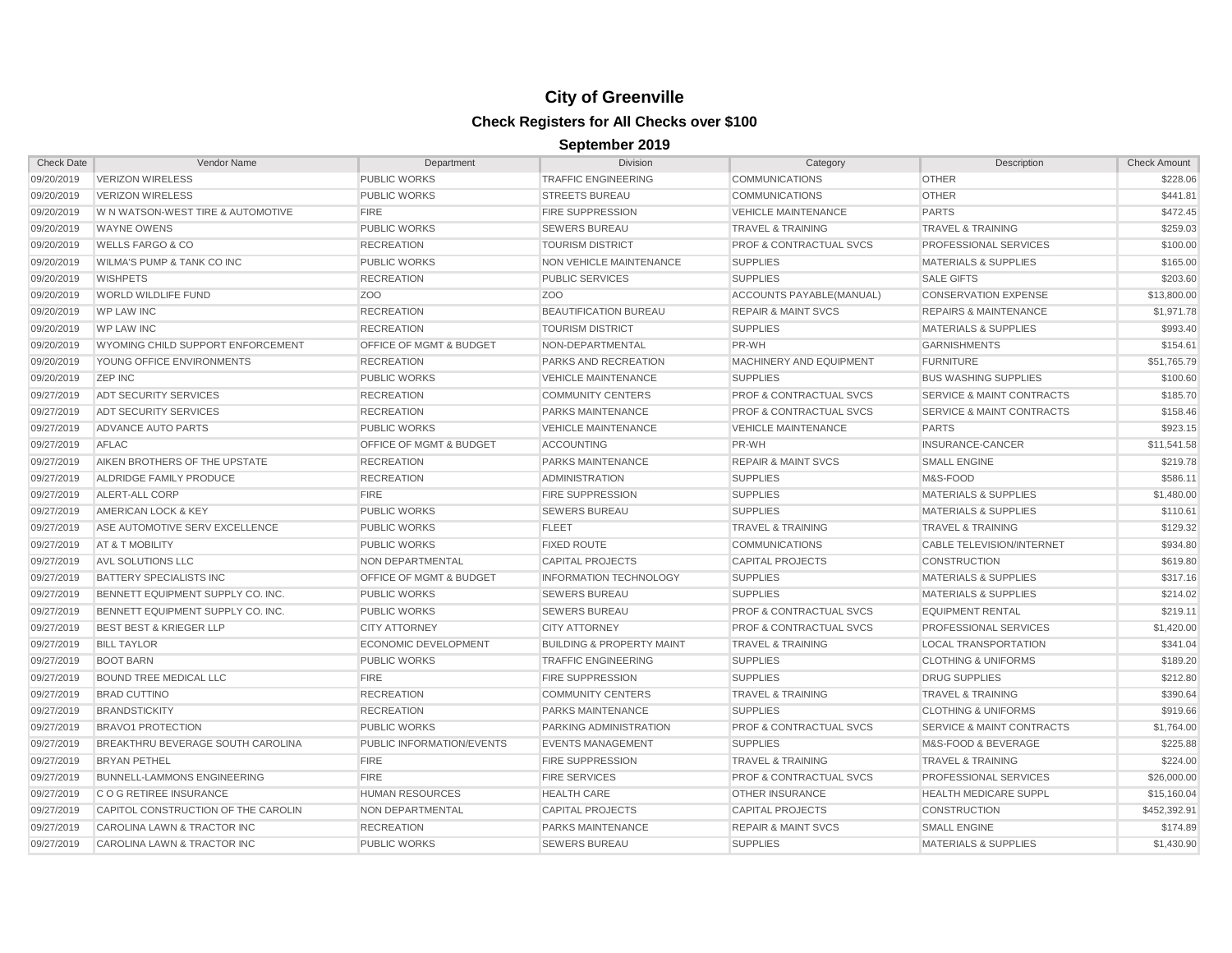| <b>Check Date</b> | Vendor Name                                    | Department                         | Division                         | Category                           | Description                          | <b>Check Amount</b> |
|-------------------|------------------------------------------------|------------------------------------|----------------------------------|------------------------------------|--------------------------------------|---------------------|
| 09/27/2019        | CAROLINA LAWN & TRACTOR INC                    | <b>RECREATION</b>                  | PARKS MAINTENANCE                | <b>SUPPLIES</b>                    | <b>MATERIALS &amp; SUPPLIES</b>      | \$970.03            |
| 09/27/2019        | CDW/G                                          | <b>FIRE</b>                        | <b>FIRE SERVICES</b>             | <b>SUPPLIES</b>                    | OFFICE SUPPLIES&MATERIALS            | \$259.53            |
| 09/27/2019        | <b>CHARL CLAASSEN</b>                          | <b>PUBLIC SAFETY</b>               | POLICE-PATROL SVS                | <b>SUPPLIES</b>                    | <b>CLOTHING &amp; UNIFORMS</b>       | \$186.52            |
| 09/27/2019        | <b>CHARLES PRODUCTS</b>                        | <b>RECREATION</b>                  | PUBLIC SERVICES                  | <b>SUPPLIES</b>                    | <b>SALE GIFTS</b>                    | \$100.88            |
| 09/27/2019        | <b>CHEM-AQUA INC</b>                           | <b>PUBLIC WORKS</b>                | <b>BUILDING SERVICE DIVISION</b> | <b>PROF &amp; CONTRACTUAL SVCS</b> | <b>SERVICE &amp; MAINT CONTRACTS</b> | \$947.64            |
| 09/27/2019        | CHICK-FIL-A                                    | <b>RECREATION</b>                  | <b>COMMUNITY CENTERS</b>         | <b>SUPPLIES</b>                    | <b>MATERIALS &amp; SUPPLIES</b>      | \$294.24            |
| 09/27/2019        | CHRISTOPHER TRUCKS INC                         | <b>PUBLIC WORKS</b>                | <b>FLEET</b>                     | <b>VEHICLE MAINTENANCE</b>         | <b>OUTSIDE REPAIRS</b>               | \$775.11            |
| 09/27/2019        | CONCRETE SUPPLY COMPANY LLC                    | <b>PUBLIC WORKS</b>                | <b>STREETS BUREAU</b>            | <b>SUPPLIES</b>                    | <b>MATERIALS &amp; SUPPLIES</b>      | \$896.76            |
| 09/27/2019        | <b>CONTINENTAL ENGINES</b>                     | <b>FIRE</b>                        | <b>FIRE SUPPRESSION</b>          | <b>REPAIR &amp; MAINT SVCS</b>     | <b>REPAIRS &amp; MAINTENANCE</b>     | \$240.00            |
| 09/27/2019        | CORBIN TURF & ORNAMENTAL SUPPLY INC            | <b>RECREATION</b>                  | BEAUTIFICATION BUREAU            | <b>SUPPLIES</b>                    | <b>MATERIALS &amp; SUPPLIES</b>      | \$153.44            |
| 09/27/2019        | CORBIN TURF & ORNAMENTAL SUPPLY INC            | <b>RECREATION</b>                  | <b>ADMINISTRATION</b>            | <b>SUPPLIES</b>                    | M&S-GROUNDS                          | \$266.06            |
| 09/27/2019        | CORBIN TURF & ORNAMENTAL SUPPLY INC            | <b>RECREATION</b>                  | <b>TOURISM DISTRICT</b>          | <b>SUPPLIES</b>                    | <b>MATERIALS &amp; SUPPLIES</b>      | \$1,249.21          |
| 09/27/2019        | <b>CORBIN TURF &amp; ORNAMENTAL SUPPLY INC</b> | <b>RECREATION</b>                  | PARKS MAINTENANCE                | <b>SUPPLIES</b>                    | <b>MATERIALS &amp; SUPPLIES</b>      | \$16,616.53         |
| 09/27/2019        | CORBIN TURF & ORNAMENTAL SUPPLY INC            | <b>RECREATION</b>                  | RIGHTS-OF-WAY                    | <b>SUPPLIES</b>                    | <b>MATERIALS &amp; SUPPLIES</b>      | \$2,289.50          |
| 09/27/2019        | COUTURE CAKES OF GREENVILLE LLC                | <b>RECREATION</b>                  | <b>EDUCATION</b>                 | <b>SUPPLIES</b>                    | <b>BIRTHDAY PARTIES</b>              | \$612.36            |
| 09/27/2019        | <b>COVETRUS NORTH AMERICA</b>                  | <b>RECREATION</b>                  | <b>ADMINISTRATION</b>            | <b>SUPPLIES</b>                    | M&S-MEDICINE                         | \$588.48            |
| 09/27/2019        | <b>CUMMINS ATLANTIC</b>                        | <b>PUBLIC WORKS</b>                | <b>FIXED ROUTE</b>               | <b>VEHICLE MAINTENANCE</b>         | <b>LUBRICANTS</b>                    | \$1,557.47          |
| 09/27/2019        | <b>CUMMINS ATLANTIC</b>                        | <b>PUBLIC WORKS</b>                | <b>VEHICLE MAINTENANCE</b>       | <b>SUPPLIES</b>                    | <b>MATERIALS &amp; SUPPLIES</b>      | \$720.00            |
| 09/27/2019        | DANA SAFETY SUPPLY INC                         | <b>FIRE</b>                        | <b>FIRE SUPPRESSION</b>          | <b>VEHICLE MAINTENANCE</b>         | <b>PARTS</b>                         | \$308.46            |
| 09/27/2019        | <b>DANIEL REDD</b>                             | <b>FIRE</b>                        | <b>FIRE SUPPRESSION</b>          | <b>TRAVEL &amp; TRAINING</b>       | TRAVEL & TRAINING                    | \$224.00            |
| 09/27/2019        | <b>DAVID KERN</b>                              | <b>PUBLIC SAFETY</b>               | NARCOTICS FUNDS                  | <b>SUPPLIES</b>                    | <b>MATERIALS &amp; SUPPLIES</b>      | \$187.27            |
| 09/27/2019        | <b>DAVIS &amp; FLOYD INC</b>                   | NON DEPARTMENTAL                   | <b>CAPITAL PROJECTS</b>          | <b>CAPITAL PROJECTS</b>            | PLANNING/DESIGN                      | \$2,361.50          |
| 09/27/2019        | <b>DELL MARKETING LP</b>                       | OFFICE OF MGMT & BUDGET            | <b>INFORMATION TECHNOLOGY</b>    | <b>MIS PROJECTS</b>                | PCS/UPGRADES                         | \$1,591.26          |
| 09/27/2019        | <b>DESIGNLAB INC</b>                           | <b>PUBLIC SAFETY</b>               | POLICE-PATROL SVS                | <b>SUPPLIES</b>                    | <b>CLOTHING &amp; UNIFORMS</b>       | \$2,017.88          |
| 09/27/2019        | <b>DESIGNLAB INC</b>                           | <b>CITY MANAGER</b>                | <b>DONATIONS</b>                 | CONTRIBUTIONS/DONATIONS            | K9 PROGRAM                           | \$622.01            |
| 09/27/2019        | <b>DISYS SOLUTIONS INC</b>                     | NON DEPARTMENTAL                   | <b>CAPITAL PROJECTS</b>          | <b>CAPITAL PROJECTS</b>            | <b>EQUIPMENT</b>                     | \$49,606.80         |
| 09/27/2019        | DIXIE RUBBER & PLASTICS INC                    | <b>FIRE</b>                        | <b>FIRE SUPPRESSION</b>          | <b>VEHICLE MAINTENANCE</b>         | <b>PARTS</b>                         | \$112.94            |
| 09/27/2019        | DR. MARHALL AND CONNIE WALKER                  | <b>PUBLIC WORKS</b>                | <b>SEWERS BUREAU</b>             | <b>REPAIR &amp; MAINT SVCS</b>     | <b>REPAIRS &amp; MAINTENANCE</b>     | \$1,115.00          |
| 09/27/2019        | <b>DUKE ENERGY</b>                             | <b>RECREATION</b>                  | PARKS MAINTENANCE                | UTILITIES                          | <b>ELECTRICITY</b>                   | \$2,644.18          |
| 09/27/2019        | <b>DUKE ENERGY</b>                             | C.D. DIVISION                      | <b>CDBG PROJECTS</b>             | <b>CD PROJECTS</b>                 | <b>PUBLIC SERVICES (GENERAL)</b>     | \$480.39            |
| 09/27/2019        | <b>DUKE ENERGY</b>                             | <b>FIRE</b>                        | <b>FIRE SERVICES</b>             | UTILITIES                          | <b>ELECTRICITY</b>                   | \$1,295.02          |
| 09/27/2019        | <b>DUKE ENERGY</b>                             | <b>PUBLIC WORKS</b>                | <b>TRAFFIC ENGINEERING</b>       | <b>UTILITIES</b>                   | <b>ELECTRICITY</b>                   | \$1,829.92          |
| 09/27/2019        | <b>DUKE ENERGY</b>                             | <b>PUBLIC WORKS</b>                | <b>FLEET</b>                     | <b>UTILITIES</b>                   | <b>ELECTRICITY</b>                   | \$3,586.84          |
| 09/27/2019        | <b>DUKE ENERGY</b>                             | <b>PUBLIC WORKS</b>                | <b>BUILDING SERVICE DIVISION</b> | UTILITIES                          | <b>ELECTRICITY</b>                   | \$6,524.03          |
| 09/27/2019        | <b>DUKE ENERGY</b>                             | <b>RECREATION</b>                  | <b>COMMUNITY CENTERS</b>         | <b>UTILITIES</b>                   | <b>ELECTRICITY</b>                   | \$785.17            |
| 09/27/2019        | ECHOLS OIL COMPANY INC                         | <b>PUBLIC WORKS</b>                | <b>FLEET</b>                     | <b>VEHICLE MAINTENANCE</b>         | <b>FUEL</b>                          | \$2,579.06          |
| 09/27/2019        | <b>FEDERAL EXPRESS CORP</b>                    | <b>RECREATION</b>                  | <b>ADMINISTRATION</b>            | <b>COMMUNICATIONS</b>              | <b>POSTAGE</b>                       | \$307.65            |
| 09/27/2019        | <b>FGP INTERNATIONAL</b>                       | ECONOMIC DEVELOPMENT               | PLANNING AND ZONING              | <b>PROF &amp; CONTRACTUAL SVCS</b> | TEMP PERSONNEL SVCS                  | \$683.26            |
| 09/27/2019        | <b>FGP INTERNATIONAL</b>                       | <b>PUBLIC WORKS</b>                | <b>ENGINEERING</b>               | <b>PROF &amp; CONTRACTUAL SVCS</b> | TEMP PERSONNEL SVCS                  | \$760.14            |
| 09/27/2019        | <b>FGP INTERNATIONAL</b>                       | OFFICE OF MGMT & BUDGET            | <b>ACCOUNTING</b>                | <b>PROF &amp; CONTRACTUAL SVCS</b> | TEMP PERSONNEL SVCS                  | \$792.29            |
| 09/27/2019        | <b>FGP INTERNATIONAL</b>                       | <b>OFFICE OF MGMT &amp; BUDGET</b> | <b>REVENUE</b>                   | <b>PROF &amp; CONTRACTUAL SVCS</b> | TEMP PERSONNEL SVCS                  | \$391.19            |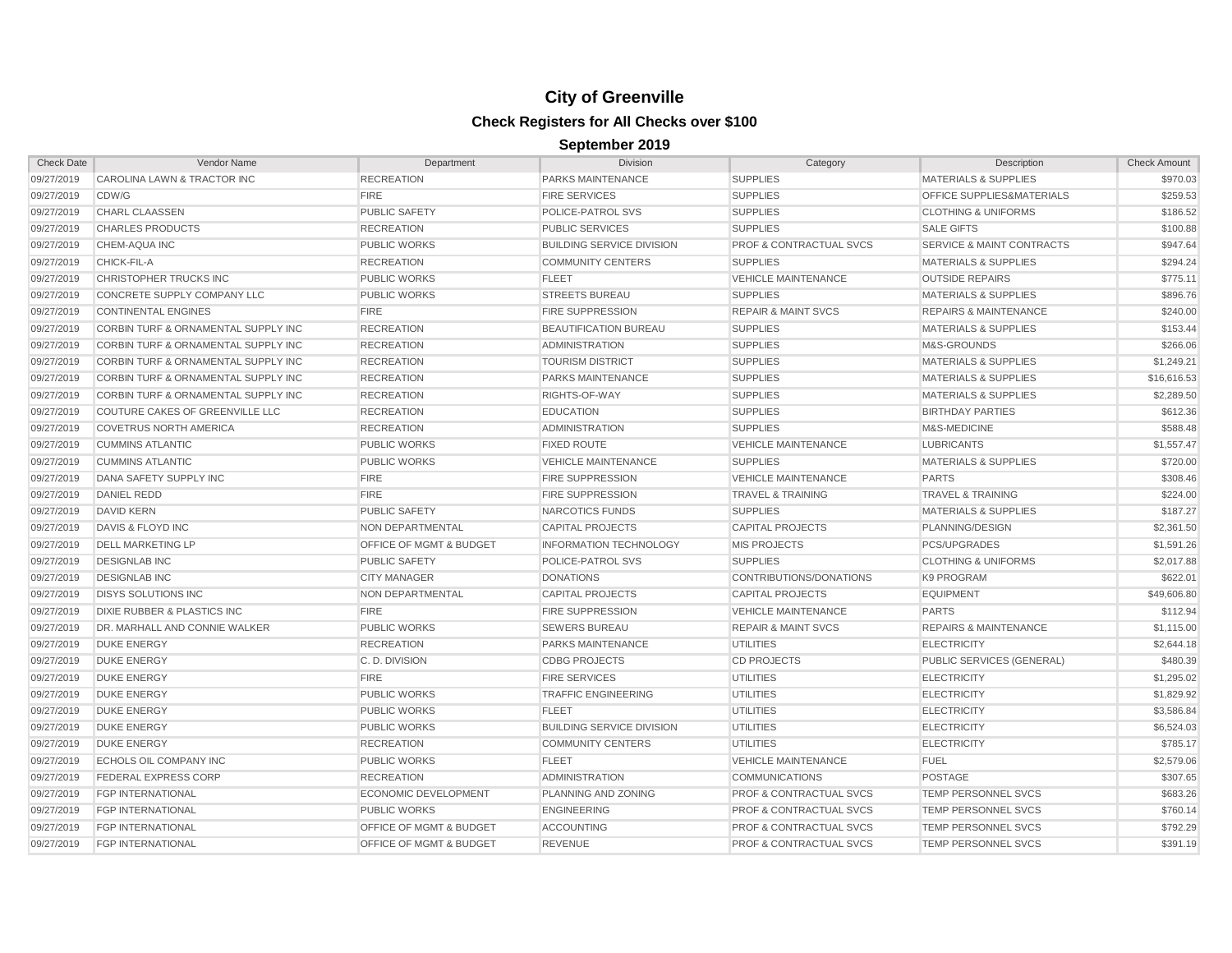| <b>Check Date</b> | Vendor Name                             | Department                         | <b>Division</b>                      | Category                           | Description                          | <b>Check Amount</b> |
|-------------------|-----------------------------------------|------------------------------------|--------------------------------------|------------------------------------|--------------------------------------|---------------------|
| 09/27/2019        | <b>FORMS &amp; SUPPLY INC</b>           | <b>RECREATION</b>                  | <b>PUBLIC SERVICES</b>               | <b>SUPPLIES</b>                    | OFFICE SUPPLIES&MATERIALS            | \$118.07            |
| 09/27/2019        | <b>FORTILINE</b>                        | <b>PUBLIC WORKS</b>                | <b>SEWERS BUREAU</b>                 | <b>SUPPLIES</b>                    | <b>MATERIALS &amp; SUPPLIES</b>      | \$1,052.35          |
| 09/27/2019        | <b>FORTILINE</b>                        | <b>PUBLIC WORKS</b>                | <b>STORM DRAINS BUREAU</b>           | <b>SUPPLIES</b>                    | <b>CONSTRUCTION &amp; REPAIR</b>     | \$2,258.83          |
| 09/27/2019        | FOX VALLEY TECHNICAL COLLEGE            | <b>PUBLIC SAFETY</b>               | POLICE-PATROL SVS                    | <b>TRAVEL &amp; TRAINING</b>       | <b>TRAVEL &amp; TRAINING</b>         | \$750.00            |
| 09/27/2019        | <b>GABRIELLA PORTER</b>                 | <b>RECREATION</b>                  | <b>COMMUNITY CENTERS</b>             | <b>TRAVEL &amp; TRAINING</b>       | <b>TRAVEL &amp; TRAINING</b>         | \$127.00            |
| 09/27/2019        | GARRETT'S DISCOUNT GOLF CARTS LLC       | <b>NON DEPARTMENTAL</b>            | <b>CAPITAL PROJECTS</b>              | <b>CAPITAL PROJECTS</b>            | <b>CONSTRUCTION</b>                  | \$715.50            |
| 09/27/2019        | <b>GILLIG LLC</b>                       | <b>PUBLIC WORKS</b>                | <b>VEHICLE MAINTENANCE</b>           | <b>VEHICLE MAINTENANCE</b>         | <b>SMALL PARTS</b>                   | \$107.44            |
| 09/27/2019        | <b>GILLIG LLC</b>                       | <b>PUBLIC WORKS</b>                | <b>VEHICLE MAINTENANCE</b>           | <b>VEHICLE MAINTENANCE</b>         | <b>PARTS</b>                         | \$1,950.40          |
| 09/27/2019        | GIMME-A-SIGN CO INC                     | NON DEPARTMENTAL                   | <b>CAPITAL PROJECTS</b>              | <b>CAPITAL PROJECTS</b>            | <b>CONSTRUCTION</b>                  | \$995.76            |
| 09/27/2019        | GRAINGER 803858935                      | <b>RECREATION</b>                  | <b>PARKS MAINTENANCE</b>             | <b>REPAIR &amp; MAINT SVCS</b>     | <b>REPAIRS &amp; MAINTENANCE</b>     | \$947.72            |
| 09/27/2019        | <b>GREENVILLE COUNTY</b>                | OFFICE OF MGMT & BUDGET            | <b>REVENUE</b>                       | <b>HOSPITALITY TAX</b>             | <b>HOLD HARMLESS</b>                 | \$3,461.84          |
| 09/27/2019        | <b>GREENVILLE COUNTY</b>                | <b>PUBLIC SAFETY</b>               | POLICE-PATROL SVS                    | <b>PROF &amp; CONTRACTUAL SVCS</b> | PROFESSIONAL SERVICES                | \$7,714.00          |
| 09/27/2019        | GREENVILLE COUNTY ANIMAL CARE SERV      | <b>PUBLIC SAFETY</b>               | POLICE-PATROL SVS                    | <b>PROF &amp; CONTRACTUAL SVCS</b> | SERVICE & MAINT CONTRACTS            | \$1,850.00          |
| 09/27/2019        | <b>GREENVILLE NEWS</b>                  | C.D. DIVISION                      | <b>CDBG PROJECTS</b>                 | <b>SUNDRY</b>                      | <b>MISCELLANEOUS</b>                 | \$231.10            |
| 09/27/2019        | GREENVILLE OFFICE SUPPLY CO INC         | <b>ECONOMIC DEVELOPMENT</b>        | PLANNING AND ZONING                  | <b>PRINTING</b>                    | <b>COPYING</b>                       | \$113.19            |
| 09/27/2019        | <b>GREENVILLE OFFICE SUPPLY CO INC</b>  | <b>ECONOMIC DEVELOPMENT</b>        | PLANNING AND ZONING                  | <b>SUPPLIES</b>                    | <b>MATERIALS &amp; SUPPLIES</b>      | \$146.53            |
| 09/27/2019        | <b>GREENVILLE OFFICE SUPPLY CO INC.</b> | <b>CITY ATTORNEY</b>               | <b>CITY ATTORNEY</b>                 | <b>SUPPLIES</b>                    | <b>MATERIALS &amp; SUPPLIES</b>      | \$506.36            |
| 09/27/2019        | GREENVILLE OFFICE SUPPLY CO INC         | <b>ECONOMIC DEVELOPMENT</b>        | <b>BUILDING &amp; PROPERTY MAINT</b> | <b>SUPPLIES</b>                    | OFFICE SUPPLIES&MATERIALS            | \$306.98            |
| 09/27/2019        | <b>GREENVILLE ZOO PETTY CASH</b>        | <b>RECREATION</b>                  | <b>ADMINISTRATION</b>                | <b>SUPPLIES</b>                    | M&S-FOOD                             | \$109.93            |
| 09/27/2019        | <b>GREENVILLE ZOO PETTY CASH</b>        | <b>RECREATION</b>                  | <b>ADMINISTRATION</b>                | <b>SUPPLIES</b>                    | <b>CLOTHING &amp; UNIFORMS</b>       | \$101.51            |
| 09/27/2019        | <b>GREG WATSON</b>                      | <b>FIRE</b>                        | <b>FIRE SUPPRESSION</b>              | <b>TRAVEL &amp; TRAINING</b>       | <b>TRAVEL &amp; TRAINING</b>         | \$224.00            |
| 09/27/2019        | <b>GREGORY PEST SOLUTIONS</b>           | <b>PUBLIC WORKS</b>                | <b>BUILDING SERVICE DIVISION</b>     | <b>PROF &amp; CONTRACTUAL SVCS</b> | <b>SERVICE &amp; MAINT CONTRACTS</b> | \$957.50            |
| 09/27/2019        | HANDI CLEAN PRODUCTS INC                | <b>FIRE</b>                        | <b>FIRE SUPPRESSION</b>              | <b>SUPPLIES</b>                    | <b>JANITORIAL SUPPLIES</b>           | \$1,027.67          |
| 09/27/2019        | <b>HARRISON'S WORKWEAR</b>              | <b>RECREATION</b>                  | <b>ADMINISTRATION</b>                | <b>SUPPLIES</b>                    | <b>CLOTHING &amp; UNIFORMS</b>       | \$642.45            |
| 09/27/2019        | <b>HARRISON'S WORKWEAR</b>              | <b>RECREATION</b>                  | <b>TOURISM DISTRICT</b>              | <b>SUPPLIES</b>                    | <b>CLOTHING &amp; UNIFORMS</b>       | \$115.00            |
| 09/27/2019        | HOGAN CONSTRUCTION GROUP LLC            | NON DEPARTMENTAL                   | <b>CAPITAL PROJECTS</b>              | <b>CAPITAL PROJECTS</b>            | <b>CONSTRUCTION</b>                  | \$20,000.00         |
| 09/27/2019        | HOME DEPOT CREDIT SERVICE 5906          | <b>PUBLIC WORKS</b>                | <b>BUILDING SERVICE DIVISION</b>     | <b>SUPPLIES</b>                    | <b>MATERIALS &amp; SUPPLIES</b>      | \$120.21            |
| 09/27/2019        | HOME DEPOT CREDIT SERVICE 5914          | <b>RECREATION</b>                  | <b>ADMINISTRATION</b>                | <b>SUPPLIES</b>                    | M&S-MAINTENANCE                      | \$267.99            |
| 09/27/2019        | HOME DEPOT CREDIT SERVICE 5922          | <b>RECREATION</b>                  | PARKS MAINTENANCE                    | <b>SUPPLIES</b>                    | <b>MATERIALS &amp; SUPPLIES</b>      | \$746.72            |
| 09/27/2019        | INTERNATIONAL CODE COUNCIL INC          | <b>ECONOMIC DEVELOPMENT</b>        | <b>BUILDING &amp; PROPERTY MAINT</b> | <b>SUPPLIES</b>                    | OFFICE SUPPLIES&MATERIALS            | \$143.10            |
| 09/27/2019        | <b>IVEY COMMUNICATIONS INC</b>          | <b>PUBLIC WORKS</b>                | N LAURENS ST GARAGE                  | <b>PROF &amp; CONTRACTUAL SVCS</b> | <b>SERVICE &amp; MAINT CONTRACTS</b> | \$4,868.00          |
| 09/27/2019        | <b>IVEY COMMUNICATIONS INC</b>          | <b>NON DEPARTMENTAL</b>            | <b>CAPITAL PROJECTS</b>              | <b>CAPITAL PROJECTS</b>            | <b>CONSTRUCTION</b>                  | \$16,396.36         |
| 09/27/2019        | <b>IVEY COMMUNICATIONS INC</b>          | NON DEPARTMENTAL                   | <b>CAPITAL PROJECTS</b>              | <b>PROF &amp; CONTRACTUAL SVCS</b> | <b>SERVICE &amp; MAINT CONTRACTS</b> | \$451.82            |
| 09/27/2019        | <b>JAN COX</b>                          | <b>RECREATION</b>                  | <b>COMMUNITY CENTERS</b>             | <b>TRAVEL &amp; TRAINING</b>       | <b>TRAVEL &amp; TRAINING</b>         | \$571.27            |
| 09/27/2019        | <b>JANET ROBINSON</b>                   | <b>RECREATION</b>                  | <b>COMMUNITY CENTERS</b>             | <b>TRAVEL &amp; TRAINING</b>       | <b>TRAVEL &amp; TRAINING</b>         | \$127.00            |
| 09/27/2019        | <b>JARED LOPEZ</b>                      | <b>OFFICE OF MGMT &amp; BUDGET</b> | <b>INFORMATION TECHNOLOGY</b>        | <b>TRAVEL &amp; TRAINING</b>       | <b>LOCAL TRANSPORTATION</b>          | \$135.89            |
| 09/27/2019        | <b>JASMINE VANADORE</b>                 | <b>RECREATION</b>                  | <b>COMMUNITY CENTERS</b>             | <b>TRAVEL &amp; TRAINING</b>       | <b>TRAVEL &amp; TRAINING</b>         | \$127.00            |
| 09/27/2019        | JEFF BULLOCK                            | <b>RECREATION</b>                  | <b>ADMINISTRATION</b>                | <b>TRAVEL &amp; TRAINING</b>       | <b>TRAVEL &amp; TRAINING</b>         | \$716.26            |
| 09/27/2019        | <b>JOEL PATTERSON</b>                   | <b>ECONOMIC DEVELOPMENT</b>        | <b>BUILDING &amp; PROPERTY MAINT</b> | <b>SUNDRY</b>                      | DUES, SUBSCRIPTN, PUBLICATN          | \$100.00            |
| 09/27/2019        | <b>JOHN DILL</b>                        | <b>FIRE</b>                        | <b>FIRE SUPPRESSION</b>              | <b>TRAVEL &amp; TRAINING</b>       | <b>TRAVEL &amp; TRAINING</b>         | \$224.00            |
| 09/27/2019        | JOHNSON CONTROLS SECURITY SOLUTIONS     | <b>RECREATION</b>                  | <b>COMMUNITY CENTERS</b>             | <b>PROF &amp; CONTRACTUAL SVCS</b> | <b>SERVICE &amp; MAINT CONTRACTS</b> | \$176.92            |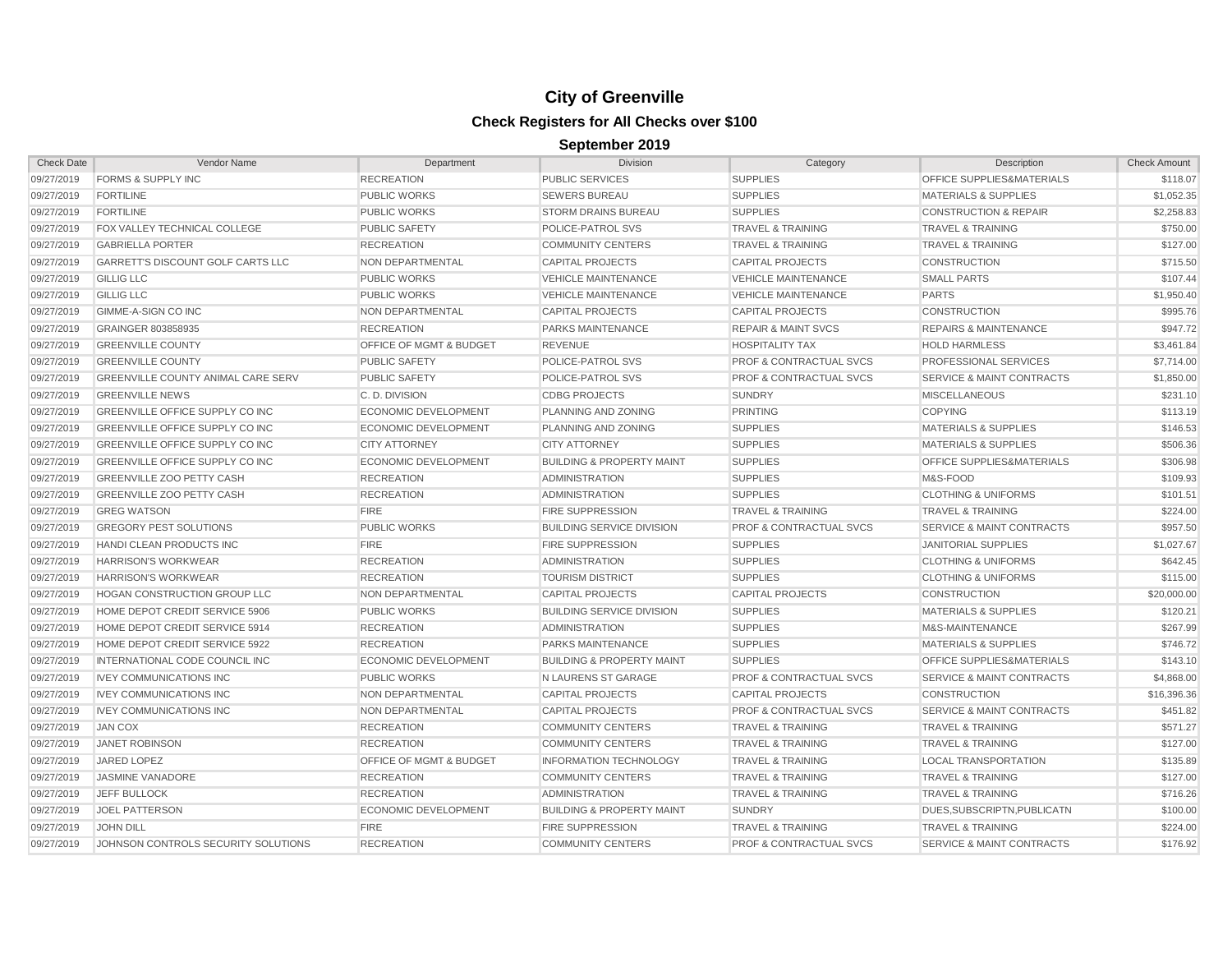| <b>Check Date</b> | Vendor Name                           | Department                         | <b>Division</b>               | Category                           | Description                          | <b>Check Amount</b> |
|-------------------|---------------------------------------|------------------------------------|-------------------------------|------------------------------------|--------------------------------------|---------------------|
| 09/27/2019        | JOSEPHINE CURETON TRUST               | <b>PUBLIC WORKS</b>                | <b>PARKING LOTS</b>           | <b>PROF &amp; CONTRACTUAL SVCS</b> | PARKING-LEASES                       | \$1,049.41          |
| 09/27/2019        | <b>JOSH YALE</b>                      | <b>FIRE</b>                        | <b>FIRE SUPPRESSION</b>       | <b>TRAVEL &amp; TRAINING</b>       | <b>TRAVEL &amp; TRAINING</b>         | \$224.00            |
| 09/27/2019        | <b>KROC CENTER GREENVILLE</b>         | NON DEPARTMENTAL                   | <b>MISC GRANTS</b>            | <b>SUNDRY</b>                      | <b>MISCELLANEOUS</b>                 | \$1,001.25          |
| 09/27/2019        | <b>KW BEVERAGE</b>                    | PUBLIC INFORMATION/EVENTS          | <b>EVENTS MANAGEMENT</b>      | <b>SUPPLIES</b>                    | M&S-FOOD & BEVERAGE                  | \$2,142.07          |
| 09/27/2019        | <b>LANDS' END BUSINESS OUTFITTERS</b> | <b>RECREATION</b>                  | <b>ADMINISTRATION</b>         | <b>SUPPLIES</b>                    | <b>CLOTHING &amp; UNIFORMS</b>       | \$200.85            |
| 09/27/2019        | <b>LANDSCAPERS SUPPLY</b>             | <b>RECREATION</b>                  | <b>TOURISM DISTRICT</b>       | <b>SUPPLIES</b>                    | <b>MATERIALS &amp; SUPPLIES</b>      | \$1,627.16          |
| 09/27/2019        | LARK & ASSOCIATES POLYGRAPH SERVICE   | <b>HUMAN RESOURCES</b>             | <b>HUMAN RESOURCES</b>        | <b>PROF &amp; CONTRACTUAL SVCS</b> | PROFESSIONAL SERVICES                | \$180.00            |
| 09/27/2019        | <b>LEIGH PAOLETTI</b>                 | <b>CITY ATTORNEY</b>               | <b>CITY ATTORNEY</b>          | <b>TRAVEL &amp; TRAINING</b>       | <b>TRAVEL &amp; TRAINING</b>         | \$243.48            |
| 09/27/2019        | LEVEL 3 COMMUNICATIONS LLC            | OFFICE OF MGMT & BUDGET            | <b>INFORMATION TECHNOLOGY</b> | <b>COMMUNICATIONS</b>              | <b>TELECOMMUNICATIONS/WIRELE</b>     | \$1,144.71          |
| 09/27/2019        | LOWES                                 | <b>PUBLIC WORKS</b>                | <b>CBD TIF CREW</b>           | <b>SUPPLIES</b>                    | <b>MATERIALS &amp; SUPPLIES</b>      | \$184.39            |
| 09/27/2019        | <b>LS3P ASSOCIATES LTD</b>            | NON DEPARTMENTAL                   | <b>CAPITAL PROJECTS</b>       | <b>CAPITAL PROJECTS</b>            | PLANNING/DESIGN                      | \$5,825.50          |
| 09/27/2019        | MADISON CONSULTING GROUP INC          | OFFICE OF MGMT & BUDGET            | <b>RISK MANAGEMENT</b>        | <b>PROF &amp; CONTRACTUAL SVCS</b> | PROFESSIONAL SERVICES                | \$1,500.00          |
| 09/27/2019        | <b>MARATHON STAFFING INC</b>          | PUBLIC INFORMATION/EVENTS          | <b>EVENTS MANAGEMENT</b>      | <b>PROF &amp; CONTRACTUAL SVCS</b> | TEMP PERSONNEL SVCS                  | \$1,602.59          |
| 09/27/2019        | <b>MARATHON STAFFING INC</b>          | <b>RECREATION</b>                  | <b>COMMUNITY CENTERS</b>      | <b>PROF &amp; CONTRACTUAL SVCS</b> | <b>TEMP PERSONNEL SVCS</b>           | \$709.38            |
| 09/27/2019        | <b>MARATHON STAFFING INC</b>          | <b>PUBLIC SAFETY</b>               | POLICE-DISPATCH BUREAU        | <b>PROF &amp; CONTRACTUAL SVCS</b> | <b>TEMP PERSONNEL SVCS</b>           | \$4.934.19          |
| 09/27/2019        | MARLIE CREASEY-SMITH                  | <b>RECREATION</b>                  | <b>PARKS AND RECREATION</b>   | <b>TRAVEL &amp; TRAINING</b>       | <b>TRAVEL &amp; TRAINING</b>         | \$512.00            |
| 09/27/2019        | <b>MICHAEL PANASKO</b>                | <b>ECONOMIC DEVELOPMENT</b>        | <b>ECONOMIC DEVELOPMENT</b>   | <b>TRAVEL &amp; TRAINING</b>       | <b>LOCAL TRANSPORTATION</b>          | \$290.58            |
| 09/27/2019        | MIKE WILLIMON TOWING & RECOVERY INC   | <b>PUBLIC WORKS</b>                | <b>FLEET</b>                  | <b>VEHICLE MAINTENANCE</b>         | <b>OUTSIDE REPAIRS</b>               | \$300.00            |
| 09/27/2019        | MIKE'S BODY SHOP & TOWING INC         | <b>PUBLIC WORKS</b>                | <b>FLEET</b>                  | <b>VEHICLE MAINTENANCE</b>         | <b>OUTSIDE REPAIRS</b>               | \$450.00            |
| 09/27/2019        | MIKE'S BODY SHOP & TOWING INC         | <b>PUBLIC WORKS</b>                | <b>VEHICLE MAINTENANCE</b>    | <b>PROF &amp; CONTRACTUAL SVCS</b> | <b>SERVICE &amp; MAINT CONTRACTS</b> | \$675.00            |
| 09/27/2019        | MIKE'S BODY SHOP & TOWING INC         | <b>PUBLIC WORKS</b>                | <b>TROLLEY</b>                | <b>PROF &amp; CONTRACTUAL SVCS</b> | <b>SERVICE &amp; MAINT CONTRACTS</b> | \$250.00            |
| 09/27/2019        | MORRIS BUSINESS SOLUTIONS             | <b>OFFICE OF MGMT &amp; BUDGET</b> | <b>INFORMATION TECHNOLOGY</b> | <b>PROF &amp; CONTRACTUAL SVCS</b> | <b>EQUIPMENT RENTAL</b>              | \$11,077.80         |
| 09/27/2019        | MUNICIPAL CODE CORPORATION            | <b>CITY MANAGER</b>                | <b>CITY CLERK</b>             | <b>PRINTING</b>                    | <b>PRINTING &amp; BINDING</b>        | \$545.31            |
| 09/27/2019        | <b>NAPA AUTO PARTS</b>                | <b>FIRE</b>                        | <b>FIRE SUPPRESSION</b>       | <b>VEHICLE MAINTENANCE</b>         | <b>PARTS</b>                         | \$873.03            |
| 09/27/2019        | <b>NGLIC</b>                          | <b>HUMAN RESOURCES</b>             | <b>HEALTH CARE</b>            | <b>OTHER INSURANCE</b>             | <b>VISION - SUPERIOR</b>             | \$9,670.35          |
| 09/27/2019        | NORTHERN SAFETY CO INC                | <b>RECREATION</b>                  | RIGHTS-OF-WAY                 | <b>SUPPLIES</b>                    | <b>MATERIALS &amp; SUPPLIES</b>      | \$864.18            |
| 09/27/2019        | NORTHERN TOOL & EQUIPMENT             | <b>RECREATION</b>                  | PARKS MAINTENANCE             | <b>REPAIR &amp; MAINT SVCS</b>     | <b>SMALL ENGINE</b>                  | \$316.94            |
| 09/27/2019        | <b>OCTAVIA JONES</b>                  | <b>RECREATION</b>                  | <b>COMMUNITY CENTERS</b>      | <b>TRAVEL &amp; TRAINING</b>       | <b>TRAVEL &amp; TRAINING</b>         | \$127.00            |
| 09/27/2019        | OZONE COLLISION CENTER LLC            | <b>PUBLIC WORKS</b>                | <b>FLEET</b>                  | <b>VEHICLE MAINTENANCE</b>         | <b>OUTSIDE REPAIRS</b>               | \$1,500.00          |
| 09/27/2019        | PANAGAKOS ASPHALT PAVING INC          | <b>PUBLIC WORKS</b>                | <b>SEWERS BUREAU</b>          | <b>SUPPLIES</b>                    | <b>MATERIALS &amp; SUPPLIES</b>      | \$127.37            |
| 09/27/2019        | PANAGAKOS ASPHALT PAVING INC          | <b>PUBLIC WORKS</b>                | <b>STORM DRAINS BUREAU</b>    | <b>SUPPLIES</b>                    | <b>MATERIALS &amp; SUPPLIES</b>      | \$127.37            |
| 09/27/2019        | PANAGAKOS ASPHALT PAVING INC          | <b>PUBLIC WORKS</b>                | <b>STREETS BUREAU</b>         | <b>SUPPLIES</b>                    | <b>MATERIALS &amp; SUPPLIES</b>      | \$254.74            |
| 09/27/2019        | PATTERSON VETERINARY SUPPLY INC       | <b>RECREATION</b>                  | <b>ADMINISTRATION</b>         | <b>SUPPLIES</b>                    | M&S-MEDICINE                         | \$218.25            |
| 09/27/2019        | PECAN PIE PRODUCTIONS                 | <b>RECREATION</b>                  | <b>PUBLIC SERVICES</b>        | <b>SUPPLIES</b>                    | <b>SUPPLIES PROMOTIONS</b>           | \$195.00            |
| 09/27/2019        | PEPSI-COLA BOTTLING CO                | <b>RECREATION</b>                  | <b>PUBLIC SERVICES</b>        | <b>SUPPLIES</b>                    | <b>SALE CONCESSIONS</b>              | \$1,300.10          |
| 09/27/2019        | PETERBILT STORE OF GREENVILLE, THE    | <b>PUBLIC WORKS</b>                | <b>VEHICLE MAINTENANCE</b>    | <b>VEHICLE MAINTENANCE</b>         | <b>PARTS</b>                         | \$543.45            |
| 09/27/2019        | PIEDMONT NATURAL GAS CO INC           | <b>FIRE</b>                        | <b>FIRE SERVICES</b>          | <b>UTILITIES</b>                   | <b>GAS</b>                           | \$112.12            |
| 09/27/2019        | PRESORT PLUS INC                      | <b>RECREATION</b>                  | <b>PUBLIC SERVICES</b>        | <b>PRINTING</b>                    | PRINTING & BINDING                   | \$396.35            |
| 09/27/2019        | PRESORT PLUS INC                      | OFFICE OF MGMT & BUDGET            | <b>PURCHASING</b>             | <b>COMMUNICATIONS</b>              | <b>POSTAGE</b>                       | \$1,241.79          |
| 09/27/2019        | PRISMA HEALTH                         | <b>RECREATION</b>                  | <b>ADMINISTRATION</b>         | <b>PROF &amp; CONTRACTUAL SVCS</b> | PROFESSIONAL SERVICES                | \$100.70            |
| 09/27/2019        | PROFESSIONAL PARTY RENTALS INC        | NON DEPARTMENTAL                   | <b>CAPITAL PROJECTS</b>       | <b>CAPITAL PROJECTS</b>            | <b>CONSTRUCTION</b>                  | \$608.23            |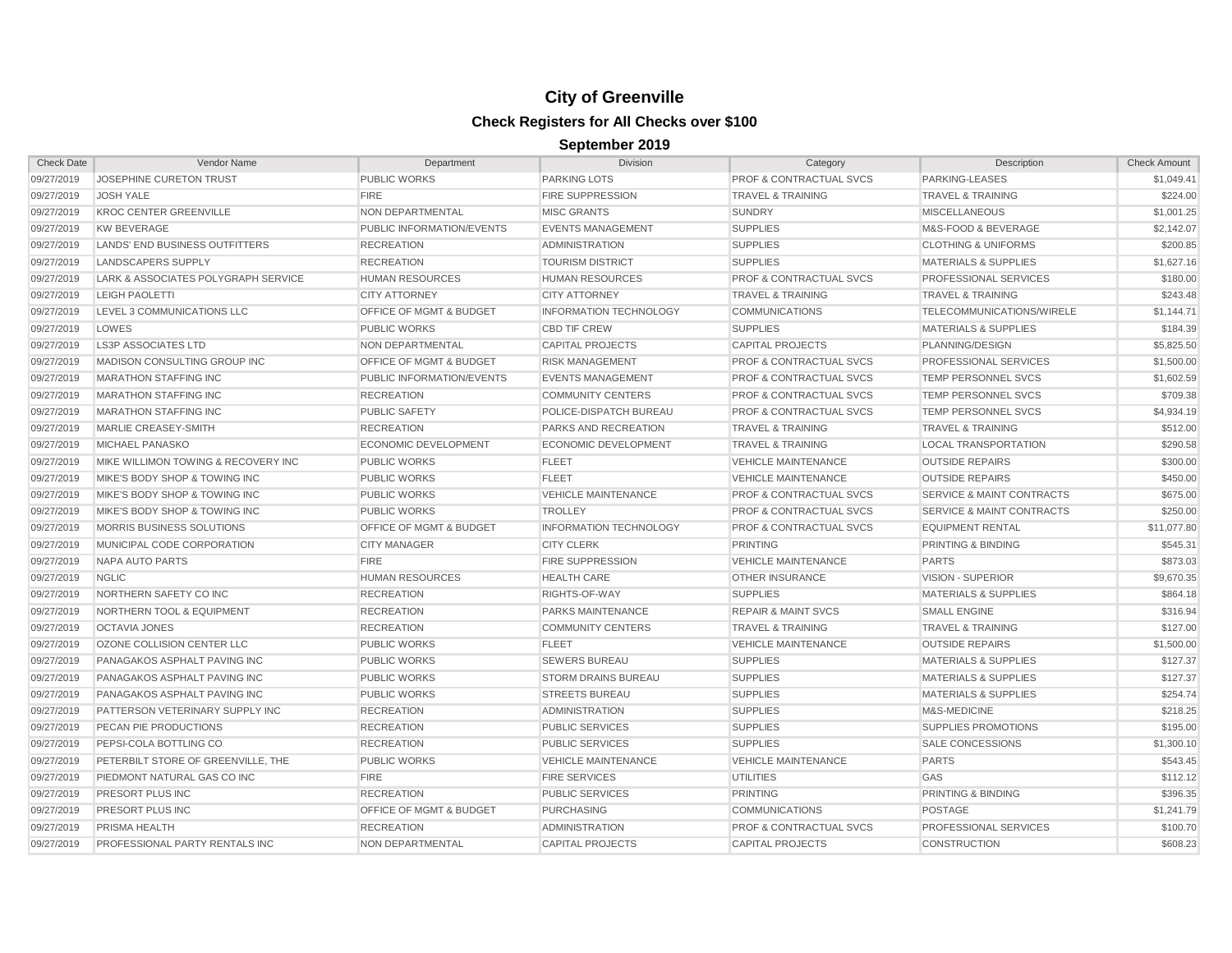| <b>Check Date</b> | <b>Vendor Name</b>                  | Department             | <b>Division</b>                  | Category                           | Description                          | <b>Check Amount</b> |
|-------------------|-------------------------------------|------------------------|----------------------------------|------------------------------------|--------------------------------------|---------------------|
| 09/27/2019        | PROFORMA                            | C. D. DIVISION         | <b>CDBG PROJECTS</b>             | <b>SUPPLIES</b>                    | <b>MATERIALS &amp; SUPPLIES</b>      | \$155.49            |
| 09/27/2019        | <b>PROFORMA</b>                     | <b>RECREATION</b>      | PARKS AND RECREATION             | <b>PRINTING</b>                    | PRINTING & BINDING                   | \$165.36            |
| 09/27/2019        | PUBLIC WORKS EQUIPMENT & SUPPLY INC | <b>PUBLIC WORKS</b>    | <b>FLEET</b>                     | <b>VEHICLE MAINTENANCE</b>         | <b>OUTSIDE REPAIRS</b>               | \$3,244.91          |
| 09/27/2019        | <b>READ'S UNIFORMS INC</b>          | <b>FIRE</b>            | <b>FIRE SERVICES</b>             | <b>SUPPLIES</b>                    | <b>CLOTHING &amp; UNIFORMS</b>       | \$172.81            |
| 09/27/2019        | <b>READ'S UNIFORMS INC</b>          | <b>FIRE</b>            | <b>FIRE SUPPRESSION</b>          | <b>SUPPLIES</b>                    | <b>CLOTHING &amp; UNIFORMS</b>       | \$210.62            |
| 09/27/2019        | <b>RED WING SHOE STORE</b>          | <b>RECREATION</b>      | <b>BEAUTIFICATION BUREAU</b>     | <b>SUPPLIES</b>                    | <b>CLOTHING &amp; UNIFORMS</b>       | \$140.00            |
| 09/27/2019        | RILEY POPE & LANEY, LLC             | <b>CITY MANAGER</b>    | <b>CITY MANAGER</b>              | <b>PROF &amp; CONTRACTUAL SVCS</b> | PROFESSIONAL SERVICES                | \$3,450.00          |
| 09/27/2019        | ROE CASSIDY COATES & PRICE P A      | <b>CITY ATTORNEY</b>   | <b>CITY ATTORNEY</b>             | <b>PROF &amp; CONTRACTUAL SVCS</b> | PROFESSIONAL SERVICES                | \$983.24            |
| 09/27/2019        | <b>ROK BROTHERS INC</b>             | <b>PUBLIC WORKS</b>    | <b>VEHICLE MAINTENANCE</b>       | <b>VEHICLE MAINTENANCE</b>         | <b>SMALL PARTS</b>                   | \$479.06            |
| 09/27/2019        | <b>S&amp;SWORLDWIDE</b>             | <b>RECREATION</b>      | <b>COMMUNITY CENTERS</b>         | <b>SUPPLIES</b>                    | <b>MATERIALS &amp; SUPPLIES</b>      | \$175.23            |
| 09/27/2019        | S C DEPARTMENT OF MOTOR VEHICLES    | <b>PUBLIC WORKS</b>    | <b>RESIDENTIAL COLL BUREAU</b>   | <b>VEHICLES</b>                    | <b>VEHICLE</b>                       | \$500.00            |
| 09/27/2019        | <b>SAFE INDUSTRIES</b>              | <b>FIRE</b>            | <b>FIRE SUPPRESSION</b>          | <b>SUPPLIES</b>                    | <b>MATERIALS &amp; SUPPLIES</b>      | \$265.00            |
| 09/27/2019        | SAFETY PRODUCTS INC                 | PUBLIC WORKS           | <b>FLEET</b>                     | <b>SUPPLIES</b>                    | <b>MATERIALS &amp; SUPPLIES</b>      | \$156.32            |
| 09/27/2019        | SAFETY PRODUCTS INC                 | <b>PUBLIC WORKS</b>    | <b>SEWERS BUREAU</b>             | <b>SUPPLIES</b>                    | <b>MATERIALS &amp; SUPPLIES</b>      | \$195.60            |
| 09/27/2019        | SAFETY PRODUCTS INC                 | <b>PUBLIC WORKS</b>    | <b>STREETS BUREAU</b>            | <b>SUPPLIES</b>                    | <b>MATERIALS &amp; SUPPLIES</b>      | \$215.16            |
| 09/27/2019        | SAFETY PRODUCTS INC                 | <b>PUBLIC WORKS</b>    | RESIDENTIAL COLL BUREAU          | <b>SUPPLIES</b>                    | <b>MATERIALS &amp; SUPPLIES</b>      | \$293.40            |
| 09/27/2019        | SAFETY PRODUCTS INC                 | <b>PUBLIC WORKS</b>    | <b>STORM DRAINS BUREAU</b>       | <b>SUPPLIES</b>                    | <b>MATERIALS &amp; SUPPLIES</b>      | \$195.60            |
| 09/27/2019        | <b>SAM'S CLUB</b>                   | <b>RECREATION</b>      | <b>PUBLIC SERVICES</b>           | <b>SUPPLIES</b>                    | <b>SALE CONCESSIONS</b>              | \$337.74            |
| 09/27/2019        | <b>SAM'S CLUB</b>                   | <b>RECREATION</b>      | <b>PUBLIC SERVICES</b>           | <b>SUPPLIES</b>                    | OTHER BOO IN THE ZOO                 | \$1,437.12          |
| 09/27/2019        | <b>SARAH SCHWENZER</b>              | <b>RECREATION</b>      | <b>ADMINISTRATION</b>            | <b>SUPPLIES</b>                    | M&S-ANIMALS                          | \$154.06            |
| 09/27/2019        | <b>SC APCO</b>                      | <b>PUBLIC SAFETY</b>   | POLICE-PATROL SVS                | <b>TRAVEL &amp; TRAINING</b>       | <b>TRAVEL &amp; TRAINING</b>         | \$700.00            |
| 09/27/2019        | <b>SEJ SERVICES LLC</b>             | <b>RECREATION</b>      | <b>TOURISM DISTRICT</b>          | <b>PROF &amp; CONTRACTUAL SVCS</b> | <b>SPECIAL PROJECTS</b>              | \$250.00            |
| 09/27/2019        | <b>SMITH TURF &amp; IRRIGATION</b>  | <b>RECREATION</b>      | <b>TOURISM DISTRICT</b>          | <b>VEHICLES</b>                    | <b>VEHICLE</b>                       | \$30,991.67         |
| 09/27/2019        | SNIDER FLEET SOLUTIONS              | <b>PUBLIC WORKS</b>    | <b>FLEET</b>                     | <b>VEHICLE MAINTENANCE</b>         | <b>OUTSIDE REPAIRS</b>               | \$2,725.02          |
| 09/27/2019        | SOBY'S ON THE SIDE LLC              | <b>RECREATION</b>      | <b>TOURISM DISTRICT</b>          | <b>REPAIR &amp; MAINT SVCS</b>     | <b>REPAIRS &amp; MAINTENANCE</b>     | \$2,340.00          |
| 09/27/2019        | SOUTHEASTERN DOCK & DOOR LLC        | <b>FIRE</b>            | <b>FIRE SUPPRESSION</b>          | <b>REPAIR &amp; MAINT SVCS</b>     | <b>REPAIRS &amp; MAINTENANCE</b>     | \$170.00            |
| 09/27/2019        | SOUTHEASTERN PAPER GROUP            | <b>RECREATION</b>      | <b>COMMUNITY CENTERS</b>         | <b>SUPPLIES</b>                    | <b>JANITORIAL SUPPLIES</b>           | \$688.92            |
| 09/27/2019        | SOUTHEASTERN PAPER GROUP            | <b>PUBLIC WORKS</b>    | <b>BUILDING SERVICE DIVISION</b> | <b>SUPPLIES</b>                    | <b>JANITORIAL SUPPLIES</b>           | \$493.29            |
| 09/27/2019        | SOUTHEASTERN PAPER GROUP            | <b>RECREATION</b>      | <b>TOURISM DISTRICT</b>          | <b>SUPPLIES</b>                    | <b>JANITORIAL SUPPLIES</b>           | \$487.18            |
| 09/27/2019        | SOUTHEASTERN PAPER GROUP            | <b>PUBLIC WORKS</b>    | <b>TRAFFIC ENGINEERING</b>       | <b>SUPPLIES</b>                    | <b>MATERIALS &amp; SUPPLIES</b>      | \$259.49            |
| 09/27/2019        | <b>SPECIAL SYSTEMS INC</b>          | <b>PUBLIC WORKS</b>    | <b>BROAD STREET GARAGE</b>       | <b>PROF &amp; CONTRACTUAL SVCS</b> | <b>SERVICE &amp; MAINT CONTRACTS</b> | \$800.00            |
| 09/27/2019        | <b>SPX GENFARE</b>                  | <b>PUBLIC WORKS</b>    | <b>VEHICLE MAINTENANCE</b>       | <b>VEHICLE MAINTENANCE</b>         | <b>PARTS</b>                         | \$991.83            |
| 09/27/2019        | <b>SQUIRE PATTON BOGGS LLP</b>      | <b>CITY MANAGER</b>    | <b>CITY MANAGER</b>              | <b>PROF &amp; CONTRACTUAL SVCS</b> | PROFESSIONAL SERVICES                | \$5,000.00          |
| 09/27/2019        | <b>STATE TREASURER</b>              | MUNICIPAL COURT        | <b>MUNICIPAL COURT</b>           | <b>COURT LIABILITY</b>             | COURT-DUI SPINAL CORD SUR            | \$230.85            |
| 09/27/2019        | <b>STATE TREASURER</b>              | MUNICIPAL COURT        | <b>MUNICIPAL COURT</b>           | <b>COURT LIABILITY</b>             | <b>DUS HWY PATROL</b>                | \$672.36            |
| 09/27/2019        | <b>STATE TREASURER</b>              | MUNICIPAL COURT        | <b>MUNICIPAL COURT</b>           | <b>COURT LIABILITY</b>             | <b>COURT-TRAFFIC SURCHARGE</b>       | \$14,607.77         |
| 09/27/2019        | <b>STATE TREASURER</b>              | MUNICIPAL COURT        | <b>MUNICIPAL COURT</b>           | <b>COURT LIABILITY</b>             | <b>COURT-DRUG SURCHARGE</b>          | \$2,125.45          |
| 09/27/2019        | <b>STATE TREASURER</b>              | MUNICIPAL COURT        | MUNICIPAL COURT                  | <b>COURT LIABILITY</b>             | <b>COURT-DUI HWY PATRL SURCH</b>     | \$120.16            |
| 09/27/2019        | <b>STATE TREASURER</b>              | MUNICIPAL COURT        | <b>MUNICIPAL COURT</b>           | <b>COURT LIABILITY</b>             | <b>COURT-STATE ASSESSMENT</b>        | \$24,502.53         |
| 09/27/2019        | <b>STATE TREASURER</b>              | <b>LAW ENFORCEMENT</b> | <b>LAW ENFORCEMENT</b>           | COURT LIAB-CLAIMS/JUDGMNT          | LEC-CONFISCATED MONIES               | \$771.75            |
| 09/27/2019        | <b>STEPHANIE D'ABLEMONT</b>         | ECONOMIC DEVELOPMENT   | ECONOMIC DEVELOPMENT             | <b>SUNDRY</b>                      | <b>MISCELLANEOUS</b>                 | \$134.93            |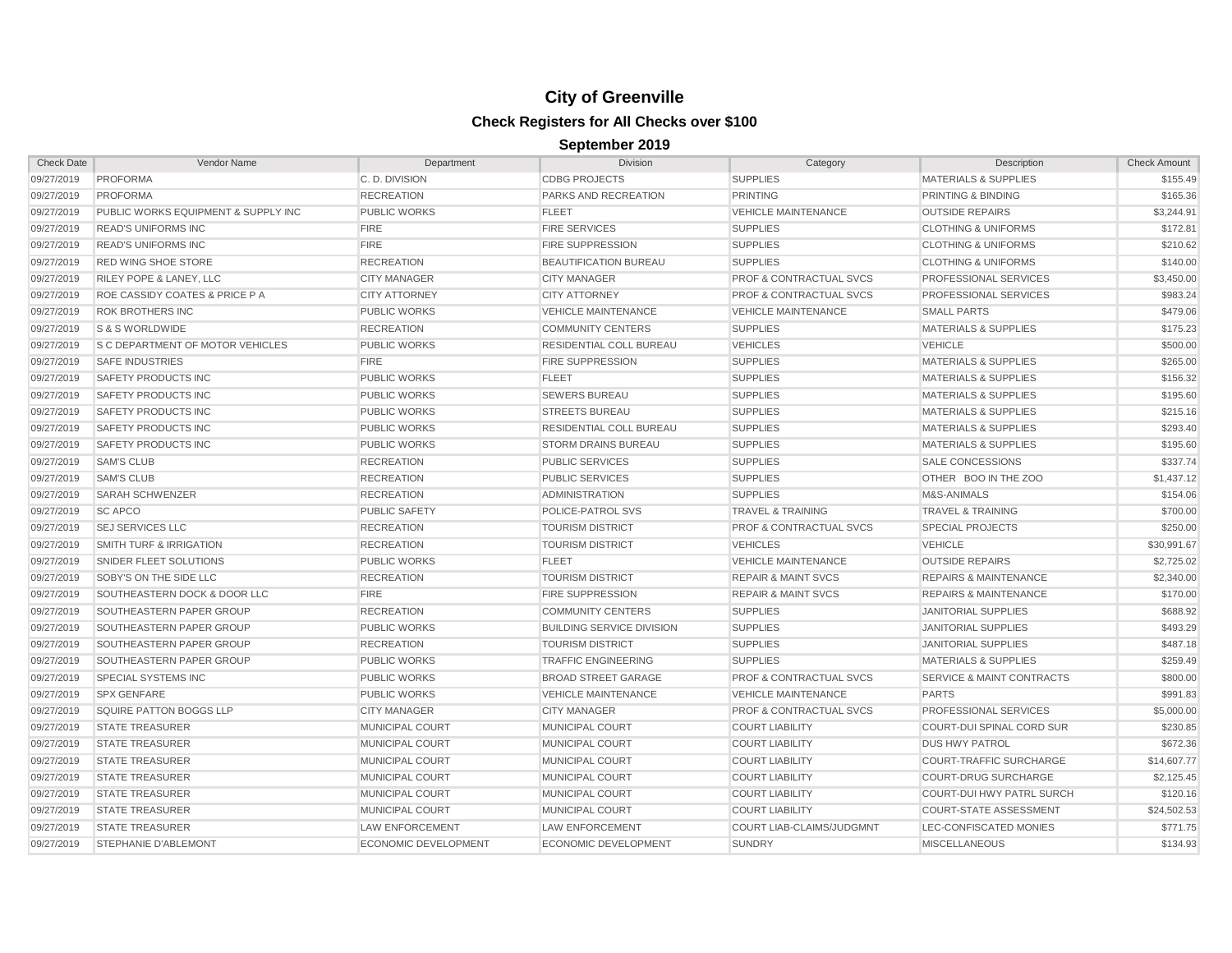| 09/27/2019 | <b>STEVE HUNT</b>                   |                                    |                            |                                    |                                      |              |
|------------|-------------------------------------|------------------------------------|----------------------------|------------------------------------|--------------------------------------|--------------|
|            |                                     | <b>FIRE</b>                        | <b>FIRE SUPPRESSION</b>    | <b>TRAVEL &amp; TRAINING</b>       | <b>TRAVEL &amp; TRAINING</b>         | \$224.00     |
| 09/27/2019 | <b>TALENT MANAGEMENT SOLUTIONS</b>  | <b>RECREATION</b>                  | <b>PUBLIC SERVICES</b>     | <b>PROF &amp; CONTRACTUAL SVCS</b> | <b>TEMP PERSONNEL SVCS</b>           | \$1,056.24   |
| 09/27/2019 | <b>TALENT MANAGEMENT SOLUTIONS</b>  | <b>PUBLIC WORKS</b>                | <b>FIXED ROUTE</b>         | <b>PROF &amp; CONTRACTUAL SVCS</b> | TEMP PERSONNEL SVCS                  | \$3,568.73   |
| 09/27/2019 | <b>TALENT MANAGEMENT SOLUTIONS</b>  | <b>RECREATION</b>                  | <b>COMMUNITY CENTERS</b>   | <b>PROF &amp; CONTRACTUAL SVCS</b> | <b>TEMP PERSONNEL SVCS</b>           | \$217.80     |
| 09/27/2019 | <b>TALENT MANAGEMENT SOLUTIONS</b>  | <b>RECREATION</b>                  | <b>TOURISM DISTRICT</b>    | <b>PROF &amp; CONTRACTUAL SVCS</b> | <b>TEMP PERSONNEL SVCS</b>           | \$679.60     |
| 09/27/2019 | <b>TALENT MANAGEMENT SOLUTIONS</b>  | <b>PUBLIC WORKS</b>                | <b>STORM DRAINS BUREAU</b> | <b>PROF &amp; CONTRACTUAL SVCS</b> | <b>TEMP PERSONNEL SVCS</b>           | \$1,422.72   |
| 09/27/2019 | <b>TALENT MANAGEMENT SOLUTIONS</b>  | <b>PUBLIC WORKS</b>                | <b>SEWERS BUREAU</b>       | <b>PROF &amp; CONTRACTUAL SVCS</b> | <b>TEMP PERSONNEL SVCS</b>           | \$1,497.60   |
| 09/27/2019 | <b>TALENT MANAGEMENT SOLUTIONS</b>  | <b>RECREATION</b>                  | <b>ADMINISTRATION</b>      | <b>PROF &amp; CONTRACTUAL SVCS</b> | <b>TEMP PERSONNEL SVCS</b>           | \$679.60     |
| 09/27/2019 | <b>TALENT MANAGEMENT SOLUTIONS</b>  | <b>PUBLIC SAFETY</b>               | POLICE-ADMIN SVCS          | <b>PROF &amp; CONTRACTUAL SVCS</b> | <b>TEMP PERSONNEL SVCS</b>           | \$620.40     |
| 09/27/2019 | <b>TALENT MANAGEMENT SOLUTIONS</b>  | <b>RECREATION</b>                  | <b>PARKS MAINTENANCE</b>   | <b>PROF &amp; CONTRACTUAL SVCS</b> | <b>TEMP PERSONNEL SVCS</b>           | \$2,412.58   |
| 09/27/2019 | <b>TAYLOR ENTERPRISES INC</b>       | <b>PUBLIC WORKS</b>                | <b>FIXED ROUTE</b>         | <b>VEHICLE MAINTENANCE</b>         | <b>LUBRICANTS</b>                    | \$1,565.71   |
| 09/27/2019 | <b>TD CARD SERVICES</b>             | COUNCIL                            | <b>CITY COUNCIL</b>        | <b>COMMUNICATIONS</b>              | <b>OTHER</b>                         | \$289.44     |
| 09/27/2019 | <b>TD CARD SERVICES</b>             | <b>COUNCIL</b>                     | <b>CITY COUNCIL</b>        | <b>SUNDRY</b>                      | <b>MISCELLANEOUS</b>                 | \$108.37     |
| 09/27/2019 | <b>TD CARD SERVICES</b>             | <b>HUMAN RESOURCES</b>             | <b>HUMAN RESOURCES</b>     | <b>SUNDRY</b>                      | <b>MISCELLANEOUS</b>                 | \$196.64     |
| 09/27/2019 | <b>TD CARD SERVICES</b>             | <b>HUMAN RESOURCES</b>             | HUMAN RESOURCES            | <b>SUNDRY</b>                      | DUES, SUBSCRIPTN, PUBLICATN          | \$265.00     |
| 09/27/2019 | <b>TD CARD SERVICES</b>             | <b>HUMAN RESOURCES</b>             | HUMAN RESOURCES            | <b>SUNDRY</b>                      | <b>RECRUITMENT ADS</b>               | \$200.00     |
| 09/27/2019 | <b>TD CARD SERVICES</b>             | <b>HUMAN RESOURCES</b>             | <b>HUMAN RESOURCES</b>     | <b>TRAVEL &amp; TRAINING</b>       | <b>TRAINING/CITY WIDE</b>            | \$350.00     |
| 09/27/2019 | <b>TD CARD SERVICES</b>             | <b>HUMAN RESOURCES</b>             | HUMAN RESOURCES            | <b>TRAVEL &amp; TRAINING</b>       | <b>TRAVEL &amp; TRAINING</b>         | \$149.00     |
| 09/27/2019 | <b>THOMAS CONCRETE INC</b>          | <b>PUBLIC WORKS</b>                | <b>STREETS BUREAU</b>      | <b>SUPPLIES</b>                    | <b>MATERIALS &amp; SUPPLIES</b>      | \$1,798.10   |
| 09/27/2019 | <b>TIM HALL</b>                     | <b>FIRE</b>                        | <b>FIRE SUPPRESSION</b>    | <b>TRAVEL &amp; TRAINING</b>       | <b>TRAVEL &amp; TRAINING</b>         | \$224.00     |
| 09/27/2019 | <b>TOA LLC</b>                      | <b>NON DEPARTMENTAL</b>            | <b>CAPITAL PROJECTS</b>    | <b>CAPITAL PROJECTS</b>            | <b>CONSTRUCTION</b>                  | \$157,635.00 |
| 09/27/2019 | <b>TRANSAXLE LLC</b>                | <b>PUBLIC WORKS</b>                | <b>FLEET</b>               | <b>VEHICLE MAINTENANCE</b>         | <b>OUTSIDE REPAIRS</b>               | \$450.00     |
| 09/27/2019 | <b>TRAYNHAM BROTHERS INC</b>        | <b>RECREATION</b>                  | PARKS MAINTENANCE          | <b>PROF &amp; CONTRACTUAL SVCS</b> | <b>SERVICE &amp; MAINT CONTRACTS</b> | \$3,000.00   |
| 09/27/2019 | <b>TRUCKPRO LLC</b>                 | <b>FIRE</b>                        | <b>FIRE SUPPRESSION</b>    | <b>VEHICLE MAINTENANCE</b>         | <b>PARTS</b>                         | \$505.64     |
| 09/27/2019 | <b>TRUCKPRO LLC</b>                 | <b>PUBLIC WORKS</b>                | <b>VEHICLE MAINTENANCE</b> | <b>VEHICLE MAINTENANCE</b>         | <b>SMALL PARTS</b>                   | \$103.11     |
| 09/27/2019 | <b>TUFNUT WORKS</b>                 | <b>PUBLIC WORKS</b>                | <b>TRAFFIC ENGINEERING</b> | <b>SUPPLIES</b>                    | M&S-SIGNS                            | \$1,993.18   |
| 09/27/2019 | <b>TYLER TECHNOLOGIES INC</b>       | <b>RECREATION</b>                  | PARKS AND RECREATION       | <b>SUPPLIES</b>                    | <b>MATERIALS &amp; SUPPLIES</b>      | \$9,571.80   |
| 09/27/2019 | UNITED CHEMICAL & SUPPLY CO INC     | <b>RECREATION</b>                  | <b>PARKS MAINTENANCE</b>   | <b>SUPPLIES</b>                    | <b>JANITORIAL SUPPLIES</b>           | \$1,526.68   |
| 09/27/2019 | UNITED ELECTRICAL DISTRIBUTORS INC  | <b>PUBLIC WORKS</b>                | <b>SEWERS BUREAU</b>       | <b>SUPPLIES</b>                    | <b>MATERIALS &amp; SUPPLIES</b>      | \$893.24     |
| 09/27/2019 | UPPER SAVANNAH CARE SERVICES        | C.D. DIVISION                      | <b>HOPWA</b>               | <b>CD PROJECTS</b>                 | S-T RENT, MORT, UTIL UP SAV          | \$1,780.41   |
| 09/27/2019 | UPPER SAVANNAH CARE SERVICES        | C.D. DIVISION                      | <b>HOPWA</b>               | <b>CD PROJECTS</b>                 | SUPPORTIVE SVC-UPPER SAVA            | \$2,066.13   |
| 09/27/2019 | UPPER SAVANNAH CARE SERVICES        | C.D. DIVISION                      | <b>HOPWA</b>               | <b>CD PROJECTS</b>                 | ADMIN - UPPER SAVANN CARE            | \$170.67     |
| 09/27/2019 | UPPER SAVANNAH CARE SERVICES        | C.D. DIVISION                      | <b>HOPWA</b>               | <b>CD PROJECTS</b>                 | <b>TENANT RENT ASSIST-SAVANN</b>     | \$564.16     |
| 09/27/2019 | UPSTATE CIRCLE OF FRIENDS           | OFFICE OF MGMT & BUDGET            | <b>REVENUE</b>             | <b>FEES &amp; CHARGES</b>          | REFUND FALSE BURGLAR ALARM           | \$100.00     |
| 09/27/2019 | <b>VICTOR STANLEY INC</b>           | <b>PUBLIC WORKS</b>                | <b>CBD TIF CREW</b>        | <b>SUPPLIES</b>                    | <b>MATERIALS &amp; SUPPLIES</b>      | \$843.56     |
| 09/27/2019 | <b>WILL GODFREY</b>                 | <b>FIRE</b>                        | <b>FIRE SUPPRESSION</b>    | <b>TRAVEL &amp; TRAINING</b>       | <b>TRAVEL &amp; TRAINING</b>         | \$224.00     |
| 09/27/2019 | <b>WILLIS OF SOUTH CAROLINA INC</b> | OFFICE OF MGMT & BUDGET            | <b>RISK MANAGEMENT</b>     | <b>SERVICE FEES</b>                | PREMIUM VEHICLE PROPERTY             | \$9,681.75   |
| 09/27/2019 | <b>WILLIS OF SOUTH CAROLINA INC</b> | OFFICE OF MGMT & BUDGET            | <b>RISK MANAGEMENT</b>     | <b>SERVICE FEES</b>                | PREMIUM AUTO LIAB                    | \$31,025.00  |
| 09/27/2019 | <b>WILLIS OF SOUTH CAROLINA INC</b> | OFFICE OF MGMT & BUDGET            | <b>RISK MANAGEMENT</b>     | <b>RISK MANAGEMENT</b>             | <b>WC EXCESS INSURANCE</b>           | \$100,897.00 |
| 09/27/2019 | <b>WILLIS OF SOUTH CAROLINA INC</b> | <b>OFFICE OF MGMT &amp; BUDGET</b> | <b>RISK MANAGEMENT</b>     | <b>SERVICE FEES</b>                | SPEC INS (FIDELITY BONDS)            | \$10,110.00  |
| 09/27/2019 | <b>WILLIS OF SOUTH CAROLINA INC</b> | <b>OFFICE OF MGMT &amp; BUDGET</b> | <b>RISK MANAGEMENT</b>     | <b>SERVICE FEES</b>                | PREMIUM GENERAL LIAB                 | \$99,614.00  |